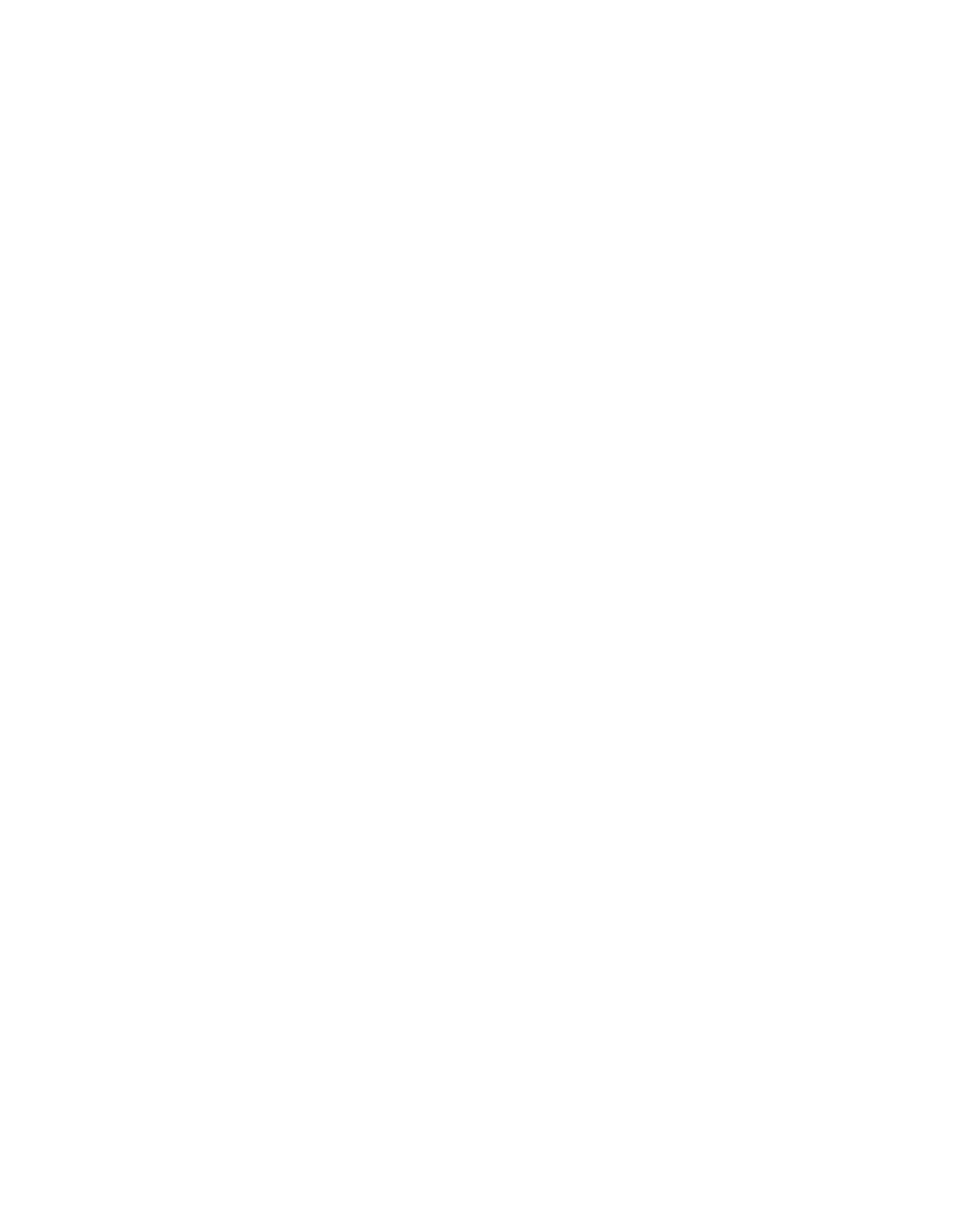

# **CONTENTS**

Audit and Corporate Practices Committee Annual Report, Page. **2** Independent Auditors' Report, Page **5** Consolidated balance sheets, Page **10** Consolidated income statements, Page **11** Consolidated statements of changes in stockholders' equity, Page **12** Consolidated cash flow statements, Page **13** Notes to consolidated financial statements, Page **14**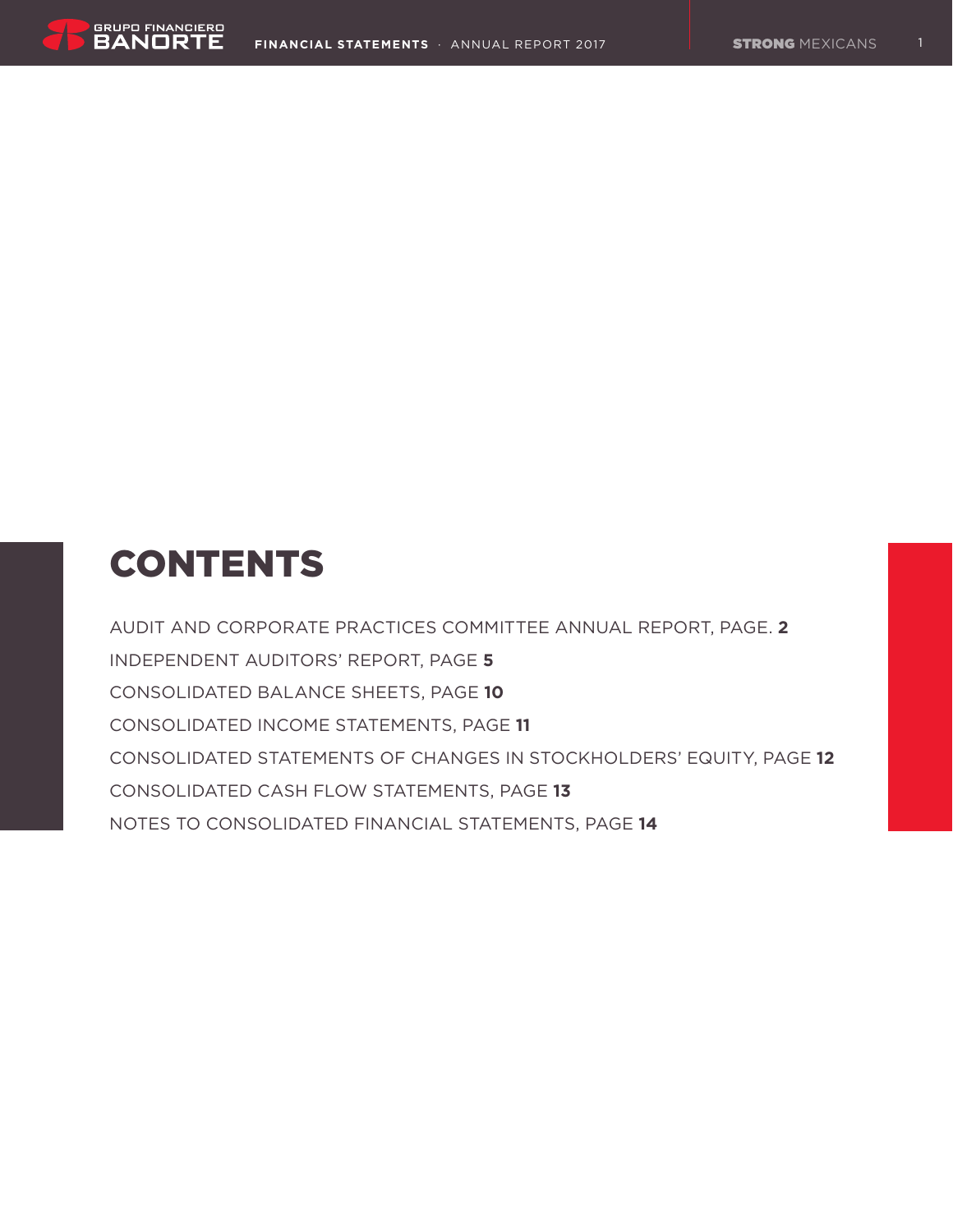# Audit and Corporate Practices Committee Annual Report

Mexico City, March 15**th**, 2018

# To the Board of Directors of Grupo Financiero Banorte, S.A.B. de C.V.

In accordance with Articles 58 articles of the Law to Regulate Financial Groups and 43 of the Stock Market Law, the Audit and Corporate Practices Committee (Committee) presents its annual report of activities for 2017.

The contents of this report shall refer to Grupo Financiero Banorte (GFNorte) and the following relevant institutions: Banco Mercantil del Norte, S.A., Casa de Bolsa Banorte Ixe, S.A. de C.V, Arrendadora y Factor Banorte, S.A. de C.V. SOFOM ER (Leasing and Factoring), Solida Administradora de Portafolios, S.A. de C.V. SOFOM ER, Seguros Banorte, S.A. de C.V.(Insurance company), Pensiones Banorte, S.A. de C.V. (Annuities company) and Banorte Ahorro y Previsión S.A. de C.V. (Long Term Savings).

#### **I. In regards to auditing:**

- a) Regarding the state of the Internal Control System (ICS) and Internal Audit of GFNorte and its relevant entities, and deficiencies and deviations, the following elements were taken into consideration:
	- **1.** Their respective General Directors prepared the annual reports on activities in Internal Control issues of the relevant entities.
	- **2.** The Internal Comptrollers' reports for GFNorte's relevant entities in Mexico, with their opinion on the functioning of the ICS.
	- **3.** The Internal Audit's opinion on the situation of the ICS of the relevant entities.
	- **4.** Reports on relevant deficiencies and observations of GFNorte and its subsidiaries, presented by Internal Audit and the follow-up on corrective measures.
	- **5.** The External Auditor's reports of observations to Internal Control and its opinion of the financial statements of GFNorte and its subsidiaries.
	- **6.** The inspection reports by competent authorities.
	- **7.** Commissioners' reports on GFNorte's relevant entities.
	- **8.** Reports of other Audit Committees on relevant events and the minutes of their meetings.
	- **9.** Reports on the management Internal Audit and fulfillment of its work program.

Taking into consideration the aforementioned elements, the ICS of GFNorte and its relevant entities is reported to function properly, and of those identified deficiencies or deviations, some have been corrected and others are in the process of being taken care of.

With respect to the functioning of Internal Audit, the area has maintained its independence, reasonably met its work program in accordance with best practices, and effectively monitored the implementation of measures to correct observations and take advantage of detected areas of opportunity.

- **b)** No significant non-compliance with operating guidelines and policies and accounting records for GFNorte and its relevant subsidiaries were found; identified areas of opportunity were reported to policy-makers and steps were taken to address them, along with a follow-up system that was established to ensure proper implementation.
- **c)** A performance evaluation of the legal entity that provides the external audit services confirmed the quality of the firm Galaz, Yamazaki, Ruiz Urquiza, S.C. (Deloitte Touche Tohmatsu member) in the performance of its activities and in its relationships with the Administration and the Committee, as well as with the Auditor in charge.

Also the content of its opinions and reports are considered of quality and useful in supporting the Committee, stressing that their results and opinions do not present differences with the Administration.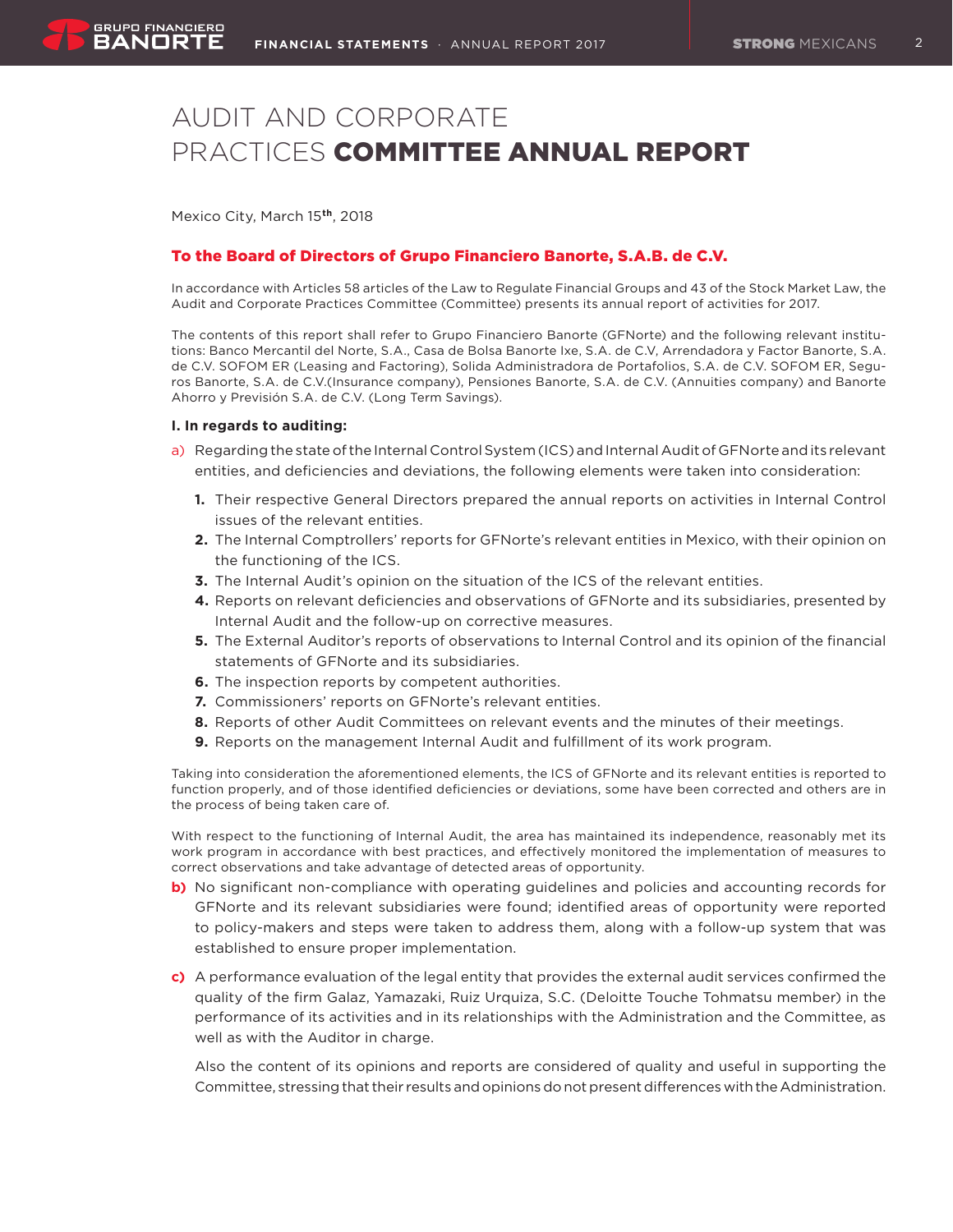**d)** With regards to the description and assessment of the additional or complementary services provided by the External Auditor, it was approved to hire them during the fiscal year to obtain an opinion on the interim financial statements as part of the Capitalization Instruments' (Subordinated Debt) issuance process, a structural analysis of the personnel's pension plan, of the funds that it is comprised of, the resources generated and its handling with regards to deferred taxes for the plan and to carry out work associated with the Placement Program as a recurrent issuer that Banco Mercantil del Norte plans to realize in the national market over the next 5 years.

A review the fiscal situation of Grupo Financiero Interacciones and those companies for the fiscal years of 2015, 2016 and 2017 and to carry out work related to the Financial Due Diligence was also approved.

And lastly, authorization was given to hire them to review reports for sustainability, local taxes and transfer prices for intercompany operations.

- **e)** A review of the financial statements for GFNorte and its subsidiaries was carried out as of December 31st, 2017 and the dictum of the External Auditor confirmed that they were prepared in accordance with the applicable accounting principles in all material aspects, and recommended their approval to the Board of Directors. The Committee also reviewed quarterly interim financial statements for the year.
- **f)** In regard to major modifications to policies and accounting criteria used during the fiscal year, it was reported that modifications were made to comply with changes in applicable provisions, which are described in Note 4 of the financial statements denominated "Main Accounting Policies", which contains a detailed explanation of them and their effects.
- **g)** No relevant observations were received during the fiscal year from shareholders, Board members, directors, employees or any third party with respect to accounting, internal controls or internal and external audit, or allegations of irregular events. Based on best practices, there is an established anonymous complaints system which the Committee follows up on with due attention.
- **h)** With regards to the follow-up of agreements between the Shareholders' Assembly and the Board of Directors, such bodies have not asked the Committee to follow-up on any agreement.
- **i)** During the fiscal year, Bank of Mexico paid an inspection visit which focused on issues related to financial markets, payment methods and compliance with the Transparency Law.

 For its part, the CNBV made observations related mainly to car and payroll loans, some inconsistencies in risk calculations, and aspects of accounting records and investment services.

 In December, reponses were provided to CNBV on these observations by contributing additional information in some places in order to ensure the matter is addressed, in other cases by pointing out the correction plan that is already underway and for certain cases reporting that the corresponding analysis will be carried out to initiate the correction programs.

The main findings were reported to the Board of Directors in the meeting held on January 25**th**, 2018.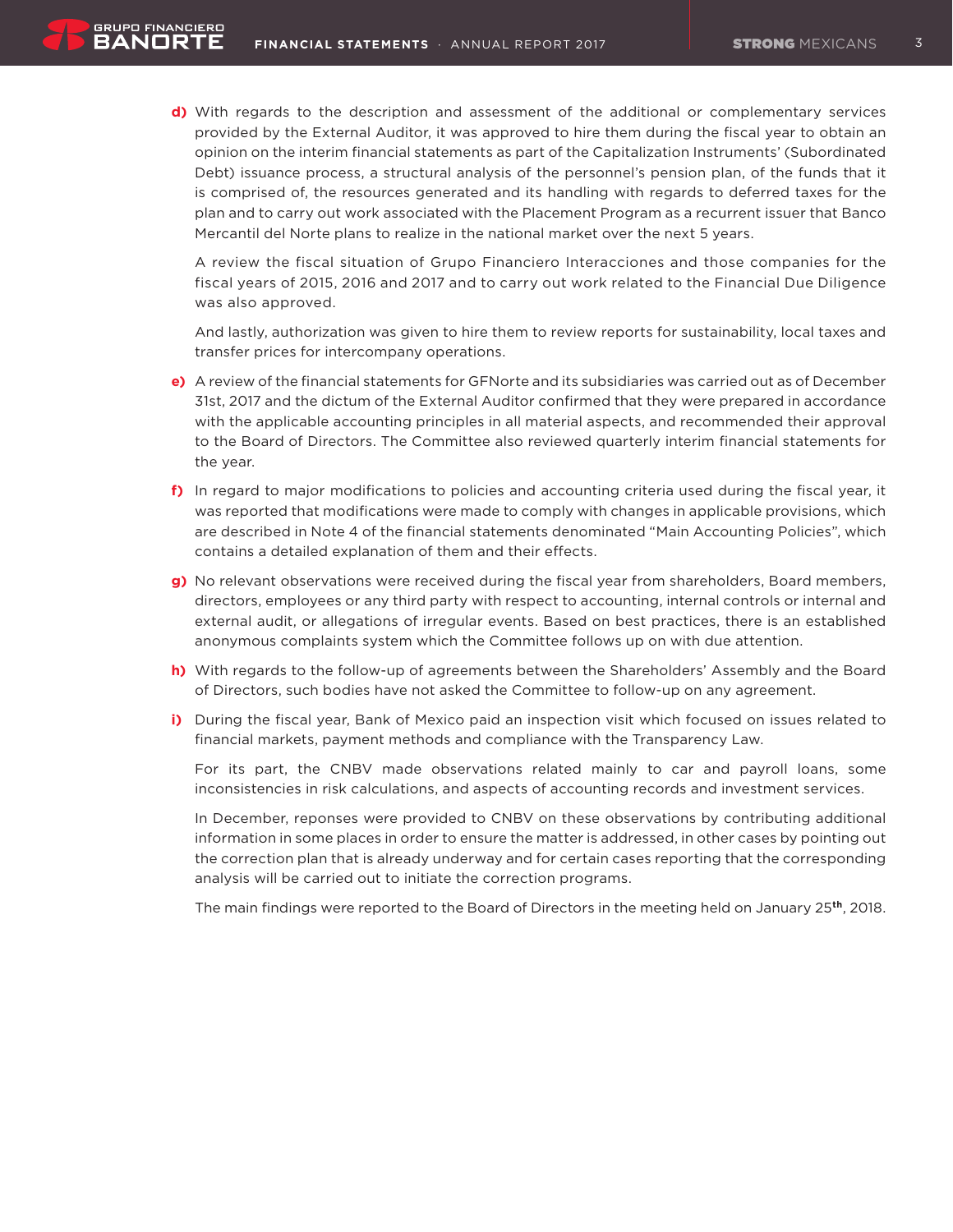**j)** Among other relevant activities carried out within the Committee's responsibilities are the review of operations of the Conflict of Interest Prevention System in GFNorte and the remediation plan for the observations detected by Internal Audit in the Foreign Exchange and Fiduciary Market processes.

 In terms of Technology, the Committee reviewed the actions to fully remedy the problem of users with incorrect profiles and the progress of the project to improve customer identification mechanisms to comply with provisions to prevent identity theft.

 During the fiscal year, the Committee followed up on the progress in the implementation of the new Fiduciary operating model.

 Regarding the Internal Audit function, the Committee evaluated the results of the review carried out by the Mexican Institute of Internal Auditors (IMAI), and the work plan to address the areas of opportunity identified in the Technology Audit function.

 Regarding the communication with the External Auditor, the Committee reviewed relevant events of the audit for the 2017 fiscal year and other issues considered in its external audit plan such as new developments in corporate governance and fiscal practices, the results of the evaluation on the level of compliance with the new legislation (Solvency II) presented by the Insurance and Annuities companies, the results of the review of the General Information Technology Controls (CGTI) and other matters related to the audit.

 In addition, the Committee reviewed the status of the value added services of the External Auditor pending completion of 2015 and 2016 fiscal years and authorized those corresponding to 2017.

 In relation to the event that occurred in the Casa de Bolsa Banorte Ixe, the Committee followed up on it, reviewing together with the areas of Private Banking, Legal, Comptroller and Internal Audit the identified areas of opportunity and actions for their mitigation.

 In terms of credit, the Committee reviewed the actions of the Analytical area to help reduce the cost of risk of the Payroll Loan product and the results of the Loan Review for the 2017 fiscal year applicable to Banco Mercantil del Norte and Leasing and Factoring.

 In relation to the merger with Grupo Financiero Interacciones (GFI), the Committee held work meetings both independently, as well as with members of Managment and their legal and financial advisors; as well as with other external advisors of the Committee itself.

 On this point, the Committee reviewed the presentations of Managment and the financial experts hired by Managment, as well as that of the expert hired by the Committee.

 Based on the foregoing, the Committee recommended submitting to the Board of Directors for its analysis and evaluation, the opinions of the independent experts who were hired to evaluate the proposed merger with Grupo Financiero Interacciones from different perspectives, the Board of Directors agreeing to authorize Managment to continue with the negotiation and present the project to the Shareholders' Assembly for approval.

 With respect to other issues, the Committee reviewed the selection process of the external auditor in Banorte USA, the training course for Board Members in the field of Prevention of Money Laundering and Terrrorist Financing, information on financial profitability (ROE) by product and segment, the Uniteller Financial Services business plan, the process of analysis of quality in products and services and information on GFNorte's manuals and regulations.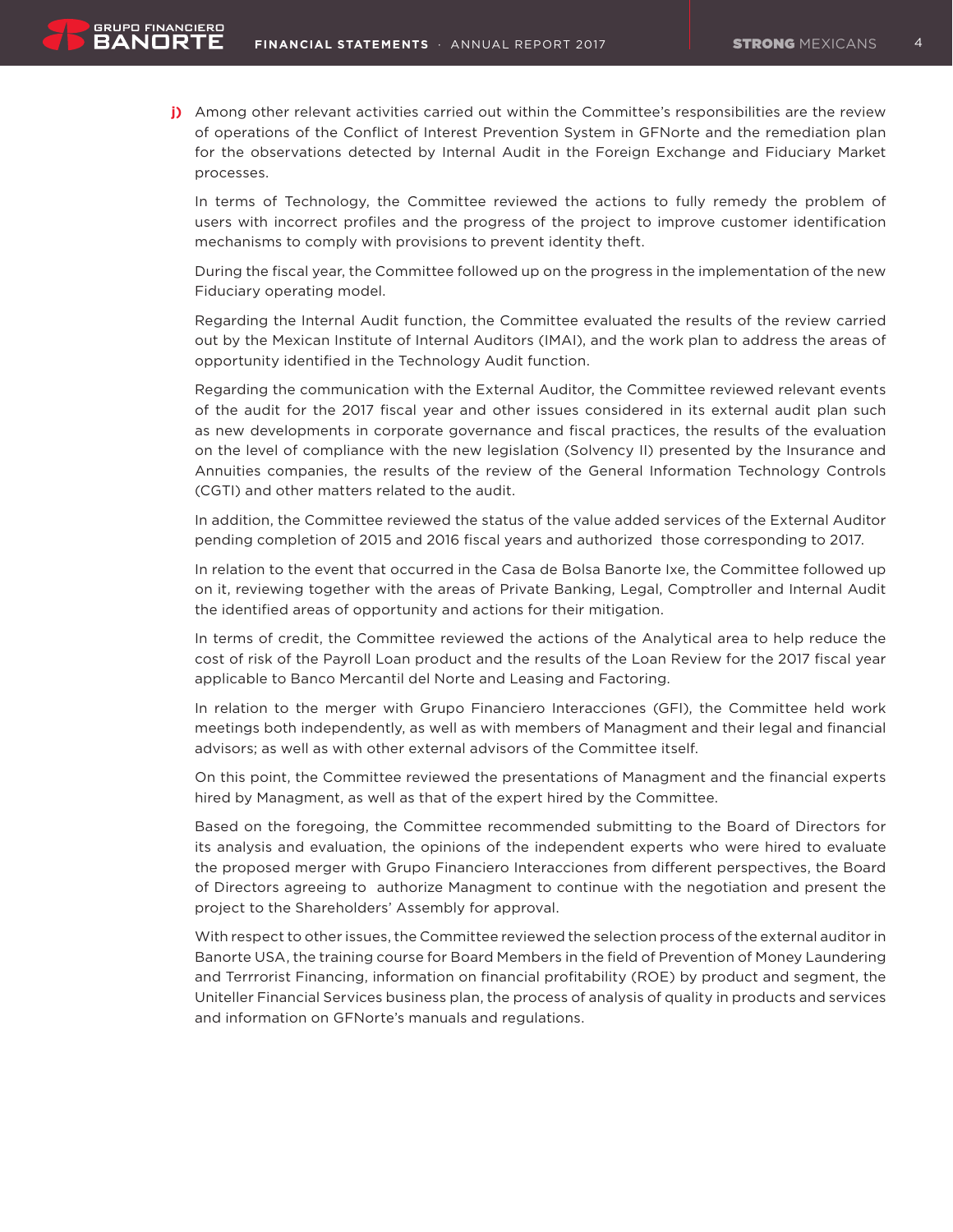#### **II. In regards to Corporate Practices:**

- a) Regarding comments on the performance of relevant executives, the Secretariat of the Human Resources Committee reported that during the fiscal year ther4e were no cases of executives acting in breach of the established policies.
- **b)** Transactions with related parties were approved by the Board of Directors and to December 31st, 2017 loans provided through Banco Mercantil del Norte to related parties totaled Ps 19.410 billion, less than the limit established by the corresponding regulation.

 Intercompany transactions were carried out at market prices, which was verified by the External Auditor who did not report any findings.

 In 2017, the Committee monitored the implementation of GFNorte's system for the prevention of conflicts of interest, relying on the management reports of Audit and Internal Control to do this.

- **c)** With regards to emolument packages for the CEO and relevant officers, there is a compensation system approved by the Board of Directors, which divides remuneration into ordinary and extraordinary and includes rules to defer the latter according to established risk indicators and policy compliance, which has been applied consistently during the fiscal year taking into account review results by Internal Audit and reports presented by the Human Resources Committee and the Risk Policy Committee to the Board of Directors.
- **d)** During the fiscal year the Board of Directors did not award dispensations to directors or relevant managers to take advantage of business opportunities.

Sincerely,

#### **Hector Reyes Retana y Dahl**

President of Audit and Corporate Practices Committee of Grupo Financiero Banorte, S.A.B. de C.V.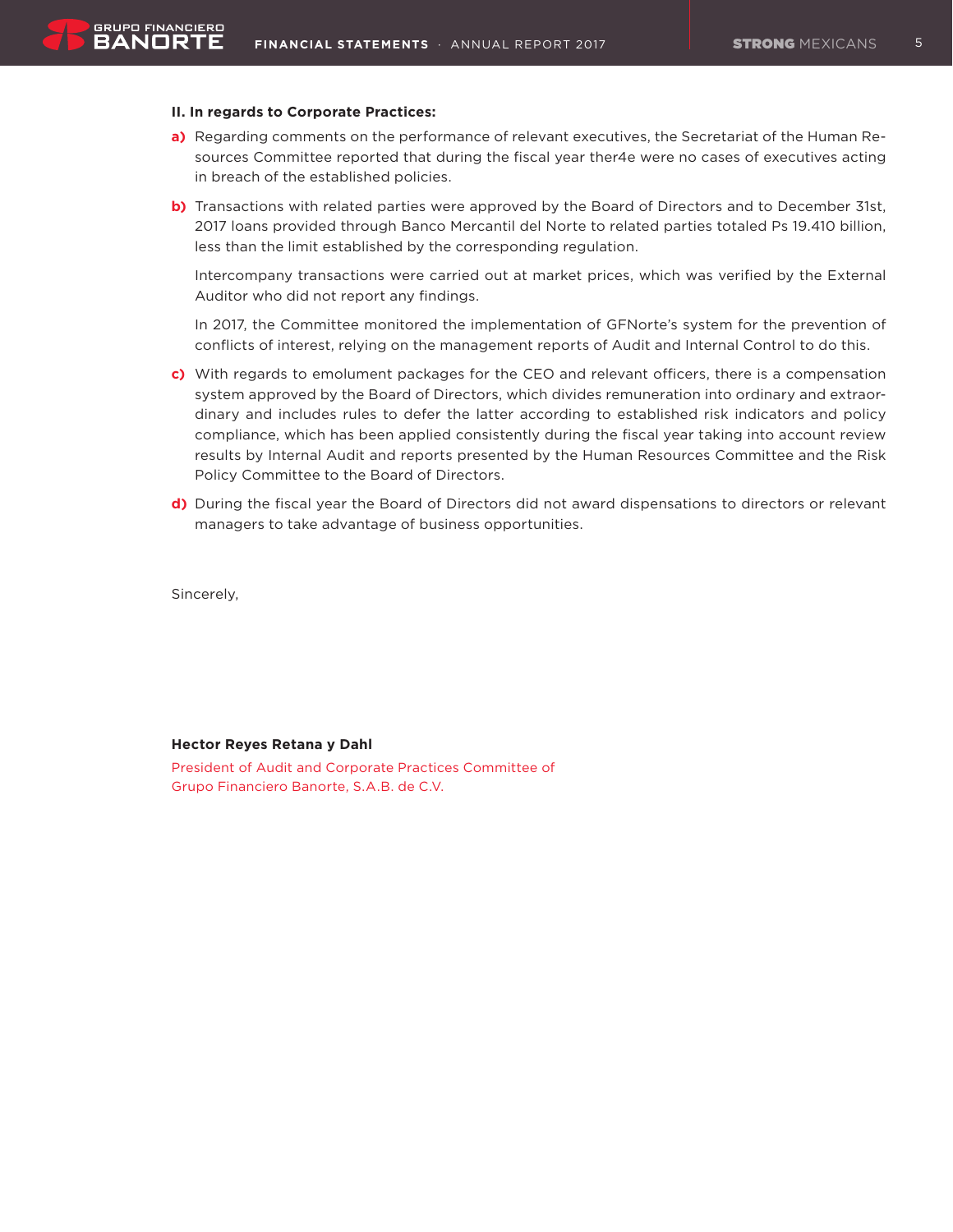# Independent Auditors' Report to the Board of Directors and Stockholders of Grupo Financiero Banorte, S.A.B. de C.V. and Subsidiaries

# Deloitte.

# **Opinion**

We have audited the consolidated financial statements of Grupo Financiero Banorte, S.A.B. Of C.V. And Subsidiaries (the Holding), which comprise the consolidated balance sheets as of December 31, 2017 and 2016, and the consolidated income statements, changes in stockholders' equity and cash flows for the years then ended, as well as the notes to the consolidated financial statements that include a summary of significant accounting policies.

In our opinion, the accompanying consolidated financial statements present fairly, in all material respects, the consolidated financial position of the Holding Company as of December 31, 2017 and 2016, as well as its consolidated results of operations and cash flows for the years ended according to the accounting criteria established by the National Banking and Securities Commission (the Commission) through the "General Provisions applicable to Holding Companies of Financial Groups subject to the Supervision of the National Banking and Securities Commission "(the Accounting Criteria).

# **Fundamentals of Opinion**

We have conducted our audit in accordance with International Standards on Auditing (ISA). Our responsibilities under these standards are further explained in the section Responsibilities of the Auditor in relation to the audit of the consolidated financial statements of our report. We are independent of the Holding Company in accordance with the Code of Ethics for Accounting Professionals of the International Standards Board for Accountants (IESBA Code of Ethics) and with the Mexican Institute of Public Accountants (IMCP Code of Ethics), and we have fulfilled all other ethical responsibilities in accordance with the IESBA Code of Ethics and the IMCP Code of Ethics. We believe that the audit evidence we have obtained provides a sufficient and adequate basis for our opinion.

# **Audit key issues**

Key audit issues are those matters that, according to our professional judgment, have been of the greatest significance in our audit of the consolidated financial statements of the current period. These issues have been addressed in the context of our audit of the consolidated financial statements and in forming our opinion thereon, and we do not express a separate opinion on those issues. We have determined that the issues described below are the key audit issues to be reported in our report.

# **• Allowance for Loan Losses (see Note 4 and 11 to the consolidated financial statements)**

The methodology for calculating the allowance for Loan Losses requires that the expected loss for the next twelve months be evaluated in accordance with the Accounting Standards issued by the National Banking and Securities Commission (the Commission). This expected loss considers 3 credit risk factors that are (i) the probability of default, (ii) the severity of the loss and (iii) the exposure to non-compliance. It has been considered a key audit issue because of the relative importance of the integrity and accuracy of the source information used to determine and update each of the above credit risk factors in the calculation of that estimate.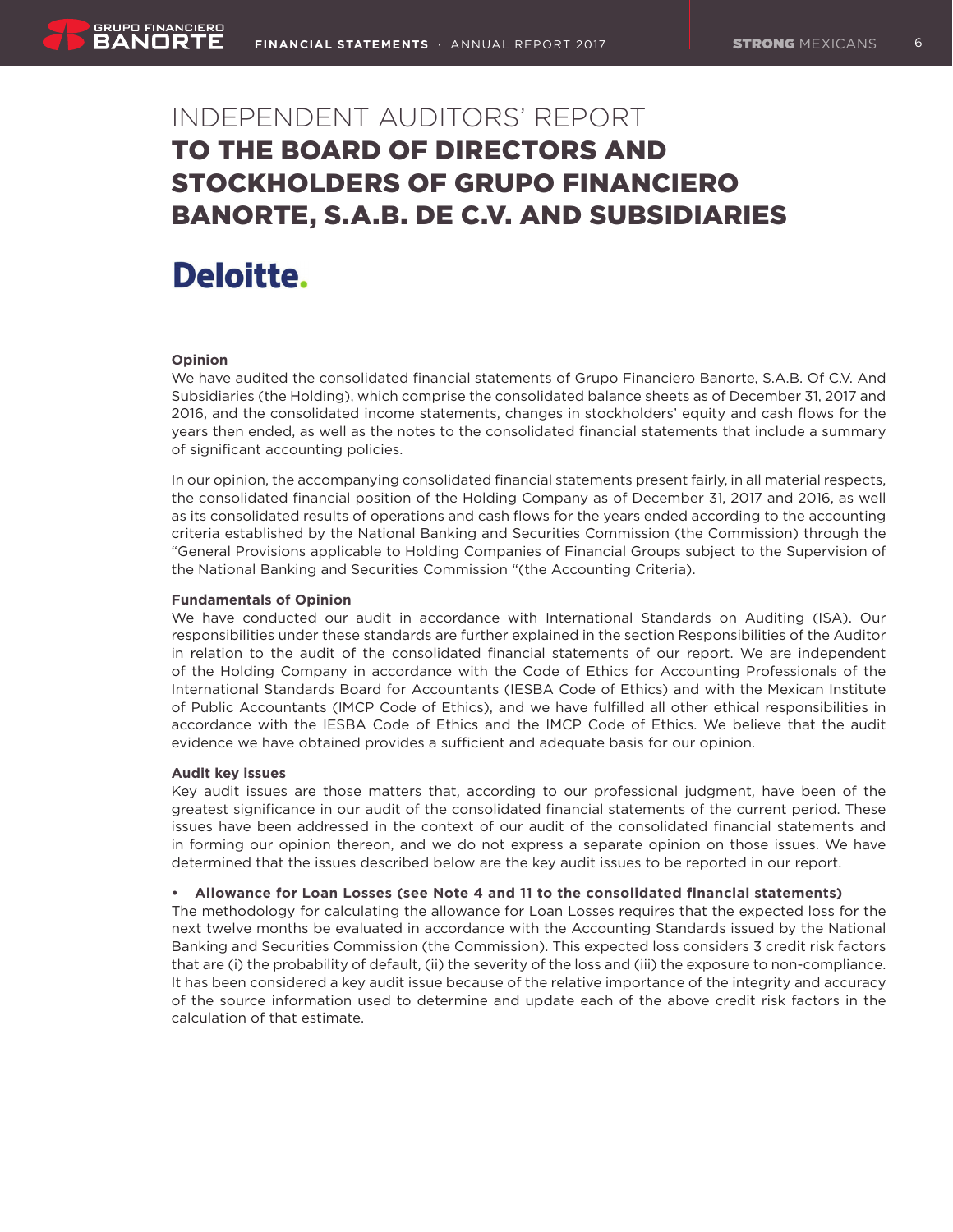Our audit procedures to cover this key audit issue included:

- a) Testing the design and operational effectiveness of the relevant controls regarding the valuation of the Allowance for Loan Losses of the Financial Group.
- b) Recalculating the valuation on a sample of credits, considering the risk factors and the source of information used to carry out this calculation. In addition, we review the source of information used to determine and update each of the risk factors in the calculation.
- c) Involving our team of Regulatory Compliance specialists.
- d) Validating the accurate presentation and disclosure in the consolidated financial statements.

The results of our auditing procedures described above were reasonable and we found no exceptions.

#### **• Investments in securities (see note 4 and 6 to the consolidated financial statements)**

We identified risks in (i) the classification of investments in securities since, according to their intention, the valuation effects could be recorded in results or stockholders' equity in accordance with the Accounting Criteria issued by the Commission and (ii) the Holding Company does not recognize the effect of impairment even if there is objective evidence that a security is impaired.

Our audit evidence, with respect to the aforementioned in the previous paragraph, included the following:

- a) We reviewed the integrity by confirmation of the custodian (SD INDEVAL, Institución para el Depósito de Valores, S.A. de C.V. or "INDEVAL") and its valuation according to the price vector, and that in turn, it is recorded in results or Stockholders' equity according to their intention and classification.
- b) In the item of investments with characteristics of equity instruments, we reviewed i) the valuation, obtaining as evidence the fair value determined by an independent price provider and ii) the presentation according to the intention and classification of the instrument.
- c) In the case of investments that show signs of deterioration and for which the Management of the Financial Group performed an impairment analysis, we verified that these calculations are carried out in accordance with the accounting regulations, additionally we prove the controls that the Financial Group has implemented for said procedure.

The results of our auditing procedures described above were reasonable and we found no exceptions.

#### **• Derivative financial instruments (See notes 4 and 8 to the consolidated financial statements)**

The valuation of the financial instruments of the Financial Group was considered as a key issue in our audit given the degree of complexity involved in the valuation techniques used for some of the financial instruments and the importance of the judgments and estimates made by the Management of the Financial Group.

In the accounting policies of the Holding Company, Management has described the main sources of information involved in determining the valuation of derivative financial instruments and in particular, how fair value is established using a valuation methodology when the estimate cannot be carried out with inputs directly observed in an active market. Our audit included review of the evidence of valuation adjustments, including those by inclusion of the collateral.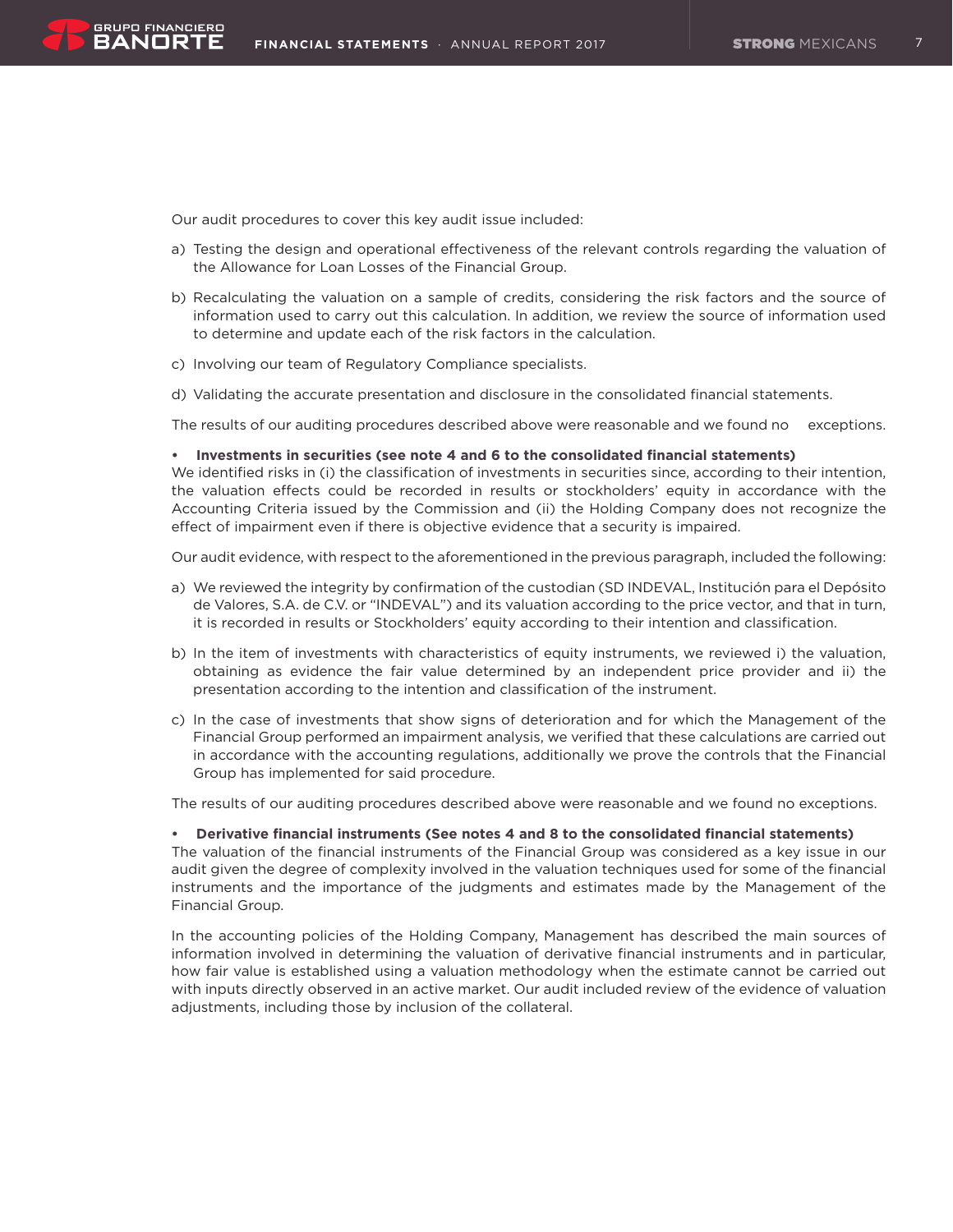Our auditing procedures to cover these significant items included:

- a) Testing the design and operational effectiveness of the key controls with respect to the valuation of derivative financial instruments of the Financial Group.
- b) Reviewing methodologies and inputs through the recalculation of valuation, on a sample of derivative financial instruments. In those cases where the results had presented differences in the valuations, we ensured that such variations were reasonable.
- c) Involving our team of Capital Market specialists.
- d) Reviewing the accurate presentation and disclosure in the consolidated financial statements.

The results of our auditing procedures described above were reasonable and we found no exceptions.

# **• Subordinated debentures (see Notes 4 and 23)**

On July 6, 2017, the Institution concluded an issuance of Subordinated NonPreferred Non-Cumulative Tier 1 Capital Notes (Tier 1) (Notes) in the international markets.

The Notes issued are perpetual and with write-down contingent, with payment of interest in a discretionary manner at the election of the issuer.

Our audit procedures with respect to the paragraphs referred to above, were the following:

a) Review that the notes issued shall be recorded in accordance with the consultation of accounting criterion issued by the Commission on January 28, 2018.

b) Review that the cash flow received was recorded on the bank statement on behalf of Banorte.

c) Review that the repayments of capital and interest shall be recorded in accordance with the consultation of accounting criterion issued by the Commission.

d) Review the correct presentation and disclosure in the consolidated financial statements.

The results of our audit procedures described above were reasonable and we did not find any exceptions.

#### **Information other than the consolidated financial statements and the auditor's report**

The administration is responsible for the other information. The other information will include the information that will be incorporated in the annual report, which will include the consolidated financial statements and our audit report. The annual report is expected to be available for our reading after the date of this audit report.

Our opinion of the consolidated financial statements will not cover the other information and we will not express any form of security about it.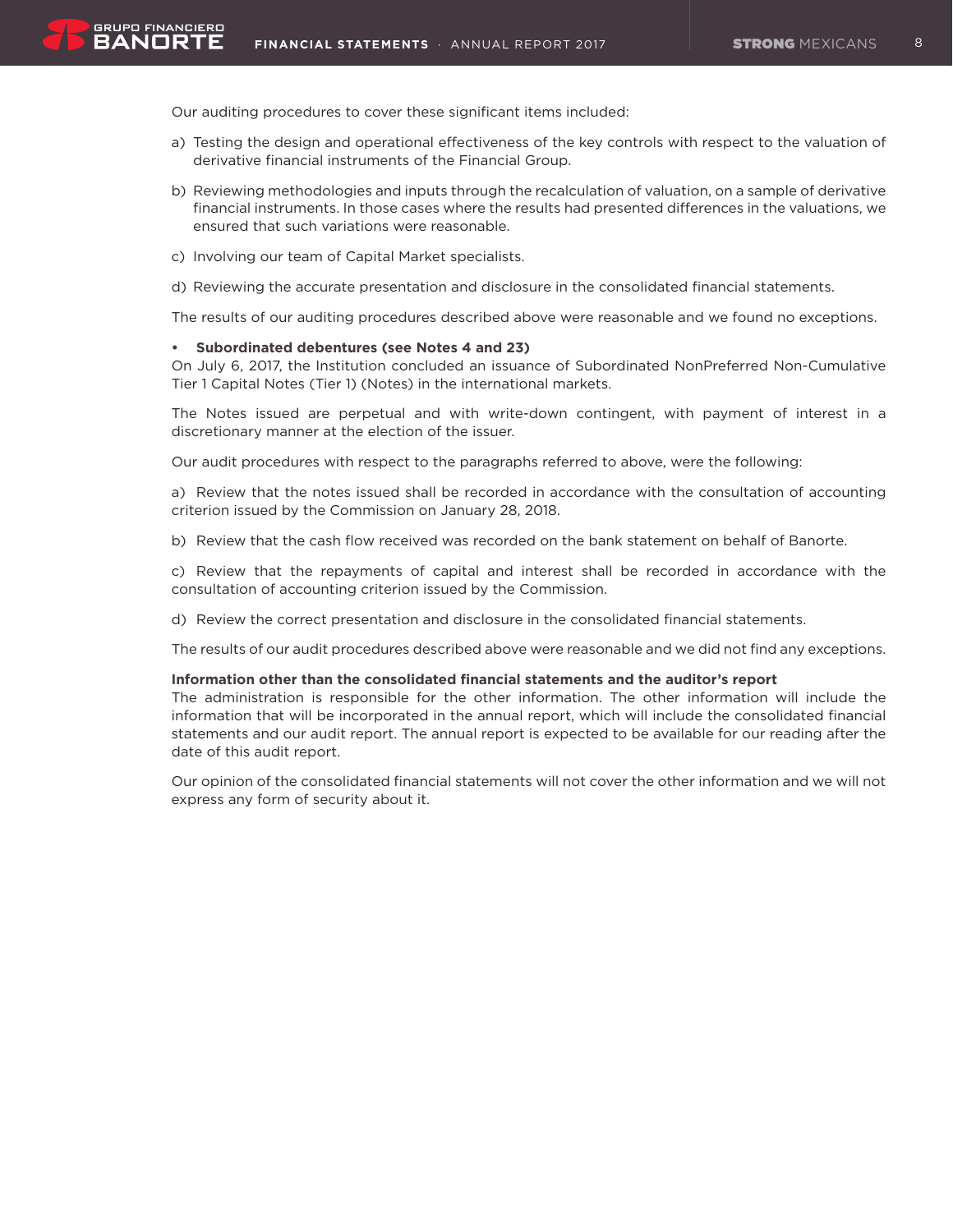In connection with our audit of the consolidated financial statements, our responsibility will be to read the other information mentioned, when available, and when we do so, to consider whether the other information contained therein is materially inconsistent with the financial statements or our knowledge obtained during the audit, or appears to contain a material error. If based on the work we have done, we conclude that there is a material error in the other information; we would have to report this fact. We have nothing to report on this matter.

# **Responsibilities of the management and those responsible for the governance of the Financial Group in relation to the consolidated financial statements**

Management is responsible for the preparation and fair presentation of the accompanying consolidated financial statements in accordance with the Accounting Standards issued by the Commission and the internal control that management deems necessary to enable the preparation of consolidated financial statements free of material misstatement, due to fraud or error.

In the preparation of the consolidated financial statements, management is responsible for evaluating the Holding Company's ability to continue operating, disclosing as appropriate, the issues related to the Operating Group and using the operating accounting principle, unless management intends to liquidate the Financial Group or to stop its operations, or there is no other realistic alternative.

Those responsible for the governance of the Holding Company are responsible for supervising the financial information process of the Holding Company.

#### **Responsibility of the Auditor for the audit of the consolidated financial statements**

Our objectives are to obtain reasonable assurance that the consolidated financial statements as a whole are free from material misstatement, due to fraud or error, and to issue an audit report containing our opinion. Reasonable security is a high level of security but does not guarantee that an audit performed in accordance with ISA will always detect a material error when it exists. Errors may be due to fraud or error and are considered material if individually or in aggregate form can reasonably be expected to influence the economic decisions that users make based on the consolidated financial statements.

As part of an audit performed in accordance with ISAs, we exercise our professional judgment and maintain professional skepticism throughout the audit. We also:

- Identify and evaluate the risks of material misstatement of the consolidated financial statements due to fraud or error, design and apply audit procedures to respond to those risks, and obtain audit evidence that is sufficient and appropriate to provide the basis for our opinion. The risk of not detecting a material misstatement due to fraud is higher than in the case of a material misstatement due to an error, since fraud may involve collusion, falsification, deliberate omissions, intentional misrepresentation, or circumvention of internal control.
- Obtain knowledge of the material internal control to audit in order to design appropriate audit procedures for the circumstances and not in order to express an opinion on the effectiveness of the internal control of the Holding Company.
- Evaluate the adequacy of the accounting policies applied and the reasonableness of the accounting estimates and the corresponding information disclosed by the Management.
- Conclude on the adequacy of the use of the accounting standard of the operating company by its Management and, based on the audit evidence obtained, we conclude on whether there is a material uncertainty related to facts or conditions that may generate significant doubts about the ability of the Holding Company to continue operating. If we conclude that material uncertainty exists, it is required that we highlight this in our audit report to the corresponding information disclosed in the financial statements or, if such disclosures are not adequate, express a modified opinion. Our findings are based on the audit evidence obtained so far from our audit report. However, future events or conditions may cause the Holding Company to cease operating.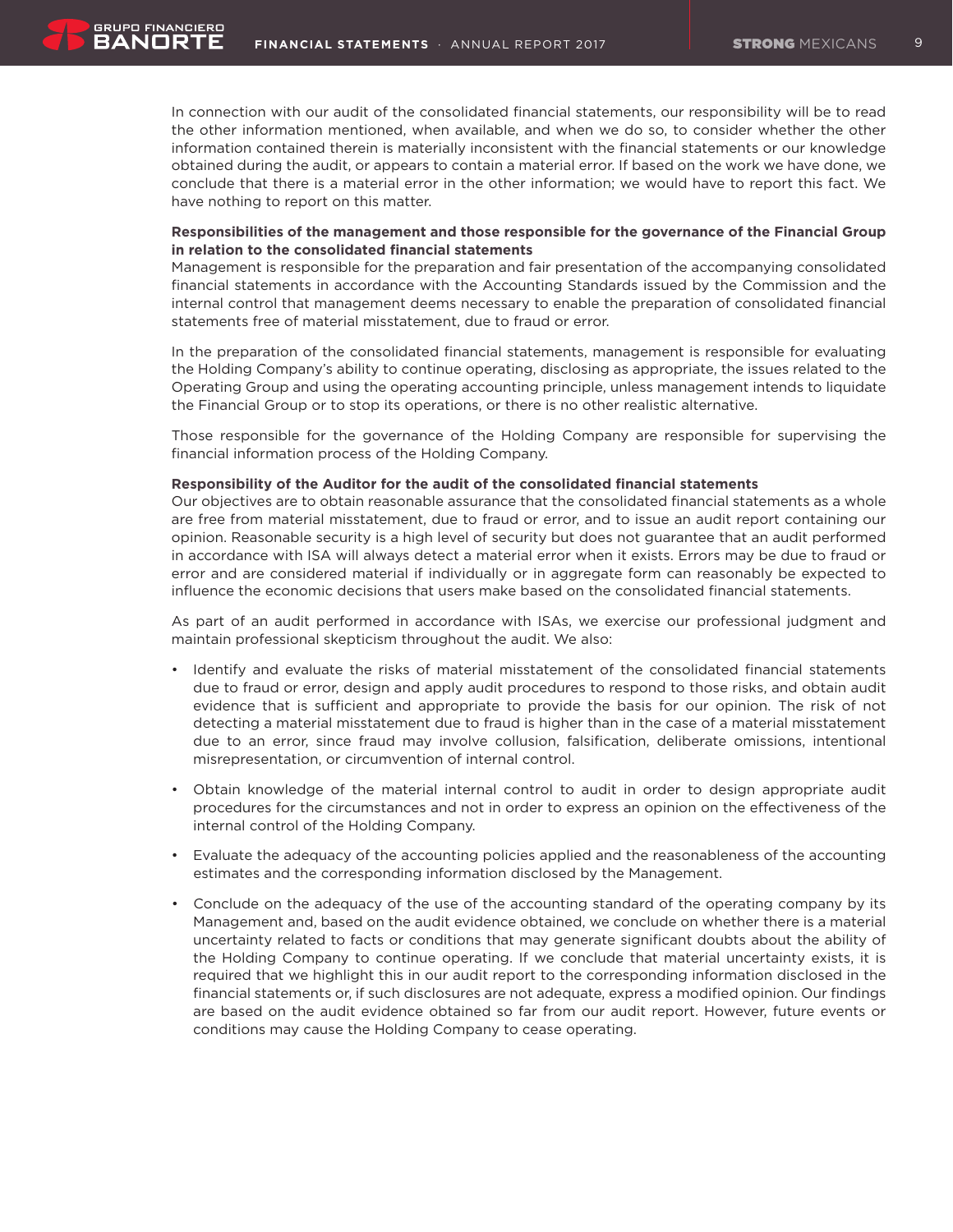- • Evaluate the overall presentation, structure and content of the consolidated financial statements, including disclosed information, and whether the consolidated financial statements represent the relevant transactions and events in such fashion these are considered reasonably presented.
- • Obtain sufficient and adequate evidence regarding the financial information of the entities or business activities within the Holding Company to express an opinion on the consolidated financial statements. We are responsible for the management, supervision and performance of the audit of the Holding Company. We are solely responsible for our audit opinion.

We communicate to those responsible for the governance of the Holding Company regarding, inter alia, the scope and timing of the planned audit, the significant findings of the audit, as well as any significant deficiencies in internal control identified in the course of the audit.

We also provide to those responsible for the governance with a statement that we have met with the applicable ethics requirements regarding independence and communicate them about all relationships and other issues that can reasonably be expected to affect our independence and, where appropriate, the corresponding safeguards.

Among the issues that have been the subject of communications with those responsible for the Governor of the Financial Group, we determine that these have been of the greatest significance in the audit of the consolidated financial statements of the current period and are therefore the key audit issues. We describe these issues in this audit report unless legal or regulatory provisions prohibit disclosure of the matter or, in extremely rare circumstances, we determine that an issue should not be reported in our report because it can reasonably be expected that the adverse consequences thereof would exceed the benefits of the public interest of the same.

**Galaz, Yamazaki, Ruiz Urquiza, S.C.** Member of Deloitte Touche Tohmatsu Limited

#### **C.P.C. Daniel Castellanos Cárdenas**

Registration in the General Administration Of Federal Tax Audit No. 17195 February 21, 2018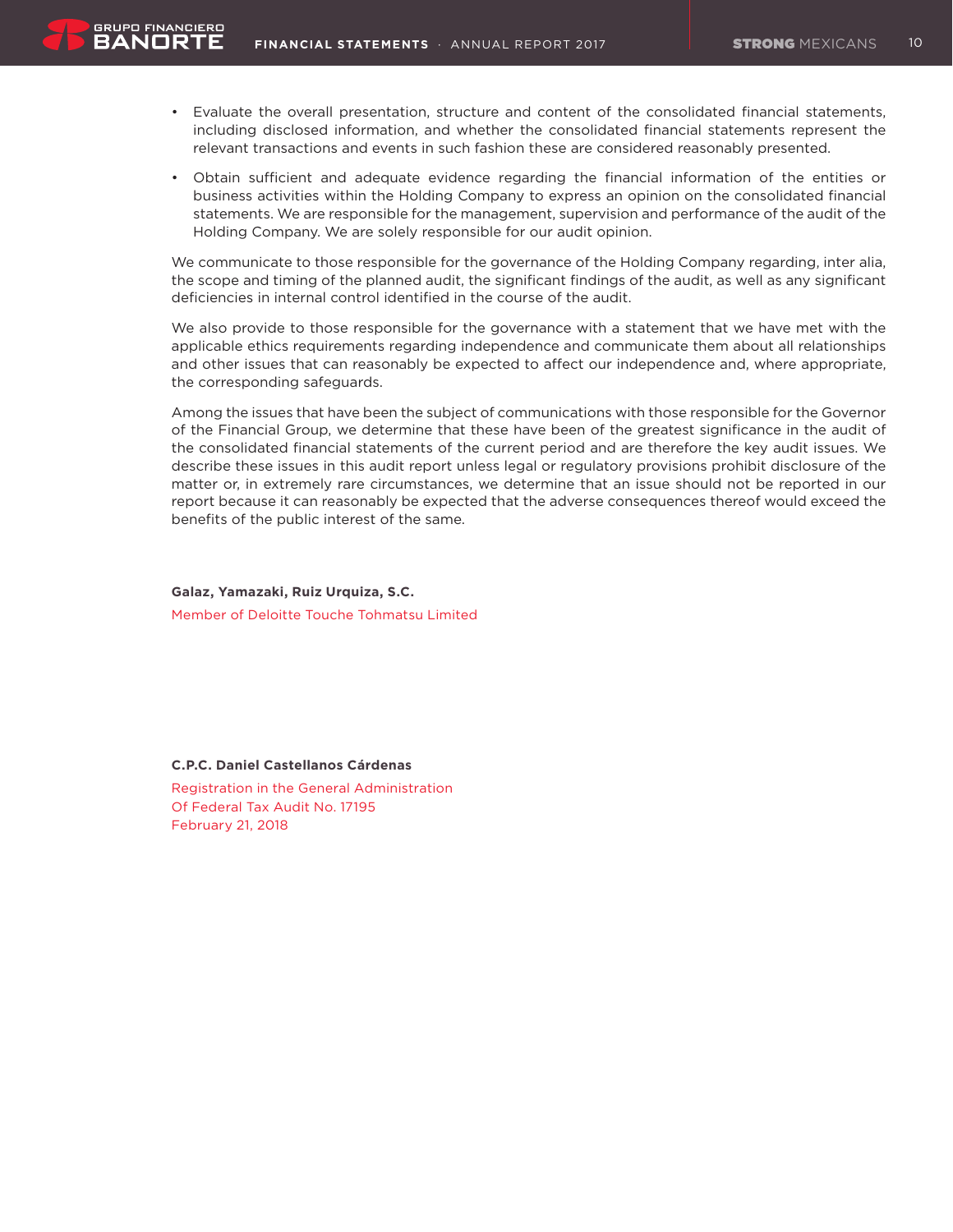# CONSOLIDATED BALANCE SHEETS

#### Grupo Financiero Banorte, S.A.B. de C.V. and Subsidiaries As of December 31, 2017 and 2016 (In millions of Mexican pesos)

| <b>ASSETS</b>                                                                               | 2017                 | 2016          |
|---------------------------------------------------------------------------------------------|----------------------|---------------|
| CASH AND CASH EQUIVALENTS                                                                   | 76,269<br>Ps.        | 65,886<br>Ps. |
| <b>MARGIN SECURITIES</b>                                                                    | 1,986                | 2.185         |
| <b>INVESTMENTS IN SECURITIES</b>                                                            |                      |               |
| Trading securities                                                                          | 239,019              | 181,777       |
| Securities available for sale                                                               | 168,540              | 195,087       |
| Securities held to maturity                                                                 | 95,310               | 81,920        |
|                                                                                             | 502,869              | 458,784       |
| DEBTOR BALANCES UNDER REPURCHASE AND RESALE AGREEMENTS<br>DERIVATIVES FINANCIAL INSTRUMENTS | 678                  |               |
| For trading purposes                                                                        | 25,520               | 41,134        |
| For hedging purposes                                                                        | 205                  | 742           |
|                                                                                             | 25,725               | 41,876        |
| VALUATION ADJUSTMENTS FOR ASSET HEDGING<br>PERFORMING LOAN PORTFOLIO                        | 99                   | 114           |
| Commercial loans                                                                            |                      |               |
| <b>Business loans</b>                                                                       | 233,777              | 224,218       |
| Financial institution's loans                                                               | 5,944                | 4,650         |
| Government loans                                                                            | 134,905              | 134,798       |
| Consumer loans                                                                              | 105,567              | 88,332        |
| Mortgage loans                                                                              |                      |               |
| Medium and residential                                                                      | 131,563              | 110,825       |
| Low-income housing                                                                          | 26                   | 40            |
| Loans acquired from INFONAVIT or FOVISSSTE                                                  | 3,816                | 3,942         |
| <b>TOTAL PERFORMING LOAN PORTFOLIO</b>                                                      | 615,598              | 566,805       |
| PAST-DUE LOAN PORTFOLIO                                                                     |                      |               |
| Commercial loans                                                                            |                      |               |
| <b>Business loans</b>                                                                       | 6,719                | 5,672         |
| Financial institutions' loans                                                               |                      | 344           |
| Consumer loans                                                                              | 4,440                | 3,247         |
| Mortgage loans                                                                              |                      |               |
| Medium and residential                                                                      | 1,179                | 952           |
| Low-income housing                                                                          | 1                    | -1            |
| Loans acquired from INFONAVIT or FOVISSSTE                                                  | 143                  | 96            |
| <b>TOTAL PAST-DUE LOAN PORTFOLIO</b>                                                        | 12,482               | 10,312        |
| <b>LOAN PORTFOLIO</b>                                                                       | 628,080              | 577,117       |
| (Minus) Allowance for Ioan Iosses                                                           | (16, 122)            | (14, 384)     |
| LOAN PORTFOLIO, net                                                                         | 611,958              | 562,733       |
| <b>ACQUIRED COLLECTION RIGHTS</b>                                                           | 2,477                | 2,025         |
| TOTAL LOAN PORTFOLIO, net                                                                   | 614,435              | 564,758       |
| ACCOUNTS RECEIVABLE FROM INSURANCE AND ANNUITIES, net                                       | 1,904                | 1,908         |
| PREMIUM RECEIVABLES, net                                                                    | 4,031                | 4,245         |
| ACCOUNTS RECEIVABLE FROM REINSURANCE, net                                                   | 8,717                | 7,166         |
| RECEIVABLES GENERATED BY SECURITIZATIONS                                                    | 141                  | 155           |
| OTHER ACCOUNTS RECEIVABLE, net                                                              | 51,834               | 50,366        |
| MERCHANDISE INVENTORY                                                                       | 783                  | 438           |
| FORECLOSED ASSETS, net                                                                      | 1,100                | 1,610         |
| PROPERTY, FURNITURE AND EQUIPMENT, net                                                      | 18,170               | 15,829        |
| PERMANENT STOCK INVESTMENTS                                                                 | 13,771               | 13,764        |
| LONG-TERM ASSETS AVAILABLE FOR SALE                                                         |                      | 5,299         |
| DEFERRED TAXES, net                                                                         | 2,949                | 3,994         |
| <b>OTHER ASSETS</b><br>Deferred charges, advance payments and intangibles                   |                      |               |
|                                                                                             | 28,238               | 26,315        |
| Other short-term and long-term assets<br><b>TOTAL ASSETS</b>                                | 448<br>Ps. 1,354,147 | 3,427         |
|                                                                                             |                      | Ps. 1,268,119 |

#### INTERBANK AND OTHER LOANS Demand loans Short-term loans Long-term loans

# TECHNICAL RESERVES

#### ACCOUNTS PAYABLE TO REINSURERS, net

# OTHER ACCOUNTS PAYABLES<br>Income tax Employee profit sharing Creditors from settlements of transactions Creditors from collaterals received in cash Sundry creditors and other payables

#### SUBORDINATED DEBENTURES DEFERRED CREDITS AND ADVANCED COLLECTION **TOTAL LIABILITIES**

MEMORANDUM ACCOUNTS (Note 36)

These balance sheets, consolidated with those of the financial entities and other companies that form part of the Financial Group and are susceptible to consolidation, were prepared according to Accounting Principles applicable to Financial Service Holding Companies issued by the Mexican National Banking and Securities Commission according to article 30 of the Law of Financial Institutions. Such principles are consistently applied in the financial statements, which are presented according to sound practices and applicable legal and administrative provisions and reflect all the operations conducted by the Financial Group, its financial service subsidiaries and the other companies that form part of the Financial Group and are consolidated as of the balance sheet dates above.

As of December 31, 2017, the stockholders' equity amounts to Ps. 9,636.

The accompanying Consolidated Balance Sheets have been approved by the Board of Directors in accordance with the responsibility assigned to them.

"The attached Notes are an integral part of these consolidated financial statements."

#### LIABILITIES AND STOCKHOLDERS' EQUITY

| <b>DEPOSITS</b>                              |
|----------------------------------------------|
| Demand deposits                              |
| Time deposits                                |
| General public                               |
| Money market                                 |
| Senior debt issued                           |
| Global account of deposits without movement: |

| LIABILITIES AND STOCKHOLDERS' EQUITY<br><b>DEPOSITS</b>                                                              | 2017               | 2016               |
|----------------------------------------------------------------------------------------------------------------------|--------------------|--------------------|
| Demand deposits<br>Time deposits                                                                                     | Ps. 393,308        | 381,203<br>Ps.     |
| General public                                                                                                       | 239,174            | 190,461            |
| Money market                                                                                                         | 3,679              | 1,459              |
| Senior debt issued                                                                                                   | 3,003              | 85                 |
| Global account of deposits without movements                                                                         | 1,657<br>640,821   | 1,352<br>574,560   |
| INTERBANK AND OTHER LOANS                                                                                            |                    |                    |
| Demand loans                                                                                                         |                    | 4,019              |
| Short-term loans<br>Long-term loans                                                                                  | 18,213             | 17,155             |
|                                                                                                                      | 15,730<br>33,943   | 17,462<br>38,636   |
| <b>TECHNICAL RESERVES</b>                                                                                            | 107.794            | 90,369             |
| CREDITOR BALANCES UNDER REPURCHASE AND RESALE AGREEMENTS<br>COLLATERAL SOLD OR PLEDGED                               | 301,665            | 308,777            |
| Repurchase or resale agreements (creditor balance)<br>DERIVATIVES FINANCIAL INSTRUMENTS                              | 3                  |                    |
| For trading purposes                                                                                                 | 24,608             | 40,403             |
| For hedging purposes                                                                                                 | 12,401<br>37,009   | 9,372<br>49,775    |
| <b>ACCOUNTS PAYABLE TO REINSURERS, net</b>                                                                           | 1.255              |                    |
|                                                                                                                      |                    | 1,747              |
| OTHER ACCOUNTS PAYABLES<br>Income tax                                                                                | 3,132              | 3,114              |
| Employee profit sharing                                                                                              | 405                | 396                |
| Creditors from settlements of transactions                                                                           | 16,047             | 7,348              |
| Creditors from collaterals received in cash                                                                          | 11,083             | 10,326             |
| Sundry creditors and other payables                                                                                  | 20.532             | 18,037             |
|                                                                                                                      | 51,199             | 39,221             |
| SUBORDINATED DEBENTURES                                                                                              | 32,445             | 21,917             |
| DEFERRED CREDITS AND ADVANCED COLLECTIONS<br><b>TOTAL LIABILITIES</b>                                                | 429                | 416                |
|                                                                                                                      | 1,206,563          | 1,125,418          |
| STOCKHOLDERS' EQUITY<br>PAID-IN CAPITAL                                                                              |                    |                    |
| Common stock                                                                                                         | 14,591             | 14,574             |
| Additional paid-in capital                                                                                           | 35,592             | 36,427             |
|                                                                                                                      | 50,183             | 51,001             |
| OTHER CAPITAL                                                                                                        |                    |                    |
| Capital reserves                                                                                                     | 5,491              | 4,825              |
| Retained earnings from prior years                                                                                   | 71,294             | 68,492             |
| Result from valuation of securities available for sale<br>Result from valuation of instruments for cash flow hedging | (2,390)<br>(3,588) | (2,592)<br>(2,089) |
| Result from valuation of reserve for unexpired risks variations in rates                                             | 96                 | 87                 |
| <b>Result from Conversions</b>                                                                                       | 1,684              | 2,084              |
| Defined remedies for employees benefits                                                                              | (926)              | (370)              |
| Net income                                                                                                           | 23,908             | 19,308             |
|                                                                                                                      | 95,569             | 89,745             |
| MINORITY INTEREST                                                                                                    | 1,832              | 1,955              |
| TOTAL STOCKHOLDERS' EQUITY                                                                                           | 147,584            | 142,701            |
| TOTAL LIABILITIES AND STOCKHOLDERS' EQUITY                                                                           | Ps. 1,354,147      | Ps. 1,268,119      |

#### STOCKHOLDERS' EQUITY

#### OTHER CAPITAL

#### MINORITY INTEREST

#### **Act. José Marcos Ramírez Miguel Eng. Rafael Arana de la Garza** CEO Managing Director - COO, Administration and Finance

**C.P. Isaías Velázquez González Lic. Jorge Eduardo Vega Camargo C.P.C. Mayra Nelly López López**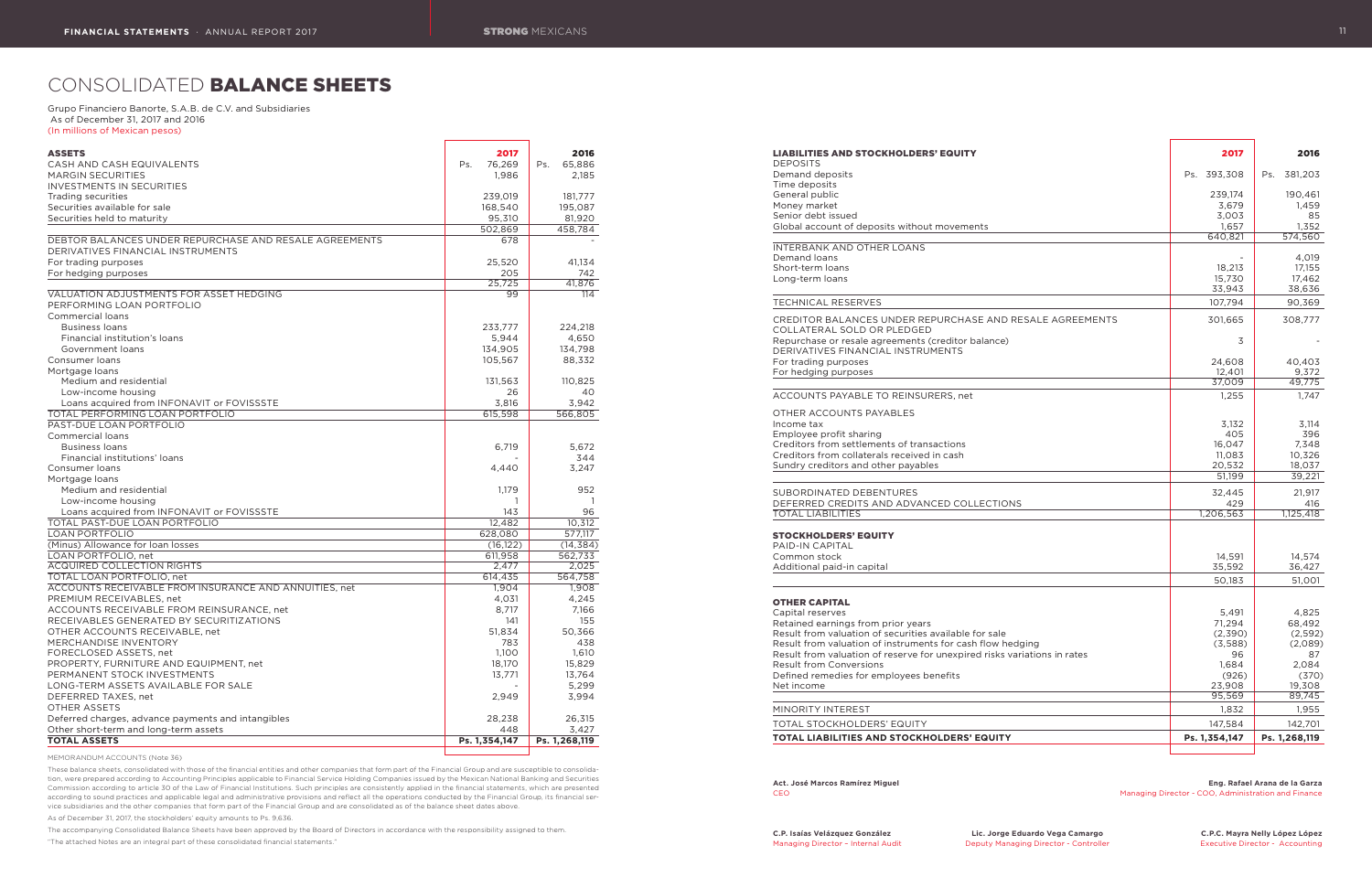# CONSOLIDATED INCOME STATEMENTS

Grupo Financiero Banorte, S.A.B. de C.V. and Subsidiaries for the years ended December 31, 2017 and 2016 (In millions of Mexican pesos)

|                                                                            | 2017           | 2016          |
|----------------------------------------------------------------------------|----------------|---------------|
| Interest income                                                            | Ps.<br>110.509 | 80.264<br>Ps. |
| Premium revenue, net                                                       | 25,043         | 21,307        |
| Interest expense                                                           | (44, 635)      | (27, 383)     |
| Increase in technical reserves                                             | (12, 645)      | (8, 477)      |
| Casualty rate, claims and other contractual obligations, net               | (14,906)       | (12, 654)     |
| NET INTEREST INCOME                                                        | 63.366         | 53.057        |
|                                                                            |                |               |
| Provisions for loan losses                                                 | (15, 213)      | (13, 313)     |
| NET INTEREST INCOME AFTER ALLOWANCE FOR LOAN LOSSES                        | 48.153         | 39.744        |
| Commission and fee income                                                  | 19,542         | 16,683        |
| Commission and fee expense                                                 | (7,558)        | (6,056)       |
| Brokerage revenues                                                         | 2,657          | 2,346         |
| Other operating income (expenses)                                          | 3,211          | 3,491         |
| Non-interest expense                                                       | (34,061)       | (31, 243)     |
|                                                                            | (16, 209)      | (14, 779)     |
| <b>OPERATING INCOME</b>                                                    | 31,944         | 24,965        |
|                                                                            |                |               |
| Equity in earnings of unconsolidated subsidiaries and associated companies | 1,264          | 1,246         |
| <b>INCOME BEFORE INCOME TAX</b>                                            | 33,208         | 26,211        |
| Current income tax                                                         | (8,469)        | (7.056)       |
| Deferred income taxes, net                                                 | (579)          | 178           |
|                                                                            | (9,048)        | (6,878)       |
| INCOME BEFORE DISCONTINUED OPERATIONS                                      | 24.160         | 19,333        |
| <b>Discontinued Operations</b>                                             | 89             | 243           |
|                                                                            |                |               |
| INCOME BEFORE NONCONTROLLING INTEREST                                      | 24,249         | 19,576        |
| Minority Interest                                                          | (341)          | (268)         |
| <b>NET INCOME</b>                                                          | 23,908<br>Ps.  | 19,308<br>Ps. |
|                                                                            |                |               |

These Income Statements, consolidated with those of the financial entities and other companies that form part of the Financial Group and are susceptible to consolidation, were prepared according to chost of the Financial S

The accompanying Consolidated Income Statements have been approved by the Board of Directors in accordance with the responsibility assigned to them.

The attached Notes are an integral part of these consolidated financial statements.

**Act. José Marcos Ramírez Miguel Eng. Rafael Arana de la Garza** CEO Managing Director - COO, Administration and Finance

**C.P. Isaías Velázquez González Lic. Jorge Eduardo Vega Camargo C.P.C. Mayra Nelly López López**

Managing Director - Internal Audit **Deputy Managing Director - Controller** Executive Director - Accounting - Accounting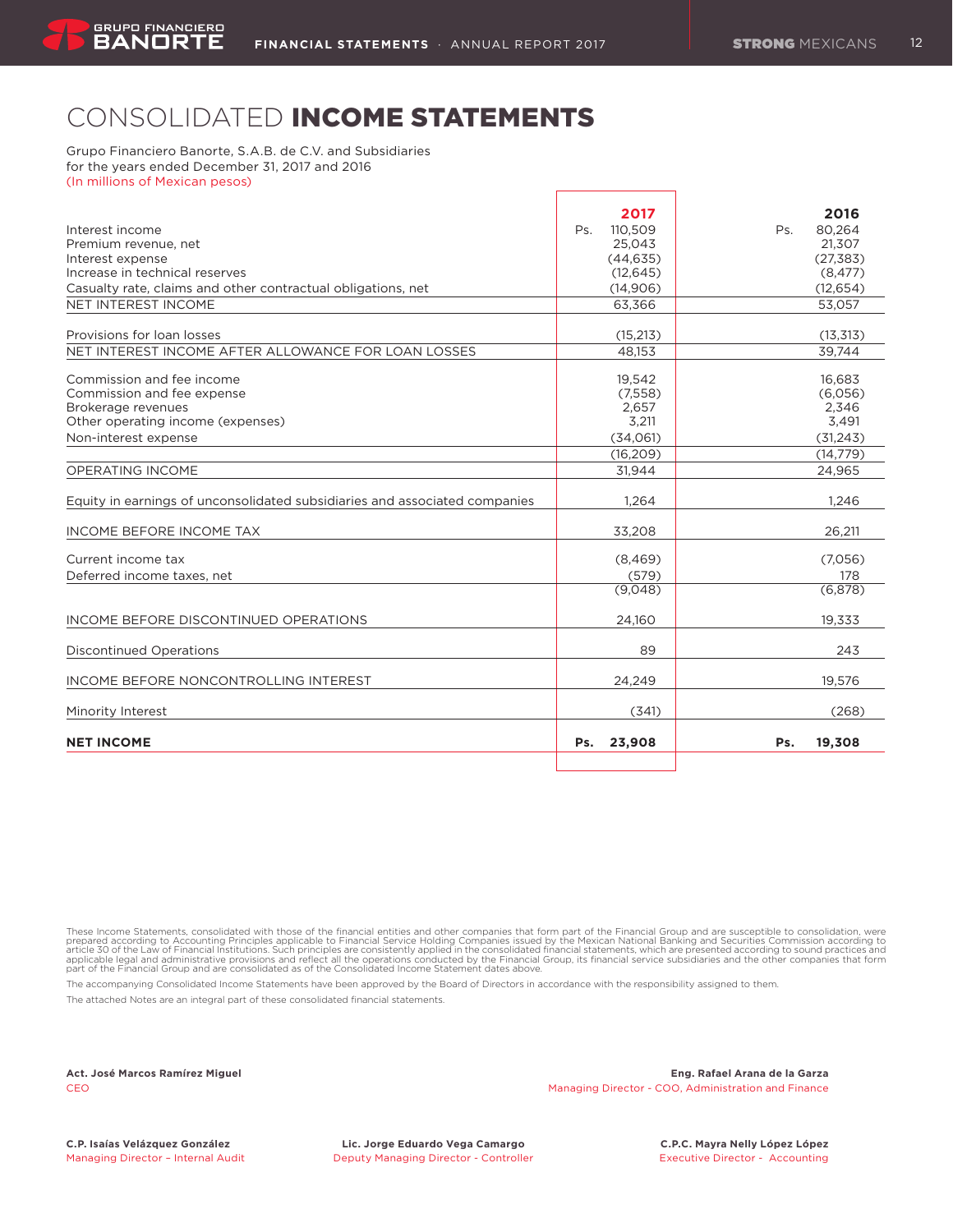# CONSOLIDATED STATEMENTS OF CHANGES IN STOCKHOLDERS' EQUITY

Grupo Financiero Banorte, S.A.B. de C.V. and Subsidiaries For the years ended December 31, 2017 and 2016 (In millions of Mexican pesos)

|                                                              |                          | <b>PAID-IN CAPITAL</b>           |                          |                                                    |                                                                           |                                                                               |     |                                                                                                  | <b>OTHER CAPITAL</b>                                           |                                                         |                          |                          |                                      |     |                               |                                  |
|--------------------------------------------------------------|--------------------------|----------------------------------|--------------------------|----------------------------------------------------|---------------------------------------------------------------------------|-------------------------------------------------------------------------------|-----|--------------------------------------------------------------------------------------------------|----------------------------------------------------------------|---------------------------------------------------------|--------------------------|--------------------------|--------------------------------------|-----|-------------------------------|----------------------------------|
|                                                              | Common<br>Stock          | Additional<br>paid-in<br>capital | Capital<br>reserves      | <b>Retained</b><br>earnings<br>from prior<br>years | <b>Result from</b><br>valuation of<br>securities<br>available<br>for sale | <b>Result from</b><br>valuation of<br>instruments for<br>cash flow<br>hedging |     | <b>Result in the</b><br>valuation of<br>unexpired risk<br>reserves due<br>to changes<br>in rates | Cumulative<br>foreign<br>currency<br>translation<br>adjustment | <b>Defined</b><br>remedies for<br>employees<br>benefits |                          | Net income               | <b>Total</b><br>majority<br>interest |     | Total<br>minority<br>interest | Total<br>stockholders'<br>equity |
| Balances, January 1, 2016                                    | Ps. 14,606               | Ps. 36,424                       | Ps. 5,765                | Ps. 62,860                                         | Ps.<br>(1, 552)                                                           | Ps.<br>(828)                                                                  | Ps. |                                                                                                  | Ps.<br>1,069                                                   | Ps.                                                     |                          | Ps.<br>17,108            | Ps. 135,452                          | Ps. | 1,900                         | Ps. 137,352                      |
| <b>TRANSACTIONS APPROVED BY STOCKHOLDERS:</b>                |                          |                                  |                          |                                                    |                                                                           |                                                                               |     |                                                                                                  |                                                                |                                                         |                          |                          |                                      |     |                               |                                  |
| Share repurchase for executive shares' plan payable          |                          |                                  |                          |                                                    |                                                                           |                                                                               |     |                                                                                                  |                                                                |                                                         |                          |                          |                                      |     |                               |                                  |
| in equity instruments                                        | (32)                     | 28                               | (940)                    | $\overline{\phantom{a}}$                           | (8)                                                                       |                                                                               |     |                                                                                                  |                                                                |                                                         |                          | $\overline{\phantom{0}}$ | (952)                                |     |                               | (952)                            |
| Transfer of prior year's result                              | $\overline{\phantom{a}}$ |                                  |                          | 17,108                                             | $\overline{\phantom{a}}$                                                  |                                                                               |     |                                                                                                  |                                                                |                                                         |                          | (17,108)                 | $\overline{\phantom{a}}$             |     | $\sim$                        | $\sim$                           |
| Dividends declared at the General Stockholders' meetings on: |                          |                                  |                          |                                                    |                                                                           |                                                                               |     |                                                                                                  |                                                                |                                                         |                          |                          |                                      |     |                               |                                  |
| February 19, June 28 and August 19 2016                      |                          |                                  |                          | (7, 229)                                           | $\overline{\phantom{a}}$                                                  |                                                                               |     |                                                                                                  |                                                                |                                                         |                          | $\sim$                   | (7, 229)                             |     | $\sim$                        | (7, 229)                         |
| Special criterion of the Commission for sale of INB          | $\sim$                   | $\overline{\phantom{0}}$         | $\sim$                   | (3,741)                                            | $\overline{\phantom{a}}$                                                  |                                                                               |     | $\overline{\phantom{0}}$                                                                         |                                                                |                                                         | $\sim$                   | $\overline{\phantom{0}}$ | (3,741)                              |     | $\overline{\phantom{0}}$      | (3,741)                          |
| Total transactions approved by stockholders                  | (32)                     | $\overline{28}$                  | (940)                    | 6,138                                              | (8)                                                                       | $\sim$                                                                        |     | $-$                                                                                              | $\sim$                                                         |                                                         | $-$                      | (17,108)                 | (11, 922)                            |     | $\sim$                        | (11, 922)                        |
| <b>COMPREHENSIVE INCOME:</b>                                 |                          |                                  |                          |                                                    |                                                                           |                                                                               |     |                                                                                                  |                                                                |                                                         |                          |                          |                                      |     |                               |                                  |
| Net income                                                   |                          |                                  |                          | $\overline{\phantom{a}}$                           |                                                                           |                                                                               |     |                                                                                                  |                                                                |                                                         |                          | 19,308                   | 19,308                               |     | $\overline{\phantom{0}}$      | 19,308                           |
| Result from valuation of securities available for sale       |                          | $\overline{\phantom{a}}$         |                          | $\sim$                                             | (1,032)                                                                   |                                                                               |     |                                                                                                  |                                                                |                                                         | $\overline{\phantom{a}}$ |                          | (1,032)                              |     | $\overline{\phantom{0}}$      | (1,032)                          |
| Effect of subsidiaries, affiliates and mutual funds          |                          | (25)                             |                          | (44)                                               |                                                                           |                                                                               |     |                                                                                                  | 1,015                                                          |                                                         | $\sim$                   |                          | 946                                  |     | $\overline{\phantom{0}}$      | 946                              |
| Result from valuation of instruments for cash flow hedging   |                          |                                  |                          | $\overline{\phantom{a}}$                           |                                                                           |                                                                               |     |                                                                                                  |                                                                |                                                         | (370)                    |                          | (370)                                |     | $\sim$                        | (370)                            |
| Result from valuation of instruments for cash flow hedging   | $\sim$                   | $\overline{\phantom{0}}$         | $\sim$                   | (462)                                              | $\overline{\phantom{a}}$                                                  |                                                                               |     | $\sim$                                                                                           | $\sim$                                                         |                                                         | $\overline{\phantom{a}}$ | $\overline{a}$           | (462)                                |     | $\overline{\phantom{0}}$      | (462)                            |
| Total comprehensive income                                   | $\sim$                   | (25)                             | $\sim$                   | (506)                                              | (1,032)                                                                   | (1, 261)                                                                      |     | 87                                                                                               | 1,015                                                          |                                                         | (370)                    | 19,308                   | 17.216                               |     | $\sim$                        | 17,216                           |
| Minority Interest                                            | $\sim$                   | $\sim$                           | $\sim$                   | $\sim$                                             | $\sim$                                                                    | $\sim$                                                                        |     | $\sim$                                                                                           | $\sim$                                                         |                                                         | $\sim$ $-$               | $\overline{\phantom{a}}$ | $\sim$                               |     | 55                            | 55                               |
| Balances, December 31, 2016                                  | 14,574                   | 36,427                           | 4,825                    | 68,492                                             | (2, 592)                                                                  | (2,089)                                                                       |     | 87                                                                                               | 2,084                                                          |                                                         | (370)                    | 19,308                   | 140,746                              |     | 1,955                         | 142,701                          |
| <b>TRANSACTIONS APPROVED BY STOCKHOLDERS:</b>                |                          |                                  |                          |                                                    |                                                                           |                                                                               |     |                                                                                                  |                                                                |                                                         |                          |                          |                                      |     |                               |                                  |
| Share repurchase for executive shares' plan payable          |                          |                                  |                          |                                                    |                                                                           |                                                                               |     |                                                                                                  |                                                                |                                                         |                          |                          |                                      |     |                               |                                  |
| in equity instruments                                        | 17                       | (823)                            | 211                      | $\overline{\phantom{a}}$                           | (5)                                                                       |                                                                               |     |                                                                                                  |                                                                |                                                         |                          | $\sim$                   | (600)                                |     |                               | (600)                            |
| Transfer of prior year's result                              |                          |                                  |                          | 19,308                                             | $\overline{\phantom{a}}$                                                  |                                                                               |     |                                                                                                  |                                                                |                                                         |                          | (19, 308)                |                                      |     | $\overline{\phantom{a}}$      |                                  |
| Dividends declared at the General Stockholders' meetings on: |                          |                                  |                          |                                                    |                                                                           |                                                                               |     |                                                                                                  |                                                                |                                                         |                          |                          |                                      |     |                               |                                  |
| February 24 and June 20 2017                                 |                          |                                  | $\overline{\phantom{a}}$ | (14, 645)                                          |                                                                           |                                                                               |     |                                                                                                  |                                                                |                                                         |                          |                          | (14, 645)                            |     | $\sim$                        | (14, 645)                        |
| Special criterion of the Commission for sale of INB          |                          |                                  | $\sim$                   | (357)                                              |                                                                           |                                                                               |     |                                                                                                  |                                                                |                                                         |                          | $\sim$                   | (357)                                |     | $\sim$                        | (357)                            |
| Share-based payments payable in stock options                |                          | $\sim$                           | 455                      | (455)                                              | $\overline{\phantom{a}}$                                                  | $\overline{\phantom{a}}$                                                      |     | $\sim$                                                                                           |                                                                |                                                         | $\overline{a}$           | $\sim$                   | $\overline{\phantom{0}}$             |     | $\overline{\phantom{0}}$      | $\sim$                           |
| Total transactions approved by stockholders                  | 17                       | (823)                            | 666                      | 3,851                                              | (5)                                                                       | $\sim$                                                                        |     | $\sim$                                                                                           | $\sim$                                                         |                                                         | $\sim$                   | (19,308)                 | (15,602)                             |     | $\sim$                        | (15,602)                         |
|                                                              |                          |                                  |                          |                                                    |                                                                           |                                                                               |     |                                                                                                  |                                                                |                                                         |                          |                          |                                      |     |                               |                                  |
| <b>COMPREHENSIVE INCOME:</b>                                 |                          |                                  |                          |                                                    |                                                                           |                                                                               |     |                                                                                                  |                                                                |                                                         |                          |                          |                                      |     |                               |                                  |
| Net income                                                   |                          |                                  |                          | $\overline{\phantom{a}}$                           |                                                                           |                                                                               |     |                                                                                                  |                                                                |                                                         |                          | 23,908                   | 23,908                               |     | $\sim$                        | 23,908                           |
| Result from valuation of securities available for sale       |                          | $\overline{\phantom{a}}$         |                          | $\sim$                                             | 207                                                                       |                                                                               |     |                                                                                                  |                                                                |                                                         |                          |                          | 207                                  |     | $\sim$                        | 207                              |
| Effect of subsidiaries, affiliates and mutual funds          |                          | (12)                             |                          | (23)                                               |                                                                           |                                                                               |     |                                                                                                  | (400)                                                          |                                                         |                          |                          | (435)                                |     | $\sim$                        | (435)                            |
| Result from valuation of instruments for cash flow hedging   |                          |                                  |                          | $\overline{\phantom{a}}$                           |                                                                           | (1, 499)                                                                      |     |                                                                                                  |                                                                |                                                         |                          | $\sim$                   | (1, 499)                             |     | $\sim$                        | (1, 499)                         |
| Result from valuation of reserve for unexpired risks         |                          |                                  |                          |                                                    |                                                                           |                                                                               |     |                                                                                                  |                                                                |                                                         |                          |                          |                                      |     |                               |                                  |
| variations in rates                                          |                          |                                  |                          | $\overline{a}$                                     |                                                                           |                                                                               |     | 9                                                                                                |                                                                |                                                         | $\overline{\phantom{a}}$ |                          | 9                                    |     |                               | 9                                |
| Defined remedies for employees benefits                      |                          |                                  |                          | $\overline{a}$                                     |                                                                           |                                                                               |     |                                                                                                  |                                                                |                                                         | (556)                    |                          | (556)                                |     |                               | (556)                            |
| Modification in consumer loan rating provisions              |                          |                                  |                          | (725)                                              |                                                                           |                                                                               |     |                                                                                                  |                                                                |                                                         |                          |                          | 725                                  |     | $\overline{\phantom{0}}$      | 725                              |
| Interest on subordinated debentures                          |                          |                                  |                          | (301)                                              |                                                                           |                                                                               |     |                                                                                                  |                                                                |                                                         |                          |                          | (301)                                |     |                               | (301)                            |
| Total comprehensive income                                   |                          | (12)                             | $\sim$                   | (1,049)                                            | 207                                                                       | (1, 499)                                                                      |     | 9                                                                                                | (400)                                                          |                                                         | (556)                    | 23,908                   | 20,608                               |     | $\sim$                        | 20,608                           |
| Minority Interest                                            |                          | $\sim$                           | $\sim$                   | $\sim$                                             | $\sim$                                                                    | $\overline{\phantom{a}}$                                                      |     | $\sim$                                                                                           | $\sim$                                                         |                                                         | $\sim$ $-$               |                          | $\sim$                               |     | (123)                         | (123)                            |
| Balances, December 31, 2017                                  | 14,591<br>Ps.            | Ps. 35,592                       | 5,491<br>Ps.             | Ps. 71,294                                         | (2, 390)<br>Ps.                                                           | (3,588)<br>Ps.                                                                | Ps. | 96                                                                                               | 1,684<br>Ps.                                                   | Ps.                                                     | (926)                    | 23,908<br>Ps.            | Ps. 145,752                          | Ps. | 1,832                         | Ps. 147,584                      |

These statements of changes in stockholder's equity, consolidated with those of the financial entities and other companies that form part of the Financial Group and are susceptible to consolidation, were prepared according

The attached Notes are an integral part of these consolidated financial statements.

Managing Director – Internal Audit **Deputy Managing Director - Controller** Executive Director - Accounting - Accounting

**Act. José Marcos Ramírez Miguel Eng. Rafael Arana de la Garza** CEO Managing Director - COO, Administration and Finance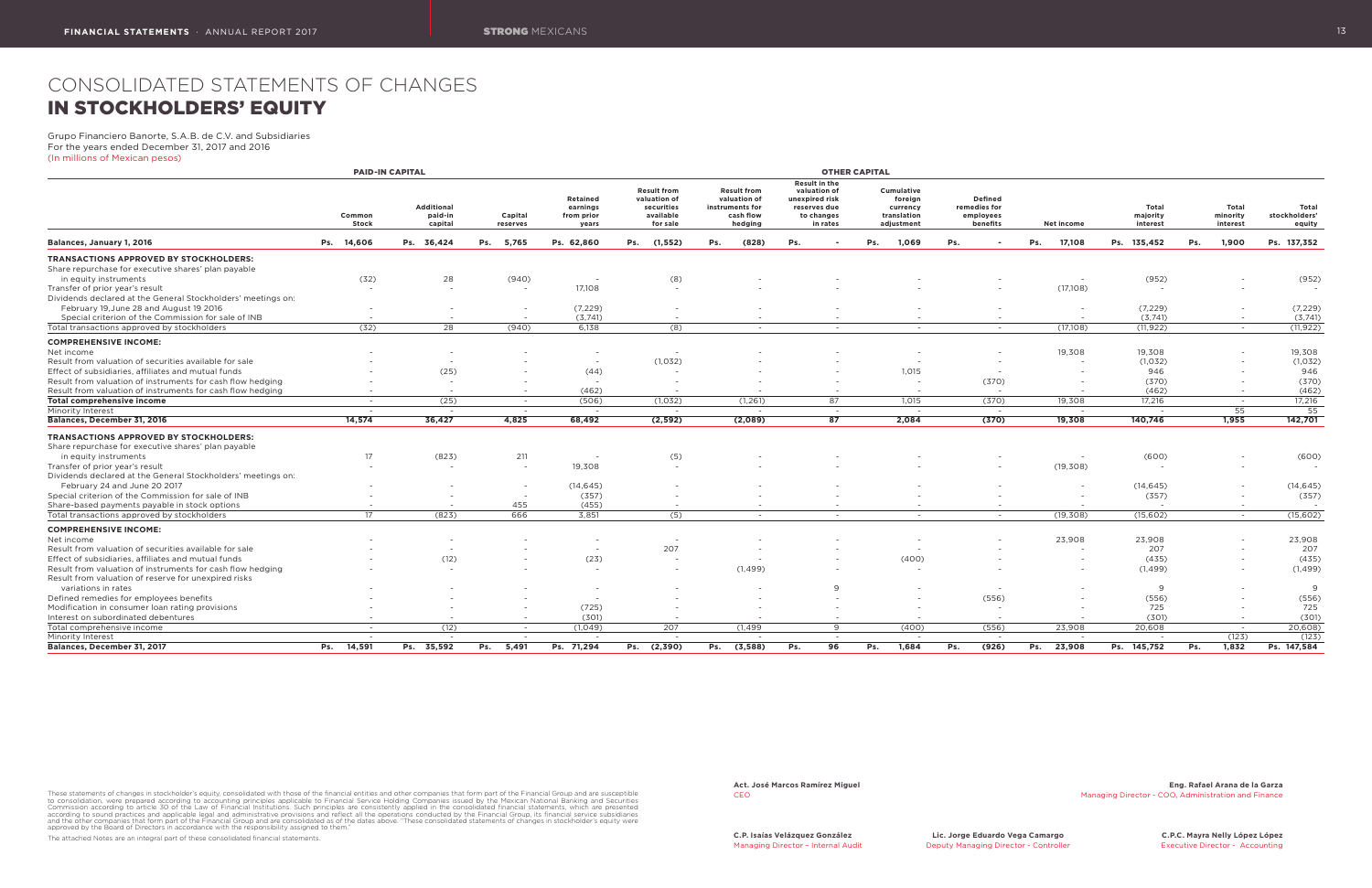# CONSOLIDATED CASH FLOW STATEMENTS

Grupo Financiero Banorte, S.A.B. de C.V. and Subsidiaries For the years ended December 31, 2017 and 2016

| (In millions of Mexican pesos)                                                                                  |                  |                  |
|-----------------------------------------------------------------------------------------------------------------|------------------|------------------|
|                                                                                                                 | 2017             | 2016             |
| Net income                                                                                                      | Ps.<br>23.908    | Ps.<br>19.308    |
| Items not requiring (generating) resources:                                                                     |                  |                  |
| Depreciation and amortization                                                                                   | 1,688            | 1.170            |
| <b>Technical reserves</b>                                                                                       | 12,645           | 8,477            |
| Other provisions                                                                                                | (260)            | 3,449            |
| Current and deferred income tax                                                                                 | 9.048            | 6,878            |
| <b>Discontinued Operations</b>                                                                                  | 89               | 243              |
| Equity in earnings of unconsolidated subsidiaries                                                               |                  |                  |
| and associated companies                                                                                        | (923)            | (978)            |
|                                                                                                                 | 46.195           | 38.547           |
| <b>OPERATING ACTIVITIES:</b>                                                                                    |                  |                  |
| Changes in margin accounts                                                                                      | 200              | (2,094)          |
| Changes in investments in securities                                                                            | (44.085)         | (24, 797)        |
| Changes in debtor balances under repurchase and resale agreements                                               | (679)            | 493              |
| Changes in asset position of derivatives                                                                        | 15.628           | (22.051)         |
| Change in loan portfolio                                                                                        | (49,202)         | (62, 669)        |
| Changes in acquired collection rights                                                                           | (452)            | 192              |
| Changes in accounts receivable from insurance and annuities, net                                                | 5                | (20)             |
| Changes in debtor premiums, (net)                                                                               | 214              | 169              |
| Changes in reinsurance and surety agencies (net) (asset)<br>Changes in receivables generated by securitizations | (1,550)<br>15    | (1, 294)<br>29   |
| Change in foreclosed assets                                                                                     | 510              | 611              |
| Change in other operating assets                                                                                | (3,828)          | (23, 467)        |
| Change in deposits                                                                                              | 66,262           | 35,268           |
| Change in interbank and other loans                                                                             | (4,691)          | 7,556            |
| Change in creditor balances under repurchase and sale agreements                                                | (7,112)          | (6,378)          |
| Collateral sold or pledged                                                                                      | 3                | (1)              |
| Change in liability position of derivative financial instruments                                                | (15,796)         | 20,464           |
| Change in technical reserves (net)                                                                              | 4,780            | 947              |
| Changes in reinsurance and surety agencies (net) (liability)                                                    | (492)            | 11               |
| Change in subordinated debentures                                                                               | 10,952           | 4.464            |
| Change in other operating liabilities                                                                           | 12.826           | 6.958            |
| Change in hedging instruments related to operations<br>Assets for discontinued operations                       | 3,566<br>(8,069) | 3.706<br>(1,224) |
|                                                                                                                 |                  |                  |
| Income tax                                                                                                      | (184)            | (6,976)          |
| Net cash flows (used in) provided by operating activity                                                         | (25.016)         | (31.556)         |
| <b>INVESTING ACTIVITIES:</b>                                                                                    |                  |                  |
| Proceeds on disposal of property, furniture and equipment                                                       | 742              | 1.033            |
| Payments for acquisition of property, furniture and equipment                                                   | (4,780)          | (4,083)          |
| Collections by disposal of subsidiaries and associates                                                          |                  |                  |
| and agreements by joint control                                                                                 | 3.195            | 2                |
| Payment on acquisitions of subsidiaries and associated companies                                                |                  | (2)              |
| Assets for discontinued operations                                                                              |                  | (10)             |
| Charges for cash Dividends                                                                                      | 2,364            | 1.122            |
| Net cash flows used in investment activity                                                                      | 1.521            | (1,938)          |
| <b>FINANCING ACTIVITIES:</b>                                                                                    |                  |                  |
| Dividends paid                                                                                                  | (14, 645)        | (7,229)          |
| Repurchase of shares                                                                                            | (1,181)          | (1,394)          |
| Interest on subordinated debentures paid                                                                        | (301)            |                  |
| Net cash flow (used in) provided by financing activity                                                          | (16.127)         | (8.623)          |
| Net decrease (increase) in cash and cash equivalents                                                            | 10,410           | (42,117)         |
| Effects from changes in the value of cash and cash equivalents                                                  | (27)             | 155              |
| Cash and cash equivalents at the beginning of the year                                                          | 65,886           | 107,848          |
| Cash and cash equivalents at the end of the year                                                                | 76,269<br>Ps.    | Ps.<br>65,886    |
|                                                                                                                 |                  |                  |

These Cash Flow Statements, consolidated with those of the financial entities and other companies that form part of the Financial Group and are susceptible to consolidation, were<br>prepared according pto accounting principle

#### **Act. José Marcos Ramírez Miguel Eng. Rafael Arana de la Garza** CEO Managing Director - COO, Administration and Finance

**C.P. Isaías Velázquez González Lic. Jorge Eduardo Vega Camargo C.P.C. Mayra Nelly López López** Managing Director – Internal Audit **Deputy Managing Director - Controller** Executive Director - Accounting - Accounting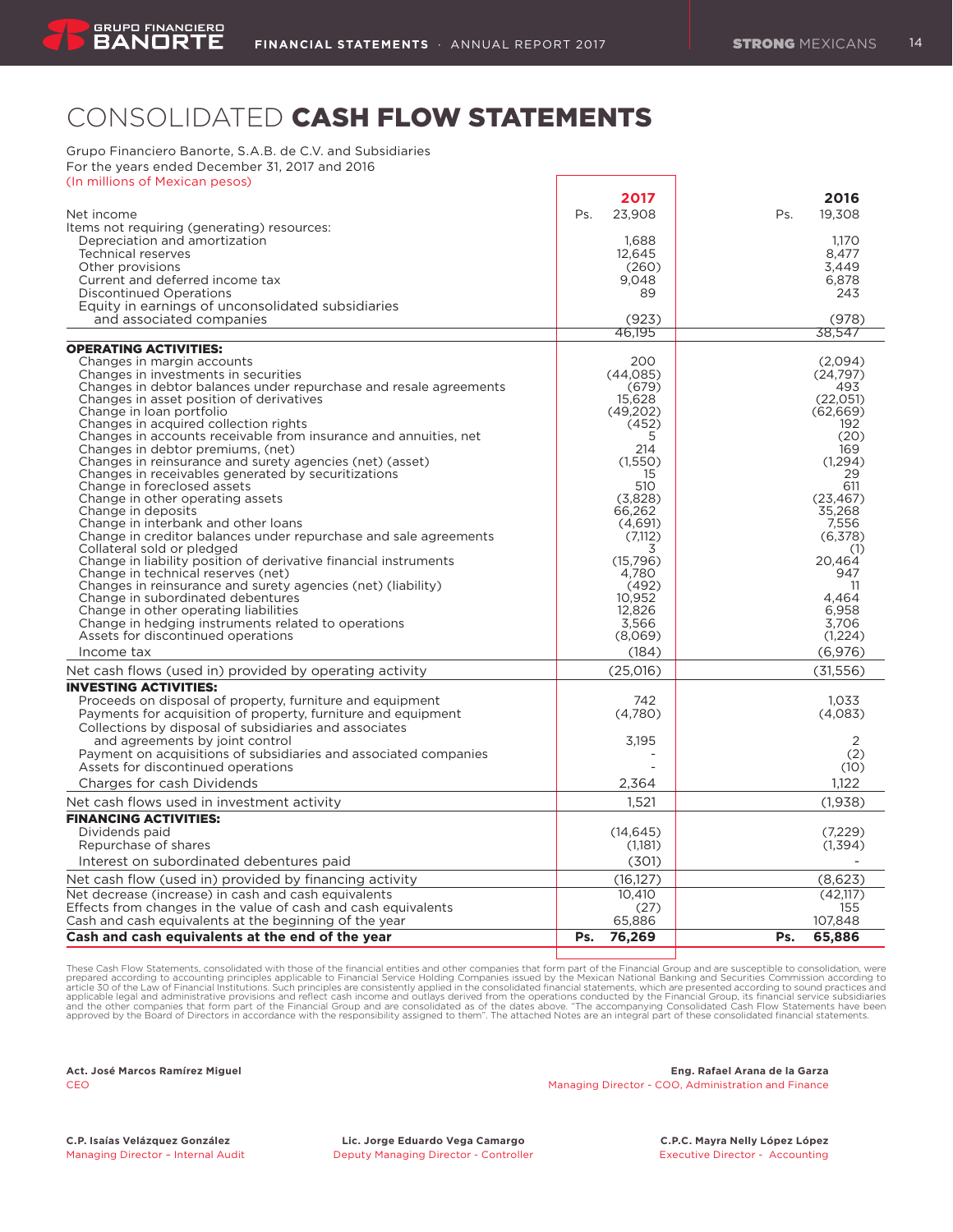# NOTES TO CONSOLIDATED FINANCIAL STATEMENTS

Grupo Financiero Banorte, S.A.B. de C.V. For the years ended December 31, 2017 and 2016 (In millions of Mexican pesos, except exchange rates and Note 33)

# **1 – ACTIVITY AND REGULATORY ENVIRONMENT**

Grupo Financiero Banorte, S.A.B. de C.V. and subsidiaries (the Financial Group or Holding Company) are authorized by Mexico's Ministry of Finance and Public Credit (SHCP) to operate as a Financial Group under the form and terms established by the Law Regulating Financial Groups, subject to the supervision and monitoring of the National Banking and Securities Commission (the Commission). Its main activities consist of acquiring and managing entities engaged in the financial services industry and supervising their activities, as defined in the above-mentioned law. The Financial Group is regulated, depending on its activities, by the Commission, the Mexican National Insurance and Bonding Commission (CNSF) (the Commissions), the Mexican Central Bank (Banco de México) and other applicable laws and regulations.

The main activity of its subsidiaries is the execution of financial operations such as the provision of services of commercial banking, brokerage, leasing, financial factoring, warehousing services in general, pensions, life and damage insurance, as well as disposal, management, collection and negotiation, in any form, with credit rights.

The main regulating aspect compels the Financial Group to maintain a minimum capitalization ratio for market and loan risks, to meet certain acceptance limits for deposits, obligations and other types of funding that may be denominated in foreign currency, as well as to establish the minimum limits for paid-in capital and capital reserves. The Financial Group complies satisfactorily with all of the above as of December 31, 2017.

By legal requirements, the Financial Group has unlimited liability for the obligations assumed and losses incurred by each of its subsidiaries.

The powers of the Commission, in its capacity as regulator of the Financial Group and its subsidiaries, include reviewing the financial information and requesting modifications to such information.

The Institution performs its activities throughout Mexico and until march 2017, the United States of America.

The Financial Group's consolidated financial statements have been approved by the Board of Directors at its January 25, 2018 meeting in accordance with the responsibility assigned to this Organ.

# **2 – SIGNIFICANT EVENTS DURING THE YEAR**

# **a) Sale of INB**

On March 31, 2017, the Institution finalized through INB Financial Corporation (subsidiary of the Institution) the sale of its ownership in the representative shares of Inter National Bank, in favor of a group of investors in the United States of America.

On that date, the item of long-term assets available for sale that had been registered in December 2016 was discharged and the cash received from the sale was given in the amount of 170 million USD. Prior to the sale, a cash dividend was paid in the amount of 60 million USD.

The aforementioned derives from the corporate restructuring process that Financial Group is going through; further information may be checked in Institution's financial statements corresponding to 2016.

# **b) Prepayment of subordinated obligations Q Banorte 08**

On January 3, 2017, the Institution prepaid Subordinated Non-Preferred and Non-Convertible Obligations Q Banorte 08 amounting to Ps 3 billion, issued on March 11, 2008 and due on February 27, 2018.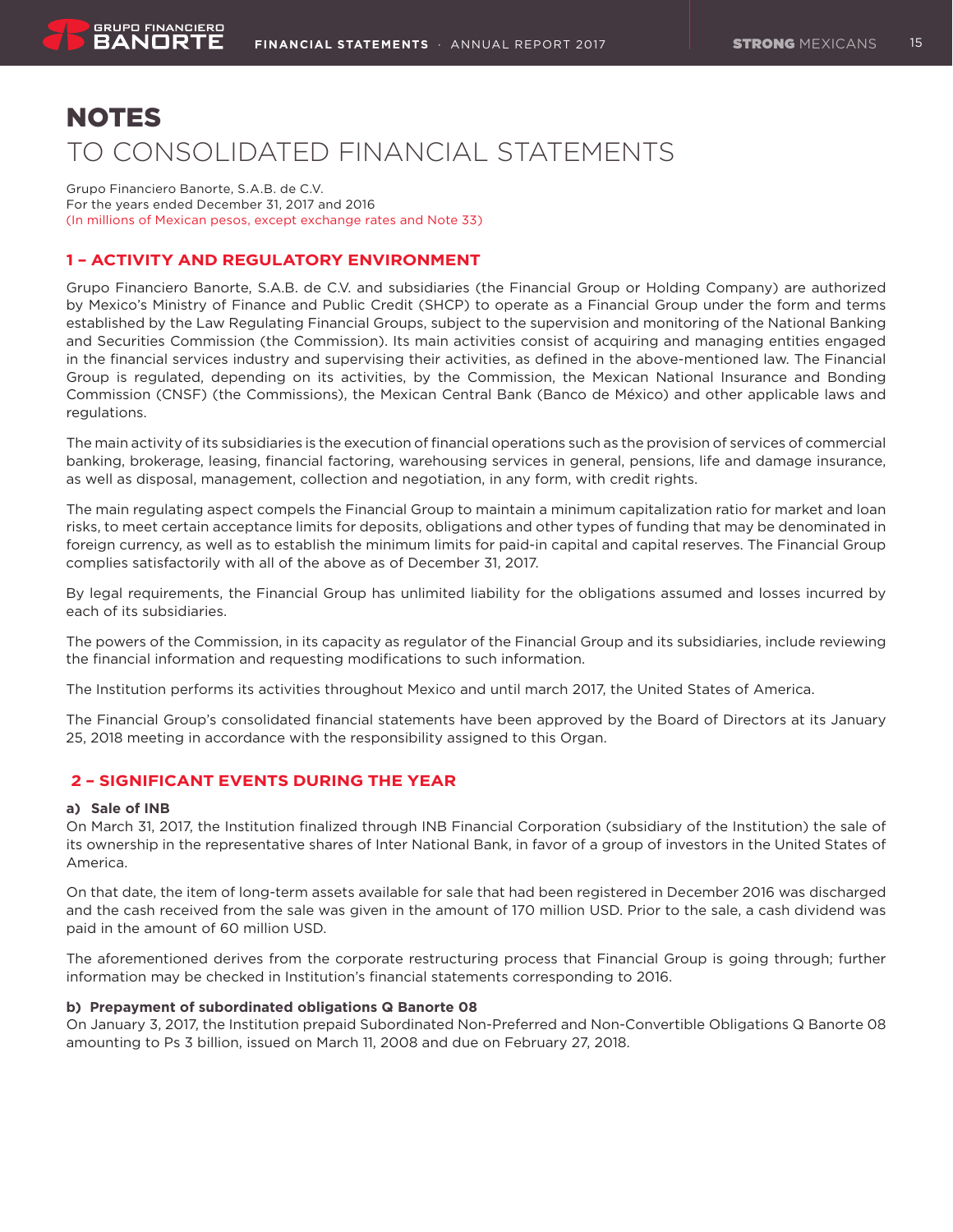# **c) Issuance of capital notes Tier 1 for USD 900 (Subordinated debentures)**

On July 6, 2017, the Institution successfully issued Subordinated NonPreferred Non-Cumulative Tier 1 Capital Notes for USD 900 million in the international markets (equivalent to \$16,522), under the following features:

Tier 1 Capital Notes were issued in two series:

**GRUPO FINANCIERO** BANORT

- • BANORT 6 PERP (BANOD19 999999) for USD 350 million, callable at the fifth year, carrying a coupon rate of 6.875%.
- • BANORT 7 PERP (BANOE91 999999) for USD 550 million, callable at the tenth year, carrying a coupon rate of 7.625.

Both series were rated by Moody's and S&P Ba2 and BB, respectively. The Capital Notes are Basel III-compliant.

Such issuance was registered in the liabilities and the interest generated by the Notes are payable against Retained earnings from prior years, given the established feature in the obligations to pay in a discretionary manner yields at the option of the issuer, it is considered a component of capital.

Proceeds from the issuance will be used for general corporate purposes and to strengthen the bank's regulatory Capital.

# **d) Prepayment of subordinated obligations Q Banorte 12**

On June 30, 2017, the Institution prepaid subordinated preferred & nonconvertible obligations Q Banorte 12 amounting to Ps 3,200, issued on June 8, 2012 and due on May 27, 2022.

# **e) Following-up on loan exposure to the housing development sector**

Derived from the restructuring processes and agreements reached with Homex, S.A:B. de C.V., in 2017 the Institution received in exchange for the unsecured credits, shares for an amount equivalent to the unsecured credit exposure, net of reserves, which reduced the past due loans of this company in \$138.

The shares received as payment in kind were initially recorded as "Foreclosed assets" based on the requirements established in the accounting criteria B-7 "Foreclosed assets".

Subsequently, in accordance with its intention and business plan, the Institution reclassified shares to Investments in Securities (in the "Securities available for sale" category, see Note 6b). The Institution records these assets at fair value.

# **f) Fusion with Grupo Financiero Interacciones, S.A.B. de C.V. (GF Interactions)**

During October 2017, the Financial Group and GF Interacciones entered into a binding merger agreement in which the parent acquired from GF Interacciones for a share exchange transaction at that date at \$ 12,845. As a result of this transaction, the parent company will issue 109,727,031 new shares and exchange them with a change factor of 0.4065 shares of the Parent Company for each share of GF Interacciones. In addition to the shares of the Financial Group, the shareholders of GF Interacciones will receive a cash payment of \$ 13,713 from a combination of dividend payments and a reduction of their own capital. Interactions operations will be integrated into the Financial Group as a merging company.

Likewise, on December 5, the Financial Group and GF Interacciones held their respective Shareholders' Assemblies in which the following were approved: i) the relevant acquisition of assets by the Financial Group, in terms of its bylaws and ii) merger with the Financial Group, in its nature of merger, with GF Interacciones, in its merged nature.

The merger will take effect once the applicable authorizations and the resolutions adopted by Assemblies of Shareholders of the Financial Group and GF Interacciones are registered in the Public Records of Commerce of the registered office of each of them, in terms of the provisions of article 1 of the Law to Regulate Financial Groups.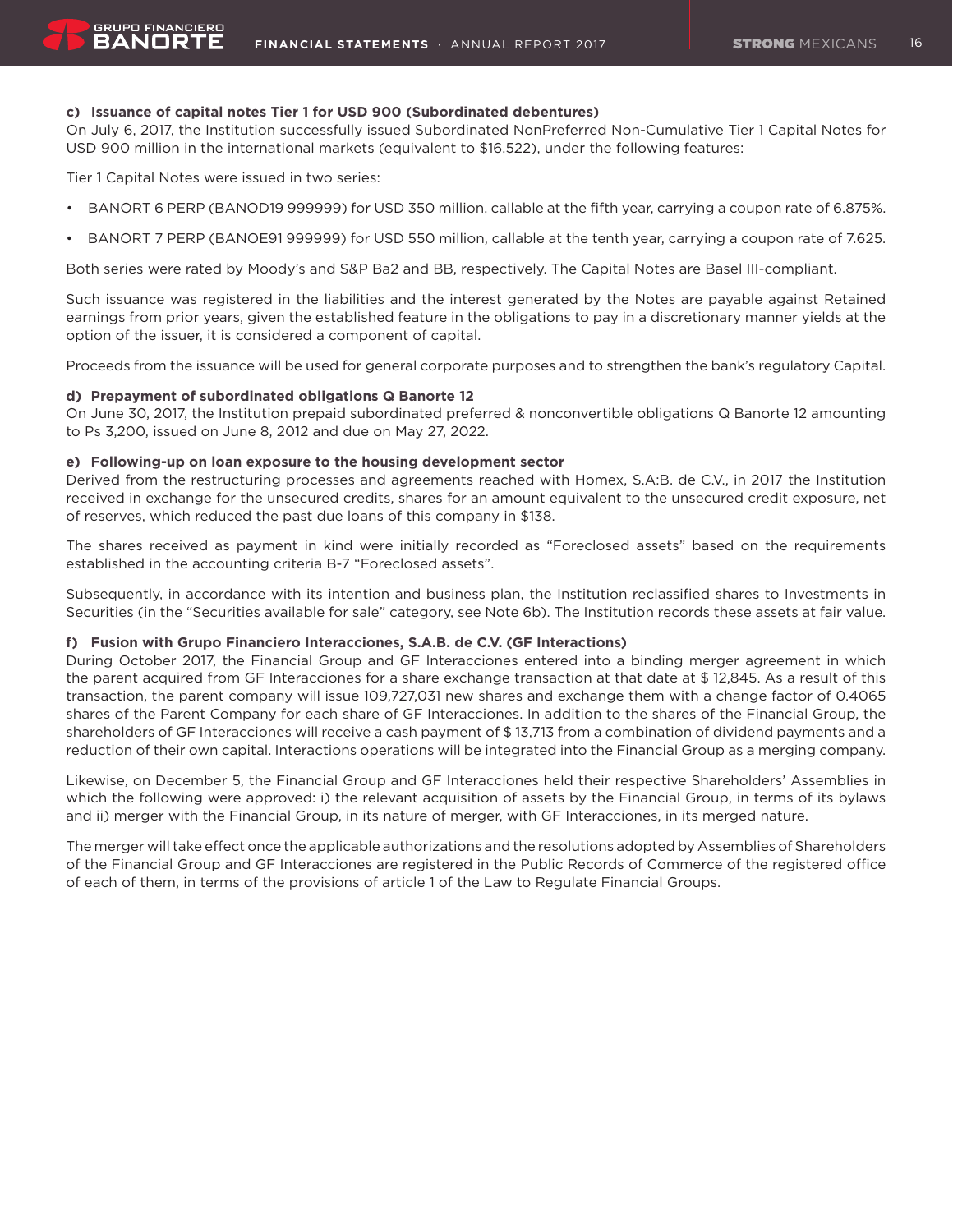# **3 – BASIS OF PRESENTATION**

#### **Explanation for translation into English**

The accompanying consolidated financial statements have been translated from Spanish to English for use outside of Mexico. These financial statements are presented on the basis of Mexican Financial Reporting Standards.

#### **Monetary unit of the consolidated financial statements**

The consolidated financial statements and notes for the years ended as of December 31, 2017 and 2016 include balances and transactions in Mexican pesos of purchasing power of such dates.

#### **Consolidation of financial statements**

The accompanying consolidated financial statements include those of Grupo Financiero Banorte, S.A.B. de C.V. and its subsidiaries mentioned below. All significant intercompany balances and transactions have been eliminated in consolidation.

As of December 31, 2017 and 2016, the Grupo Financiero Banorte S.A.B. de C.V.'s consolidated subsidiaries and its equity ownership is as follows:

|                                                                              | 2017   | 2016   |
|------------------------------------------------------------------------------|--------|--------|
| Banco Mercantil del Norte, S.A. y Subsidiarias (Banorte)                     | 98.22% | 98.22% |
| Arrendadora y Factor Banorte, S.A. de C.V., SOFOM, ER y Subsidiaria          | 99.99% | 99.99% |
| Almacenadora Banorte, S.A. de C.V. y Subsidiaria                             | 99.99% | 99.99% |
| Banorte Ahorro y Previsión, S.A. de C.V. y Subsidiarias                      | 99.99% | 99.99% |
| Casa de Bolsa Banorte Ixe, S.A. de C.V. y Subsidiaria                        | 99.99% | 99.99% |
| Operadora de Fondos Banorte Ixe, S.A. de C.V.                                | 99.99% | 99.99% |
| Ixe Servicios, S.A. de C.V.                                                  | 99.99% | 99.99% |
| Sólida Administradora de Portafolios, S.A. de C.V., SOFOM, ER y Subsidiarias | 99.46% | 99.28% |

Equity investments in mutual funds and investments in associated companies are valued under the equity method according to the accounting principles established by the Commission.

# **Conversion of Financial Statements of Banorte USA, Corporation and Subsidiaries (indirect foreign subsidiary)**

In order to consolidate the financial statements of Banorte USA, whose recording and functional currency is the American dollar, they are first adjusted in the recording and functional currency (U.S. dollar) to conform to the accounting criteria established by the Commission. The financial statements are then converted to the reporting currency (Mexican pesos) according to the following methodology:

Foreign operations whose recording and functional currency are one and the same convert their financial statements using the following exchange rates: a) year-end rate for monetary assets and liabilities (19.66 for 2017), b) historical rate for nonmonetary assets and liabilities as well as stockholders' equity, and c) the weighted average rate of the period for income, costs and expenses (18.92 for 2017). The conversion effects are presented in the Financial Group's stockholders' equity.

# **Dispose of INB and application of Special Accounting Criteria**

During 2016, the Holding Company decided to dispose of the Inter National Bank (INB), as part of the corporate restructuring program given the constraints to develop its business strategy caused mainly by the change in the regulatory environment in the United States of America (USA).

#### Application of Special Accounting Criteria

In view of the fact that the Holding Company is carrying out a process of corporate restructuring, coupled with the complicated conditions of regulation in the US and with the objective of ensuring its adequate solvency and stability, the Commission, based on Article 175 of the "General provisions applicable to credit institutions" issued a special accounting standard through Official Letter P071 / 2016. This criterion authorizes the Holding Company to recognize the income derived from the sale of INB shares in "Income from prior years" and not in the results of the year in accordance with the corresponding requirements set forth in the NIF.

As part of the sale process and as requirements established in Bulletin C-15 "Deterioration of long-term assets and their disposal " have been met, the Holding Company has classified its investment in INB as a long-term asset available for sale, which was recorded at the end of the year at its estimated sale value. The intention to dispose of this entity meets the definition to be classified as a discontinued operation; therefore, assets and liabilities as of December 31, 2016 are presented net in the Balance Sheet in accordance with the accounting criteria issued by the Commission; whereas the profits of such entity have been presented as discontinued operations for the years ended December 31, 2017 and 2016.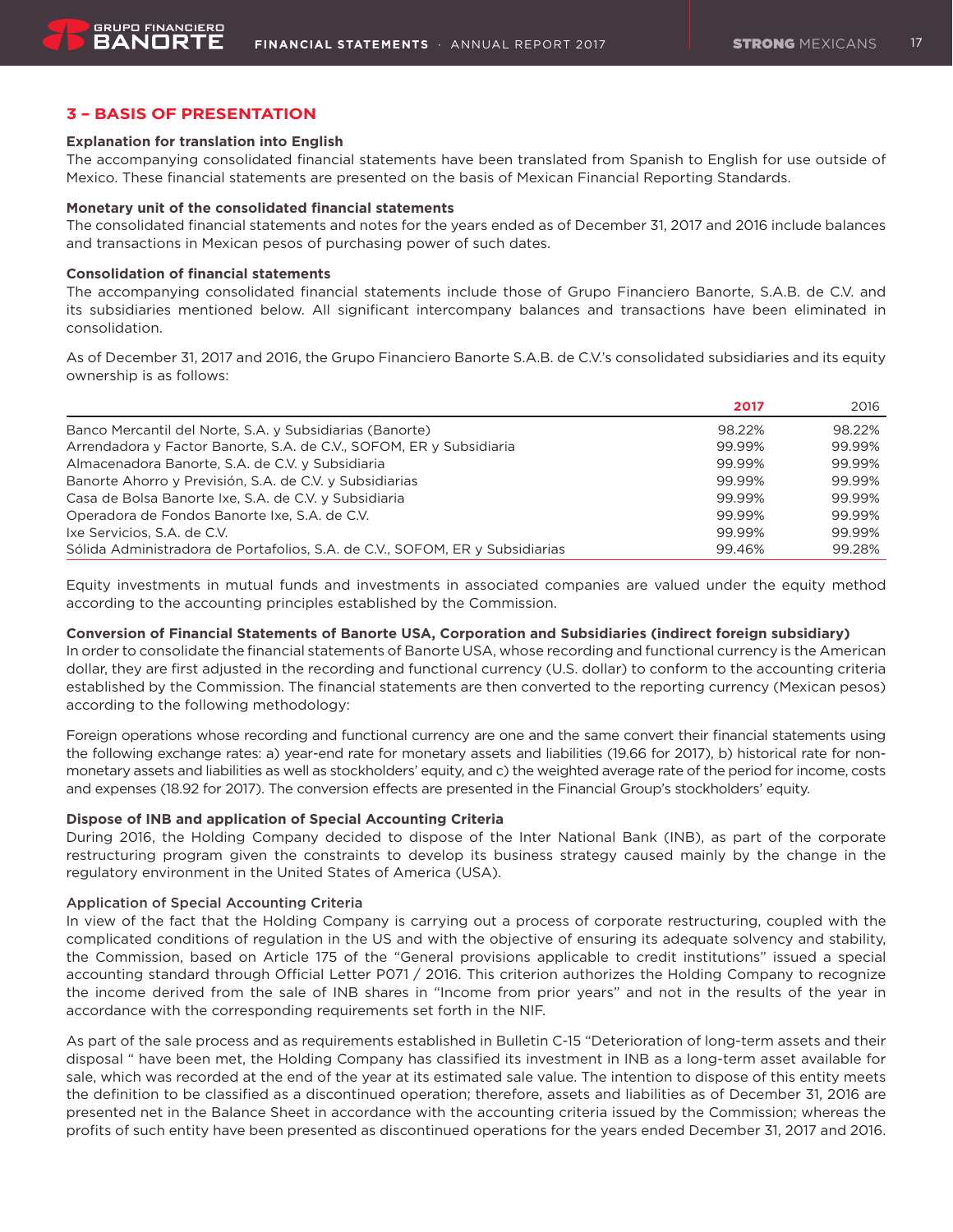As of December 31, 2017 and 2016, the comparison between the net book value of the investment and the estimated sale value generated a difference of (Ps.357) and (Ps. 3,741) which was recorded by decreasing the value of the investment in the assets against a reduction in "Income from prior years".

If the authorized Special Accounting Criteria were not applied, the amounts that would have been recognized and presented in the Consolidated Balance Sheet as of December 31, 2017 and 2016 in the items affected would be:

|                                            | 2017                                                                   |           |                                                              |           |           |       |  |  |
|--------------------------------------------|------------------------------------------------------------------------|-----------|--------------------------------------------------------------|-----------|-----------|-------|--|--|
|                                            | <b>Figures Without</b><br><b>Special Accounting</b><br><b>Criteria</b> |           | <b>Figures</b><br>with Special<br><b>Accounting Criteria</b> |           | Variation |       |  |  |
| Retained earnings from prior years         | Ps.                                                                    | 71.651    | Ps.                                                          | 71.294    | Ps.       | (357) |  |  |
| Net Income                                 |                                                                        | 23.551    |                                                              | 23.908    |           | 357   |  |  |
| Total stockholders' equity                 |                                                                        | 147.584   |                                                              | 147.584   |           |       |  |  |
| Total liabilities and stockholders' equity | Ps.                                                                    | 1.354.147 | Ps.                                                          | 1.354.147 | Ps.       | ۰     |  |  |

|                                            |     |                                                                        |     | 2016                                                         |     |           |
|--------------------------------------------|-----|------------------------------------------------------------------------|-----|--------------------------------------------------------------|-----|-----------|
|                                            |     | <b>Figures Without</b><br><b>Special Accounting</b><br><b>Criteria</b> |     | <b>Figures</b><br>with Special<br><b>Accounting Criteria</b> |     | Variation |
| Retained earnings from prior years         | Ps. | 72.233                                                                 | Ps. | 68.492                                                       | Ps. | (3,741)   |
| Net Income                                 |     | 15.567                                                                 |     | 19.308                                                       |     | 3.741     |
| Total stockholders' equity                 |     | 142.701                                                                |     | 142.701                                                      |     |           |
| Total liabilities and stockholders' equity | Ps. | 1,268,119                                                              | Ps. | 1,268,119                                                    | Ps. | ۰         |

# Assets, liabilities and discontinued results

BANORT

As of December 31, 2016, the discontinued assets are comprised as follows:

| <b>Assets and liabilities</b>             | 2016          |
|-------------------------------------------|---------------|
| Loan Portfolio                            | 21.479<br>Ps. |
| Investments in Securities                 | 6.178         |
| Cash and cash equivalents                 | 3,519         |
| Other Assets                              | 2,462         |
| Property, Furniture and equipment         | 862           |
| <b>Deposits</b>                           | (26, 644)     |
| Interbank and other loans                 | (1,394)       |
| Other accounts payables                   | (739)         |
| Subordinated debentures                   | (424)         |
| Total Long Term Assets Available for Sale | 5,299<br>Ps.  |

As of December 31, 2017 and 2016, the discontinued results are as follows:

| <b>Income statements</b>                            |     | 2017  |     | 2016  |
|-----------------------------------------------------|-----|-------|-----|-------|
| Interest income                                     | Ps. | 283   | Ps. | 1.077 |
| Interest expense                                    |     | (22)  |     | (81)  |
| Net Interest Income                                 |     | 261   |     | 996   |
| Provisions for loan losses                          |     |       |     | 33    |
| Net interest income after allowance for loan losses |     | 261   |     | 1.029 |
| Non-Interest income                                 |     | 59    |     | 259   |
| Non-Interest expenses                               |     | (195) |     | (887) |
| Operating Income                                    |     | 125   |     | 401   |
| Income Tax                                          |     | (36)  |     | (158) |
| Net Income                                          | Ps. | 89    | Ps. | 243   |

#### **Comprehensive Income**

This is the change in stockholders' equity during the year, for items other than distributions and activity in contributed common stock, and is comprised of the net income of the year, plus other comprehensive income (loss) items of the same period, which are presented directly in stockholders' equity and do not affect the Consolidated Income Statements, in accordance with the accounting practices established by the Commission. In 2017 and 2016, comprehensive income includes the net income of the year, the result from valuation of securities available for sale; the effect of subsidiaries, affiliates and mutual funds; the effect of subsidiaries, remedies for employee benefits, modification of provisions on consumer loans rating, affiliates and mutual funds; the cumulative conversion effect, Interest on subordinated debentures and the result from valuation of cash flow hedging instruments.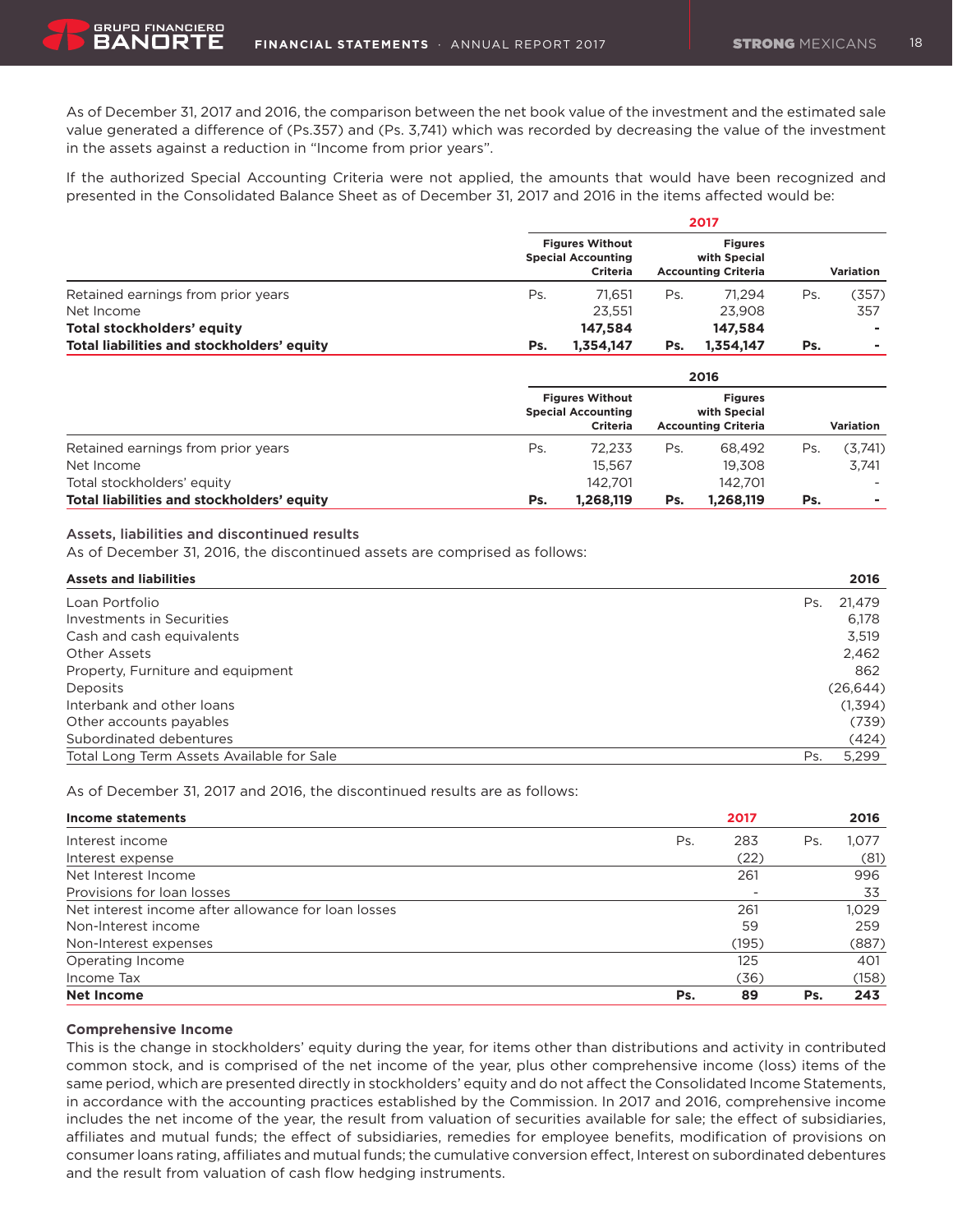# **4 – SIGNIFICANT ACCOUNTING POLICIES**

The significant accounting policies of the Holding Company are in conformity with practices prescribed by the Commission through issued accounting standards and other applicable laws, which require Management to make certain estimates and use certain assumptions to determine the valuation of certain items included in the consolidated financial statements and make the required disclosures therein. Even though they may differ in their final effect, management considers the estimates and assumptions to have been adequate under the current circumstances.

Pursuant to accounting criteria A-1, "Basic Framework of the Accounting Criteria Applicable to Banking Institutions", prescribed by the Commission, the Institutions' accounting will adhere to Mexican Financial Reporting Standards (NIF), defined by the Mexican Board of Financial Reporting Standards (previously the Mexican Board for Research and Development of Financial Reporting Standards (CINIF)), except when the Commission deems it necessary to apply a specific accounting standard or Circular, considering the fact that financial institutions perform specialized operations.

#### **Changes in accounting policies**

**GRUPO FINANCIERO** BANORT

#### **A. NIF D-3 Benefits to employees**

On December 31, 2015, the Commission published a resolution amending the Provisions regarding the application of NIF D-3 Employee Benefits. The purpose of this provision is to publish the transitory articles that identify the options that institutions have to recognize the accounting effects as result of the entry into force of the new NIF.

Based on the above, the Holding Company took the option established in the third transitional article to progressively recognize in the stockholders' equity the changes by reformulation referred to in NIF D-3, issued by the CINIF, which became effective on January 1 of 2016, which was duly informed to the Commission in accordance with the deadlines established in the Provisions.

The recognition of the balances indicated in the NIF D-3, began in 2016 by registering 20% of the balances in that year and 20% additional in each of the subsequent years, reaching 100% in a maximum period of 5 years.

The total amounts to be recognized were determined using the corporate bonds' discount rate for market valuation of the Defined Benefit Obligation under the new Mexican NIF D-3, in the following terms:

I. The balance of changes to the plan not yet recognized is progressively registered, recording 20% during the year 2016, which affected the items "Earnings from prior years" and correspondingly "Provision for employee benefits" and in liabilities "Sundry creditors and other payables", as follows:

|                      |                                       |     |     | Anual              |                        | <b>Gradual</b><br>recognition as |
|----------------------|---------------------------------------|-----|-----|--------------------|------------------------|----------------------------------|
| <b>Discount rate</b> | <b>Total balance</b><br>to be applied |     |     | application<br>20% | of December 31<br>2017 |                                  |
| Corporate Bonds      | Ps                                    | 183 | Ps. |                    | Ps.                    | 74                               |

II. In the case of the accumulated balance of gains or losses of the plan to be recognized (broker approach), it is progressively registered, recording 20% during the year 2017, which affected the items "Provision for employee benefits" and correspondingly " Other creditors & accounts payable" and in liabilities " Remeasurements of defined benefits for employees within "Earned Capital", as follows:

| <b>Discount rate</b> |     | <b>Total balance</b><br>to be applied |     | Anual<br>application<br>20% |     | <b>Gradual</b><br>recognition as<br>of December 31<br>2017 |
|----------------------|-----|---------------------------------------|-----|-----------------------------|-----|------------------------------------------------------------|
|                      |     |                                       |     |                             |     |                                                            |
| Corporate Bonds      | Ps. | 2.729                                 | Ps. | 546                         | Ps. | .092                                                       |

The application of 20% per year is recognized on a monthly and proportional basis.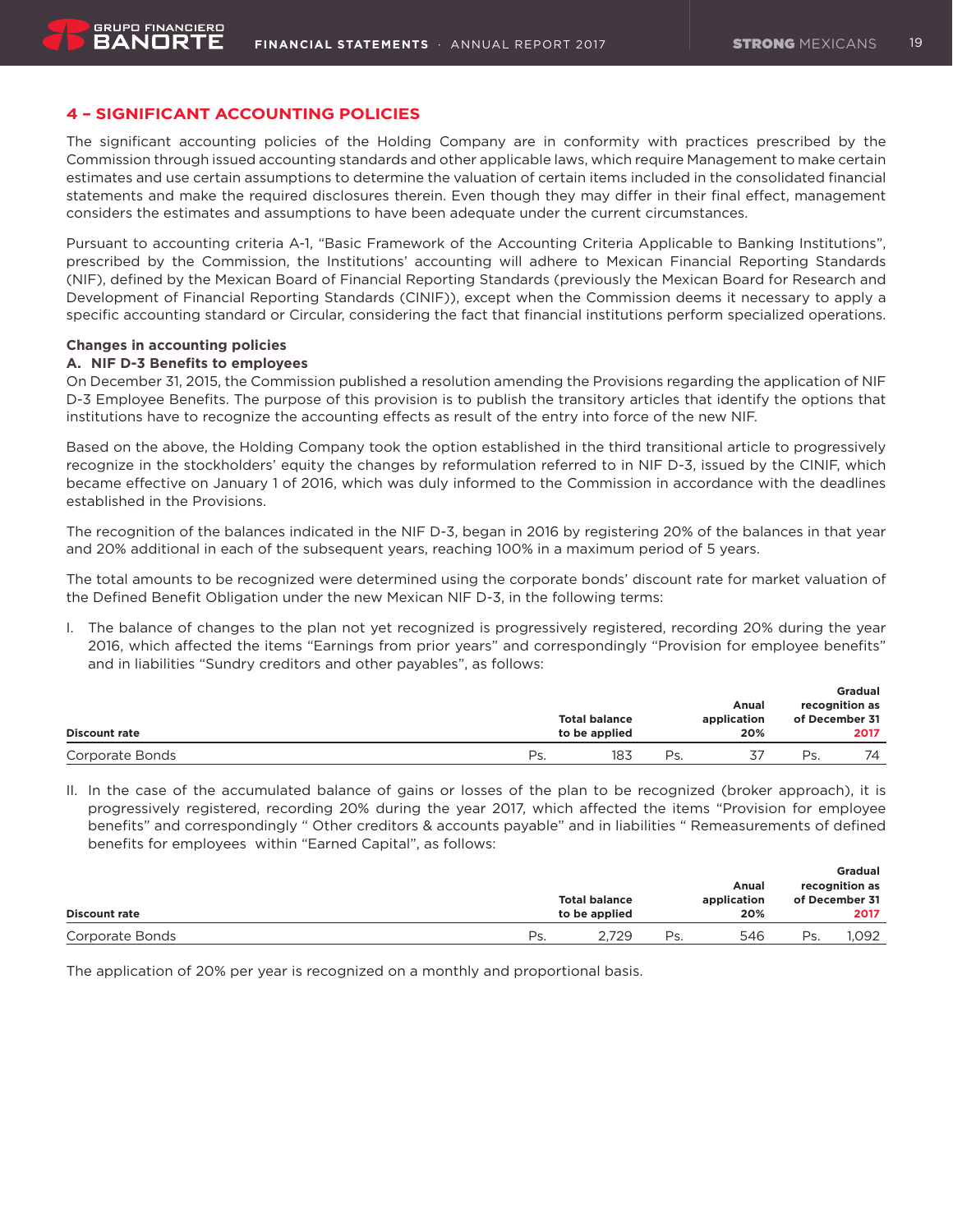The amounts that would have been recognized and presented in the consolidated balance sheet as of December 31, 2017, had the aforementioned option not been applied in the affected items are:

| Concept                                    |     | Amount    |  |  |
|--------------------------------------------|-----|-----------|--|--|
| Other assets and short and long term (1)   | Ps. | (1.299)   |  |  |
| Total assets                               |     | 1,352,400 |  |  |
| Retained earnings from prior years         |     | 71.185    |  |  |
| Remediest for benefits to employees        |     | (2,564)   |  |  |
| Total stockholders' equity                 |     | 145.836   |  |  |
| Total liabilities and stockholders' equity | Ps. | 1,352,400 |  |  |

**(1)** In this item, the "Provision for employee benefits" account is netted to show "Net Asset for defined benefits" arising from the prepayments made by the Holding Company.

#### B. Improvements to NIFs

i. Improvements to NIF's 2017 - The following improvements were issued effective as of January 1, 2017, which generates accounting changes.

The improvements consist in specifying the scope and definitions of these NIF to indicate more clearly their application and accounting treatment.

NIF B-7, Business combinations - It is indicated that the recognition of change to this NIF effective as of January 2016 should be made prospectively and not retrospectively as previously indicated. Said change establishes that it is not the scope of NIF B-7 the acquisitions of entities under common control, regardless of how the amount of the consideration has been determined.

NIF B-13, Events after the reporting period – a reclassification of liability is allowed if at the date of authorization for the issuance of the financial statements an agreement is reached to maintain the payments a long term with the conditions of payment and in the one that has fallen into default, allowing its early application for the years beginning on or after January 1, 2016.

NIF C-11, Stockholders' Equity - Stipulates that the expenses of registering on a stock exchange the shares of an entity that the date of said registration were already owned by investors and so the issuer had already received the funds, have to be recognized in the net profit or loss at the time of its accrued, there was no capital transaction. It further clarifies that any expense incurred in the collection of repurchased shares must be recognized as a decrease in issued and placed capital.

NIF D-3, Employee benefits - It is modified to establish, as a basic principle, that the discount rate to the determination of the present value of the long-term labor liabilities should be a free market rate of, or with very low credit risk, representing the value of money over time; in an indistinct way, whether the government bond market rate or the market rate of high-quality corporate bonds in absolute terms in a deep market, provided that the last fulfillment with the requirements set out in Appendix B-Application guides, B1-Guide for the identification of high quality corporate bond issues in absolute terms in an efficient market. Early application allowed

ii. Improvements to NIF 2017 - The following improvements were issued and don't generate accounting changes:

NIF C-3, Receivables

Bulletin C-15, Impairment of long-lived assets and their disposition

#### **Recognition of the effects of inflation in financial information**

Inflation recognition is done pursuant to NIF B-10 "Inflation Effects" which considers two types of economic environments: a) inflationary, when the accumulated inflation of the three previous years is 26% or over, in which case the inflation effects must be acknowledged; b) non-inflationary, when in the same period inflation is less than 26%; in this case the effects of inflation should not be recorded in the financial statements.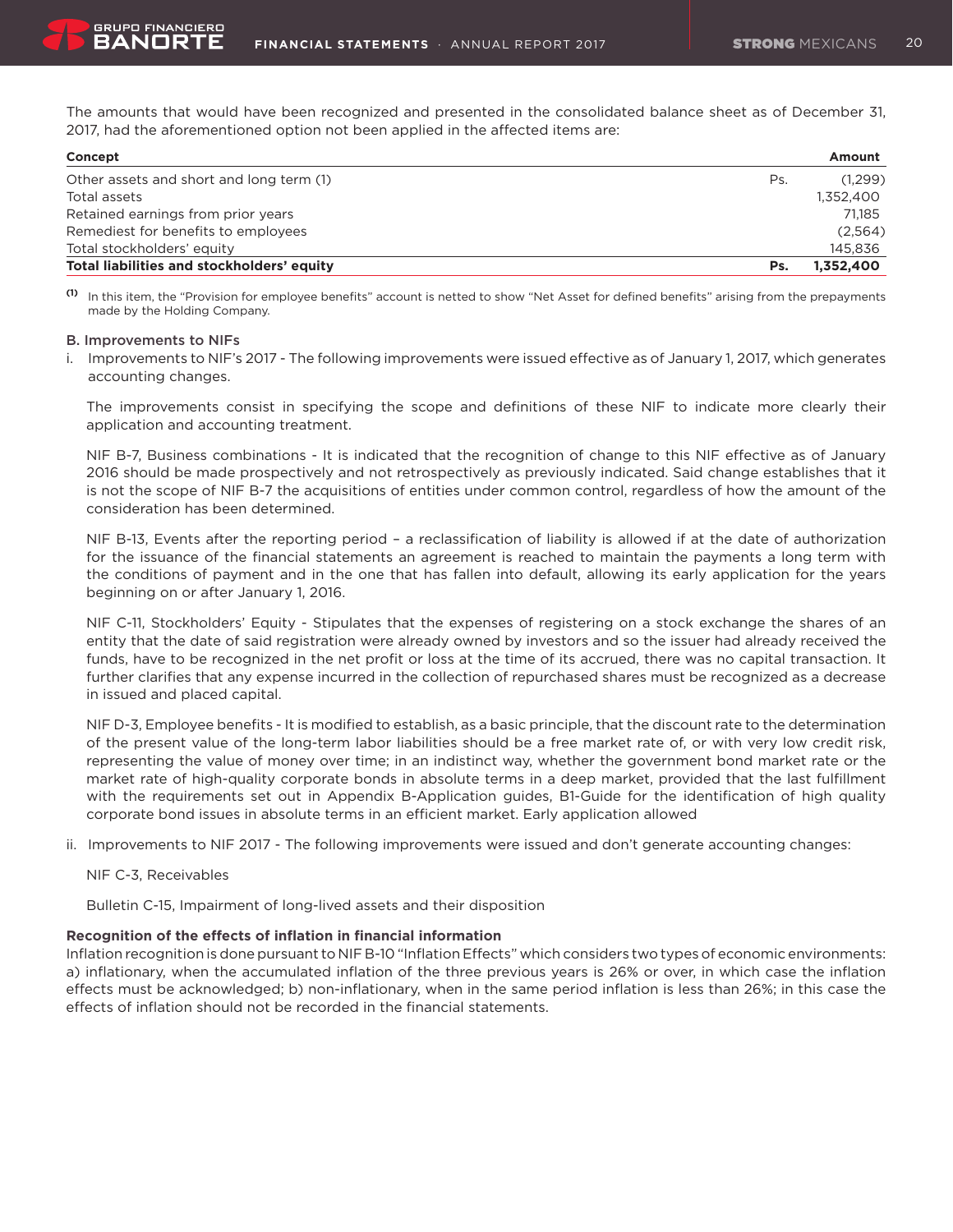The cumulative Mexican inflation over the three years prior to 2017 and 2016 was 9.97% and 10.39%, respectively. Therefore, the Mexican economy is considered as non-inflationary. However, assets, liabilities and stockholders' equity as of December 31, 2017 and 2016 include the restatement effects recorded up until December 31, 2007.

The Mexican inflation rates for the years ended December 31, 2017 and 2016 were 6.68% and 3.38%, respectively.

# **Cash and cash equivalents**

Cash and cash equivalents are stated at nominal value, except for precious metal coins, which are stated at fair value at the end of the period. Funds available in foreign currency are valued at the FIX exchange rate published by Banco de México at the Consolidated Balance Sheet.

# **Trading Securities**

Trading securities are securities owned by the Financial Group, acquired with the intention of selling them for a profit derived from the price differences in short-term purchase and sale operations made by the Financial Group as a market participant.

At the time of the acquisition they are initially recorded at fair value, which may include either a discount or premium.

These securities (including both capital and accrued interest) are stated at fair value, which is determined by the price vendor contracted by the Financial Group.

The trading securities valuation result is recorded in the results of the period.

# **Securities available for sale**

Securities available for sale are debt or equity securities that are neither classified as trading nor held to maturity, therefore they represent a residual category, which means that, they are purchased with an intention different from trading or held to maturity.

They are valued in the same way as trading securities, but with unrealized gains and losses recognized in other comprehensive income in stockholders' equity.

If, in a subsequent period, the fair value of debt classified as available for sale were to be increased and such reversal of the impairment effect may be objectively related to an event occurring after the impairment were to be recognized in the results of the year, the loss due to impairment shall be reversed in the results of the year.

The loss due to impairment recognized in the income statement of securities classified as available for sale shall not be reversed.

# **Securities held to maturity**

Securities held to maturity consist of debt instruments whose payments are fixed or can be determined with a set maturity, which are acquired with the intent and capability to hold them to maturity.

They are initially recorded at fair value and valued at amortized cost, which means that the amortization of the premium or discount (included in the fair value at which they were initially recorded), is part of the earned interest.

# General valuation standards

Upon the sale of trading securities, the valuation result previously recorded in the year's results is reclassified as part of the gain or loss on the sale. Similarly, upon the sale of securities available for sale, the cumulative valuation result recorded in other comprehensive income in stockholders' equity is reclassified as part of the gain or loss on the sale.

Accrued interest on debt instruments is determined using the effective interest method and is recorded in the corresponding category of investments in securities and in the year's results.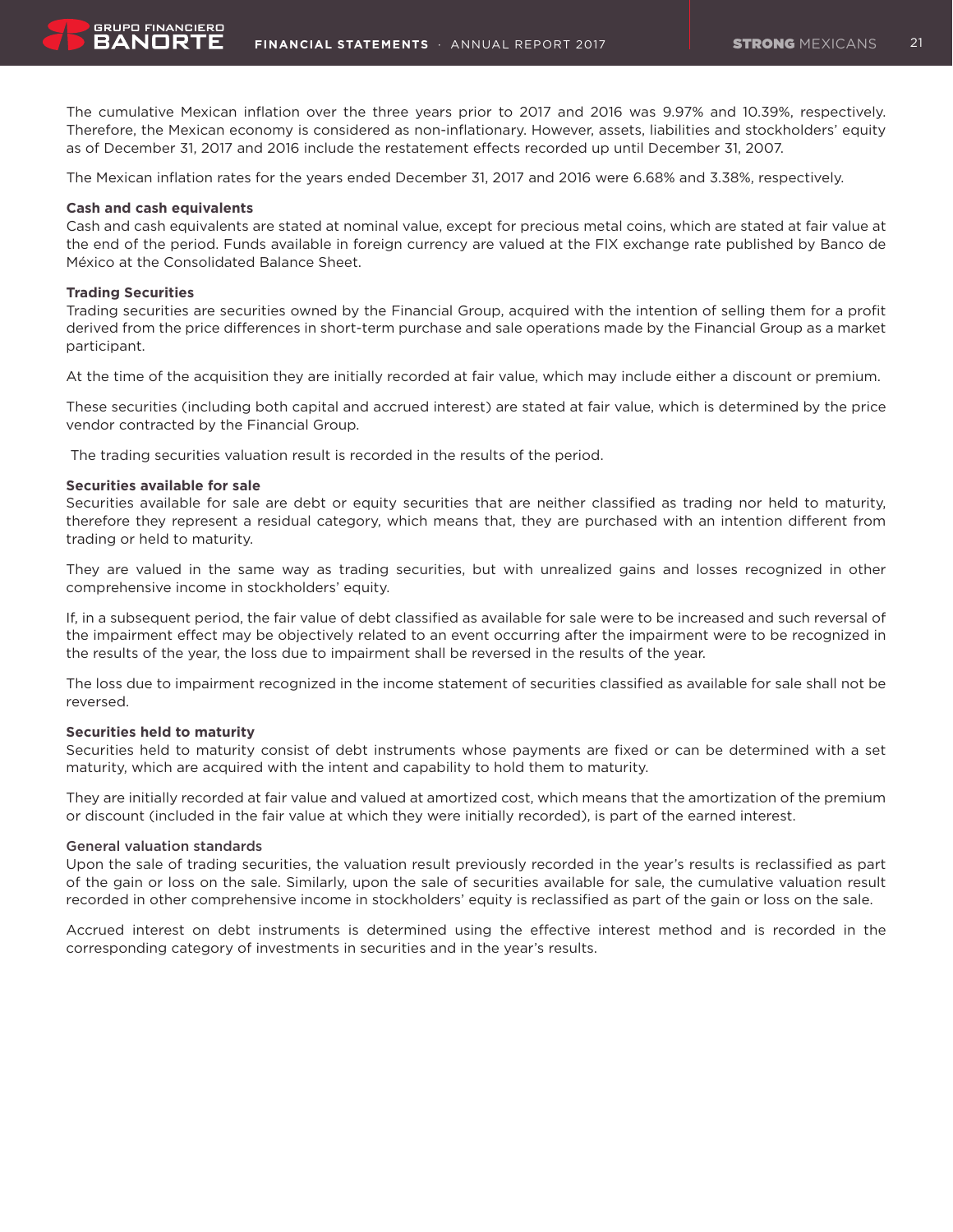**GRUPO FINANCIERO** BANORT

Dividends on equity instruments are recorded in the corresponding category of investments in securities and in the year's results when the right to receive such dividends is established.

The foreign exchange gain or loss on investments in securities denominated in foreign currency is recorded in the year's results.

Reclassification of securities from held to maturity to available for sale is allowed, provided there is no intention or ability of holding them to maturity. In the case of reclassifications to securities held to maturity or from trading securities to available for sale securities, which can be done in extraordinary circumstances (lack of market liquidity, absence of an active market for such securities, among others), the Commission will evaluate such circumstances and, if it determines they are valid, it will issue its express authorization for their reclassification.

If securities held to maturity are reclassified as available for sale, the corresponding valuation result on the reclassification date is recorded in other comprehensive income within stockholders' equity.

In the case of debt instruments that have been authorized for reclassification from available for sale securities to held to maturity securities, the valuation result on the transfer date continues to be reported in stockholders' equity, and it is amortized based on such instrument's remaining life.

Regarding authorized reclassifications from trading securities to any other category, the valuation result on the reclassification date is already acknowledged in the year's results.

An impairment loss on a security is recorded against the year's results if there is objective evidence of such impairment as a result of one or more events, occurring after the initial recording of the security, that have had an impact on the estimated future cash flows that can be reliably determined. The effect of recording the impairment of securities is shown in Note 6.

A previously recorded impairment loss is reversed against the year's results if, in a later period, the amount of the loss decreases and such decrease is objectively associated with an event occurring after the impairment was recorded.

The Financial Group periodically verifies if its securities available for sale and held to maturity show any impairment loss, by means of an evaluation on the quarterly balance sheet date or whenever there are indications of an impairment loss.

Securities are deemed as impaired and therefore incurring an impairment loss if and only if there is objective evidence of the impairment loss as a result of a set of events that occurred after their initial value was recorded. Such events should have had an impact on the estimated future cash flows, which can be determined in a reliable manner.

These events may include: issuer's significant financial difficulties; likelihood of the issuer's filing for bankruptcy or financial reorganization; noncompliance with contractual clauses such as failure to pay interest or the principal; loss of an active market for the securities due to financial difficulties; lower credit rating and sustained decline in the issuance price, in combination with additional information.

In addition to the aforementioned events, objective evidence of impairment loss for a net asset instrument includes information about significant changes with adverse effects that occurred in the technological, market, economic or legal situation in which the issuer operates, and which indicates a possible loss of the cost of investing in the net asset instrument.

The events considered by the model are divided into:

- a) Information that the Financial Group has about the securities (breach of contract covenants, financial, economic or legal problems).
- b) Information that the Financial Group has about the issuer (issuer's probability of bankruptcy, financial reorganization and financial difficulties).
- c) Information that the market has about the securities (rating assigned by Commission-approved agencies).
- d) Information that the market has about the issuer (rating assigned by Commission-approved agencies).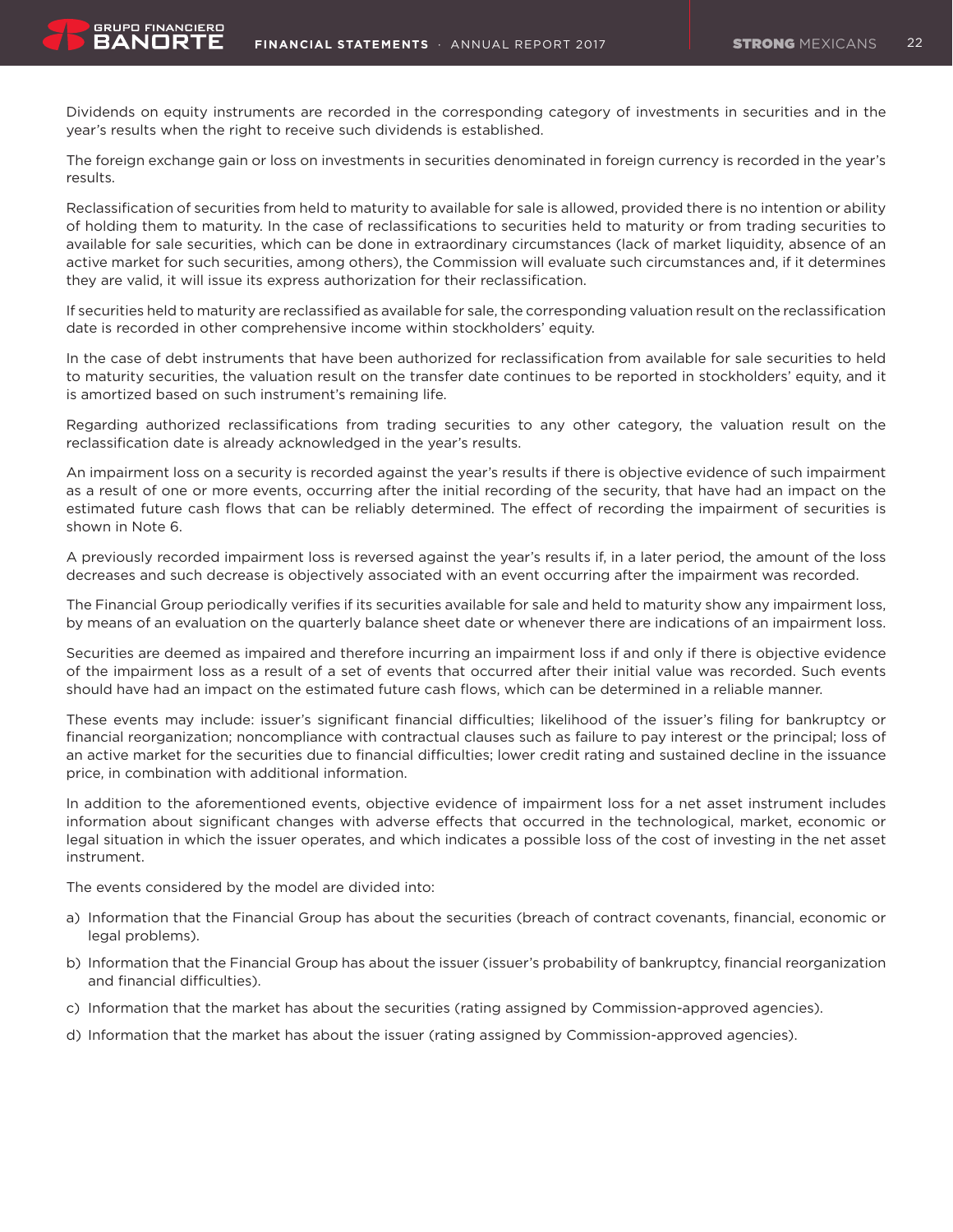The evaluation model that the Financial Group applies to determine impairment loss incorporates the aforementioned events according to their importance and rates them as per the severity percentage used to estimate the return on investment. Similarly, it incorporates the existence of guarantees, which contributes to lower impairment losses.

The investments on which impairment losses have been recognized are analyzed on a quarterly basis to identify the possible recovery of their value and, if applicable, reverse the recorded loss in the Consolidated Income Statements for the year such recovery is achieved.

#### **Customer repurchase agreements (repos)**

This is a transaction through which the purchaser acquires ownership of credit securities for a sum of money and is obliged to transfer the property of another amount of securities of the same kind to the seller of the securities within the agreed term and in exchange for the same price plus a premium. The purchaser keeps the premium unless agreed otherwise.

Repurchase transactions are recorded according to their economic substance, which is financing with collateral, through which the Financial Group, acting as the purchaser, provides cash as financing in exchange for financial assets as guarantee in case of non-compliance.

On the repurchase agreement transaction contract date, the Financial Group, acting as the seller, records the cash inflow, or else a settlement debtor account as well as a payable account at its fair value, initially at the agreed price, which represents the obligation to reimburse the cash to the purchaser. The account payable is subsequently valued over the term of the repurchase agreement at amortized cost by recognizing the interest from the repurchase agreement in the year's results using the effective interest method.

As to the collateral granted, the Financial Group reclassifies the financial asset in the Consolidated Balance Sheet as restricted and values it according to the criteria mentioned earlier in this note until the maturity of the repurchase agreement.

The Financial Group, acting as the purchaser, on the repurchase transaction contract date records cash and cash equivalents or a creditor settlement account, with an account receivable at its fair value, initially at the agreed price, which represents the right to recover the cash that was delivered. The receivable is subsequently valued over the life of the repurchase agreement at amortized cost by recognizing the repurchase agreement interest in the year's results using the effective interest method.

As to the collateral received, the Financial Group records it in off balance sheet memorandum accounts until the repurchase agreement's maturity, following the guidelines of Circular B-9, "Asset Custody and Management", issued by the Commission.

# **Derivatives financial instruments**

The Financial Group is authorized to perform two types of transactions involving derivatives financial instruments:

Transactions to hedge the Financial Group's open risk position: Such transactions involve purchasing or selling derivatives financial instruments to mitigate the risk resulting from one or a group of given transactions.

Transactions for trading purposes: The Financial Group enters into such transactions as a market participant for reasons other than to hedge its exposed position.

Transactions with derivatives financial instruments are presented in assets or liabilities, as applicable, under the heading "Derivatives financial instruments", separating derivatives for trading purposes from those for hedging purposes.

When entering into transactions involving derivatives financial instruments, the Financial Group's internal policies and norms require an assessment and if necessary determination of different risk exposures for each counterparty in the financial system that have been authorized by Banco de México to enter into these types of transactions. Regarding corporate customers, a preauthorized credit line by the National Credit Committee must be granted or liquid guarantees must be given through a securitized collateral contract before entering into these types of transactions. Medium and small sized companies and individuals must provide liquid guarantees established in securitized collateral contracts with this type of transactions.

The recognition or cancellation of assets and/or liabilities resulting from transactions involving derivatives financial instruments occurs when these transactions are entered into, regardless of the respective settlement or delivery date of the goods.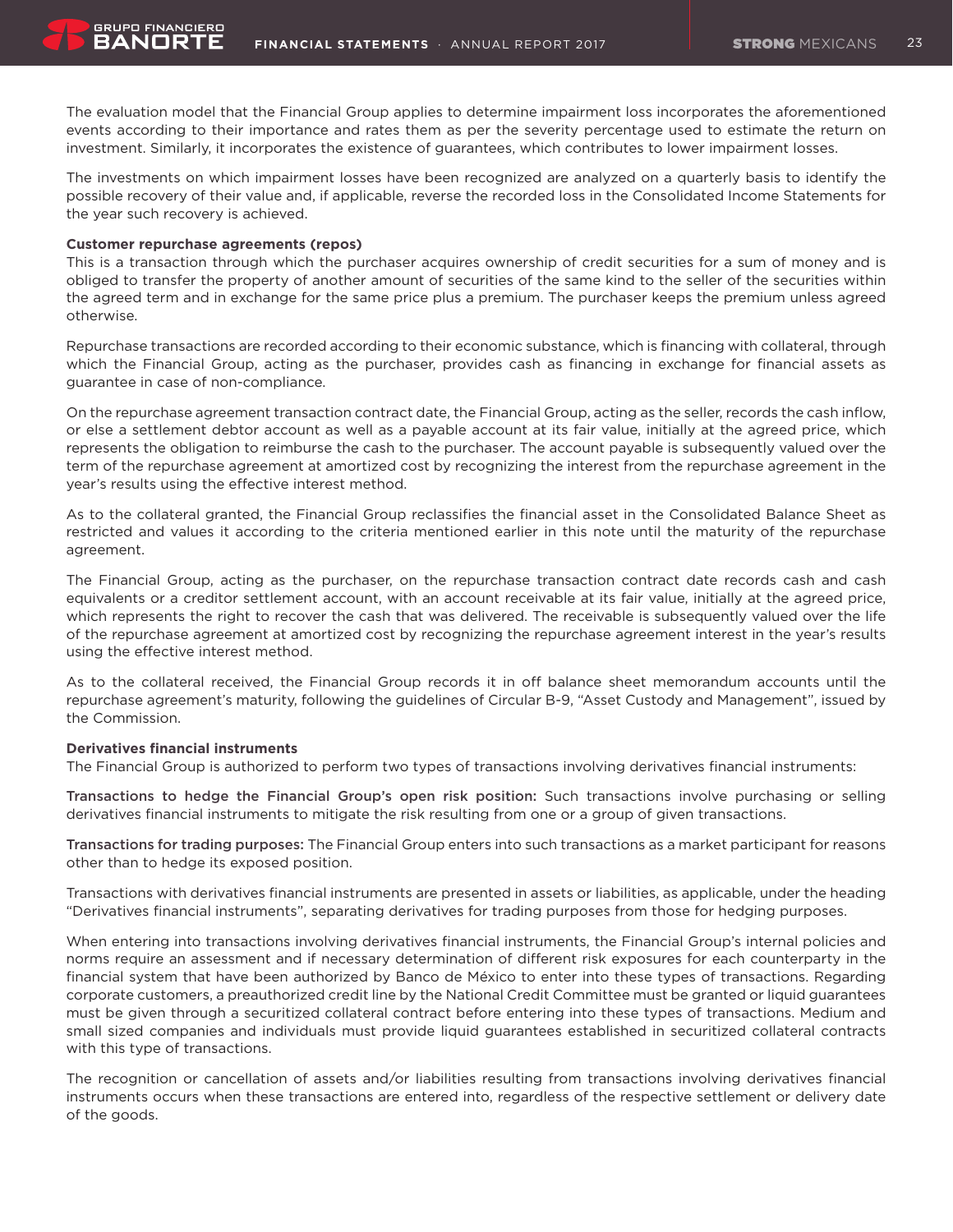

# Forward and futures contracts

Forward and futures contracts with trading purposes establish an obligation to buy or sell a financial asset or an underlying at a future date in the quantity, quality and prices pre-established in the contract. Future contracts are recorded initially by the Financial Group in the Consolidated Balance Sheets as an asset and a liability at fair value, which represents the price agreed in the contract in order to acknowledge the right and obligation of receiving and/or delivering the underlying, as well as the right and obligation of receiving and/or delivering the cash equivalent to the underlying, object of the contract.

The derivatives are presented in a specific item of the assets or liability depending on whether their fair value (as a consequence of the rights and/or obligations it establishes) corresponds to the debtor balance or creditor balance Such debtor or creditor balances in the Consolidated Balance Sheets are offset when the Financial Group has the contractual right to offset the stated amount, the intention of liquidating the net amount or to realize the asset and cancel the liability simultaneously.

In the case of transactions for trading purposes, their balance represents the difference between the fair value of the contract and the established "forward" price.

#### Option contracts

Through paying a premium, options contracts grant the right but not the obligation to buy or sell a financial asset or underlying instrument at a given price within an established term.

Options are divided into: options to buy (calls) and options to sell (puts). Both can be used as trading or hedging instruments.

Options can be executed on a specific date or within a certain period of time. The price is agreed in the option and may be exercised at the discretion of the buyer. The instrument used to establish the price is the reference or underlying value.

The premium is the price the holder pays to the issuer for the option rights.

The holder of a call option has the right, but not the obligation, to purchase from the issuer a certain financial asset or underlying instrument at a fixed price (transaction price) within a certain term.

The holder of a put option has the right, but not the obligation, to sell a certain financial asset or underlying instrument at a fixed price (transaction price) within a certain term.

The Financial Group records the option premium as an asset or liability at the transaction date. The fluctuations resulting from market valuation of the option's premium are recorded by affecting the Consolidated Income Statement in the account "Trading results" and the corresponding Consolidated Balance Sheet account.

#### Swaps

These are two-party contracts through which a bilateral obligation is established to exchange a series of cash flows for a certain period of time on pre-set dates at a nominal or reference value.

They are recorded at fair value which corresponds to the net amount between the asset and liability portion for the rights and obligations agreed upon; they are subsequently valued at fair value using the present value of the future flows to receive or grant according to the projections for future implicit applicable rates, discounting the market rate on the valuation date with yield curves given by the price provider. The result of such valuation is recorded in the year's results.

Management's risk policy regarding hedging contracts is to protect the Financial Group's Consolidated Balance Sheets and to anticipate interest and exchange rate fluctuations, thereby protecting the Shareholders' Equity.

For hedging derivatives, the Financial Group applies the fair value and cash flow hedging methods and the accumulated compensation method to measure effectiveness. Such methods are approved by current accounting standards. In case ineffective hedges are detected, they are recorded in the year's results.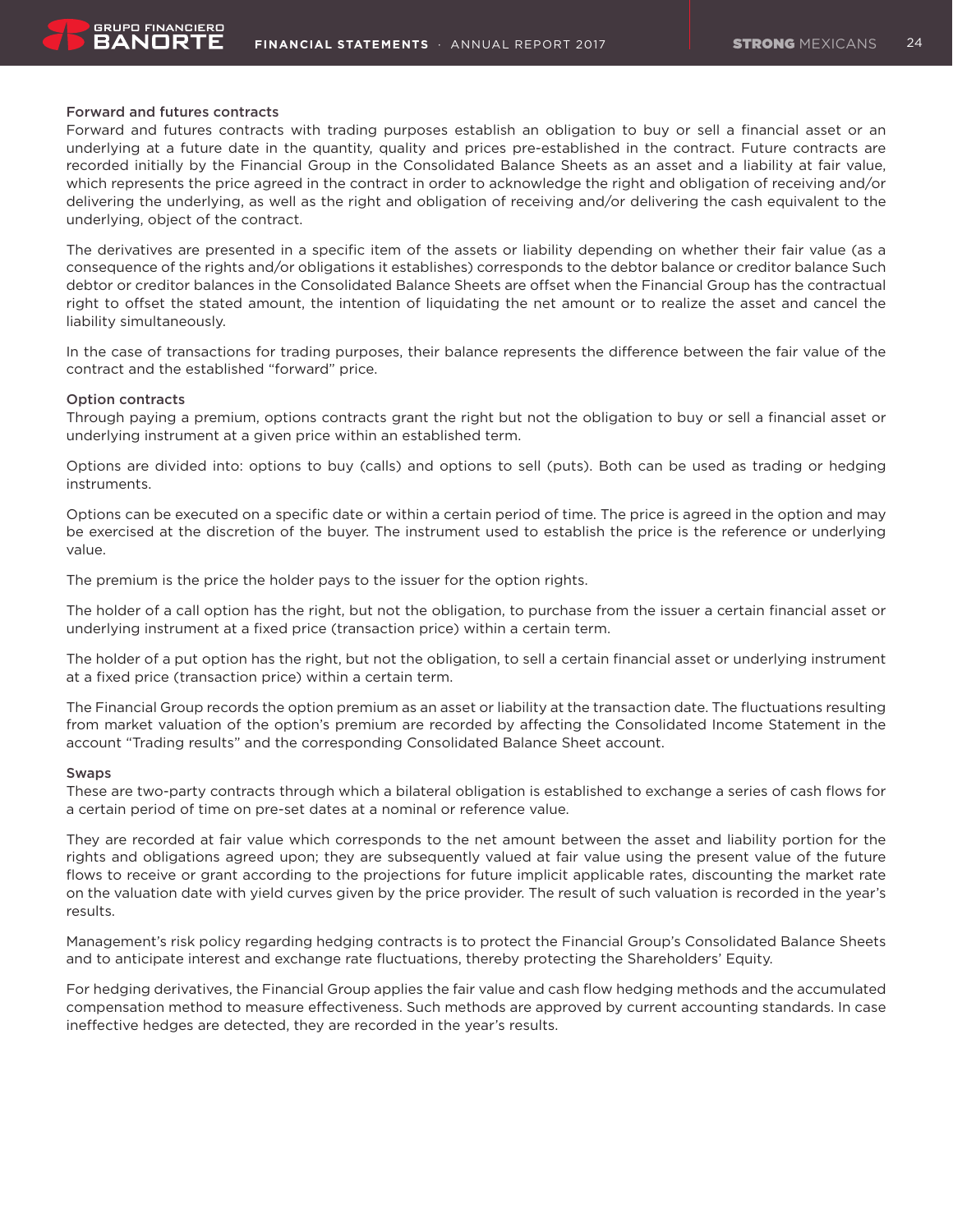The Financial Group documents hedging transactions from the moment that derivatives instruments are designated as hedging transactions. A file for each transaction is created in order to have documented proof as per Circular B-5 paragraph 72 "Derivatives financial instruments and hedging operations" (B5) issued by the Commission, which establishes conditions for the use of hedging accounting.

Accordingly, the Financial Group documents its cash flow's hedging transactions based on the following guidelines:

- a. The effective portion of the hedging instrument's gain or loss is recorded as a component of other comprehensive income in stockholders' equity using an asset or liability account called derivatives financial instruments'' with an offsetting account in liquid assets or liabilities. The portion determined as ineffective is measured through retrospective testing, and when it results in over-hedging, it is immediately recognized in current earnings.
- b. The effective hedging component recognized in stockholders' equity associated with the hedged item is adjusted to equal the lowest (in absolute terms) of:
	- i. The accumulated gain or loss of the hedging instrument from its inception.
	- ii. The accumulated change in fair value (present value) of the hedged expected future cash flows from the beginning of the transaction.

# **Valuation method**

**GRUPO FINANCIERO** BANORT

Since the derivatives used by the Financial Group are considered as conventional ('' Plain Vanilla'') standard valuation models contained in the derivative transaction systems and the Financial Group's risk management are used.

All of the valuation methods that the Financial Group uses result in fair value of the transactions and are periodically adjusted. Furthermore, they are audited by internal and external auditors as well as by the financial authorities.

Valuation of the positions is done on a daily basis and a price provider generates the input used by the transaction and risk management systems. The price provider generates these valuations based on daily market conditions.

The valuation methods are based on the market's accepted and commonly used principles. At present, derivatives are valued by the cash flow present value method, except in the case of options. This method consists of estimating future derivative flows, using the difference between the derivative's fixed level and the forward market curves on the valuation date, and then discounting such flows and updating them to the present value. Options are valuated under the Black and Scholes method, which in addition to the present value calculation, involves the volatility and probability of occurrence for calculating the premium. Once the option's market value is obtained, it is compared to the original premium accrued on the valuation date.

# Cancellation of hedging accounting

A cash flow hedging relation is cancelled when:

- 1. The hedging instrument expires or is sold, terminated or enforced;
- 2. The hedging fails to meet the requirements of documentation, evaluation and effectiveness measuring;
- 3. The projected transaction is not expected to occur;
- 4. The hedging designation is revoked.

For cases 1 and 2, the profit or loss recorded in net income stays in that account until the projected transactions occurs. For case 3, the profit or loss recorded in net income should be immediately restated in results; and for case 4, if the hedging is on a projected transaction, the loss or profit stated in net income should stay in that account until the projected transactions is realized. Otherwise, it should be immediately restated in results.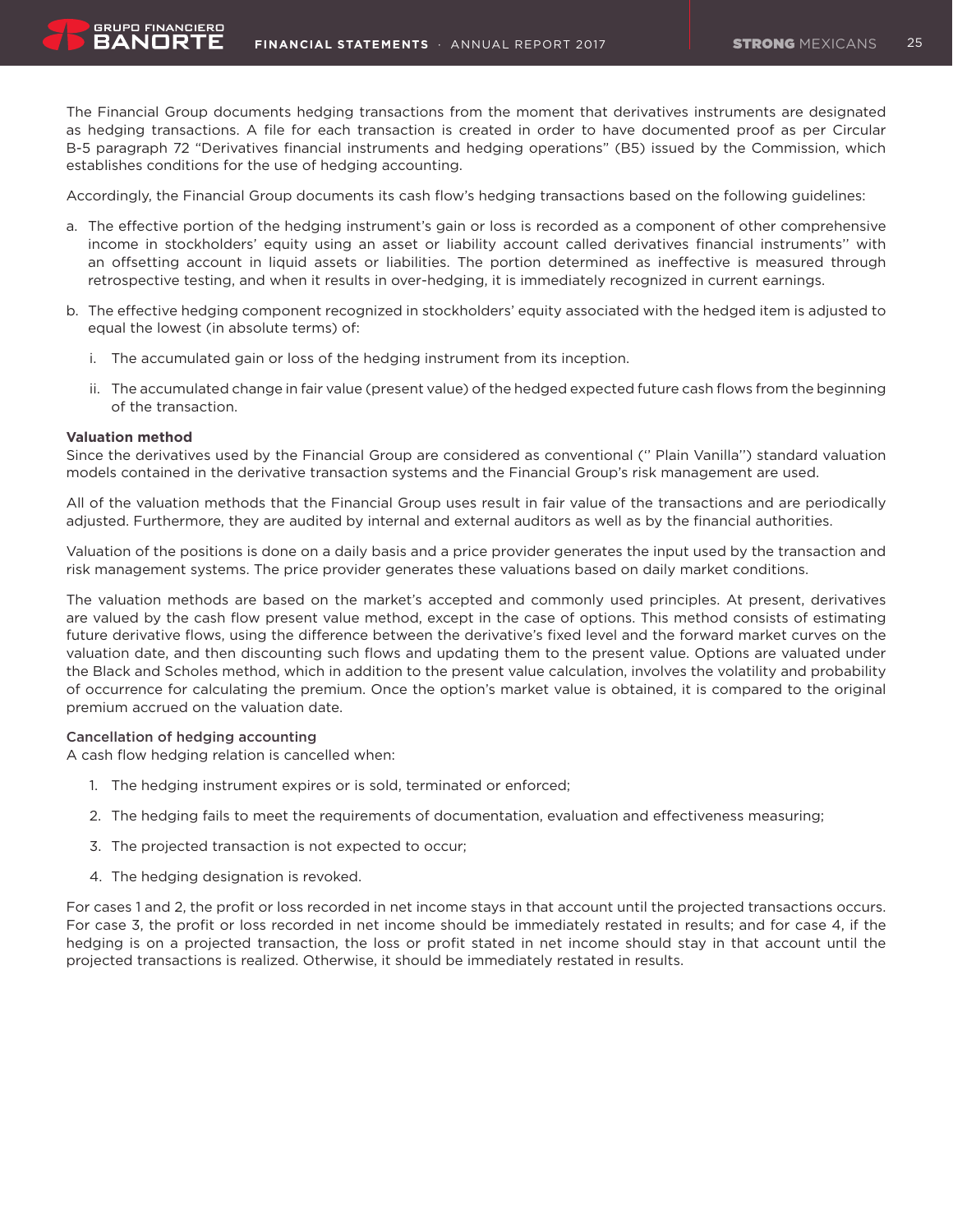A fair value hedging relation is canceled when:

- 1. The hedging instrument expires or is sold, terminated or enforced;
- 2. The hedging fails to meet the requirements of documentation, evaluation and effectiveness measuring;
- 3. The hedging designation is revoked.

Any adjustment to the result from the valuation adjustment of the hedged item attributable to the covered risk, should be amortized in the period's results. The amortization start as soon as the adjustment turns up, and under no circumstance after the hedged item is no longer adjusted due to changes in the fair value attributable to the risk covered. The adjustment should be amortized in full on the due date of the hedged item.

# **Operation strategies**

# Trading

The Financial Group participates in the derivatives market with trading purposes, and the risk exposures generated are computed within its overall VaR limit.

The trading strategy is submitted on a weekly basis to the Financial Group's Treasury Committee, which analyzes the current risks and takes any necessary decisions.

The trading strategy is carried out according to market levels and expectations, maximizing the circumstances to obtain a benefit by trading, margin and volatility. Each trading strategy is submitted to the Treasury Committee on a weekly basis for its consideration. The Committee analyzes the risks and then decides accordingly.

# **Hedging**

The hedging strategy is determined annually and when market conditions require it. Hedging strategies are submitted to the Risk Policies Committee.

Hedging transactions comply with the applicable norm set forth in Circular B-5 "Derivatives and hedging transactions" issued by the Commission. This implies, among other things, that the hedge's effectiveness must be evaluated both prior to its arrangement (prospective) as well as thereafter (retrospective). These tests are performed on a monthly basis.

The hedging strategy is determined annually and each time the market conditions require. Hedges are used to reduce foreign exchange risks, through both, exchange rate forwards and currency swaps, as well as interest rates by means of interest rate swaps. This is done with the purpose of setting the rates paid on debt issued by the Financial Group, thereby ensuring the debt servicing, as well as to make investments that generate greater value for the customers. The main strategy is to ensure that the Financial Group's future income and expenses are covered, maximizing its profitability.

Hedging derivatives can be restated whole or partially due to hedging inefficiencies, maturity or sale of primary position.

# **Contingencies**

To enter the derivatives market, the Financial Group is bound by agreement to deliver its financial information in a timely manner and to abide by the applicable laws, regulations and provisions, as well as to provide written notice to the affected parties in case that an event arises that could be considered as early termination, which could lead to a credit contingency. These include the following: bankruptcy filing, payment suspension, restructuring, intervention, liquidation, dissolution or other similar judicial or extra-judicial proceedings that affect the Financial Group; if the statements stipulated in the contract are incorrect; the Financial Group's failure to fulfill its obligations and/or payments; breach of contract; the Financial Group's consolidates or merges with another entity thereby transferring a substantial portion of its assets; failure to provide the guarantees that were agreed in the event of noncompliance with obligations or if such guarantees expired or diminished in value; the Financial Group's falls into insolvency, lower credit quality or illegality due to changes in the tax or legal legislation; the existence of a ruling, proceeding or embargo against the Financial Group that could substantially affect its ability to fulfill its obligations in a timely manner; or general noncompliance with obligations. Each ground for early termination is subject to the counter-party's consideration in order to determine its importance and significance regarding the Financial Group's ability to comply.

At present, no such contingency situations have arisen.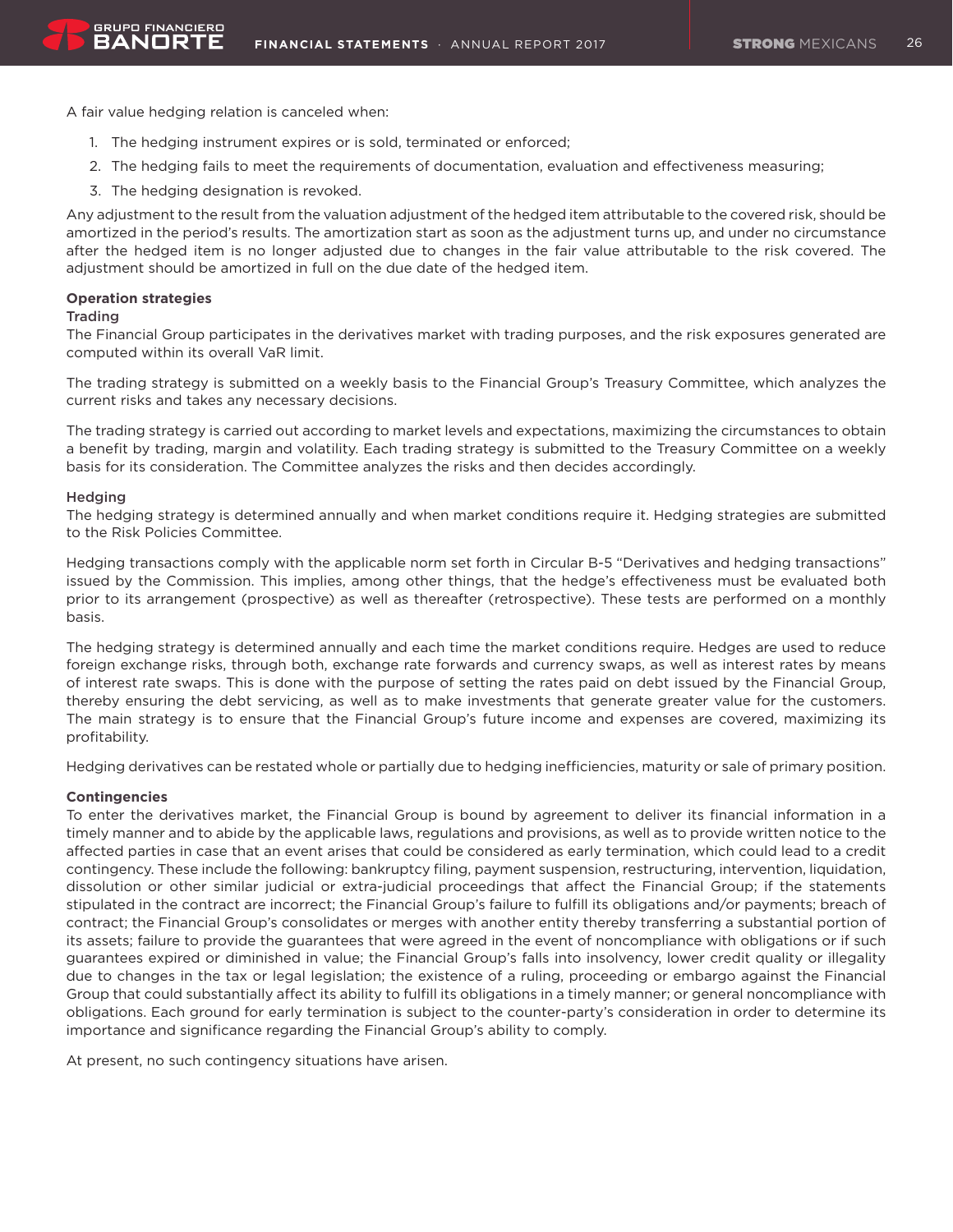

### Embedded derivatives

Embedded derivatives are those contract components that do not intend to explicitly originate a derivative financial instrument but rather that the implicit risks generated or hedged by those components differ in their economic and risk features from those of the contract, and therefore display a behavior and features similar to those of a common derivative.

Identified embedded derivatives are separated from the host contract for valuation purposes and are treated as a derivative when they meet the features outlined in Circular B-5 paragraph 22, unless the implicit derivative is denominated in a currency commonly used for the purchase and sale of non-financial items in the economic environment where the transaction takes place. The main embedded derivatives recognized by the Financial Group prior to January 2011 are from service and leasing contracts established in US dollars.

# **Loan portfolio**

The loan portfolio represents the balance of amounts effectively granted to borrowers plus uncollected accrued interest minus interest collected in advance. The allowance for loan losses from credit risks is presented as a reduction of the loan portfolio.

The unpaid loan balance is classified as past-due portfolio as follows:

- • Loans with bullet payment of principal and interest at maturity: 30 calendar days after being overdue.
- • Loans involving a single principal payment at maturity, but with periodic interest payments, total principal and interest payments 30 and 90 calendar days after being overdue, respectively.
- • Loans for which the payment of principal and interest is agreed based on partial periodic payments, 90 calendar days after the first payment is due.
- • In the case of revolving loans, whenever payment is outstanding for two billing periods or when they are 60 or more days overdue.
- • Overdrawn customer checking accounts are considered as part of the past-due portfolio when such situations arise.

Interest is recognized and accrued as income when earned. The accrual of interest income is suspended when loans are transferred to the past-due portfolio.

The fees charged the initial granting, restructuring and renewal of loans will be recorded as a deferred credit, which will be amortized as interest income, using the straight line method over the loan's contractual term, except those originating from revolving loans, which are amortized over a 12-month period.

Annual credit card fees, whether the first annual charge or subsequent of a renewal, are recorded as a deferred credit and amortized over a 12-month period against the year's results in the commission and fee income line item.

The costs and expenses associated with the initial granting, restructuring and renewal of a loan are stated as a deferred charge which is amortized against the year's earnings as interest expense for the duration of the loan, except those originating from revolving loans and credit cards as they are amortized over a 12-month period.

Restructured past-due loans are not considered in the performing portfolio until evidence of sustained payment is obtained; this occurs when credit institutions receive three timely consecutive payments, or a payment is received for periods exceeding 60 days.

The restructured credits or renewed with single payment of principal at maturity, regardless of whether the payment of interests is periodic or at maturity, it is considered that there is sustained payment of credit when, The accredited has covered at least 20%t of the original amount of the loan at the time of the restructuring or renewal, Or, has covered the amount of accrued interest in accordance with the scheme of payments by restructuring or renewal for a period of 90 days.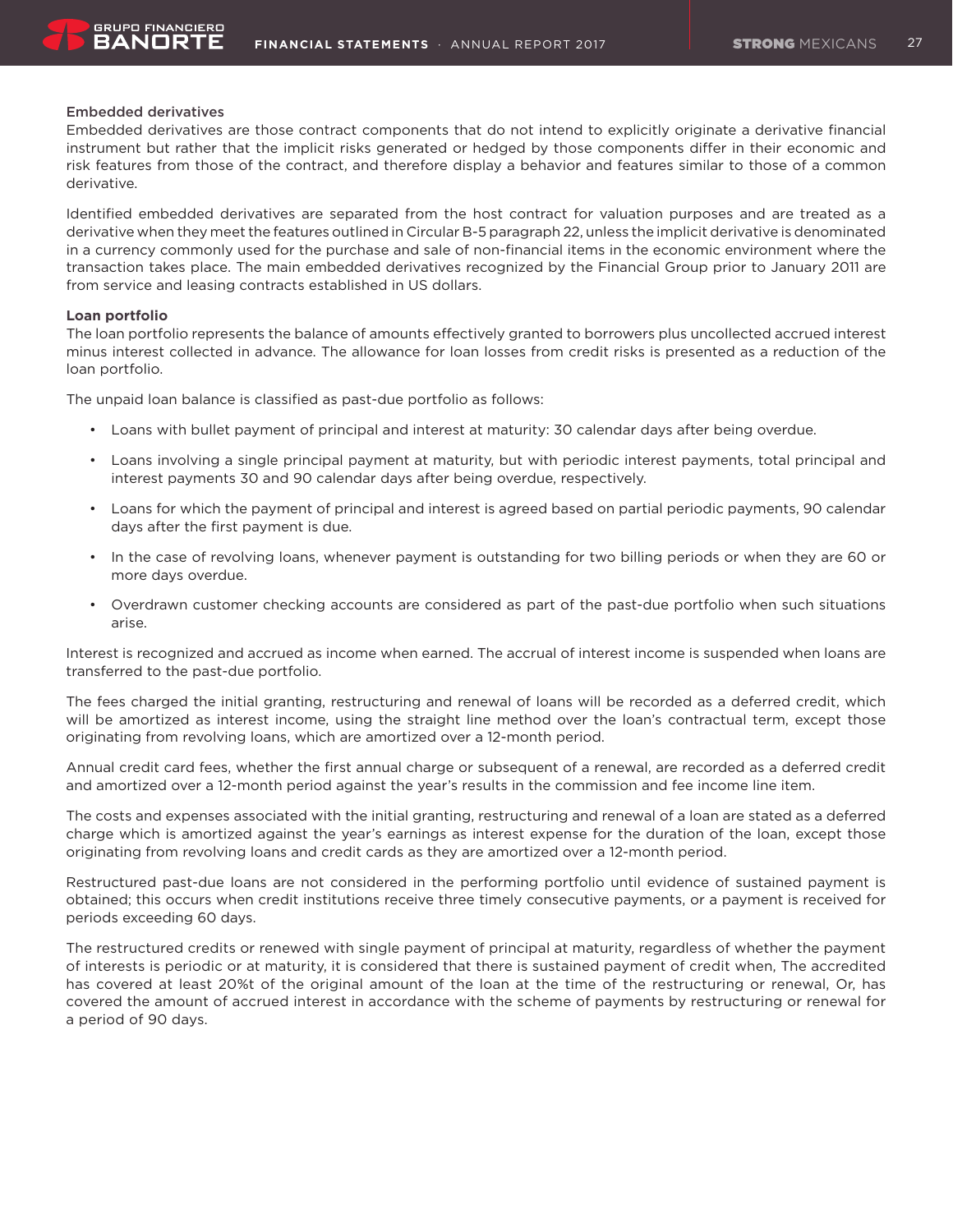Accrued interest during the period in which the loan was included in the past-due portfolio is recognized as income when collected.

The recognition of interest income is renewed when the portfolio is no longer considered past-due, which occurs when the outstanding balances, including the principal, interest and any other item, are paid in full.

Restructured loans are those whose terms have been modified due to the borrowers' financial difficulties, and it was decided to grant them a concession. Such modifications may include reductions in the interest rate, debt discount or term extensions.

The Financial Group regularly evaluates whether a past-due loan should remain in the balance sheet or be written off. Such write-offs are done by canceling the outstanding loan balance against the allowance for loan losses. The Financial Group may opt to eliminate from its assets those past-due loans that are 100% provisioned according to the following parameters:

- Commercial loans Must be classified in past-due loans, with an E risk rating, 100% reserved, unsecured by any fund.
- • Consumer loans 180 days or more overdue.
- Mortgage loans 270 days or more overdue.

#### **Allowance for loan losses**

**GRUPO FINANCIERO** BANORT

# Modification in consumer not revolving and mortgage loans rating provisions

On 6 January 2017 the Commission published a resolution amending the provisions in which corresponds to the Methodologies for the rating of the portfolios of consumption not revolving and mortgage, which remain a focus of expected loss and incorporate most recent information on the performance of the industry in its new factors. The main change in both methodologies is that in addition to contemplate the credit experience of the accredited with the institution that grants the credit, also contemplate the credit behavior of those accredited with other institutions according to the information of the societies of credit information. New methodologies are effective as of June 1, 2017.

The financial effect recognized by the Institution at the end of June 2017 derived from the modified methodologies, less the allowance that would be taken by the balance of those portfolios with prior methodologies is Ps. 1.054. The accounting of this financial effect was an increase in the allowance for loan losses for Ps. 1.054 (liabilities), an increase of deferred tax liabilities for Ps. 316 (asset) and a decrease to retained earnings from prior years for Ps. 725 (equity)

#### Application of new portfolio rating criteria

The loan portfolio is classified according to the rules issued by the SHCP and the methodology established by the Commission. Internal methodology authorized by such Commission may also be used.

In the case of consumer mortgage and commercial loans, the Institution applies the Provisions for rating the loan portfolio as issued by the Commission and published in the Official Gazette of the Federation on June 24, 2013.

On June 24, 2013, the Commission issued changes to commercial loan rating Provisions. Such changes state that in order to rate a loan, the likelihood of default, gravity of the loss and exposure to noncompliance should be taken into account, as indicated later in this section.

Such provisions also establish general methodologies for the rating and calculating the allowance for each type of loan, while also allowing credit institutions to classify and calculate allowances based on internal methodologies, when previously approved by the Commission.

The commercial loan portfolio rating procedure requires credit institutions apply the established methodology (general or internal) based on quarterly information for the periods ending in March, June, September and December of each year, while also recording the allowances determined at the close of each month in their financial statements. Furthermore, during the months following each quarterly close, financial institutions must apply the respective rating to any loan used at the close of the immediately preceding quarter, based on the outstanding balance in effect on the last day of the aforementioned months. The allowances for loan risks that have exceeded the amount required to rate the loan will be cancelled against the period's results on the date of the following quarterly rating. Additionally, recoveries on the previously written-off loan portfolios are recorded in the period's results.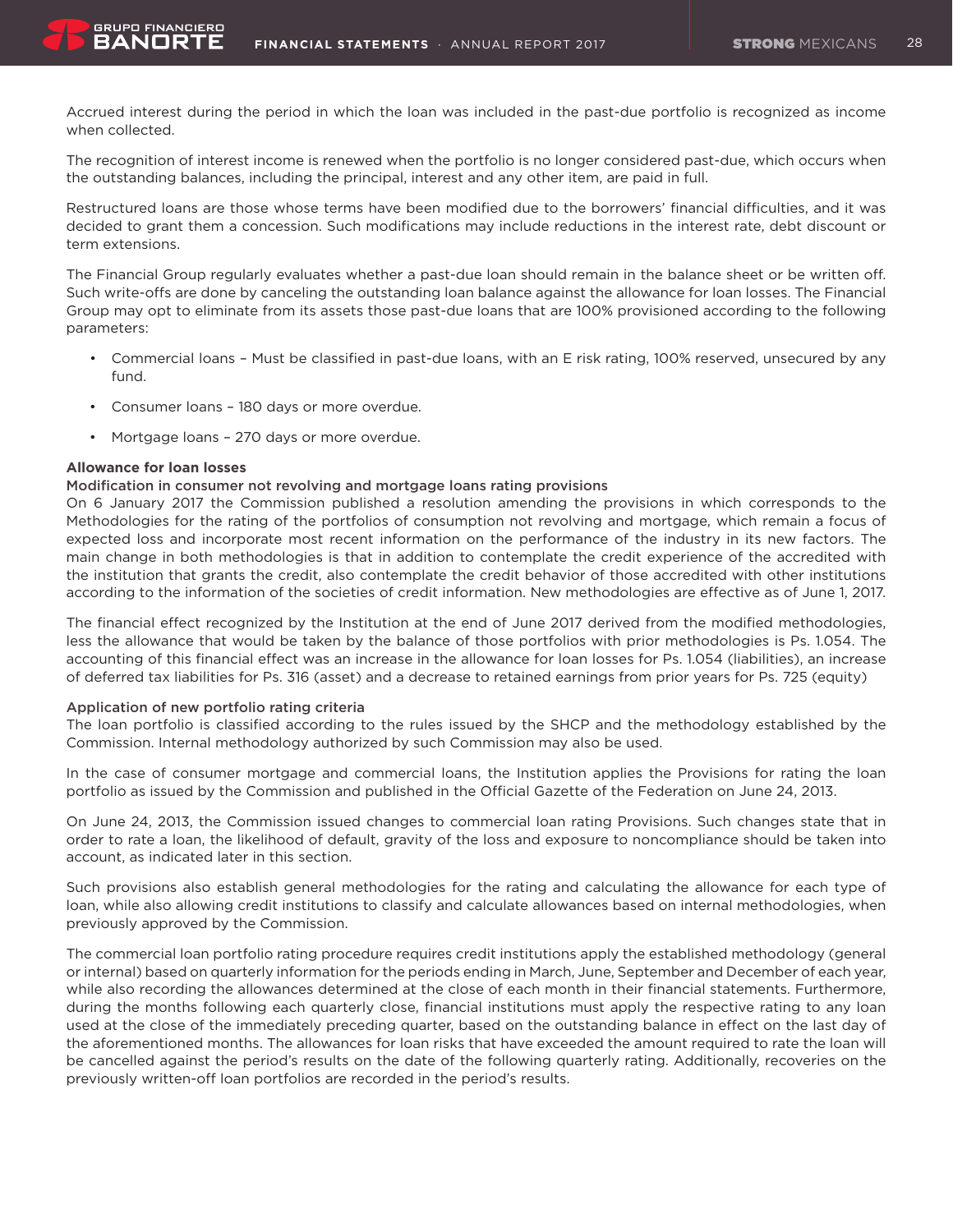# **General description of rules established by the Commission**

Rules for rating the consumer, mortgage and commercial loans (excluding loans to financial intermediaries and loans intended for investment projects having their own source of payment) indicate that their allowance for loan loss should be determined based on the estimated expected loss of the loans over the next twelve month period.

Such methodologies stipulate the estimate of such loss evaluates the probability default, the severity of the loss and the exposure to non-compliance. The result of multiplying these three factors is the estimated expected loss that is the same as the amount of the reserves needed in order to face the loan risk.

Depending on the type of loan, the probability default, severity of the loss and exposure to non-compliance are determined by considering the following:

#### **Probability of Default**

BANORT

- • Non-revolving consumer loan it takes into account the current delay, the payments made on the past due balances, how many times the original value is paid, the type of loan, the remaining terms, among others.
- Revolving consumer loan it considers the current situation and historical behavior regarding the number of outstanding payments, how old the accounts are, the payments on the balance, as well as what percentage of the authorized line of credit has been used.
- • Mortgage loan it considers the current delay, maximum number of delays over the last four periods, willingness to pay and the value of the property with respect to the loan balance.
- • Commercial loans.- they consider the type of debtor, payment experience, INFONAVIT payment history, rating agencies' evaluation, financial risk, social-economical risk, financial soundness, country and industry risk, market positioning, transparency, standards and corporate governance.

# **Severity of the loss**

- • Revolving and non-revolving
- • Consumer loan depends on the number of outstanding payments.
- • Mortgage loan it considers the amount of the property sub-account, unemployment insurance and the state where the loan was granted.
- • Commercial loans they consider actual financial and non-financial guarantees as well as personal guarantees.

#### **Exposure to non-compliance**

- Non-revolving consumer loan loan balance at the rating date.
- Revolving consumer loan considers the current use of the credit line to estimate how much its use would increase in the event of non-compliance.
- Mortgage loans loan balance at the rating date.
- • Commercial for revocable loans, the loan balance at the rating date is considered. For irrevocable loans, the current use of the credit line to estimate how much its use would increase in the event of non-compliance is considered.

The Commission's rules for rating commercial loan debtors for loans intended for investment projects having their own source of payment, indicate that the rating must be done by analyzing the risk of projects in the construction and operation stage evaluating the project's cost overrun and cash flows.

# **Acquired collection rights**

This balance is represented by the acquisition cost of the various loan asset packages acquired by the Financial Group, which are subsequently valued by applying one of the three following methods:

Cost recovery method – Payments received are applied against the acquisition cost of the loan portfolio until the balance equals zero. Recoveries in excess of the acquisition cost are recognized in current earnings.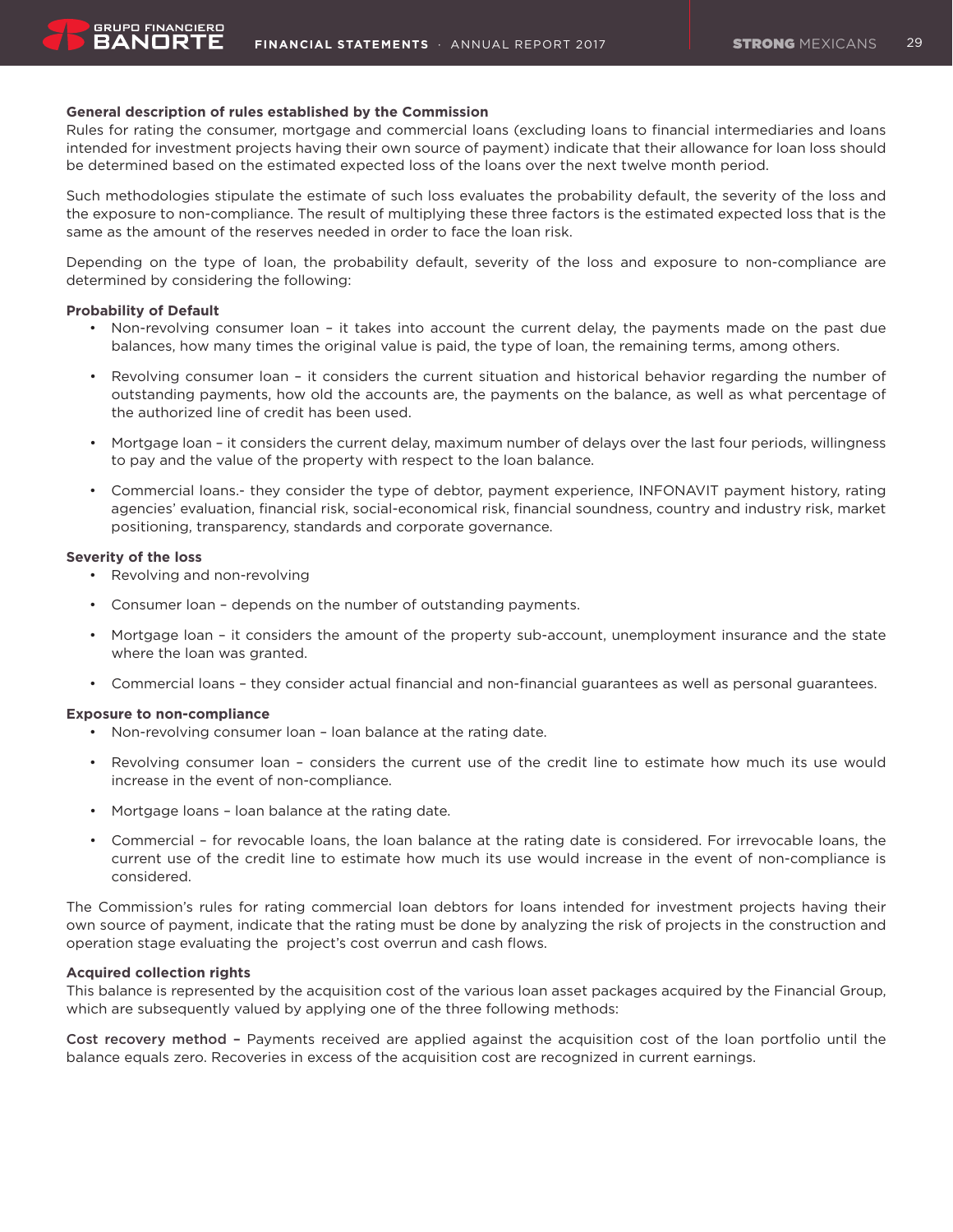Interest method - The result of multiplying the acquired portfolio's outstanding balance by the estimated yield is recorded in current earnings. Differences between the Financial Group's collection estimates and actual collections are reflected prospectively in the estimated yield.

Cash basis method - The amount resulting from multiplying the estimated yield times the amount actually collected is recorded in the Consolidated Income Statements provided it is not greater than the amount obtained by the interest method. The difference between the recorded amount and the amount collected reduces the outstanding portfolio balance, once the entire initial investment has been amortized. Any subsequent recovery will be recorded in the Consolidated Income Statements.

For the portfolios valued using the interest method, the Financial Group evaluates them twice a year to verify if the cash flow estimate of its collection rights is consistent with actual recoveries and therefore considered to be effective. The Financial Group uses the cost recovery method on those collection rights in which the expected cash flow estimate is not highly effective. The expected cash flow estimate is considered as "highly effective" if the result of dividing the sum of the flows collected by the sum of the expected cash flows is between 0.8 and 1.25 when such effectiveness is evaluated.

Loan asset impairment. - The Financial Group carries out an expected cash flow assessment periodically while collection rights are still effective, and if based on the events and information gathered, it determines that said cash flows will drop, it develops an estimate of non-recoverability or doubtful accounts vs. the period's results in the amount in which said expected cash flows are lower than the book value of the account receivable.

#### **Premium receivables**

**GRUPO FINANCIERO** BANORT

This balance represents the premiums pending collection on the balance date. Pursuant to the provisions of the General Law of Institutions and Mutual Insurance Companies (the Law) and the Mexican National Insurance Commission CNSF, premiums over 45 days old should be cancelled against the year's earnings including, if applicable, the technical reserves, acquisition cost and relative reinsurance granted, and should not be considered in the coverage of technical reserves.

Based on the internal policy approved by the CEO, the administration authorized excluding the cancellation process for certain policies with a premium over 45 days old and that has not been collected totally or partially. These accounts are indeed collectible and negotiations with the insured are currently underway. On December 31, 2017 and 2016, the premiums over 45 days old that have not been cancelled amounted to Ps. 111 and Ps. 595 , excluding debts under federal public administration's and entities' charge. The non-accrued net premium, fees and reinsurance should be subtracted from such amount to determine its net effect on earnings. This amount was not computed for the coverage of technical reserves.

#### **Reinsurance**

According to the rules of the CNSF, a portion of the insurance contracted by the Financial Group is ceded in reinsurance to other insurance or reinsurance companies. Therefore they are part of both the premiums and the casualty rate cost.

#### **Securitization involving transfer of ownership**

Through securitization transactions involving the transfer of ownership in mortgage and government loans, the Financial Group transfers those financial assets to a trust so that it may publicly issue securities through an intermediary. The securities represent the right to the yield on the securitized portfolio and, as compensation; the Financial Group receives cash and a record, which grants it the right over the trust's residual cash flows after settling the certificates to their holders. This record is registered at its fair value under "Receivables generated by securitizations".

The Financial Group provides administration services for the transferred financial assets and records the revenue thereof in the period's earnings when accrued. These revenues are recorded under "Other Operating Income (expenses)".

The valuation of the benefits to be received from securitization operations is recorded in the Consolidated Income Statement under "Other Revenues", as applicable.

#### **Other accounts receivable and payable**

The Financial Group performs a study to quantify the different future events that could affect the amount in accounts receivable over 90 days and thus determine the percentage of non-recoverability in order to calculate its allowance for doubtful accounts. The remaining balance of accounts receivable is reserved at 90 calendar days from the initial recognition.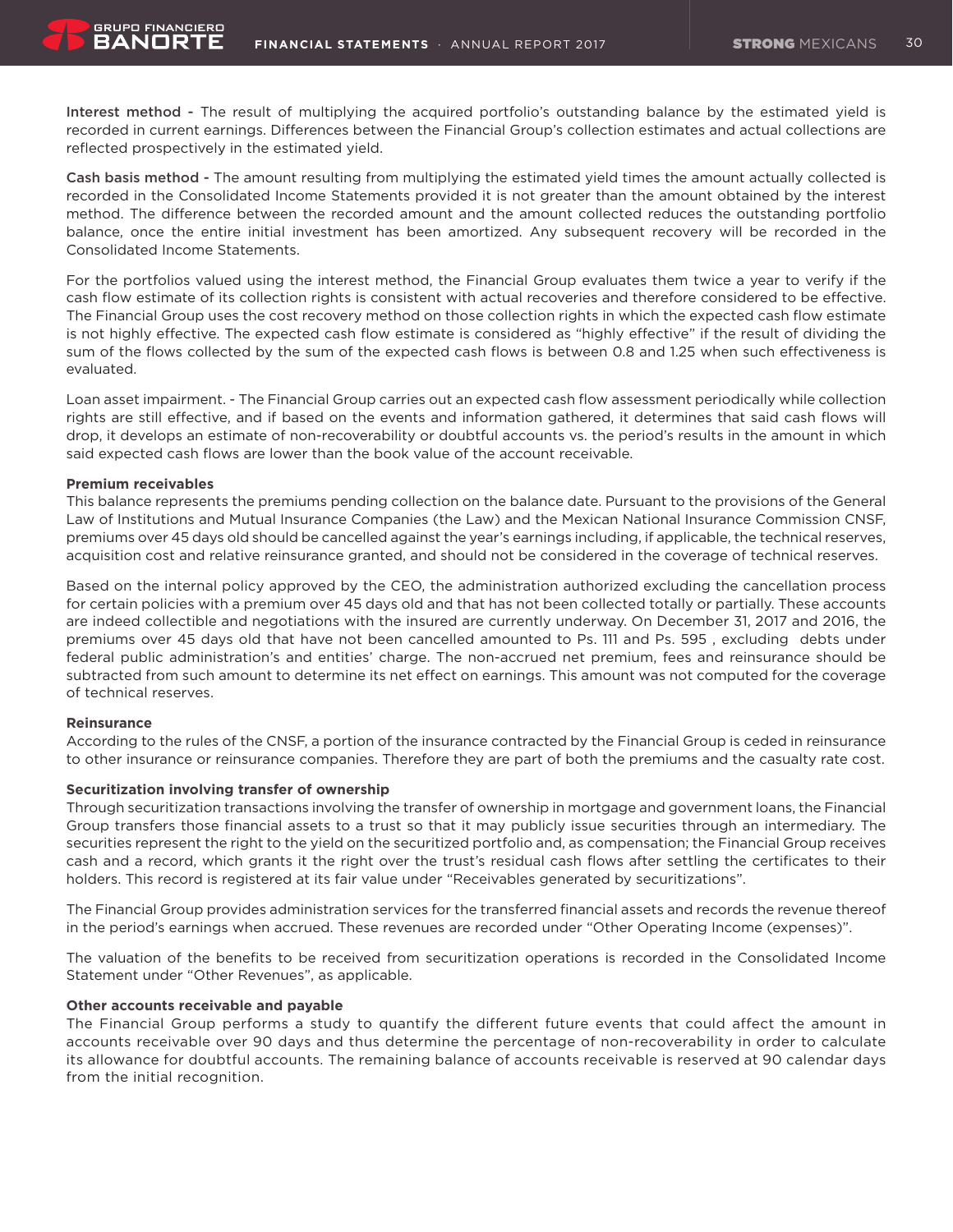The balances of asset and liability settlement accounts represent transactions involving the sale and purchase of currency and securities, recorded when entered into and are settled within 48 hours.

The investment projects' balances represent financing to investment projects' trusts (especially in the development of social housing). The Financial Group acknowledges a yield from the trust financing disposal, which is related to the construction project's progress compliance and/or sale as stated in each trust's agreement. Failure to meet the construction project's progress and/or sale as stipulated in the agreement, the Financial Group stops recording the funding yield.

To assess investment projects, each project's expected value is determined according to the expected flow of the sale of investment project's potential inventory or that of a portfolio of investment projects of the Financial Group based on the current business plan.

Investment project value impairment is determined based on the time they are not under development. To be considered under development, an investment project shall have proof of any of the following:

- Infrastructure, urbanization or new housing construction works in progress as per the business plan, or
- Available bridge loan for the investment project, or
- • An investment agreement with a third party, who has the required operating and financial capability, other than the developer contemplated on its investment date.

#### **Merchandise inventory**

**GRUPO FINANCIERO** BANORT

This is comprised mainly of finished goods and is restated to the lower of replacement cost or market. Cost of sales, included in "Other Operating Income (expenses)" in the Consolidated Income Statements is restated using the replacement cost at the time of the sale.

#### **Impairment of the value of long-lived assets and their disposal**

The Financial Group has established guidelines to identify and, if applicable, record losses derived from the impairment or decrease in value of long-lived tangible or intangible assets, including goodwill.

#### **Foreclosed assets, net**

Foreclosed property or property received as payments in kind are recorded at the lower of their cost or fair value minus the strictly necessary costs and expenses disbursed in the foreclosure. Cost is determined as the forced-sale value established by the judge upon foreclosure or, in the case of payments in kind, the price agreed between the parties involved.

When the value of the asset or the accrued or past due amortizations leading to the foreclosure, net of estimates, is higher than the foreclosed property, the difference is recorded in the period's results under "Other Operating Income (expenses)".

When the value of the asset or the accrued or past due amortizations leading to the foreclosure, net of estimates, is lower than the foreclosed property, its value is adjusted to the asset's net value.

The carrying value is only modified when there is evidence that the fair value is lower than the recorded carrying value. Reductions in the carrying value of the loan are recorded in the current earnings as they occur.

The provisions applicable to the new valuation methodology for the allowance for loan losses mentioned above define the valuation methodology for reserves related to either foreclosed property or those assets received as payment in kind, establishing that additional quarterly provisions must be created to recognize the potential decrease in value over time of property awarded under legal proceedings, out-of-court or received as payment in kind and the investments in securities received as foreclosed goods or payment in kind, based on the following guidelines: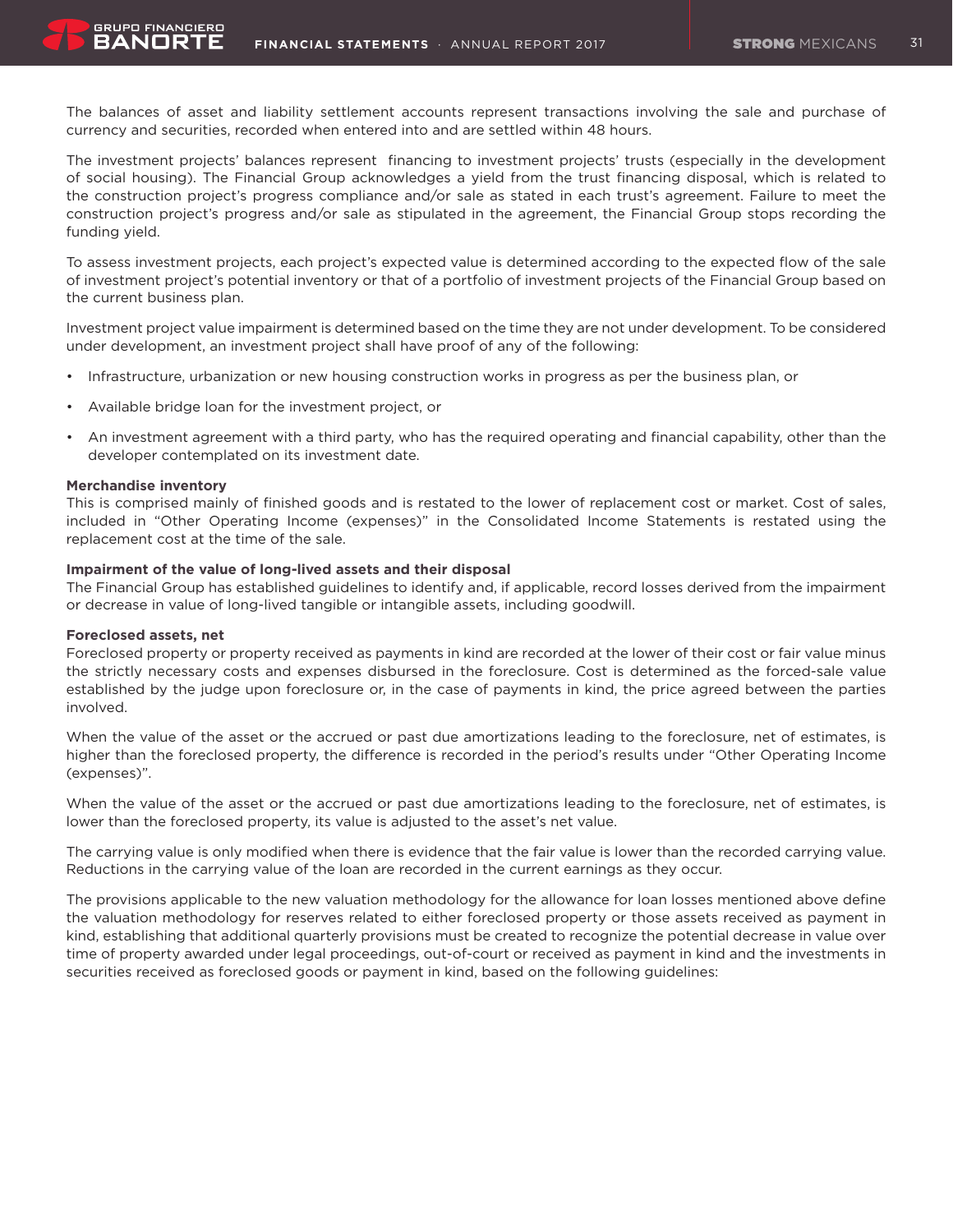I. In the case of collection rights and movable property, the provisions referenced in the preceding paragraph must be treated as follows:

| Movable property reserves                                               |                       |
|-------------------------------------------------------------------------|-----------------------|
| Time elapsed as of award date or receipt<br>as payment in kind (months) | Reserve<br>percentage |
| Up to $6$                                                               | $-$ %                 |
| More than 6 and up to 12                                                | 10%                   |
| More than 12 and up to 18                                               | 20%                   |
| More than 18 and up to 24                                               | 45%                   |
| More than 24 and up to 30                                               | 60%                   |
| More than 30                                                            | 100%                  |

 The amount of the reserves to be created will be the result of applying the reserve percentage determined under the preceding table to the value of collection rights or foreclosed property, received as payment in kind or awarded in a court proceeding.

II. Investments in securities must be valued in accordance with the provisions of the Commission's accounting Circular B-2, using annual audited financial statements and monthly financial information of the issuer.

 Following the valuation of foreclosed assets or those received as payment in kind, the reserves resulting from applying the percentages established in the table of Section I above to the estimated value, must be created.

III. In the case of real estate property, provisions must be created as follows:

| Real estate property reserves                                           |                              |  |
|-------------------------------------------------------------------------|------------------------------|--|
| Time elapsed as of award date or receipt<br>as payment in kind (months) | <b>Reserve</b><br>percentage |  |
| Up to $12$                                                              | $-$ %                        |  |
| More than 12 and up to 24                                               | 10%                          |  |
| More than 24 and up to 30                                               | 15%                          |  |
| More than 30 and up to 36                                               | 25%                          |  |
| More than 36 and up to 42                                               | 30%                          |  |
| More than 42 and up to 48                                               | 35%                          |  |
| More than 48 and up to 54                                               | 40%                          |  |
| More than 54 and up to 60                                               | 50%                          |  |
| More than 60                                                            | 100%                         |  |

The amount of the reserves to be created will be the result of applying the reserve percentage determined under the preceding table to the awarded value of the property based on the accounting criteria. Furthermore, when problems are identified regarding the realization of the value of the foreclosed property, the Financial Group records additional reserves based on management's best estimates. On December 31, 2016, there are no reserves in addition to those created by the percentage applied based on the accounting criteria that could indicate realization problems with the values of the foreclosed properties.

If appraisals subsequent to the foreclosure or payment in kind result in the recording of a decrease in the value of the collection rights, securities, movable or real estate property, the reserve percentages contained in the preceding table can be applied to the adjusted value.

# **Property, furniture and equipment**

**GRUPO FINANCIERO** BANORT

Property, furniture and equipment are recorded at acquisition cost. The balances of acquisitions made up to December 31, 2007 are restated using factors derived from the value of the UDI of that date.

Depreciation is calculated using the straight-line method based on the useful lives of the assets as estimated by independent appraisers.

# **Permanent stock investments**

The Financial Group recognizes its investments in associated companies where it has significant influence but not control using the equity method, based on the book values shown in the most recent financial statements of such entities.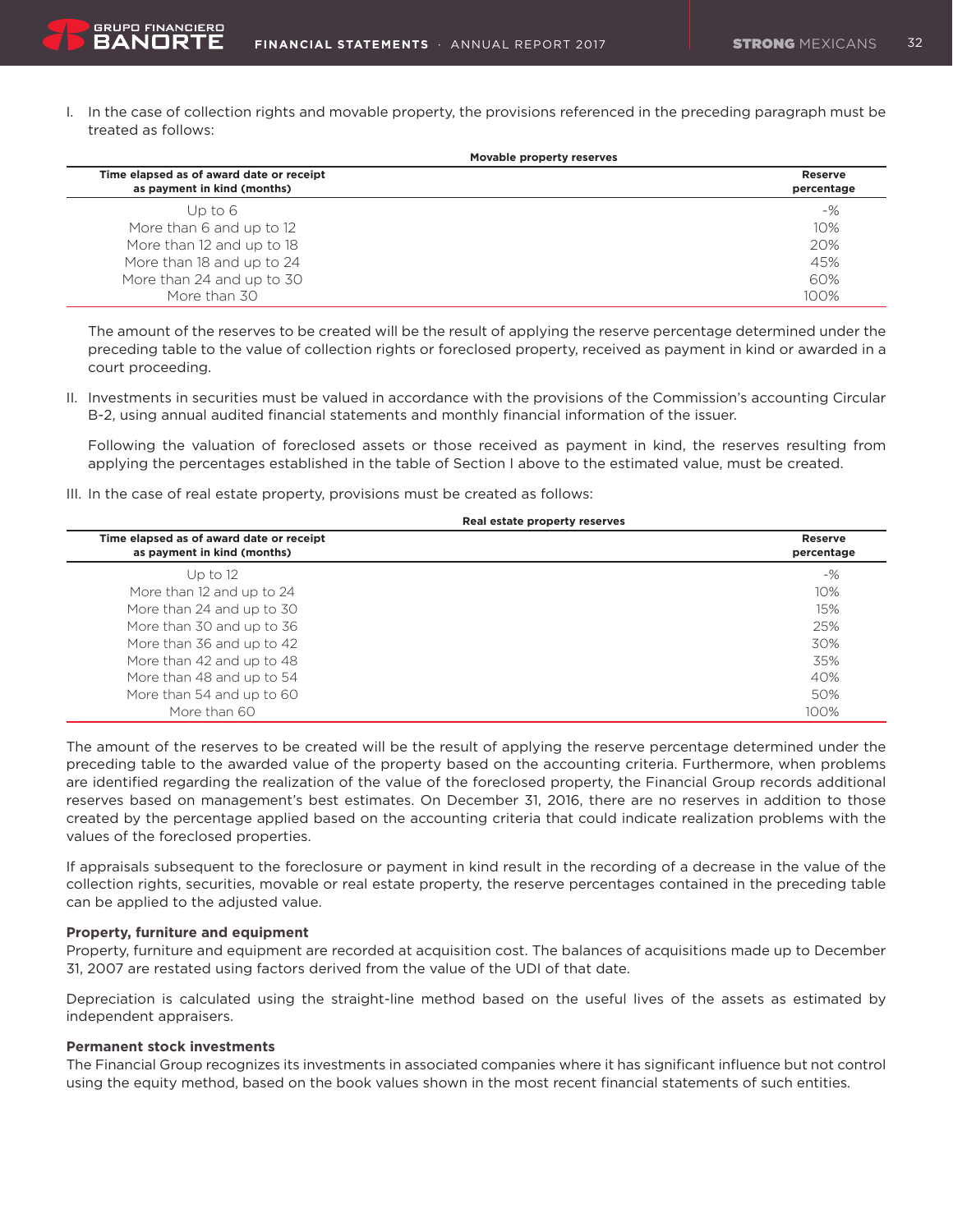

#### **Income taxes**

Income tax (ISR) is recorded in the year it is incurred. Deferred income taxes are calculated by applying the corresponding tax rate to the applicable temporary differences resulting from comparing the accounting and tax bases of assets and liabilities and including, if any, future benefits from tax loss carryforwards and certain tax credits. The deferred income tax assets are recorded only when there is a high probability of recovery.

The net effect of the aforementioned items is presented in the Consolidated Balance Sheet under the "Deferred Income taxes, net" line.

#### **Intangible assets**

Intangible assets are recognized in the Consolidated Balance Sheets provided they are identifiable and generate future economic benefits that are controlled by the Financial Group. The amortizable amount of the intangible asset is assigned on a systematic basis during its estimated useful life. Intangible assets with indefinite lives are not amortized and their value is subject to the annual impairment tests.

#### **Goodwill**

The Financial Group records goodwill when the total fair value of the acquisition cost and the Minority Interest is greater than the fair value of the net assets of the acquired business, pursuant to NIF B-7 "Business acquisitions." As goodwill is considered an intangible asset with an indefinite life, it is subject to impairment tests at least annually according to NIF C-15 "Impairment in the value of long-lasting assets and their disposal." No indicators of impairment of goodwill have been identified as of December 31, 2017 and 2016.

#### **Deposits**

Liabilities derived from deposits, including promissory notes settled at maturity, are recorded at their funding or placement cost plus accrued interest, determined according to the number of days elapsed at each monthly close, which are charged against results when accrued as an interest expense.

# **Interbank and other loans**

These loans are recorded based on the contractual value, recognizing the interest in the year's earnings as accrued. The Financial Group records in this item the direct loans obtained from domestic and foreign banks, loans obtained through bids with Banco de Mexico and development funds' financing. Furthermore, this includes discounted loan portfolios from funds provided by banks specializing in financing economic, productive or development activities.

#### **Technical reserves**

According to the Commission, all technical reserves must be audited by independent actuaries on a yearly basis. On February 7 2018 and January 31, 2017, the actuaries have confirmed that in their opinion, the amounts of the reserves recorded by the Financial Group as of December 31, 2017 and 2016, respectively, are reasonably acceptable based on its liabilities, and are within the parameters that the actuarial practice indicates and comply with the criteria considered by the authorities in the matter.

Technical reserves are constituted pursuant to the terms set forth by the Law, as well as to the provisions issued by the CNSF. To value the technical reserves, the Insurance Company used the valuation methods of the provisions set forth in Chapter 5, "Technical Reserves" in the CUSF published in the Official Gazette on December 19, 2014.

1) Unexpired risk reserve:

In terms of the provisions of section I of article 217 of the LISF, the unexpired risk reserve is intended to cover the expected value of future liabilities arising from the payment of claims, benefits, guaranteed securities, dividends, acquisition and administrative costs, as well as any future liability arising from insurance contracts.

The unexpired risk reserve will include the amount of premiums issued in advance, understanding that a premium issued in advance is when it is ssued on a date prior to the effective date of the policy to which said premium corresponds.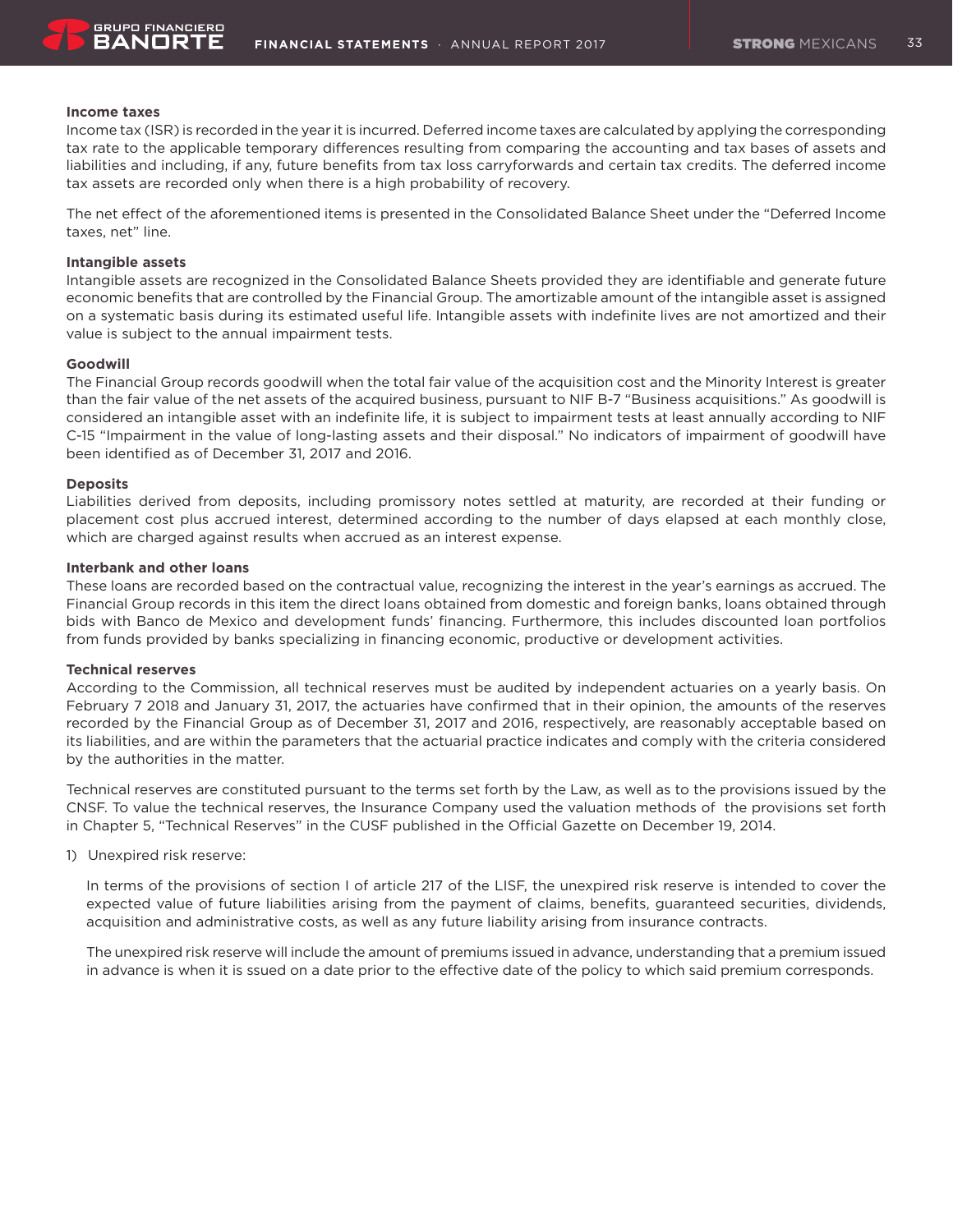The reserve for insurance operations is determined in accordance with actuarial formulas, considering the characteristics of policies in force, reviewed and approved by the Commission.

The unexpired risk reserve is valued in accordance with the following:

**GRUPO FINANCIERO** BANOR'

- I. The amount of the unexpired risk reserve shall be equal to the sum of the best estimate and a risk margin, which shall be calculated separately.
- II. The best estimate will be equal to the expected value of the future flows of liabilities, understood as the weighted average probability of these flows, considering the time value of t money based on the risk-free market interest rate curves for each currency or monetary unit provided by the price provider with which they maintain a contract.
- III. The calculation of the best estimate shall be based on timely, reliable, homogeneous and sufficient information as well as realistic assumptions and shall be made using actuarial methods and statistical techniques based on the application of the actuarial practice standards referred to in Chapter 5.17 of the CUSF. For these purposes, when an Insurance Institution or Mutual Society does not have reliable, homogeneous and sufficient information of its own, it must use the corresponding market information.
- IV. The projection of future flows used in the calculation of the best estimate will consider the total of gross revenues and expenses (without deducting Reinsurance Recoveries), which are necessary to meet the obligations of the insurance and reinsurance contracts throughout their period of validity, as well as other liabilities that the Insurance Institution or Sociedad Mutualista assumes in relation to them.
- V. The future income flows will be determined as the best estimate of the expected value of the future income that the Insurance Institution or Sociedad Mutualista will have for premiums that, according to the payment method established in the contracts that are in force at the time of valuation, will mature in the future time of validity of such contracts, as well as recoveries and adjustments of less than the estimates of claims. Future premiums for these effects will not be considered as premiums due and unpaid at the time of valuation, or the fractional payments that are accounted for under the concept of debtor for the premium.
- VI. Future outflows will be determined as the best estimate of the expected value of future payments and expenses to be incurred by the Insurance Institution or Sociedad Mutualista as a result of claims and adjustments of having more derivatives vs. the risks covered, dividend payments, redemptions, administrative and acquisition costs for contracts in force at the time of valuation. Future outflows must also consider all other payments to the insured and beneficiaries, as well as the expenses that the Insurance Institution or Sociedad Mutualista will incur in order to meet the obligations of the insurance and reinsurance contracts, as well as the effect of the exchange rate and inflation, including that relating to expenses and claims.
- VII. In the constitution and valuation of the unexpired risk reserve, the amount of the guaranteed assets, as well as the possible options for the insured or beneficiary included in the insurance contracts, should be considered. Any hypothesis used by the Insurance Institution or Sociedad Mutualista with respect to the likelihood that the insured or beneficiaries will exercise the contractual options, including those related to resolution, termination and redemption, must be realistic and based on timely, reliable, homogeneous and sufficient information. The assumptions must consider, explicitly or implicitly, the consequences that future changes in financial and other conditions may have on the exercise of such options;
- VIII. The risk margin will be calculated in accordance with the provisions of Chapter 5.4 of the CUSF.
- IX. In the valuation and constitution of unexpired risk reserves, the liabilities should be segmented into homogeneous risk groups.
- X. The short-term and long-term liabilities should be segmented in the valuation and constitution of the unexpired risk reserve so that the Institutions maintain an adequate balance in the investments of resources in the short and long term, and these hold are coherent with the nature of the liabilities to which they are related, and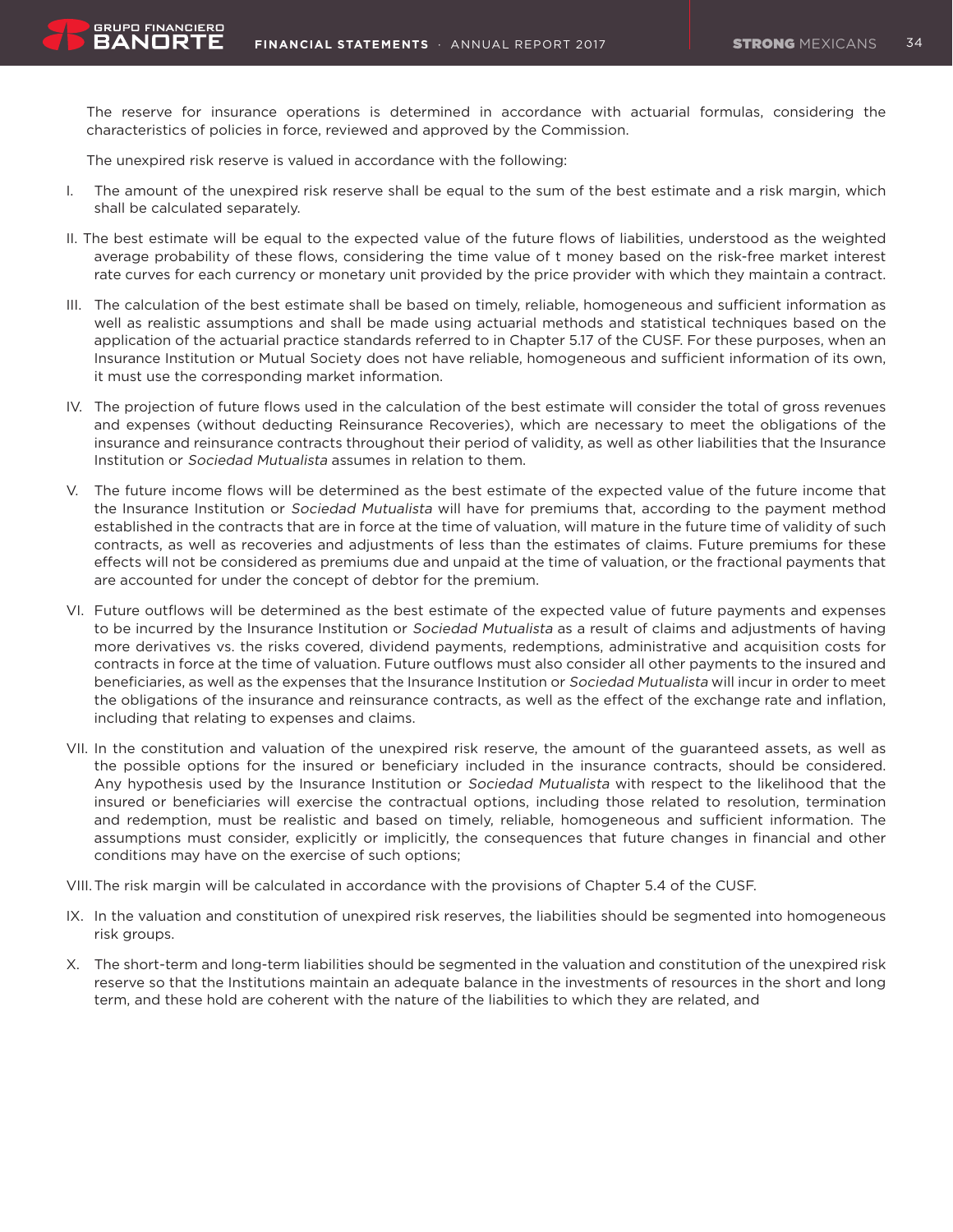- XI. Processes and procedures should be established to ensure that the best estimate, as well as the assumptions underlying its calculation, is periodically compared with its previous experience. When such a comparison reveals a systematic deviation between the experience and the best estimate, the Insurance Institution or Sociedad Mutualista shall make the necessary adjustments to the actuarial methods or assumptions used. For these purposes, it will be understood that there is a systematic deviation when, in a given class or type of insurance, it is observed that the best estimate of the obligations differs by a reasonable amount from the actual value that the liabilities have attained, in a number of times Such that, by statistical criteria, it is determined that such number of times exceeds the maximum number of times that such estimate could have been deferred. The methodology for the estimation of Reinsurance Recovery should be included as part of the actuarial method.
- 2) Contractual obligations:
	- a) Claims and expirations Claims for life, accidents, health and damage are recorded as soon as they are reported. Life insurance claims are based on the insured sums. Accident, illness and damage claims are adjusted based on the estimate of the amount of the obligations, and, at the same time, the pay back is recorded in the ceded reinsurance. Expirations are payments for expired endowments set forth in the insurance contract.
	- b) Unreported claims This reserve is intended for recognizing the amount of actual claims not yet reported to the Financial Group. The estimate is based on prior years' casualty rate, adjusting the actuarial calculations on a quarterly basis, pursuant to the methodology approved by the cap.5.4 CNSF.
	- c) Dividends on policies This reserve is determined based on actuarial studies, considering the casualty rate. The dividends are established in the insurance contract.
	- d) Insurance funds under management These are the dividends on policies earned by the insured and withheld by the Financial Group to manage, as established in the insurance contract.
	- e) Security premiums They are the amounts of segmented collections on the policies.
- 3) Catastrophic reserve:

The reserve for catastrophic risks is intended to cover the Financial Group's obligations assumed under insurance policies for earthquakes or other catastrophic risks. This reserve is increased as per the bases and percentages established by the CNSF. CNSF authorization is required to release this reserve.

#### **Provisions**

Provisions are recognized when the Financial Group has a current obligation resulting from a past event and is likely to result in the use of economic resources and can be reasonably estimated.

#### Employee retirement obligations

According to Mexican Federal Labor Law, the Financial Group has obligations derived from severance payments and seniority premiums payable to employees that cease to render their services under certain circumstances.

# Defined benefit plan

The Financial Group records a liability for seniority premiums, pensions and post-retirement medical services as incurred based on calculations by independent actuaries using the projected unit credit method, using nominal interest rates. Accordingly, this recognizes the liability whose present value will cover the obligation from benefits projected to the estimated retirement date of the Financial Group's overall employees, as well as the obligation related to retired personnel.

The balance at the beginning of each period of actuarial gains and losses derived from pension plans exceeding 10% of the greater amount between the defined benefits obligation and plan assets are amortized in future periods against current results, in the case of pension plan, medical service and seniority premiums to retirement.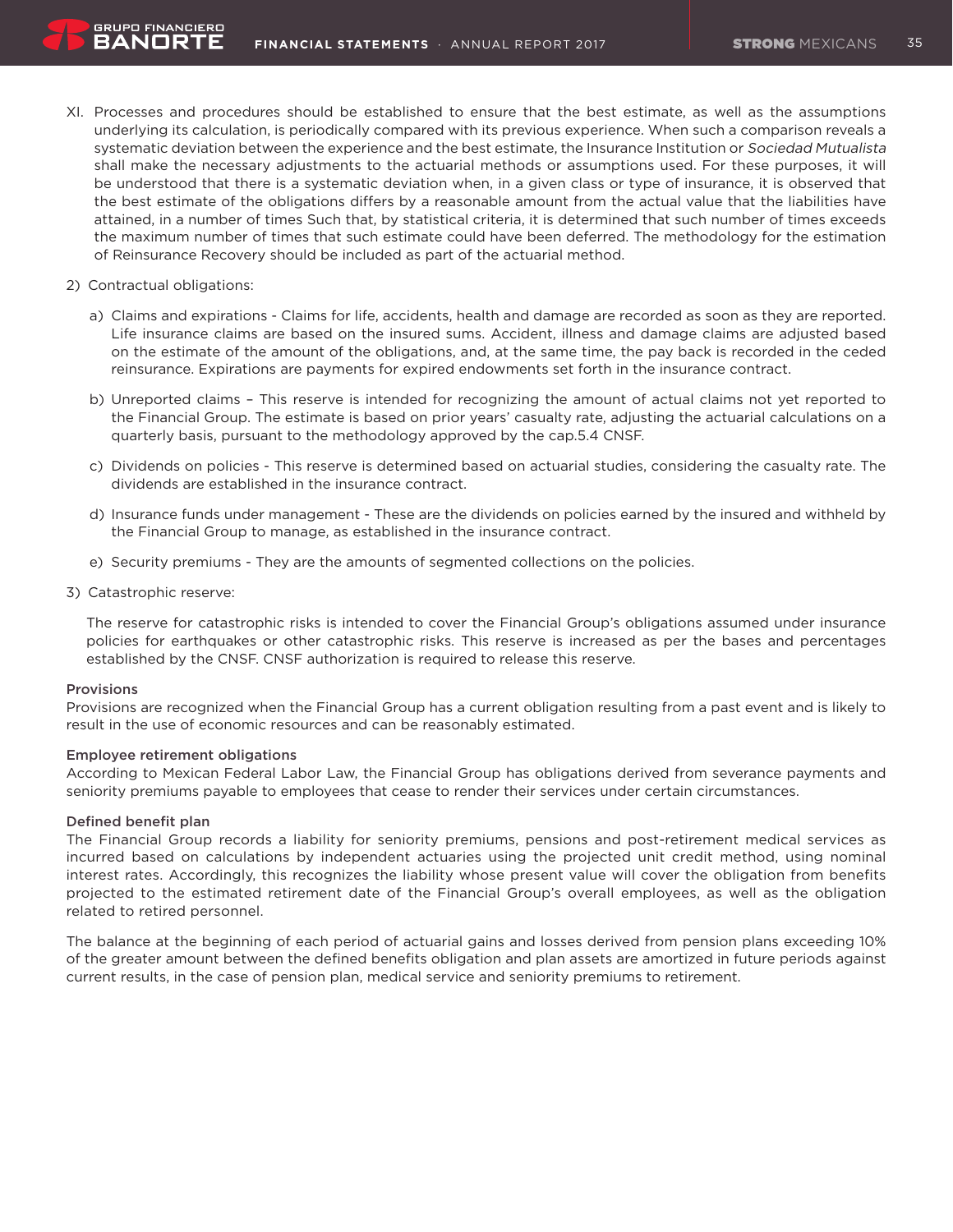In the case of seniority premiums related to termination and remuneration at the end of the employment relation, earnings or losses are recognized immediately in the period that are generated, as specified by the NIF D-3, "Employee benefits".

The Financial Group applies the provision of NIF D-3 related to the recognition of the liability for severance payments for reasons other than restructuring, which is recorded using the projected unit credit method based on calculations by independent actuaries.

#### Defined contribution plan

As of January 2001, the Financial Group provided defined contribution pension plan in place. The participating employees are those hired as of this date as well as those hired prior to such date that enrolled voluntarily. The pension plan is invested in a fund, which is included in "Other assets".

Employees who were hired prior to January 1, 2001 and who decided to enroll voluntarily in the defined contribution pension plan received a contribution from the Financial Group for prior services equivalent to the actuarial benefit accrued in their previous defined benefit plan that was cancelled. The initial contribution was made from the plan assets that had been established for the original defined benefit plan and participants were immediately assigned 50% of such amount with the remaining 50% to be assigned over 10 years.

The initial payment to the defined contribution plan for past services was financed with funds established originally for the defined benefit plan as a result of the early termination of its obligations and recognized in accordance with the provision guidelines.

The labor obligations derived from the defined contribution pension plan do not require an actuarial valuation as established in NIF D-3, because the cost of this plan is equivalent to the Financial Group's contributions made to the plan's participants.

Provisions for PTU are recorded in the results of the year in which they are incurred as administrative expenses. The Financial Group determines employee statutory profit sharing based on the criteria established in the guidelines set forth by the Mexican Constitution.

#### **Foreign currency conversion**

Foreign currency transactions are recorded at the applicable exchange rate in effect at the transaction date. Monetary assets and liabilities denominated in foreign currency are translated into Mexican pesos at the applicable exchange rate at the close of each period. The exchange rate used to establish Mexican peso equivalence is the FIX exchange rate published by Banco de México. Foreign exchange fluctuations are recorded in the results of operations.

### **Interest from outstanding subordinated debentures**

Accrued interest from outstanding subordinated debentures is recognized as it is accrued and translated according to the exchange rate in effect at each monthly close.

#### **Transfer of financial assets**

The Financial Group can act as the assignor o assignee, as applicable, in this type of transactions. Moreover the Financial Group evaluates whether or not to retain the risks and benefits associated with the asset property to determine whether or not there was a transfer of property in a transaction. In transactions involving the transfer of ownership in financial assets, the assignor yields control and substantially transfers all the risks and benefits over such assets. Therefore, the assignor derecognizes such assets and records the consideration received from the transaction. Conversely, the assignee recognizes such financial assets and the transfer consideration in its accounting records.

#### **Share-based payments**

The Financial Group grants stock options to key officers through different payment schemes based on stocks. The Financial Group has established trusts to manage the plans and contributes the necessary funds so that shares can be purchased directly from the market at the initiation of each plan.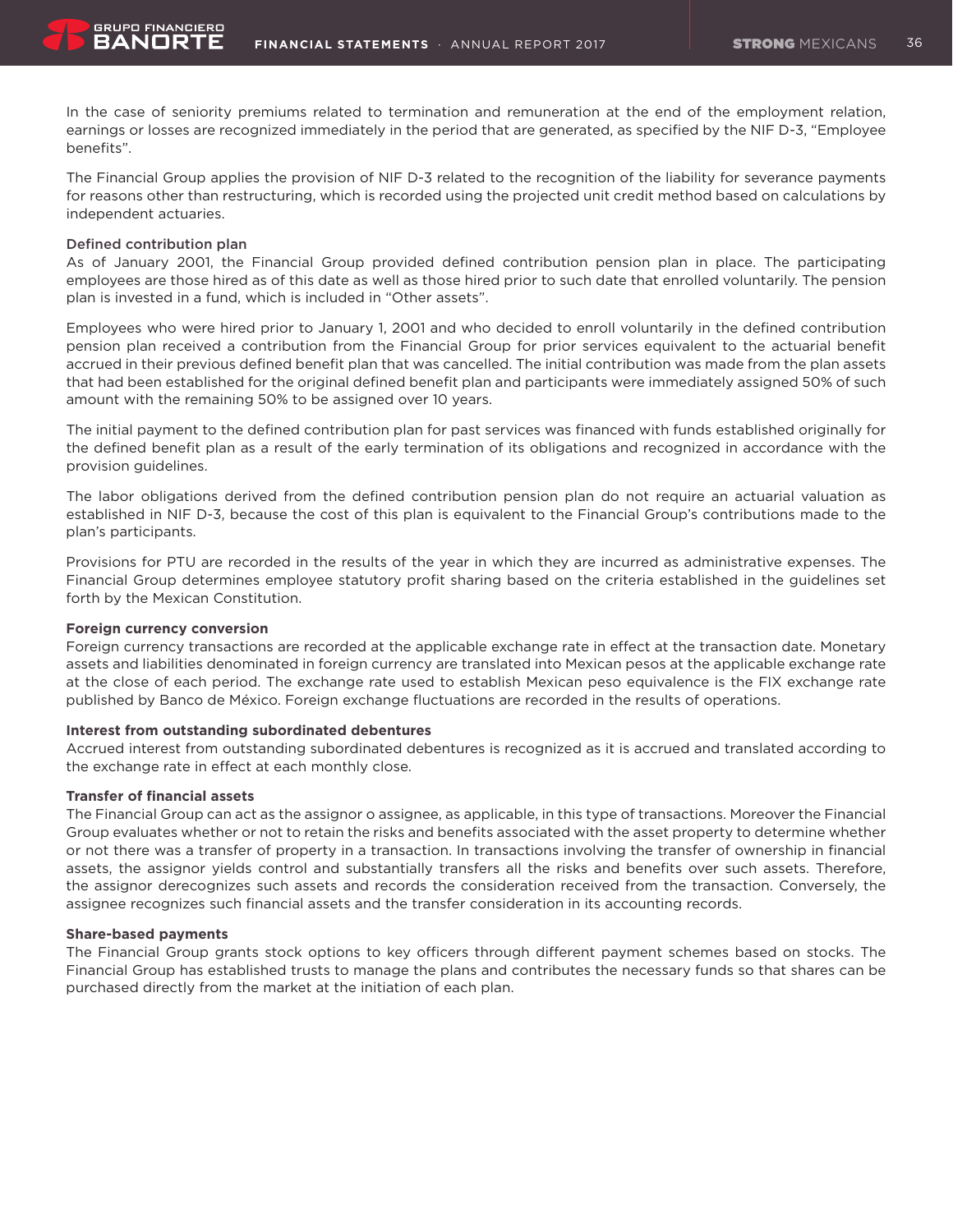The Financial Group records its stock option plans according to the guidelines of NIF D-8, "Share-based payments." The compensation expense is recorded at fair value as of the date the stock options are granted. Pursuant to NIF D-8 and given that the Financial Group grants its own stock options, the Financial Group records the expense as if the plan were payable in cash. This expense is then restated at a fair value in each reporting period as per the provisions known on such date.

The fair value of each share is estimated as of the date granted using the Black-Scholes option pricing model or the forwards valuation model, depending on the plans' features.

#### **Memorandum accounts**

RANNRT

Memorandum accounts are used to record assets or commitments that are not part of the Financial Group's general balance sheet, as no rights are acquired on the assets and such commitments are not acknowledged as liabilities until they materialize, respectively. The accumulated amounts in the memorandum accounts have only been subject to audit tests when their information is derived from an accounting record. The memorandum accounts not audited are indicated in each case:

• Contingent assets and liabilities (unaudited):

It records the amount of economic penalties imposed by the administrative or judicial authorities until such payments are made, as a motion for revocation has been filed. It also records the exposure to risk line item for its participation in the Expanded Use Electronic Payments System.

Loan commitments (unaudited):

The balance represents the amount of the letters of credit granted by the Financial Group that are considered as irrevocable commercial loans not disposed by the borrowers. It includes the lines of credit granted to clients that were not disposed.

Assets in trust or mandate (unaudited):

For the assets in trust, the value of the goods is recorded and any information related to their individual administration is recorded independently. For assets under mandate, the declared value of the assets, subject to the mandates executed by the Financial Group is recorded.

• Assets in custody or under management (unaudited):

This account records the movement of others' assets and securities that are received in custody or are to be managed by the Financial Group.

• Collateral received:

The balance represents all the collateral received in securities repurchase agreement operations when the Financial Group is the buyer.

• Collateral received and sold or given as a pledge:

The balance represents all the collateral received in securities repurchase agreements when the Financial Group is acting as the buyer, and which in turn are sold by the Financial Group acting as the seller.

# **Main subsidiaries' income recognition**

#### **Banco Mercantil del Norte**

- • Income from cash equivalents, securities' investments, repurchasing operations, hedging transactions and loan interest is recorded as income when accrued.
- • The fees charged for the initial granting, restructuring and renewal of loans will be recorded as a deferred credit, which will be amortized as interest income.
- Securities purchase-sales results are recorded when performed.
- The revenues from loan asset recovery are recorded when accrued, collected or both agree to the Valuation Method.
- Permanent stock investments in affiliates are originally recorded at their acquisition cost and are valued using the equity method based on the last available financial statements.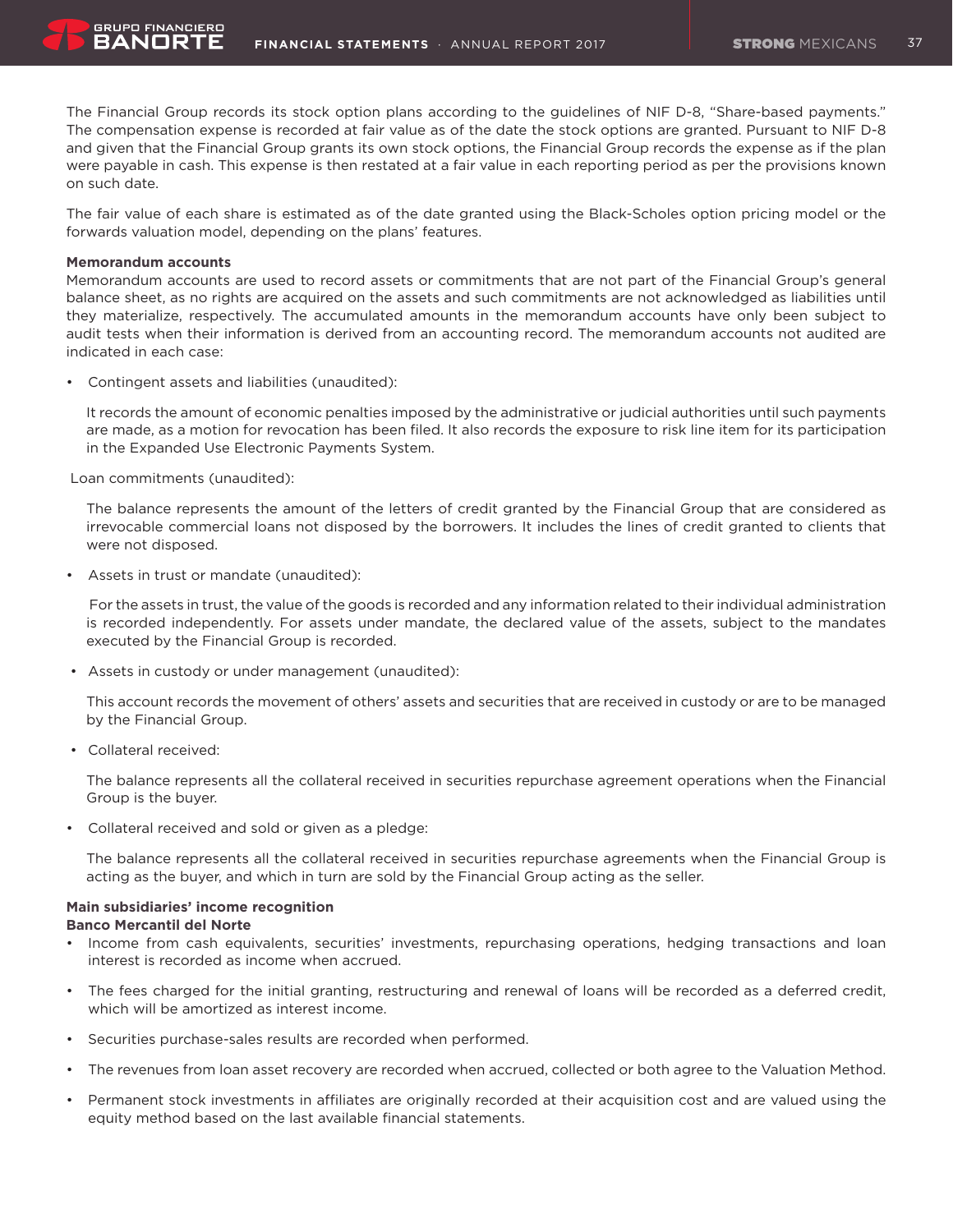#### **Casa de Bolsa Banorte Ixe**

- Recognition of income from services, financial advisory and securities intermediation fees and commissions generated by customer securities' operations are recorded as they are performed.
- Income from financial advisory is recorded when accrued as per the contract.
- Securities intermediation results are recorded when performed.
- Income and expenses are recorded as generated or accrued as per the relative contracts.
- Share dividends share dividends are recorded at zero value in investments; therefore they only affect the results when the shares are sold.

• Permanent stock investments in affiliates – they are originally recorded at their acquisition cost and are valued using the equity method based on the last available financial statements.

#### **Arrendadora y Factor Banorte**

- • Credit from financial leasing operations, net financial leasing operations are recorded as direct financing, wherein the account receivable is the total amount of the settled rents, and potential profit is the difference between such amount and the cost of the leased properties. Net financed capital is recorded on the Consolidated Balance Sheet, deducting the total of rents from the potential profit.
- • Loans from operating leasing operations represent company assets given to a third party for the latter's temporary use and enjoyment for a given term equal to or over six months. The operating leasing contract rents are recorded as revenues when accrued.
- Loans from factoring operations, net funded or non-funded factoring is recorded as follows:
- • Ceded portfolio the amount is recorded in loan portfolios, minus the difference between loans and the financed amount.
- • Profit from acquired documents (interest) calculated in advance, per month completed and upon maturity, recorded in factoring, and both are applied to results when accrued.
- • Recognition of income interest from leasing and financial factoring is recognized as income when accrued; however the accumulation of interest is suspended whenever the uncollected interest and/or total loan is transferred to pastdue loans. Accrued, normal and past-due interest during the period the loan is considered past-due is recognized as income when collected.
- Profits to be realized from financial leasing are recognized as income when accrued. The final value of the good in financial leasing is recognized as income when purchased.
- • The fees for credit opening in leasing and factoring operations are recognized as income as accrued.

### **Banorte Ahorro y Previsión (Seguros y Pensiones)**

Income from premiums – Recognized as follows:

- a. The premium revenue for group and collective life insurance is recorded in income as the segmented payment receipt is issued, deducting the premiums ceded in reinsurance.
- b. Premium revenue for accidents, health and damage is recorded in terms of the policies contracted in the year, even though their term is for over one year, deducting the premiums ceded in reinsurance.
- c. The rights on premiums are recognized in the income at the time of issuance except for the policies that the Insurer agrees with the insured, where the right policy is fractioned in each of the receipts in this scheme, the right policy is recognized in income as it accrues. Revenue from surcharges on policyholders is recognized in income at the time of accrual and the unearned portion is recorded as deferred credits.

Premium income is recorded at the time premiums are settled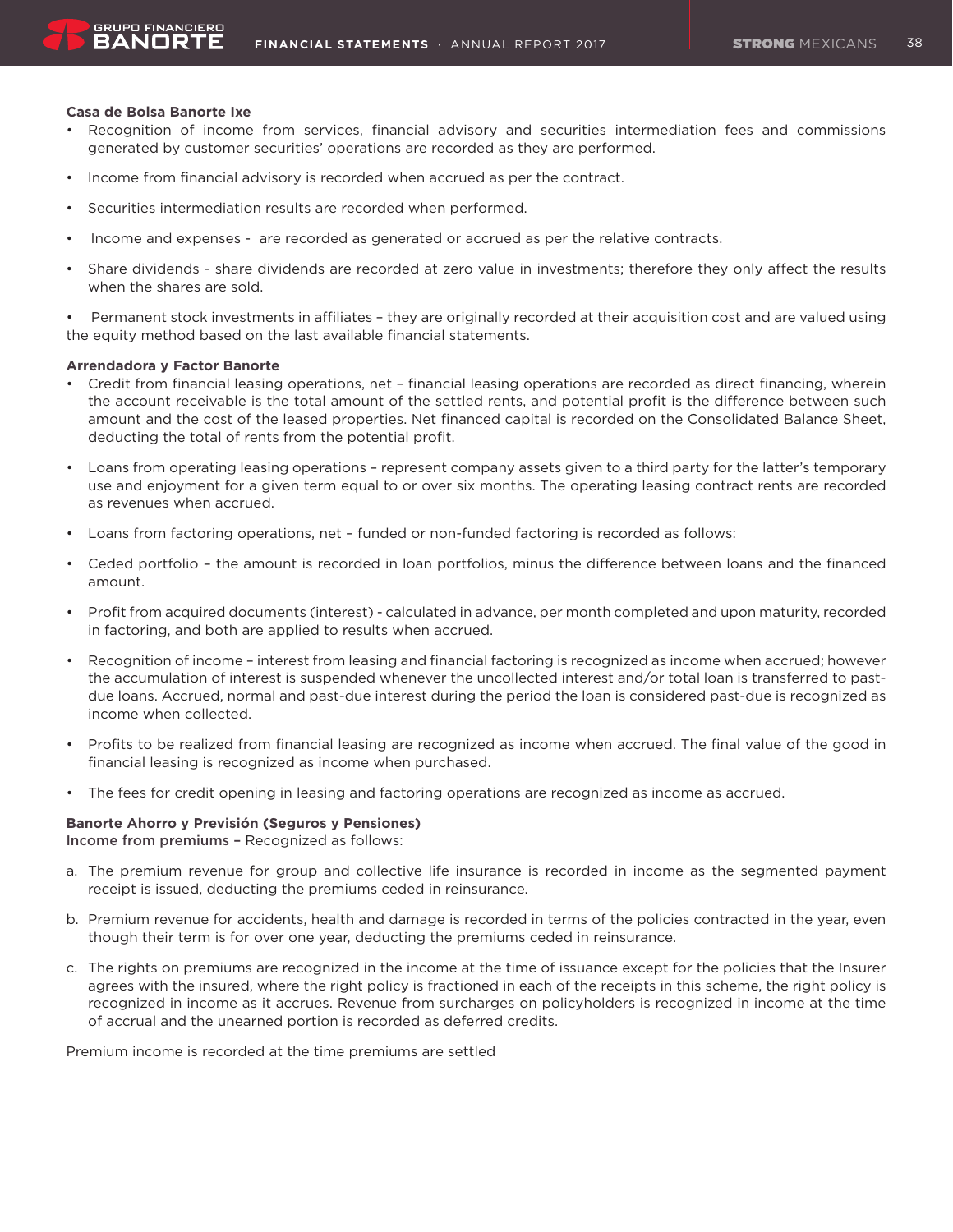### Sólida Administradora de Portafolios

**GRUPO FINANCIERO** BANORT

- a. The revenues from loan asset recovery are recorded: a) as collected, simultaneously recording the associated collection costs; b) the amount product of multiplying the outstanding balance times the estimated yield rate, thereby affecting the account receivable by the difference between the revenue and the collected amount; and c) the amount product of multiplying the estimated yield rate times the amount actually collected – the difference between the result and the collected amount affects the account receivable.
- b. Loan interest is recognized as accrued.
- c. Moreover the Financial Group recognizes an income from the trust's return on equity based on fulfilling the construction project's progress and/or sale, and suspends recording such income when the progress is not as expected in the plan included in the trust's contract. Impairment of investment projects is determined based on time for those projects not in development.

### **5 - CASH AND CASH EQUIVALENTS**

As of December 31, 2017 and 2016, this line item was composed as follows:

|                                    | 2017          | 2016       |
|------------------------------------|---------------|------------|
| Cash                               | 23.350<br>Ps. | Ps. 20,156 |
| <b>Banks</b>                       | 52.826        | 45,628     |
| Other deposits and available funds | 93            | 102        |
|                                    | Ps. 76.269    | Ps. 65,886 |

"Banks" is represented by cash in Mexican pesos and US dollars converted at the exchange rate issued by Banco de México of Ps. 19.6629 and Ps. 20.6194 for 2017 and 2016, respectively, and is made up as follows:

|                       | <b>Mexican pesos</b> |        |     |                          |     | <b>USD</b>               |     |        |     | <b>Total</b> |     |        |
|-----------------------|----------------------|--------|-----|--------------------------|-----|--------------------------|-----|--------|-----|--------------|-----|--------|
|                       |                      | 2017   |     | 2016                     |     | 2016                     |     | 2016   |     | 2017         |     | 2016   |
| Call money            | Ps.                  | 6.137  | Ps. | $\sim$                   | Ps. | $\sim$                   | Ps. | 5.155  | Ps. | 6.137        | Ps. | 5,155  |
| Deposits with foreign |                      |        |     |                          |     |                          |     |        |     |              |     |        |
| credit institutions   |                      | -      |     | $\overline{\phantom{a}}$ |     | 11,952                   |     | 14.477 |     | 11.952       |     | 14,477 |
| Domestic banks        |                      | 32     |     | 62                       |     | $\overline{\phantom{a}}$ |     |        |     | 32           |     | 62     |
| Banco de México       |                      | 33.730 |     | 25.853                   |     | 975                      |     | 81     |     | 34.705       |     | 25.934 |
|                       | Ps.                  | 39,899 | Ps. | 25,915                   | Ps. | 12.927                   | Ps. | 19,713 | Ps. | 52,826       | Ps. | 45,628 |

In June 2014, Banco de Mexico issued Circular 9/2014, which establishes banking institutions' obligation to constitute a new monetary regulation deposit, and modifies the interest rate such deposits pay. As of December 31, 2017 and 2016, the Financial Group had made monetary regulation deposits of Ps. 25,687 and Ps. 25,683, respectively.

As of December 31, 2017 and 2016, the total sum of restricted cash and cash equivalents is Ps. 43,198 and Ps. 34,466, respectively. This includes monetary regulation deposits, futures placed in the domestic and foreign market, call money and contracted transactions pending liquidation in 24 and 48 hours. As of December 31, 2017 and 2016, the balance with Banco de México are Ps. 9,018 and Ps. 251, related to the deposit auctions.

As of December 31, 2017 and 2016, "Other Deposits and Available Funds" includes:

|                                                           |     | 2017 |     | 2016 |
|-----------------------------------------------------------|-----|------|-----|------|
| Minted metals in gold and silver                          | Ps. |      | Ps. | 51   |
| Cashable checks received, pending payment at a 3-day term |     | 44   |     | 40   |
| Remittances                                               |     |      |     |      |
|                                                           | Ps. | 93   | Ps. | 102  |

The exchange rates used for the conversion of gold and silver coins (Centenarios and Troy ounces, respectively) was Ps. 624.35 and Ps. 370.94, per unit, respectively, in 2017; and Ps. 581.13 and Ps. 376.10, per unit, respectively, in 2016.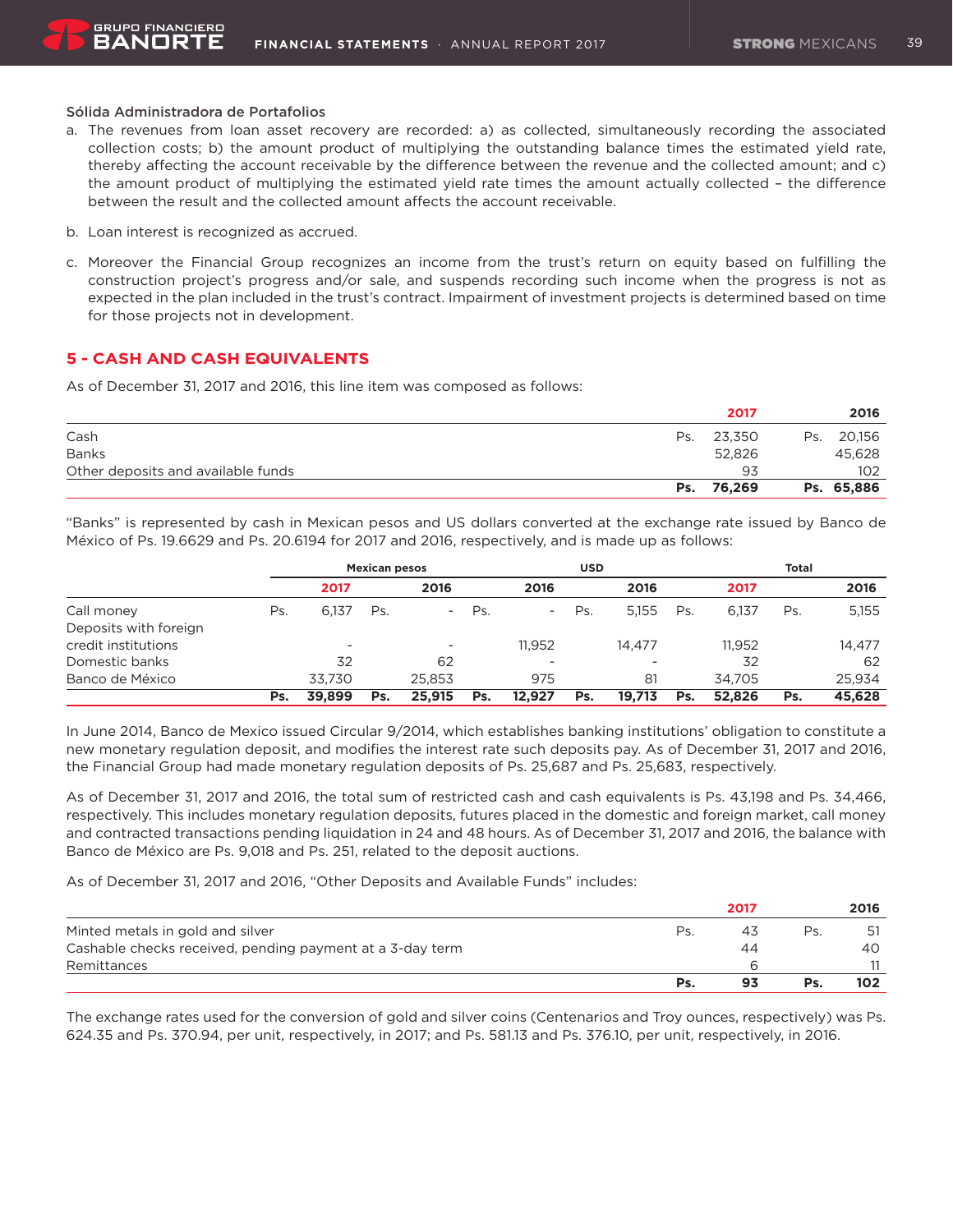### **6 - INVESTMENTS IN SECURITIES**

a. Trading securities

As of December 31, 2017 and 2016, trading securities are as follows:

|                              |                            |                     | 2017 |                                     |                   | 2016                     |
|------------------------------|----------------------------|---------------------|------|-------------------------------------|-------------------|--------------------------|
|                              | <b>Acquisition</b><br>cost | Accrued<br>interest |      | Valuation<br>increase<br>(decrease) | <b>Book value</b> | <b>Book value</b>        |
|                              |                            |                     |      |                                     |                   |                          |
| <b>Government securities</b> | \$<br>196,330              | \$<br>1,210         | \$   | 166                                 | \$<br>197,706     | \$<br>151,347            |
| <b>Not restricted</b>        | 11,119                     | 160                 |      | 9                                   | 11,288            | 8,650                    |
| D Bonds                      | 12                         | $\mathbf{1}$        |      | $\overline{\phantom{a}}$            | 12                | (442)                    |
| M Bonds                      | (357)                      |                     |      | (7)                                 | (363)             | 198                      |
| <b>BPA</b>                   | 1<br>152                   |                     |      | $\blacksquare$                      | 1                 | 553                      |
| <b>CEBUR - Government</b>    |                            |                     |      | 2                                   | 154               | 321                      |
| <b>CEBUR - Municipality</b>  | 1                          |                     |      |                                     | 1                 | 1                        |
| <b>CETES</b>                 | 9.606                      | 156                 |      | (24)                                | 9,738             | 7.299                    |
| Eurobonds                    | 31                         | ÷                   |      | $\overline{\phantom{a}}$            | 31                | 12                       |
| <b>UDIBONOS</b>              | 1,673                      | 3                   |      | 38                                  | 1,714             | 708                      |
| <b>Restricted</b>            | 185,211                    | 1,050               |      | 157                                 | 186,418           | 142,697                  |
| D Bonds                      | 28,230                     | 56                  |      | 8                                   | 28,294            | 22,367                   |
| M Bonds                      | 984                        | 4                   |      | (7)                                 | 981               | 181                      |
| <b>BPA</b>                   | 151,477                    | 983                 |      | 155                                 | 152,615           | 117,640                  |
| <b>CEBUR - Government</b>    | 2,493                      | 7                   |      | (6)                                 | 2,494             | 2,141                    |
| <b>CETES</b>                 | 1,799                      |                     |      | (1)                                 | 1,798             | 20                       |
| <b>UDIBONOS</b>              | 228                        |                     |      | 8                                   | 236               | 348                      |
| <b>Bank securities</b>       | 39,040                     | 106                 |      | 10                                  | 39,156            | 28,800                   |
| <b>Not restricted</b>        | 3,318                      | 1                   |      | ä,                                  | 3,319             | 2,369                    |
| CEBUR - development bank     | 3                          |                     |      |                                     | 3                 | 206                      |
| CEBUR - bank                 | 42                         |                     |      |                                     | 42                | 242                      |
| <b>CEDES</b>                 | 16                         |                     |      |                                     | 16                |                          |
| Other bank securities        | 59                         |                     |      |                                     | 59                | 527                      |
| Promissory Notes             | 3,198                      | 1                   |      |                                     | 3,199             | 1,394                    |
| <b>Restricted</b>            | 35,722                     | 105                 |      | 10                                  | 35,837            | 26,431                   |
| CEBUR - development bank     | 1,878                      | 3                   |      |                                     | 1,881             | 1,543                    |
| CEBUR - bank                 | 12,898                     | 45                  |      | 9                                   | 12,952            | 15,253                   |
| <b>CEDES</b>                 | 13,955                     | 54                  |      | (1)                                 | 14,008            | 7,017                    |
| Other bank securities        | 727                        | 3                   |      | 1                                   | 731               | 731                      |
| <b>Promissory Notes</b>      | 6,264                      |                     |      | $\mathbf{1}$                        | 6,265             | 1.887                    |
| <b>Private securities</b>    | 1,776                      | 1                   |      | 380                                 | 2,157             | 1,630                    |
| <b>Not restricted</b>        | 1,621                      | 1                   |      | 380                                 | 2,002             | 1,518                    |
| Shares                       | 412                        |                     |      | 327                                 | 739               | 560                      |
| Investment funds             | 768                        |                     |      | 27                                  | 795               | 389                      |
| CEBUR - corporate            | 447                        | $\mathbf{1}$        |      | 28                                  | 476               | 413                      |
| CEBUR - fiduciary            | (9)                        |                     |      | (2)                                 | (11)              |                          |
| Eurobonds                    | 3                          |                     |      | $\sim$                              | 3                 | 156                      |
| <b>Restricted</b>            | 155                        |                     |      | $\blacksquare$                      | 155               | 112                      |
| CEBUR - corporate            | 129                        |                     |      | (1)                                 | 128               | 112                      |
| CEBUR - fiduciary            | 26                         |                     |      | 1                                   | 27                | $\overline{\phantom{a}}$ |
|                              | \$<br>237,146              | \$<br>1,317         | \$   | 556                                 | \$<br>239,019     | \$<br>181,777            |

During 2017 and 2016, the Financial Group recognized under "Brokerage revenues" a loss of Ps. 761 and Ps. 207, respectively, for the fair value valuation of these instruments.

As of December 31, 2017 and 2016, there are Ps. 222,410 and Ps. 169,240, respectively, in restricted trading securities associated mainly with repurchase operations.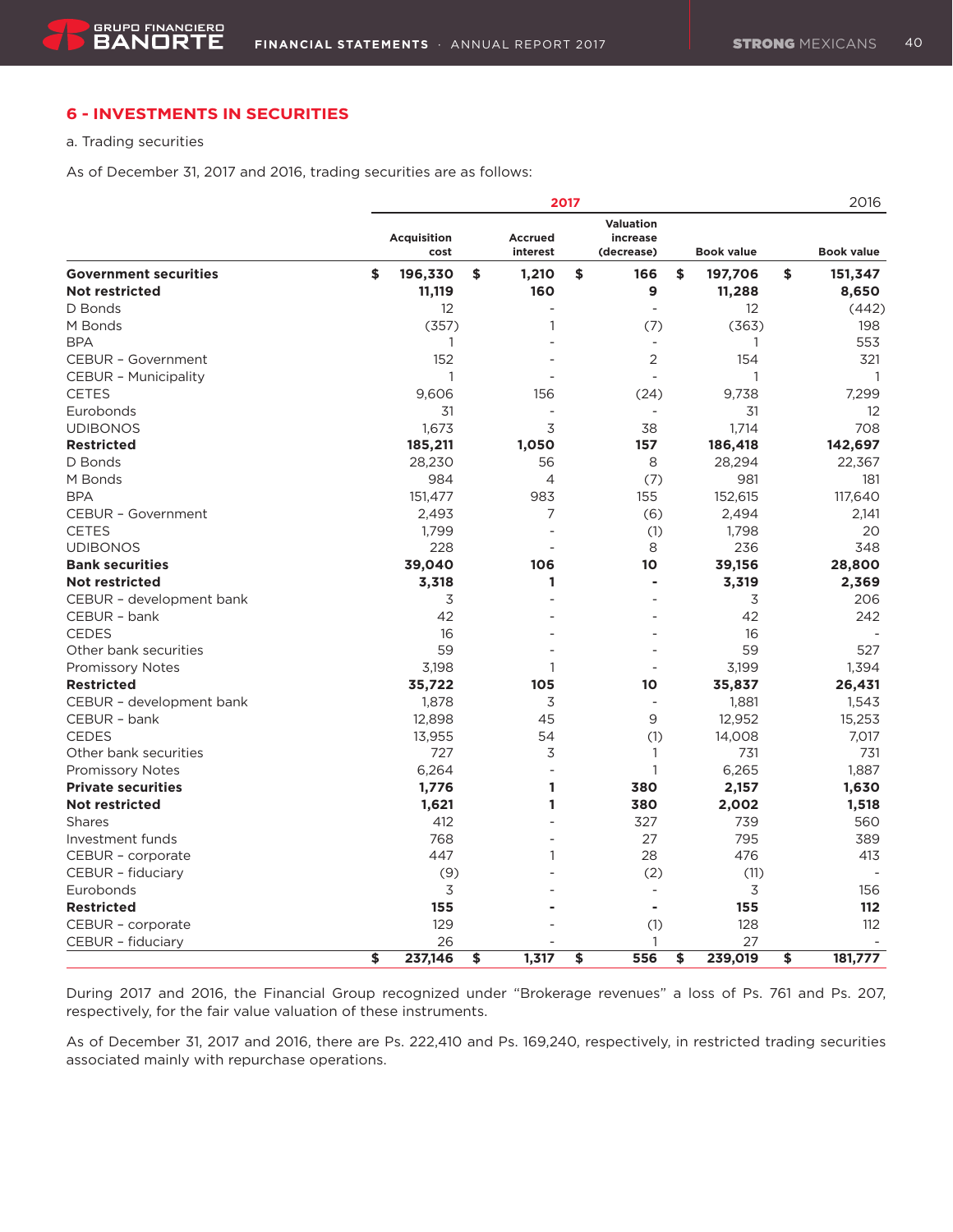### **b. Securities available for sale**

As of December 31, 2017 and 2016, securities available for sale were as follows:

|                              |                            |                            | 2017 |                                     |                   | 2016              |
|------------------------------|----------------------------|----------------------------|------|-------------------------------------|-------------------|-------------------|
|                              | <b>Acquisition</b><br>cost | <b>Accrued</b><br>interest |      | Valuation<br>increase<br>(decrease) | <b>Book value</b> | <b>Book value</b> |
| <b>Government securities</b> | \$<br>132,886              | \$<br>2,288                | \$   | 562                                 | \$<br>135,736     | \$<br>165,125     |
| <b>Not restricted</b>        | 48,499                     | 688                        |      | 222                                 | 49,409            | 27,121            |
| D Bonds                      | 100                        | $\overline{\phantom{a}}$   |      |                                     | 100               | 100               |
| M Bonds                      | 374                        | 1                          |      | (38)                                | 337               | 438               |
| <b>BPA</b>                   | (4, 412)                   |                            |      | 3                                   | (4,409)           |                   |
| <b>BREMs</b>                 | 7,778                      | 6                          |      |                                     | 7,784             | 7,781             |
| CEBUR - Government           | 269                        | 2                          |      | 15                                  | 286               | 548               |
| <b>CEBUR - Municipality</b>  | 302                        | 7                          |      | 89                                  | 398               | 445               |
| <b>CEBUR - UDI</b>           | 17                         |                            |      | 3                                   | 20                | 58                |
| <b>CETES</b>                 | 1,820                      |                            |      |                                     | 1,820             | 8                 |
| Eurobonds                    | 42,251                     | 672                        |      | 150                                 | 43,073            | 17,743            |
| <b>Restricted</b>            | 84,387                     | 1,600                      |      | 340                                 | 86,327            | 138,004           |
| D Bonds                      | 11,377                     | 49                         |      | 5                                   | 11,431            |                   |
| <b>BPA</b>                   | 64,240                     | 1,457                      |      | (53)                                | 65,644            | 129,474           |
| <b>CEBUR - Government</b>    | 5,949                      | 25                         |      | (1)                                 | 5,973             | 8,429             |
| <b>CETES</b>                 | 96                         |                            |      | $\overline{\phantom{a}}$            | 96                | 101               |
| Eurobonds                    | 2,725                      | 69                         |      | 389                                 | 3,183             |                   |
| <b>Bank securities</b>       | 6,514                      | 10                         |      | (1)                                 | 6,523             | 4,878             |
| <b>Not restricted</b>        | 6,514                      | 10                         |      | (1)                                 | 6,523             | 4,878             |
| CEBUR - bank                 | 254                        | $\overline{2}$             |      | 33                                  | 289               | 287               |
| <b>CEDES</b>                 | 5,836                      | 8                          |      | (3)                                 | 5,841             | 4,225             |
| Structured notes             | 424                        |                            |      | (31)                                | 393               | 366               |
| <b>Private securities</b>    | 29,965                     | 437                        |      | (4, 121)                            | 26,281            | 25,084            |
| <b>Not restricted</b>        | 28,260                     | 393                        |      | (4, 156)                            | 24,497            | 23,444            |
| Shares                       | 4,525                      |                            |      | (3,935)                             | 590               | 1,614             |
| Investment funds             | 3,570                      |                            |      | 102                                 | 3,672             | 3,435             |
| <b>CEBUR - BORHIS</b>        | 122                        |                            |      | (81)                                | 41                | 57                |
| CEBUR - corporate            | 5,460                      | 40                         |      | (599)                               | 4,901             | 5,090             |
| Eurobonds                    | 14,583                     | 353                        |      | 357                                 | 15,293            | 13,188            |
| Subordinated debentures      |                            | $\overline{\phantom{a}}$   |      |                                     |                   | 60                |
| <b>Restricted</b>            | 1,705                      | 44                         |      | 35                                  | 1,784             | 1,640             |
| Eurobonds                    | 1,705                      | 44                         |      | 35                                  | 1,784             | 1,640             |
|                              | \$<br>169,365              | \$<br>2,735                | \$   | (3,560)                             | \$<br>168,540     | \$<br>195,087     |

As of December 31, 2017 and 2016, there are Ps. 88,111 and Ps. 134,644, respectively, in restricted securities available for sale, mainly associated with securities repurchasing transactions.

As of December 31, 2017, the balance of BREMSR amounted to 77,783,110 securities, acquired in May 2016, these BREMSRs were initially classified as securities available due to the legal impossibility to classify them as trading securities since they did not have a secondary market, ie they are not subject to trading operations. They could not be classified as securities held to maturity because this category was restricted in accordance with paragraph 13 of criterion B-2. In addition, it is contemplated to hedge these securities through cash flow hedging operations on TIIE28 interest rate, which is feasible only in the category of securities available for-sale in accordance with paragraph 60 of the Criterion B-5.

Derived from the processes of restructuring and agreements reached with HOMEX, during 2017 the Institution received in exchange for uncollateralized credits, 138,198,154 shares (see Note 2e).

During 2016, as a result of the restructuring processes and agreements reached with URBI in which the Financial Group participated, it received shares of said company as payment in kind for an amount equivalent to the outstanding unsecured credit exposure and net of reserves, which decreased the balance of past due loans by Ps.1,476 (see Note 2b).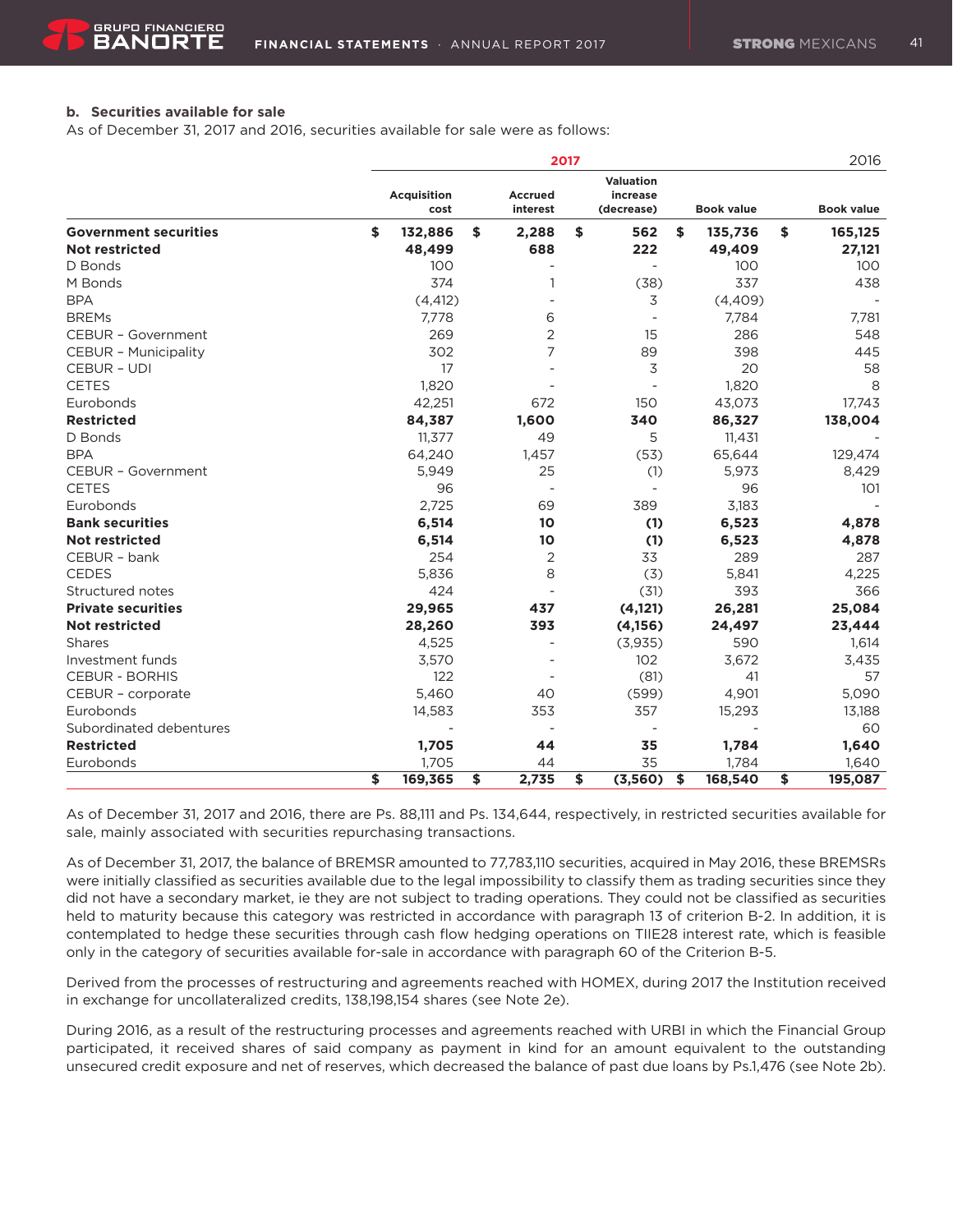The shares and optional securities to subscribe shares received as payment were initially recorded as "Foreclosed Assets" based on the requirements established in the accounting criteria B-7 "Foreclosed Assets".

Subsequently, in accordance with its intention and business plan, the Holding Company reclassified shares and optional securities to receive shares under Investments in Securities (in the "Securities available for sale", see Note 6b) and Derivatives (See Note 8), respectively. The Holding Company values these assets at fair value.

Shares received in exchange were initially recorded as a property awarded and subsequently reclassified to investments in securities within the category of securities available for sale and will be valued on the market in accordance with applicable accounting rules. At December 31, 2017 and 2016, the impairment on market value of these shares was (Ps. 524) and (Ps. 1,249), respectively, recorded in equity in the Income Statement for Valuation of available-for-sale securities.

#### c. Securities held to maturity

As of December 31, 2017 and 2016, securities held to maturity are as follows:

|                              |                            | 2017                       |                   | 2016 |                   |  |
|------------------------------|----------------------------|----------------------------|-------------------|------|-------------------|--|
|                              | <b>Acquisition</b><br>cost | <b>Accrued</b><br>interest | <b>Book value</b> |      | <b>Book value</b> |  |
| <b>Government securities</b> | \$<br>88,616               | \$<br>241                  | \$<br>88,857      | \$   | 75,482            |  |
| Not restricted               | 85,837                     | 226                        | 86,063            |      | 72,903            |  |
| <b>CEBUR - Government</b>    | 1,735                      | 23                         | 1,758             |      | 1.778             |  |
| <b>CEBUR - Municipality</b>  | 2,862                      | 59                         | 2,921             |      | 2,811             |  |
| <b>CEBUR - UDI</b>           | 241                        | 2                          | 243               |      | 258               |  |
| <b>CETES</b> specials        | 523                        |                            | 523               |      | 950               |  |
| <b>UDIBONOS</b>              | 80,476                     | 142                        | 80,618            |      | 67,106            |  |
| <b>Restricted</b>            | 2,779                      | 15                         | 2,794             |      | 2,579             |  |
| <b>CEBUR - Municipality</b>  | 2,580                      | 15                         | 2,595             |      | 2,579             |  |
| <b>UDIBONOS</b>              | 199                        |                            | 199               |      |                   |  |
| <b>Bank securities</b>       | 1,202                      | 675                        | 1,877             |      | 1,731             |  |
| <b>Not restricted</b>        | 1,202                      | 675                        | 1,877             |      | 1,731             |  |
| CEBUR - bank                 | 722                        | 14                         | 736               |      | 690               |  |
| <b>CEDES</b>                 | 300                        | 539                        | 839               |      | 758               |  |
| Structured notes             | 180                        | 122                        | 302               |      | 283               |  |
| <b>Private securities</b>    | 4,032                      | 573                        | 4,605             |      | 4,707             |  |
| <b>Not restricted</b>        | 1,440                      | 564                        | 2,004             |      | 1,983             |  |
| CEBUR - corporate            | 1,440                      | 564                        | 2,004             |      | 1,983             |  |
| <b>Restricted</b>            | 2,592                      | 9                          | 2,601             |      | 2,763             |  |
| <b>CEBUR - BORHIS</b>        |                            |                            |                   |      | 22                |  |
| CEBUR - corporate            | 2,591                      | 9                          | 2,600             |      | 2,741             |  |
| <b>Other securities</b>      | (29)                       |                            | (29)              |      | (39)              |  |
|                              | \$<br>93,821               | \$<br>1,489                | \$<br>95,310      | \$   | 81,920            |  |

As of December 31, 2016 and 2015, there are Ps. 5,395 and Ps. 5,342, respectively, in restricted trading securities associated mainly with repurchasing operations.

As of December 31, 2017, the maturities of the securities (expressed at their acquisition cost), are as follows:

|                          | More than<br>one and<br>up to 5 years | More and 5<br>and up to 10 | years                    | More than<br>10 years          | Total  |
|--------------------------|---------------------------------------|----------------------------|--------------------------|--------------------------------|--------|
| <b>CETES</b> specials    | 155<br>\$                             | S                          | 368                      | \$<br>$\overline{\phantom{0}}$ | 523    |
| Certificados bursátiles  | 63                                    |                            | 1.573                    | 11.222                         | 12,858 |
| Certificados de Depósito | 839                                   |                            | -                        | $\overline{\phantom{a}}$       | 839    |
| Notas Estructuradas      | $\overline{\phantom{a}}$              |                            | 302                      |                                | 302    |
| <b>Udibonos</b>          | 1.150                                 |                            | $\overline{\phantom{a}}$ | 79.667                         | 80,817 |
| Other securities         | $\overline{\phantom{a}}$              |                            | $\overline{\phantom{a}}$ | (29)                           | (29)   |
|                          | 2.207                                 | S                          | 2.243                    | 90,860                         | 95,310 |

Some of the investments in securities are given as collateral in derivative transactions without any restriction; therefore, the receiver has the right to trade them and offer them as collateral.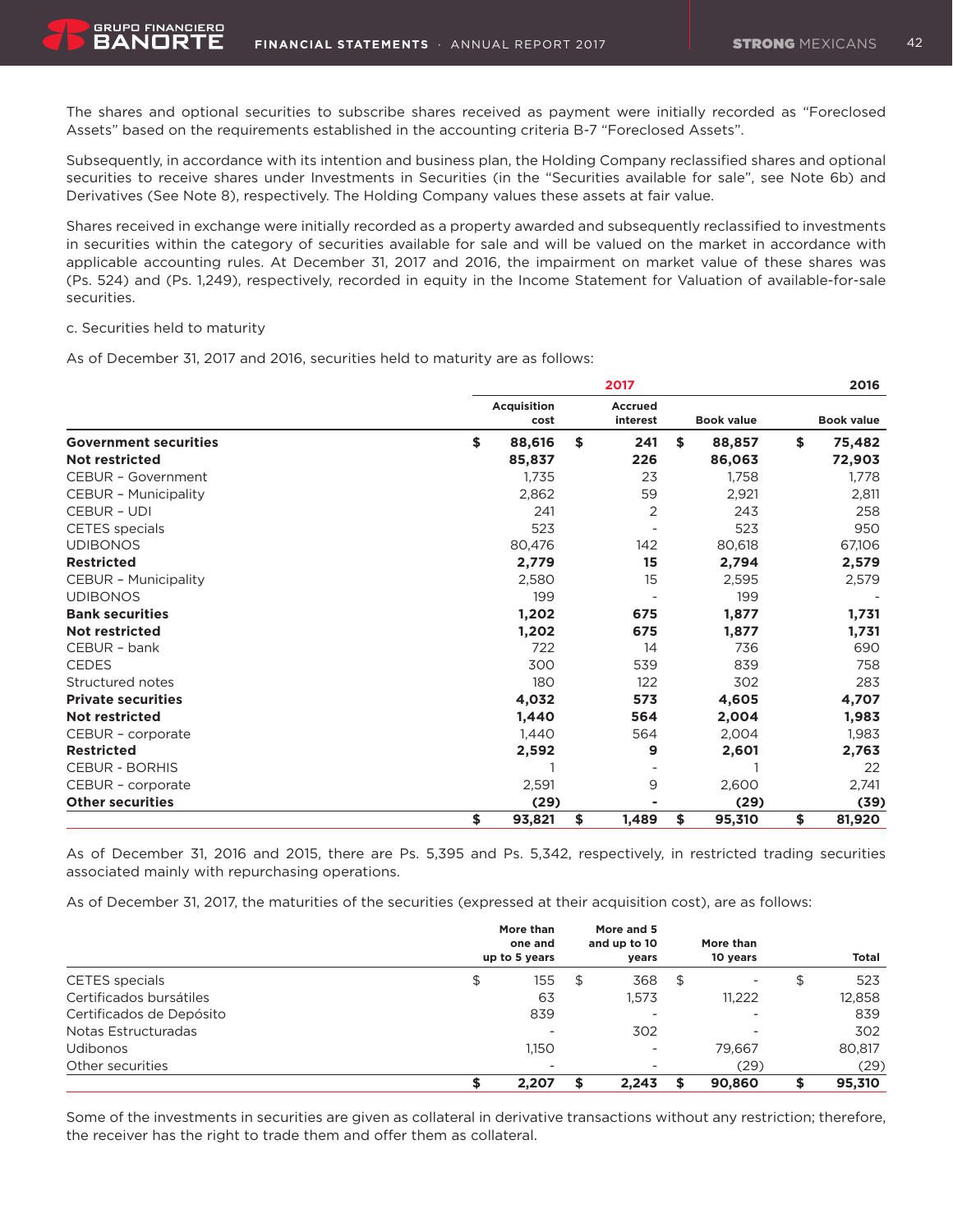### **d. Collateral**

The fair value of the collateral given in derivative transactions as of December 31, 2017 and 2016 is as follows:

|                     |                            |     |              | 2017<br><b>Fair value in millions</b> |
|---------------------|----------------------------|-----|--------------|---------------------------------------|
| Type of collateral: | <b>Instrument category</b> |     | <b>Pesos</b> | <b>USD</b>                            |
| Cash                | -                          | Ps. | 9            | 16,002                                |
|                     |                            | Ps. | 9            | 16,002                                |
|                     |                            |     |              | 2016<br><b>Fair value in millions</b> |
| Type of collateral: | <b>Instrument category</b> |     | <b>Pesos</b> | <b>USD</b>                            |
| Cash                | -                          | Ps. | 9            | 16,002                                |
|                     |                            | Ps. | 9            | 16,002                                |

As of December 31, 2017, the Financial Group had no instruments received as collateral.

As of December 2017 and 2016, interest income is as follows:

| Concept                       |     | 2017   |     | 2016       |
|-------------------------------|-----|--------|-----|------------|
| Trading securities            | Ps. | 19.966 | Ps. | 13.693     |
| Securities available for sale |     | 8.502  |     | 5.440      |
| Securities held to maturity   |     | 505    |     | 377        |
|                               | Ps. | 28.973 |     | Ps. 19.510 |

#### **e. Impaired securities**

The objective evidence that a negotiable instrument is impaired includes observable information on, among others, the following events:

- a) considerable financial difficulties of the instrument's issuer;
- b) the issuer may be declared bankrupt or in some other financial reorganization;
- c) breach of contractual clauses, such as failure to pay interest or the principal;
- d) unavailability of an active market for the instrument in question due to financial difficulties; or
- e) a measurable reduction in future estimated cash flows of a group of instruments from the initial recording of such assets, although the reduction cannot be identified with individual instruments of the group, including:
	- i. adverse changes in the payment status of the issuers in the group, or
	- ii. local or national economic conditions that are correlated with the groups defaults.

As of December 31, 2017 and 2016 the amount recorder for the impairment of securities held to maturity was Ps. 927 and Ps. 37.

During 2017 and 2016, not interest incomes were accounted related to securities impairment.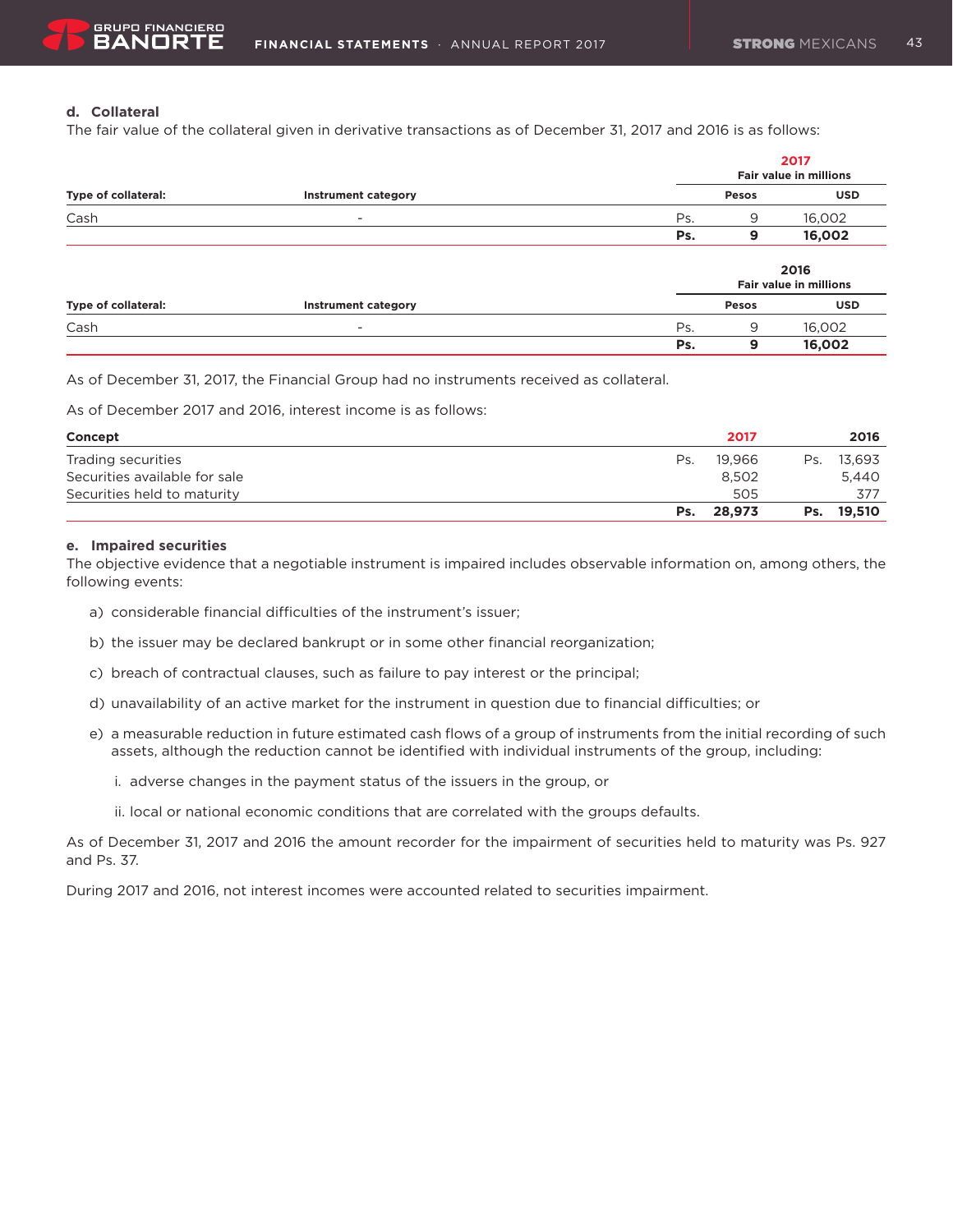### **7 - CREDITOR BALANCES UNDER REPURCHASE AND RESALE AGREEMENTS**

As of December 31, 2016 and 2015, the creditor balance in repurchase transactions consist of:

Acting as seller of securities

|                                              | 2017         | 2016                   |
|----------------------------------------------|--------------|------------------------|
| Instrument                                   |              |                        |
| <b>CETES</b>                                 | 1,797<br>Ps. | 10 <sup>°</sup><br>Ps. |
| Development Bonds                            | 32,391       | 19,308                 |
| Bonds IPAB                                   | 19,220       | 15,272                 |
| Quarterly IPAB bonds                         | 148,524      | 167,540                |
| Semi-annual IPAB bonds                       | 49,589       | 63,886                 |
| 20-year bonds                                | 876          | 153                    |
| <b>UDIBONOS</b>                              | 11           | 9                      |
| <b>Government securities</b>                 | 252,408      | 266,178                |
| <b>Promissory Notes</b>                      | 6,264        | 1,887                  |
| <b>CEDES</b>                                 | 14,008       | 7,017                  |
| <b>CEBUR Bank</b>                            | 12,950       | 15,254                 |
| Financial Institution Negotiable Instruments | 731          | 703                    |
| <b>Bank securities</b>                       | 33,953       | 24,888                 |
| Short-term CEBUR                             | 15,303       | 5,451                  |
| Mortgage certificates                        |              | 10,717                 |
| Certificates of deposit                      |              | 1,543                  |
| <b>Private securities</b>                    | 15,304       | 17,711                 |
|                                              | Ps. 301,655  | Ps. 308,777            |

With the Financial Group acting as the vendor, accrued premiums were charged to the results of operations as of December 31, 2017 and 2016 for Ps. 20,757 and Ps. 13,848, respectively, which are presented in the "Interest Expenses heading."

During 2017, the period of repurchase transactions carried out by the Financial Group in its capacity as vendor ranged in term from 1 to 364 days.

Acting as securities purchaser

|                              |     |                                         |     |                                                  |     | 2017                       |            |                              |                         |                 |         |                                                  | 2016 |                            |     |                             |
|------------------------------|-----|-----------------------------------------|-----|--------------------------------------------------|-----|----------------------------|------------|------------------------------|-------------------------|-----------------|---------|--------------------------------------------------|------|----------------------------|-----|-----------------------------|
| Instrument                   |     | Repurchase<br>agreement<br>from debtors |     | Received,<br>sold<br>collateral in<br>repurchase |     | <b>Debit</b><br>difference | difference | Credit                       | Repurchase<br>agreement | from<br>debtors |         | Received,<br>sold<br>collateral in<br>repurchase |      | <b>Debit</b><br>difference |     | <b>Credit</b><br>difference |
| Cetes                        | Ps. | 2,501                                   | Ps. | 2,498                                            | Ps. | 3                          | Ps.        | $-$ Ps.                      |                         |                 | $-$ Ps. |                                                  | Ps.  | $\overline{a}$             | Ps. |                             |
| Development Bonds            |     | 373                                     |     |                                                  |     | 373                        |            | $\overline{\phantom{0}}$     |                         | 101             |         | 101                                              |      |                            |     |                             |
| <b>Bonds IPAB</b>            |     | 1,502                                   |     | 1,502                                            |     |                            |            | $\overline{\phantom{a}}$     |                         |                 |         |                                                  |      |                            |     |                             |
| Quarterly IPAB bonds         |     | 48,218                                  |     | 48,216                                           |     | 2                          |            | -                            |                         | 13,067          |         | 13,067                                           |      |                            |     |                             |
| Semi-annual IPAB bonds       |     | 5,002                                   |     | 5,002                                            |     |                            |            |                              |                         | 1082            |         | 1082                                             |      |                            |     |                             |
| <b>Udibonos</b>              |     |                                         |     |                                                  |     |                            |            |                              |                         |                 |         |                                                  |      |                            |     |                             |
| 20-year bonds                |     | 2,301                                   |     | 2,001                                            |     | 300                        |            | -                            |                         | 1,701           |         | 1,701                                            |      |                            |     |                             |
| <b>Government securities</b> |     | 59,897                                  |     | 59,219                                           |     | 678                        |            | ۰.                           |                         | 15,951          |         | 15,951                                           |      | ۰                          |     |                             |
| <b>CEDES</b>                 |     | 3,408                                   |     | 3,408                                            |     | $\overline{\phantom{a}}$   |            | $\overline{\phantom{a}}$     |                         | 2,008           |         | 2,008                                            |      | $\overline{\phantom{a}}$   |     |                             |
| Bank bonds                   |     | 188                                     |     | 188                                              |     |                            |            |                              |                         | 1,529           |         | 1,529                                            |      |                            |     |                             |
| Securitized bank             |     |                                         |     |                                                  |     |                            |            |                              |                         |                 |         |                                                  |      |                            |     |                             |
| certificates                 |     | 389                                     |     | 389                                              |     |                            |            |                              |                         | 916             |         | 916                                              |      |                            |     |                             |
| <b>Bank securities</b>       |     | 3,985                                   |     | 3,985                                            |     | ۰                          |            | ٠                            |                         | 4,453           |         | 4,453                                            |      | ۰                          |     |                             |
| Short-term CEBUR             |     | 2,628                                   |     | 2,631                                            |     | ۰                          |            | $\qquad \qquad \blacksquare$ |                         | 3,322           |         | 3,322                                            |      | $\overline{\phantom{0}}$   |     |                             |
| <b>Private securities</b>    |     | 2,628                                   |     | 2,631                                            |     | ۰                          |            | ٠                            |                         | 3,322           |         | 3,322                                            |      | ۰                          |     |                             |
|                              | Ps. | 66,510                                  |     | Ps. 65,835                                       | Ps. | 678                        | Ps.        | $-$ Ps.                      |                         | 23,726          |         | Ps. 23,726                                       | Ps.  | ۰                          | Ps. |                             |

With the Financial Group acting as the purchaser, accrued premiums charged to the results of operations as of December 31, 2017 and 2016 were Ps. 235 and Ps. 582, respectively, which are presented in the "Interest Income" Heading.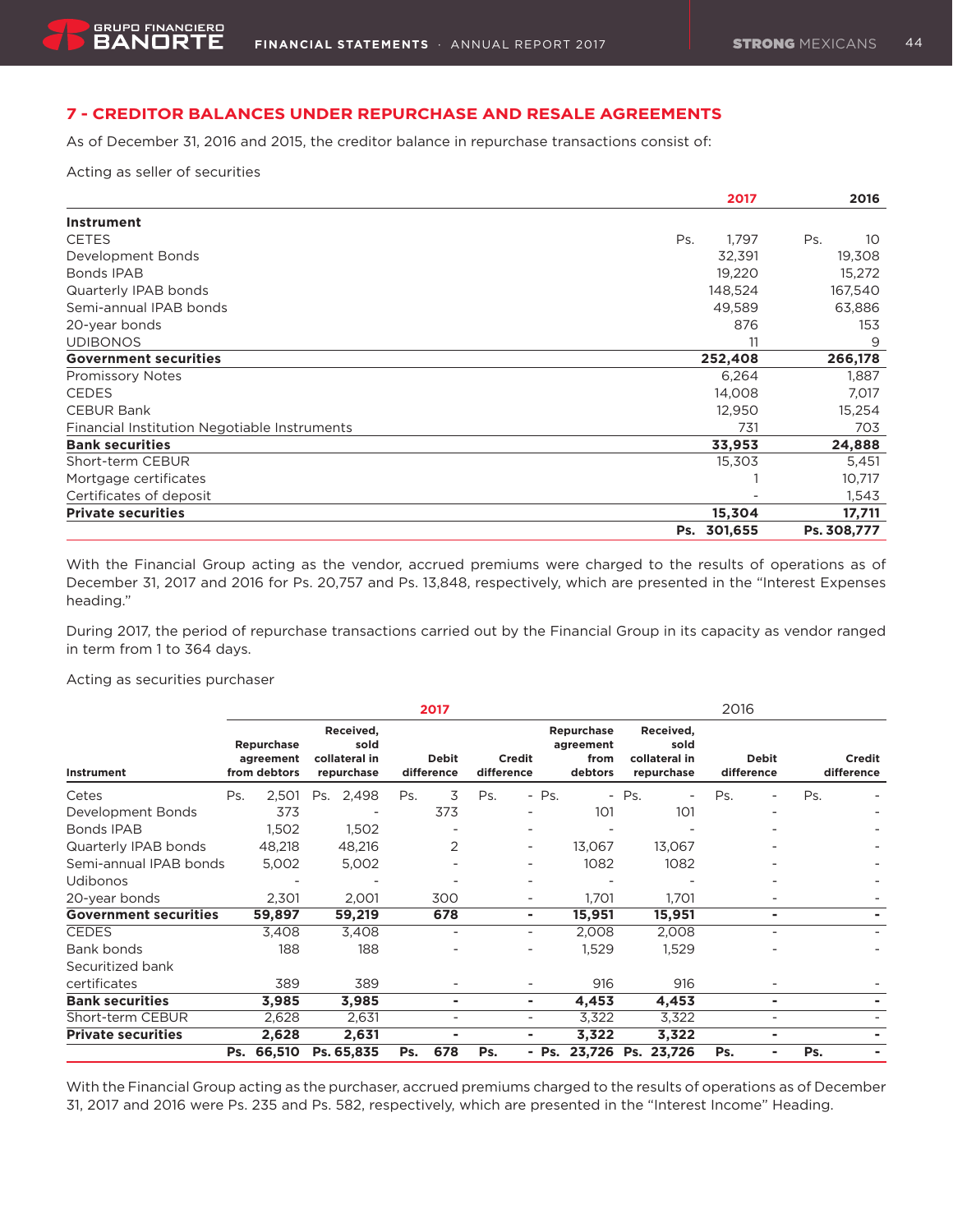During 2017, repurchase transactions carried out by the Financial Group in its capacity as purchaser ranged in term from 1 to 364 days

By December 31, 2017, the amount of securities corresponding to guarantees granted and received in repurchase transactions that involved the transfer of property totaled Ps. 145,077 and Ps. 184,011, respectively, and by December 31, 2016, the totals were Ps. 89,288 in guarantees granted and Ps. 101,473 in guarantees received.

### **8 - DERIVATIVE FINANCIAL INSTRUMENTS**

Transactions carried out by the Financial Group involving derivatives correspond mainly to futures, swaps and options contracts. These transactions are done to hedge various risks and for trading purposes.

As of December 31, 2017, the Financial Group has evaluated the effectiveness of derivatives' transactions for hedging purposes and has concluded that they are highly effective

As of December 31, 2017 and 2016, the Financial Group's derivatives positions held for trading purposes are as follows

| <b>Asset position</b>     | 2017          | 2016           |
|---------------------------|---------------|----------------|
| <b>Forwards</b>           |               |                |
| Foreign currency forwards | Ps.<br>120    | Ps.<br>9       |
| <b>Options</b>            |               |                |
| Interest rate options     | 849           | 1,051          |
| Stock options             | 13            | $\overline{4}$ |
| Currency                  | 111           | 263            |
| <b>Swaps</b>              |               |                |
| Interest rate swaps       | 20,921        | 34,570         |
| Exchange rate swaps       | 3,506         | 5,237          |
| <b>Total trading</b>      | 25,520<br>Ps. | 41,134<br>Ps.  |
| <b>Options</b>            |               |                |
| Rate Options              | 25            | 46             |
| <b>Swaps</b>              |               |                |
| Interest rate swaps       | 180           | 696            |
| <b>Total hedging</b>      | 205           | 742            |
| <b>Total position</b>     | 25,725<br>Ps. | 41,876<br>Ps.  |
| <b>Liability position</b> | 2017          | 2016           |
| <b>Forwards</b>           |               |                |
| Foreign currency forwards | Ps.<br>55     | Ps.<br>28      |
| <b>Options</b>            |               |                |
| Interest rate options     | 784           | 1,112          |
| Currency options          | 177           | 1              |
| <b>Swaps</b>              |               |                |
| Interest rate swaps       | 18,322        | 32,937         |
| Exchange rate swaps       | 5,270         | 6,325          |
| <b>Total trading</b>      | 24,608        | 40,403         |
| <b>Swaps</b>              |               |                |
| Interest rate swaps       | 492           | 168            |
| Exchange rate swaps       | 11,909        | 9,204          |
| <b>Total hedging</b>      | 12,401        | 9,372          |
| <b>Total position</b>     | 37,009<br>Ps. | Ps. 49,775     |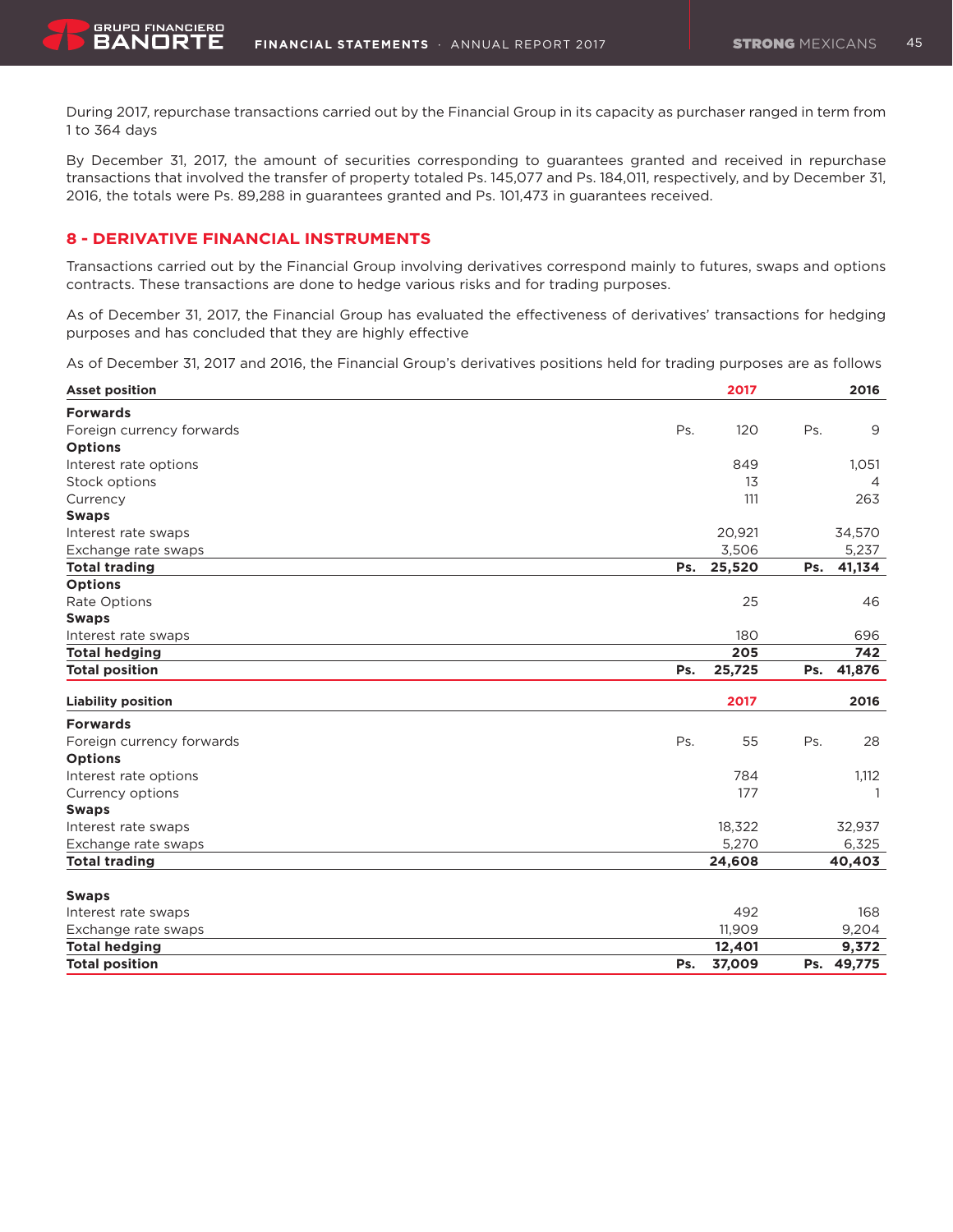The following are notional bonds in different currencies, depending on the type of product, by December 31, 2017:

### Trading instruments

| Instrument                             |     | <b>MXN</b> |     | <b>USD</b> |     | UDI |
|----------------------------------------|-----|------------|-----|------------|-----|-----|
| Foreign currency forwards              | Ps. | 8.389      | Ps. | 431        | Ps. |     |
| Interest rate options                  |     | 132.865    |     | 705        |     |     |
| Stock options                          |     |            |     |            |     |     |
| Opciones de divisa                     |     | 410        |     |            |     |     |
| Foreign currency swaps (receiving leg) |     | 46,006     |     | 1.629      |     | 960 |
| Foreign currency swaps (paying leg)    |     | 35,890     |     | 2.226      |     | 960 |
| Interest rate swaps (receiving leg)    |     | 1,235,531  |     | 19,888     |     |     |
| Interest rate swaps (paying leg)       |     | 1,235,531  |     | 19,888     |     |     |

#### Hedging instruments

| Instrument                             |     | <b>MXN</b> |     | USD | <b>EUR</b> |     | <b>GBP</b> |
|----------------------------------------|-----|------------|-----|-----|------------|-----|------------|
| Interest rate options                  | Ps. | 7.900      | Ps. | Ps. |            | Ps. |            |
| Foreign currency swaps (receiving leg) |     | 25.325     |     |     |            |     |            |
| Foreign currency swaps (paying leg)    |     | -          |     | 820 | 462        |     | 128        |
| Interest rate swaps (receiving leg)    |     | 48.227     |     |     |            |     |            |
| Interest rate swaps (paying leg)       |     | 48.227     |     |     |            |     |            |

The hedging instruments operated and their main underlying instruments are as follows

| <b>Forwards</b> | <b>Options</b> | <b>Swaps</b>   | <b>CCS</b>     |
|-----------------|----------------|----------------|----------------|
| Fx-USD          | Fx-USD         | <b>TIIE 28</b> | <b>TIIE 28</b> |
| <b>Fx-EUR</b>   | <b>TIIE 28</b> | <b>TIIE 91</b> | <b>TIIE 91</b> |
| Fx-CAD          | <b>TIIE 91</b> | CETES 91       | Libor          |
|                 | Libor          | Libor          | Euribor        |
|                 |                |                | UDI            |

The risk management policies and internal control procedures for managing risks inherent to derivatives are described in Note 34

Transactions carried out for hedging purposes have maturities from 2017 to 2031 and are intended to mitigate the financial risk derived from long-term loans offered by the Financial Group at fixed nominal rates, as well as the exchange rate risk generated by market instruments in the Financial Group's portfolio

The book value of collateral used to ensure compliance with obligations derived from currency swap contracts as of December 31, 2017 is USD 898,031 thousand, and Ps. 5,600 thousand, while as of December 31, 2016 it was USD 776,059 thousand and Ps.8,700 . Futures transactions are made through recognized markets, and as of December 31, 2017 they represent 38% of the nominal amount of all the derivatives' operations contracts; the remaining 62% correspond to option, swap and fx forwards transactions in Over the Counter (OTC) markets.

As of December 31, 2017 and 2016, the collateral was comprised mainly of cash. Their fair value is shown in Note 6 d).

During 2017 and 2016, the net earnings from the valuation and realization of derivative financial instruments were Ps. 1,223 and Ps. 371, respectively.

The net amount of estimated gains or losses to date originated by transactions or events that are recorded in cumulative other comprehensive income in the financial statements and that are expected to be reclassified to earnings within the next 12 months totals Ps. 60.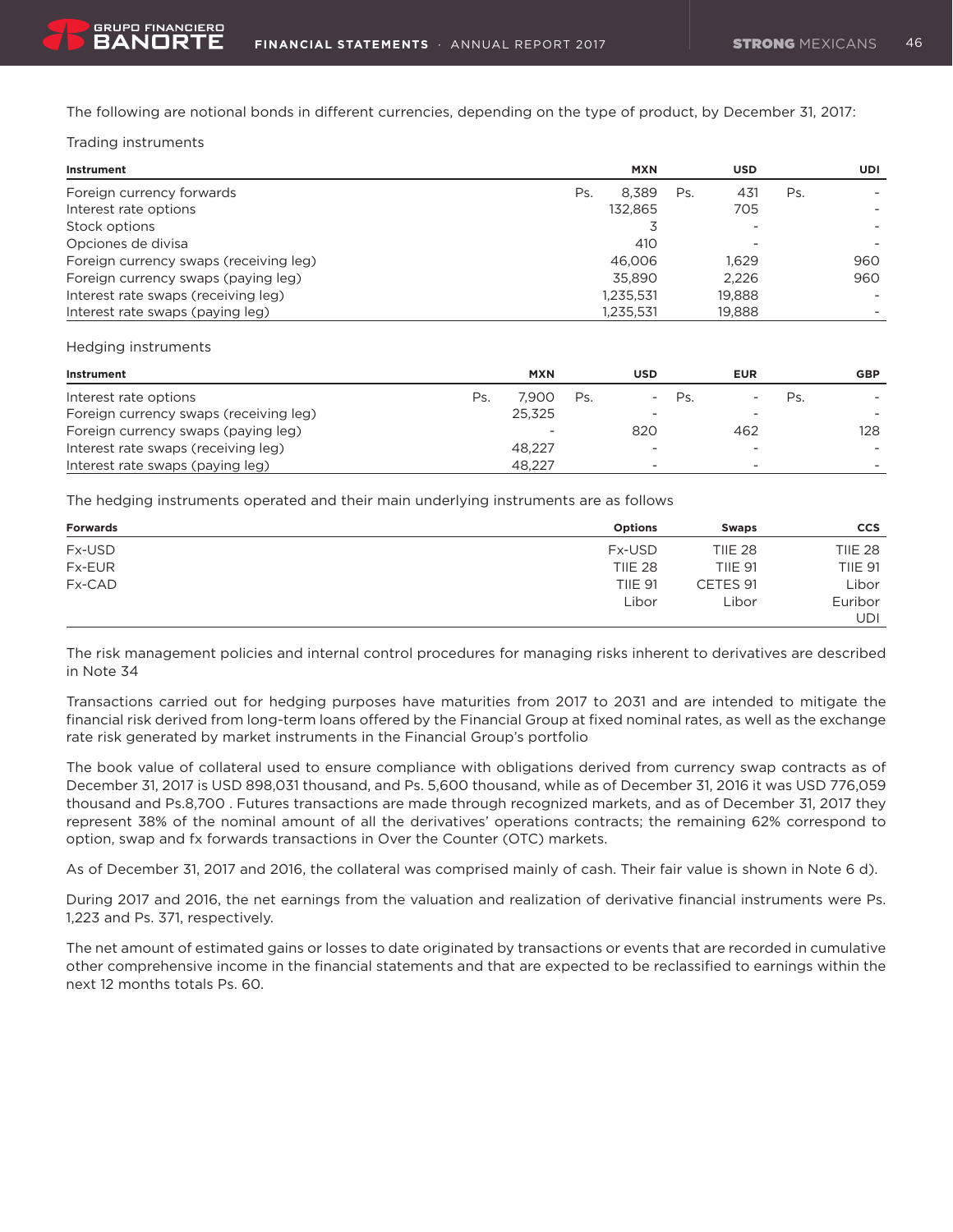As of December 31, 2017 and 2016, the main positions hedged by the Financial Group and the derivatives designated to cover such positions are:

Cash flow hedging:

- • Forecast funding using TIIE rate Caps and Swaps.
- Recorded assets in foreign currency using Cross Currency Swaps.
- Recorded liabilities in foreign currency using Cross Currency Swaps.

As of December 31, 2017, there are - hedge files related to hedging transactions. Their effectiveness ranges 100%, well within the range established by the accounting standards in effect (80% to 125%). Furthermore, there is no over hedging on any of the derivatives, so as of December 31, 2017, there are no ineffective portions that are recorded at the market value that the Financial Group has to record in earnings.

The following are the Financial Group's hedged cash flows as of December 31, 2017, expected to occur and affect earnings:

| Concept                           |     | Up to $3$<br>months |     | More than 3<br>months and<br>up to 1 year |     | More than 1<br>and up to 5<br>years |     | More than 5<br>years |
|-----------------------------------|-----|---------------------|-----|-------------------------------------------|-----|-------------------------------------|-----|----------------------|
| Fondeo pronosticado               | Ps. | 379                 | Ps. | 899                                       | Ps  | 2.389                               | Ps. | 570                  |
| Depósitos de Regulación Monetaria |     | 500                 |     | 1.155                                     |     | 2.957                               |     | 1.141                |
| Assets denominated in USD         |     | 10                  |     | 9                                         |     | 144                                 |     | 472                  |
| Assets denominated in Euros       |     |                     |     |                                           |     | 27                                  |     | 96                   |
| Assets denominated in GBP         |     | 15                  |     | 18                                        |     | 199                                 |     | 214                  |
|                                   | Ps. | 907                 | Ps. | 2.082                                     | Ps. | 5.716                               | Ps. | 2.493                |

The fair value of the instruments designated as cash flows hedging, recognized in overall earnings in stockholders equity as of December 31, 2017 and 2016 totaled (Ps. 5,214) and (Ps. 2,131), respectively. Furthermore, Ps. 184 and Ps. 63, respectively, were reclassified from stockholders' equity to results.

The gains recognized in derivatives financial instruments' results designated for trading were Ps. 783 and Ps. 382, on December 31, 2017 and 2016, respectively.

Trading derivatives and hedging derivatives: the loan risk is minimized through means of contractual compensation agreements, in which asset and liability derivatives with the same counterparty are settled for their net balance. Similarly, there may be other types of collateral such as credit lines, depending on the counterparty's solvency and the nature of the transaction.

The following table shows the cash flows hedging valuation balance:

| <b>Balance</b>             | <b>Valuation of</b><br>cash flows<br>hedging<br>instruments |     | Net change<br>in period |     | <b>Reclassified to</b><br>income |
|----------------------------|-------------------------------------------------------------|-----|-------------------------|-----|----------------------------------|
| Balance, January 1, 2007   | (58)<br>Ps.                                                 | Ps. |                         | Ps. |                                  |
| Balance, December 31, 2007 | (308)                                                       |     | (250)                   |     |                                  |
| Balance, December 31, 2008 | (1,567)                                                     |     | (1,259)                 |     | 18                               |
| Balance, December 31, 2009 | (1,394)                                                     |     | 173                     |     | 47                               |
| Balance, December 31, 2010 | (2,114)                                                     |     | (720)                   |     | 42                               |
| Balance, December 31, 2011 | (2,935)                                                     |     | (793)                   |     | 15                               |
| Balance, December 31, 2012 | (2,785)                                                     |     | 122                     |     | 75                               |
| Balance, December 31, 2013 | (1.541)                                                     |     | 1.244                   |     | 75                               |
| Balance, December 31, 2014 | (1,284)                                                     |     | 257                     |     | (18)                             |
| Balance, December 31, 2015 | (1,398)                                                     |     | (114)                   |     | 16                               |
| Balance, December 31, 2016 | (2,131)                                                     |     | (773)                   |     | 63                               |
| Balance, December 31, 2016 | (5,214)                                                     |     | (3,083)                 |     | 184                              |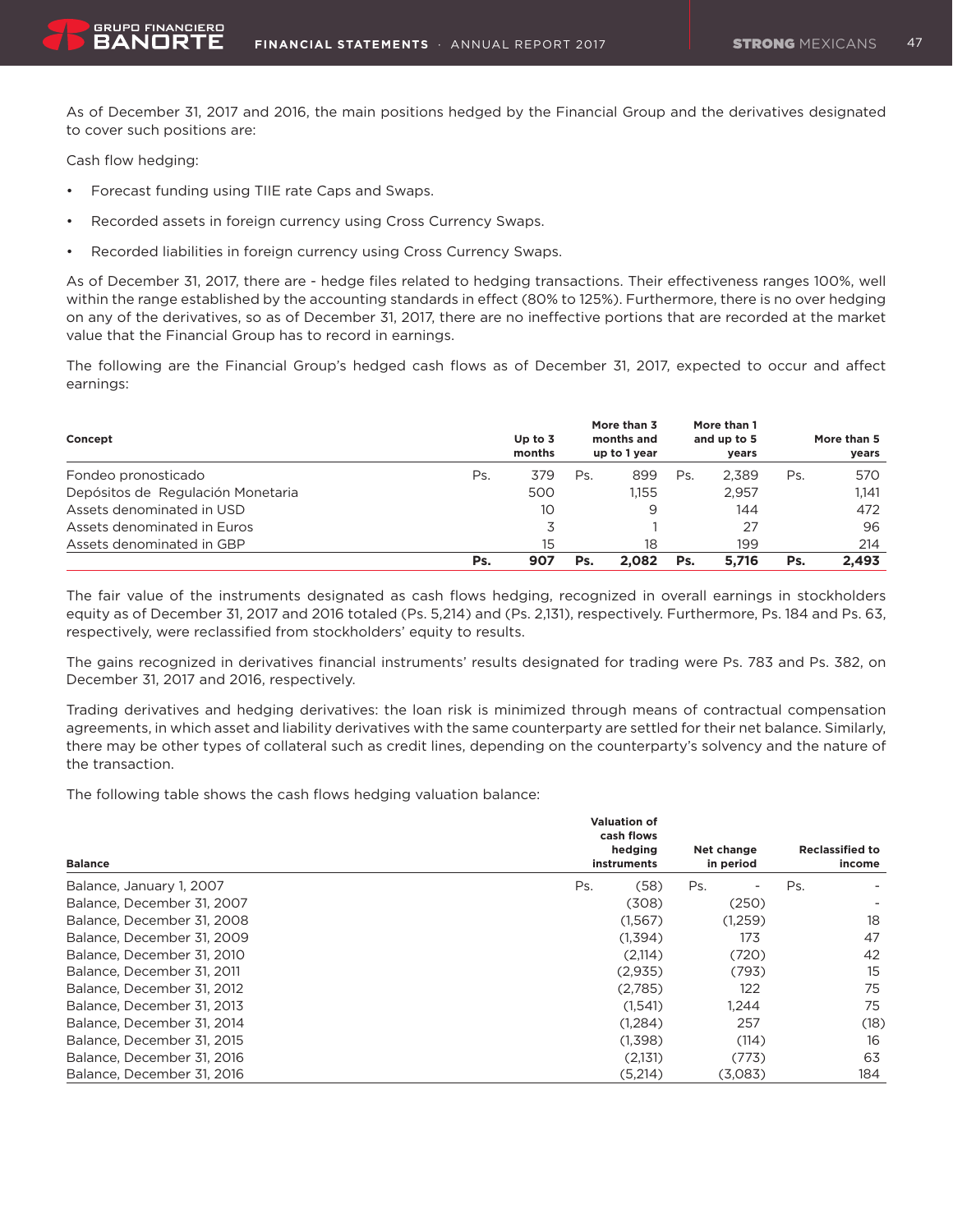## **9 - LOAN PORTFOLIO**

As of December 31, 2017 and 2016, the loan portfolio by loan type is as follows:

|                                 |     |         |     | Performing loan portfolio |     | Past-due loan portfolio |     |        |     | <b>Total</b> |     |         |
|---------------------------------|-----|---------|-----|---------------------------|-----|-------------------------|-----|--------|-----|--------------|-----|---------|
|                                 |     | 2017    |     | 2016                      |     | 2017                    |     | 2016   |     | 2017         |     | 2016    |
| Commercial loans                |     |         |     |                           |     |                         |     |        |     |              |     |         |
| Denominated in domestic         |     |         |     |                           |     |                         |     |        |     |              |     |         |
| currency                        |     |         |     |                           |     |                         |     |        |     |              |     |         |
| Commercial                      | Ps. | 186,520 | Ps. | 177,017                   | Ps. | 5,281                   | Ps. | 5,281  | Ps. | 191,523      | Ps. | 182,298 |
| Rediscounted portfolio          |     | 8,212   |     | 7,561                     |     | 264                     |     | 264    |     | 8,319        |     | 7,825   |
| Denominated in USD              |     |         |     |                           |     |                         |     |        |     |              |     |         |
| Commercial                      |     | 35,196  |     | 35,256                    |     | 127                     |     | 127    |     | 36,805       |     | 35,384  |
| Rediscounted portfolio          |     | 3,849   |     | 4,384                     |     |                         |     |        |     | 3,849        |     | 4,384   |
| <b>Total commercial loans</b>   |     | 233,777 |     | 224,218                   |     | 5,672                   |     | 5,672  |     | 240,496      |     | 229,891 |
|                                 |     |         |     |                           |     |                         |     |        |     |              |     |         |
| Loans to financial institutions |     | 5,944   |     | 4,650                     |     | 344                     |     | 344    |     | 5,944        |     | 4,994   |
| Consumer loans                  |     |         |     |                           |     |                         |     |        |     |              |     |         |
| Credit card                     |     | 33,906  |     | 28,445                    |     | 1,624                   |     | 1,623  |     | 36,093       |     | 30,068  |
| Other consumer loans            |     | 71,661  |     | 59,887                    |     | 2,253                   |     | 1,624  |     | 73,914       |     | 61,511  |
| Mortgage loans                  |     |         |     |                           |     |                         |     |        |     |              |     |         |
| Denominated in domestic         |     |         |     |                           |     |                         |     |        |     |              |     |         |
| currency                        |     | 135,250 |     | 114,618                   |     | 1,303                   |     | 1,034  |     | 136,553      |     | 115,652 |
| Denominated in USD              |     |         |     |                           |     |                         |     |        |     |              |     |         |
| Denominated in UDIS             |     | 155     |     | 188                       |     | 20                      |     | 15     |     | 175          |     | 203     |
| Government loans                |     | 134,905 |     | 134,798                   |     |                         |     |        |     | 134,905      |     | 134,798 |
|                                 |     | 381,821 |     | 342,587                   |     | 5,763                   |     | 4,640  |     | 387,584      |     | 347,226 |
| <b>Total loan portfolio</b>     | Ps. | 615,598 | Ps. | 566,805                   | Ps. | 12,482                  | Ps. | 10,312 | Ps. | 628,080      | Ps. | 577,117 |

#### **Restructured loans**

The restructured loans on December 31, 2017 and 2016 that modified their terms and rates are shown below:

|                       | 2017 |            |     |          |     | 2016                     |     |                          |
|-----------------------|------|------------|-----|----------|-----|--------------------------|-----|--------------------------|
|                       |      | Performing |     | Past-due |     | Performing               |     | Past-due                 |
| Commercial loans      |      |            |     |          |     |                          |     |                          |
| <b>Business loans</b> | Ps.  | 13.114     | Ps. | 1,131    | Ps. | 5.018                    | Ps. | 1,465                    |
| Consumer loans        |      | 35         |     | 67       |     | -                        |     |                          |
| Mortgage loans        |      | 32         |     | 279      |     | $\overline{\phantom{a}}$ |     | $\overline{\phantom{0}}$ |
|                       | Ps.  | 13,181     | Ps. | 1.477    | Ps. | 5,018                    | Ps. | 1,465                    |

As of December 31, 2017, past-due loans showed the following periods of delinquency:

|                       |     | <b>From 1 to 180</b><br>days |     | From 181 to<br>365 days |     | <b>From 366</b><br>days to 2<br>years |     | More than 2<br>years |     | Total  |
|-----------------------|-----|------------------------------|-----|-------------------------|-----|---------------------------------------|-----|----------------------|-----|--------|
| Commercial loans      |     |                              |     |                         |     |                                       |     |                      |     |        |
| <b>Business loans</b> | Ps. | 2.383                        | Ps. | 1.297                   | Ps. | 701                                   | Ps. | 2.338                | Ps. | 6,719  |
| Consumer Ioans        |     | 4.186                        |     | 247                     |     |                                       |     |                      |     | 4,440  |
| Mortgage Ioans        |     | 959                          |     | 364                     |     | $\overline{\phantom{a}}$              |     | ۰                    |     | 1.323  |
|                       | Ps. | 7.528                        | Ps. | 1.908                   | Ps. | 703                                   | Ps. | 2.343                | Ps. | 12.482 |

As of December 31, 2016, past-due loans showed the following periods of delinquency:

|                       |     | <b>From 1 to 180</b><br>days |     | From 181 to<br>365 davs |     | <b>From 366</b><br>days to 2<br>years |     | More than 2<br>vears |     | <b>Total</b> |
|-----------------------|-----|------------------------------|-----|-------------------------|-----|---------------------------------------|-----|----------------------|-----|--------------|
| Commercial loans      |     |                              |     |                         |     |                                       |     |                      |     |              |
| <b>Business loans</b> | Ps. | 656                          | Ps. | $\sim$                  | Ps. | $\overline{\phantom{a}}$              | Ps. | 5.360                | Ps. | 6,016        |
| Consumer loans        |     | 3.127                        |     | 115                     |     |                                       |     | 4                    |     | 3,247        |
| Mortgage loans        |     | 731                          |     | 318                     |     | $\overline{\phantom{a}}$              |     | -                    |     | 1.049        |
|                       | Ps. | 4.514                        | Ps. | 433                     | Ps. |                                       | Ps. | 5.364                | Ps. | 10.312       |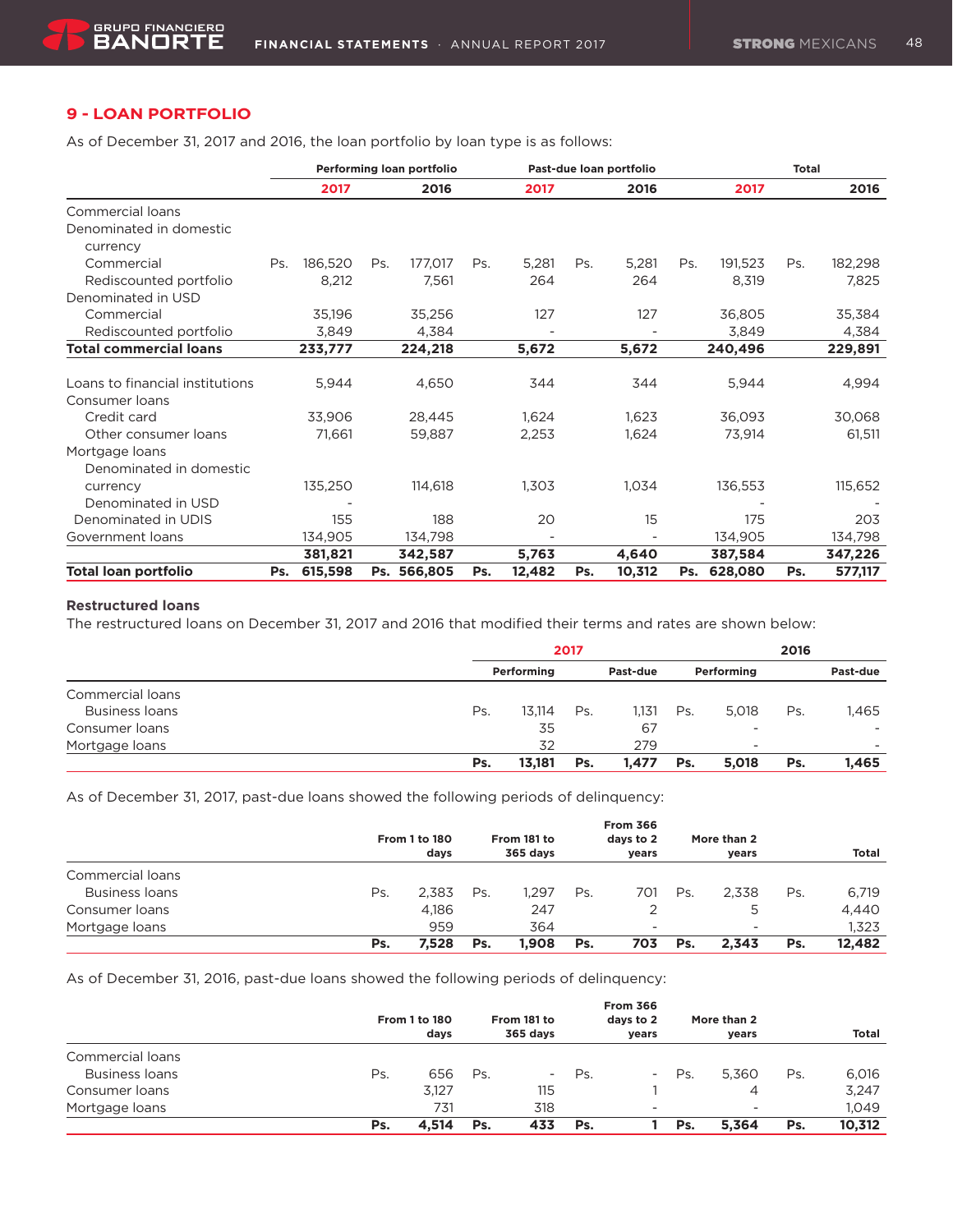Past due loan movements for the years ended on December 31, 2017 and 2016 are shown below:

|                                        |     | 2017     |     | 2016     |
|----------------------------------------|-----|----------|-----|----------|
| Balance at the beginning of the year   | Ps. | 10.312   | Ps. | 11.903   |
| Liquidations                           |     | (2.725)  |     | (3,164)  |
| Write-offs*                            |     | (12,068) |     | (11,006) |
| Renewals                               |     | (442)    |     | (2,538)  |
| Loan portfolio purchases               |     |          |     | 1.776    |
| <b>Discounts</b>                       |     | (652)    |     | (320)    |
| Foreclosures                           |     | (148)    |     | (260)    |
| Loan Portfolio Sales                   |     |          |     | (1, 492) |
| Consumer loans                         |     | (5.797)  |     | (6,018)  |
| Mortgage loans                         |     | 23,970   |     | 21.404   |
| Fluctuation from foreign exchange rate |     | 32       |     | 27       |
| <b>Year-end balance</b>                | Ps. | 12,482   | Ps. | 10,312   |

\* Corresponds to 100% hedged loans.

As of December 31, 2017, the balance of deferred loan origination fees was Ps. 2,612 and the amount recorded in results was Ps. 1,171. Furthermore, the deferred balance of costs and expenses associated with initial loan originations was Ps. 2,668, and the amount recorded in results was Ps. 695. As of December 31, 2016, the balance of deferred loan origination fees was Ps. 2,456, and the amount recorded in results was Ps. 1,206. Furthermore, the deferred balance of costs and expenses associated with initial loan originations was Ps. 2,255, and the amount recorded in results was Ps. 490. The average term over which the deferred fee balance and the costs and expenses will be recorded is equivalent to the average term of the portfolio balance.

The collected fees and costs are presented net in the line item of Deferred Loans and Advance Collections within the Consolidated Balance Sheets as well as in Interest Income and Interest Expenses, respectively, in the Consolidated Income Statements.

The average terms of the portfolio's main balances are: a) commercial, 2.03 years; b) financial institutions, 3.49 years; c) mortgage, 18.81 years; d) government loans, 10.02 years; and e) consumer, 3.51 years.

During the periods ended on December 31, 2017 and 2016, the balance of written off loans that had been fully reserved as past due was Ps. 12,370 and Ps. 11,006, respectively.

On December 31, 2017 and 2016, revenues from recoveries of previously written-off loan portfolios were Ps. 1,749 and Ps. 1,549, respectively.

The loans granted per economic sectors as of December 31, 2017 and 2016, are shown below:

|                                     | 2017           |                             | 2016           |                             |  |
|-------------------------------------|----------------|-----------------------------|----------------|-----------------------------|--|
|                                     | Amount         | Concentration<br>percentage | Amount         | Concentration<br>percentage |  |
| Private (companies and individuals) | 240.496<br>Ps. | 38.29%                      | 229.890<br>Ps. | 39.84%                      |  |
| <b>Financial institutions</b>       | 5.944          | 0.95%                       | 4.994          | 0.87%                       |  |
| Credit card and consumer            | 110.007        | 17.51%                      | 91.579         | 15.87%                      |  |
| Mortgage                            | 136,728        | 21.77%                      | 115,856        | 20.07%                      |  |
| Government loans                    | 134.905        | 21.48%                      | 134.798        | 23.36%                      |  |
|                                     | Ps. 628,080    | 100.00%                     | 577.117<br>Ps. | 100.00%                     |  |

#### **Policies and Procedures for Granting Loans**

The granting, control and recovery of loans are regulated by the Financial Group's Credit Manual, which has been authorized by the Board of Directors. Accordingly, administrative portfolio control is performed in the following areas:

- I. Business Areas (includes Corporate, Commercial, Business, Governmental and Consumer Banking), primarily through the branch network.
- II. Operations Areas
- III. General Comprehensive Risk Management
- IV. Recovery Management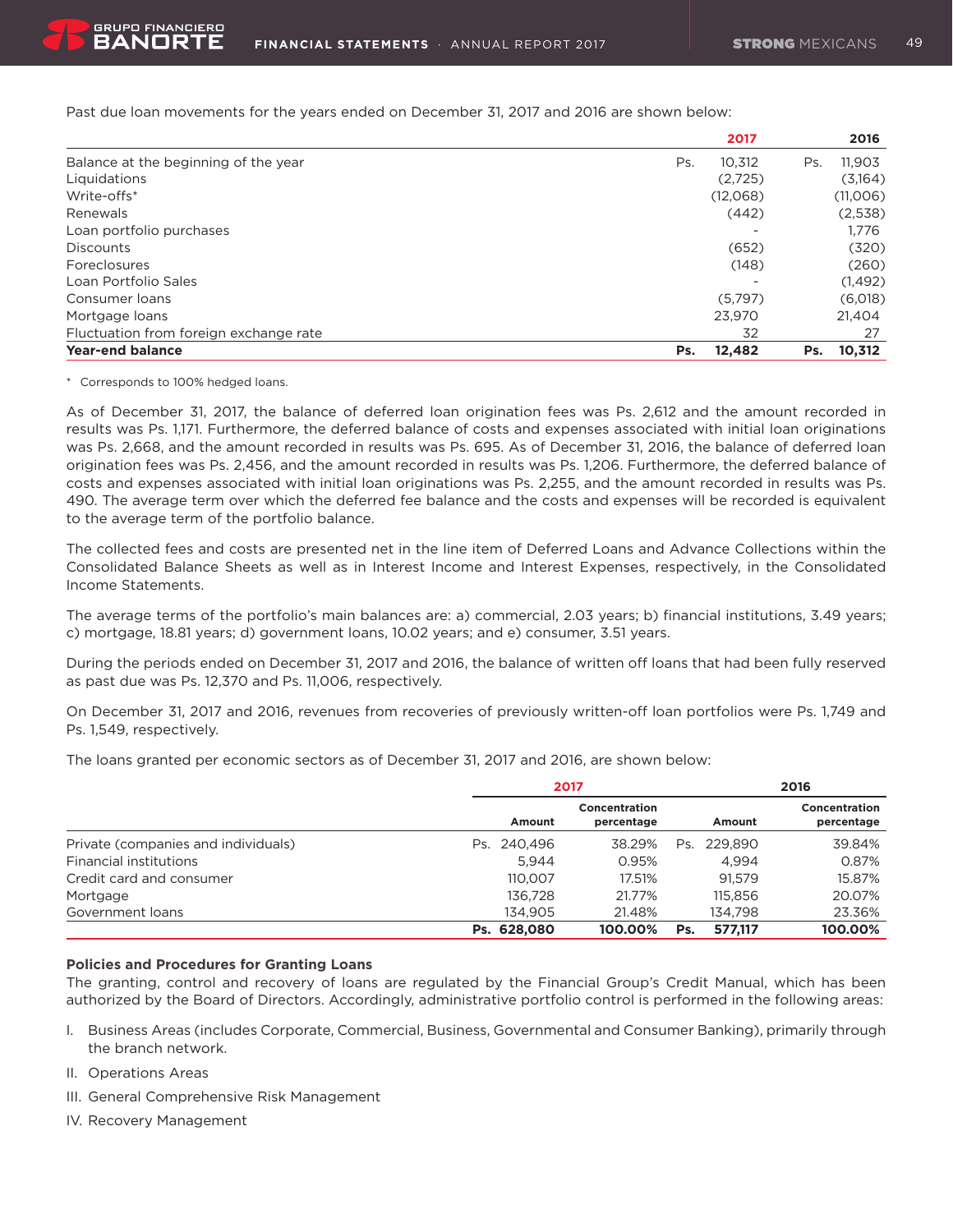Similarly, the Financial Group has manuals establishing the policies and procedures to be utilized for credit risk management purposes.

The structure of the credit management process is based on the following stages:

- a) Product design
- b) Promotion
- c) Evaluation
- d) Formalization
- e) Operation
- f) Administration
- g) Recovery

Procedures have also been implemented to ensure that past-due loans are timely transferred and recorded in the accounting, and those loans with recovery problems are properly and promptly identified.

Pursuant to the Commission Circular B6, "Loan Portfolio", the distressed portfolio is defined as the commercial loans which, based on the current information and facts as well as on the loan revision process, are very unlikely to be fully recovered (both principal and interest) pursuant to the original terms and conditions. The performing and past due portfolios are susceptible to be identified as a distressed portfolio. D and E risk degrees of the commercial loans rating are shown below as distressed portfolio:

|                                             | 2017           | 2016         |
|---------------------------------------------|----------------|--------------|
| Distressed commercial loans                 | 6.545<br>Ps.   | 7.177<br>Ps. |
| Performing                                  | 1.495          | 1,380        |
| Past-due                                    | 5,050          | 5,797        |
| <b>Commercial loans</b>                     | 414,032        | 389,706      |
| Performing                                  | 412.363        | 389,490      |
| Past-due                                    | 1.669          | 216          |
| <b>Total rated commercial loans</b>         | 420,577        | 396,883      |
| <b>Total portfolio</b>                      | 667,136<br>Ps. | Ps. 604,327  |
| Distressed commercial loans/total portfolio | 1.19%          | 1.19%        |

The Financial Group's Treasury Department is the central unit responsible for balancing resource requirements and eliminating the interest rate risk derived from fixed rate transactions through the use of hedging and arbitrage strategies.

### **10 - LOANS RESTRUCTURED IN UDIS**

As of December 31, 2017 and 2016, the Financial Group has no mortgage loans restructured in UDIS.

#### **Early termination of mortgage loan borrower support programs**

On June 30, 2010, the Federal Government through the SHCP and Banking Institutions signed an agreement for the early termination of the mortgage loan debtors support programs (punto final and UDIS trusts) (the Agreement); consequently as of January 1, 2011, the Financial Group absorbed its part of the early discount granted to mortgage loan debtors participating in the program.

The Agreement established a series of obligations for the Federal Government payable in 5 annual amortizations with a due date of June 1, 2015 which is when the last payment of Ps. 29 was received. Such payment included the monthly financial cost from the day immediately following the cut-off date and up to closing of the month immediately preceding the due date.

As of December 31, 2017, the remaining balance of SPECIAL CETES not repurchased by the Federal Government is Ps. 523 with maturities between 2017 and 2027.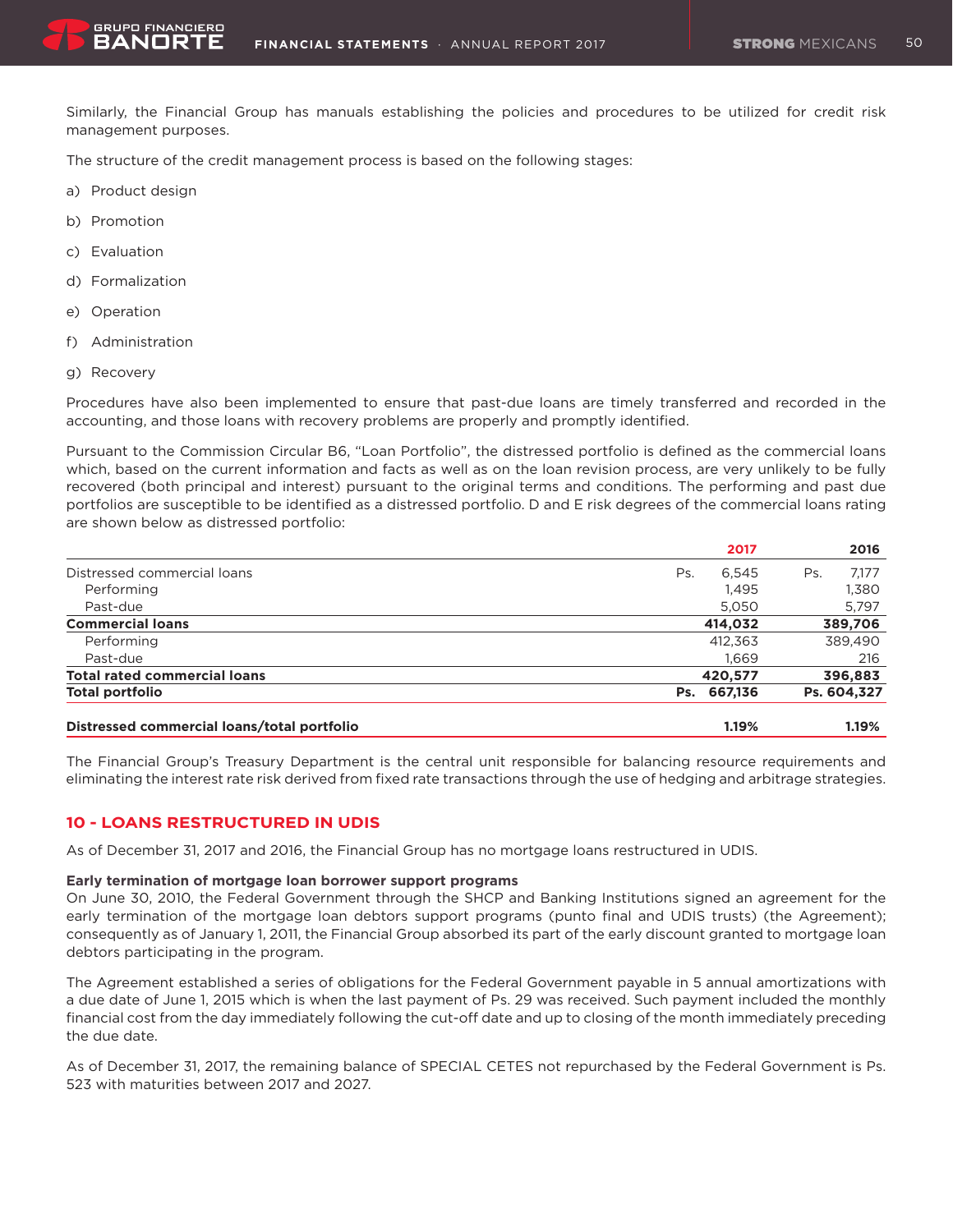### **11 - ALLOWANCE FOR LOAN LOSSES**

The Financial Group's portfolio classification, which serves as the basis for recording the allowance for loan losses, is detailed below:

|                                 |                |                                       |           |                  |            |                          |     | 2017                                        |     |                       |     |                       |     |        |
|---------------------------------|----------------|---------------------------------------|-----------|------------------|------------|--------------------------|-----|---------------------------------------------|-----|-----------------------|-----|-----------------------|-----|--------|
|                                 |                | <b>Required allowances for losses</b> |           |                  |            |                          |     |                                             |     |                       |     |                       |     |        |
| <b>Risk category</b>            | portfolio      | Loan                                  |           | <b>Companies</b> | Government |                          |     | <b>Financial</b><br>institutions'-<br>loans |     | Consumer<br>portfolio |     | Mortgage<br>portfolio |     | Total  |
| Risk A1                         | Ps.<br>518,671 |                                       | Ps.       | 964              | Ps.        | 488                      | Ps. | 94                                          | Ps. | 856                   | Ps. | 205                   | Ps. | 2,607  |
| Risk A2                         | 53,964         |                                       |           | 269              |            | 161                      |     | 6                                           |     | 501                   |     | 37                    |     | 974    |
| Risk B1                         | 34,213         |                                       |           | 99               |            | 24                       |     | 11                                          |     | 903                   |     | 23                    |     | 1,060  |
| Risk B <sub>2</sub>             | 14,639         |                                       |           | 99               |            | ٠                        |     |                                             |     | 389                   |     | 35                    |     | 523    |
| Risk B3                         | 13,671         |                                       |           | 138              |            | 21                       |     | 2                                           |     | 497                   |     | 21                    |     | 679    |
| Risk C1                         | 8,730          |                                       |           | 110              |            | 6                        |     | 7                                           |     | 470                   |     | 76                    |     | 669    |
| Risk C <sub>2</sub>             |                | 6,178                                 |           | 64               |            | $\overline{\phantom{a}}$ |     | 3                                           |     | 662                   |     | 130                   |     | 859    |
| Risk D                          | 10.660         |                                       |           | 1,952            |            | $\overline{\phantom{0}}$ |     | ۰                                           |     | 1.801                 |     | 351                   |     | 4,104  |
| Risk E                          | 6,589          |                                       |           | 880              |            | $\overline{\phantom{a}}$ |     |                                             |     | 3,507                 |     | 55                    |     | 4,442  |
| Unclassified                    |                | 179                                   |           |                  |            | $\overline{\phantom{0}}$ |     |                                             |     |                       |     |                       |     |        |
|                                 | Ps.667,494     |                                       | Ps. 4,575 |                  |            | Ps. 700                  | Ps. | 123                                         |     | Ps.9,586              | Ps. | 933                   | Ps. | 15,917 |
| <b>Less: Recorded allowance</b> |                | ۰                                     |           | ۰                |            | ۰                        |     |                                             |     |                       |     |                       |     | 16,122 |
|                                 |                |                                       |           |                  |            |                          |     |                                             |     |                       |     |                       |     |        |

**Reserve supplement\* Ps. 205**

|                                 |                   |                          |                          | 2016                                        |                              |                       |               |
|---------------------------------|-------------------|--------------------------|--------------------------|---------------------------------------------|------------------------------|-----------------------|---------------|
|                                 |                   |                          |                          | <b>Required allowances for losses</b>       |                              |                       |               |
| <b>Risk category</b>            | Loan<br>portfolio | <b>Companies</b>         | Government               | <b>Financial</b><br>institutions'-<br>loans | <b>Consumer</b><br>portfolio | Mortgage<br>portfolio | Total         |
| Risk A1                         | 457,787<br>Ps.    | 907<br>Ps.               | 524<br>Ps.               | 88<br>Ps.                                   | Ps.<br>604                   | 163<br>Ps.            | 2,286<br>Ps.  |
| Risk A2                         | 53,868            | 279                      | 46                       | 9                                           | 536                          | 50                    | 920           |
| Risk B1                         | 25,450            | 147                      | 33                       | 3                                           | 528                          | 23                    | 735           |
| Risk B <sub>2</sub>             | 25,046            | 69                       | 58                       |                                             | 804                          | 35                    | 967           |
| Risk B3                         | 13,958            | 150                      | 59                       | 3                                           | 430                          | 10                    | 652           |
| Risk C1                         | 6,952             | 89                       | 16                       | 2                                           | 419                          | 46                    | 572           |
| Risk C <sub>2</sub>             | 5,822             | 113                      | $\overline{\phantom{a}}$ |                                             | 678                          | 75                    | 866           |
| Risk D                          | 10,635            | 2,071                    | $\overline{\phantom{a}}$ | 155                                         | 1,528                        | 283                   | 4,037         |
| Risk E                          | 4,803             | 915                      | $\overline{\phantom{a}}$ | 2                                           | 2,171                        | 62                    | 3,150         |
| Unclassified                    | 7                 | $\overline{\phantom{a}}$ |                          |                                             | ۰                            | ۰                     |               |
|                                 | Ps.604,327        | Ps.4,740                 | Ps. 736                  | 263<br>Ps.                                  | Ps. 7,698                    | 747<br>Ps.            | 14,185<br>Ps. |
| <b>Less: recorded allowance</b> | ۰                 | ۰                        | ۰                        | ٠                                           | ۰                            | ٠                     | 14,384        |
| <b>Reserve Supplement*</b>      |                   |                          |                          |                                             |                              |                       | 198<br>Ps.    |

The recorded reserves supplement conforms to the Provisions to cover 100% of the past-due interest and for the effects of inquiries in the credit bureau.

As of December 31, 2017 and 2016, the provisions to cover 100% of the rating base for loan portfolios includes Ps. 21,438 and Ps. 11,357, respectively, for Granted Guarantors and Loan Acquisitions, which were recorded in memorandum accounts. Ps. 17,588 and Ps. 15,802 were also added for loans to related parties.

As of December 31, 2017 and 2016, the estimated allowance for loan losses is determined based on portfolio balances at those dates.

As of December 31, 2017 and 2016, the allowance for loan losses represents 129% and 139%, respectively, of the past-due portfolio.

The estimated allowance includes the classification of loans granted in foreign currency, which are evaluated at the exchange rate in effect as of December 31, 2017 and 2016.

Pursuant to the regulation in effect, as of December 31, 2017 the Financial Group rated the commercial (except loans intended for investment projects having their own source of payment), mortgage, revolving and non-revolving consumer loans using the methodologies based on expected losses.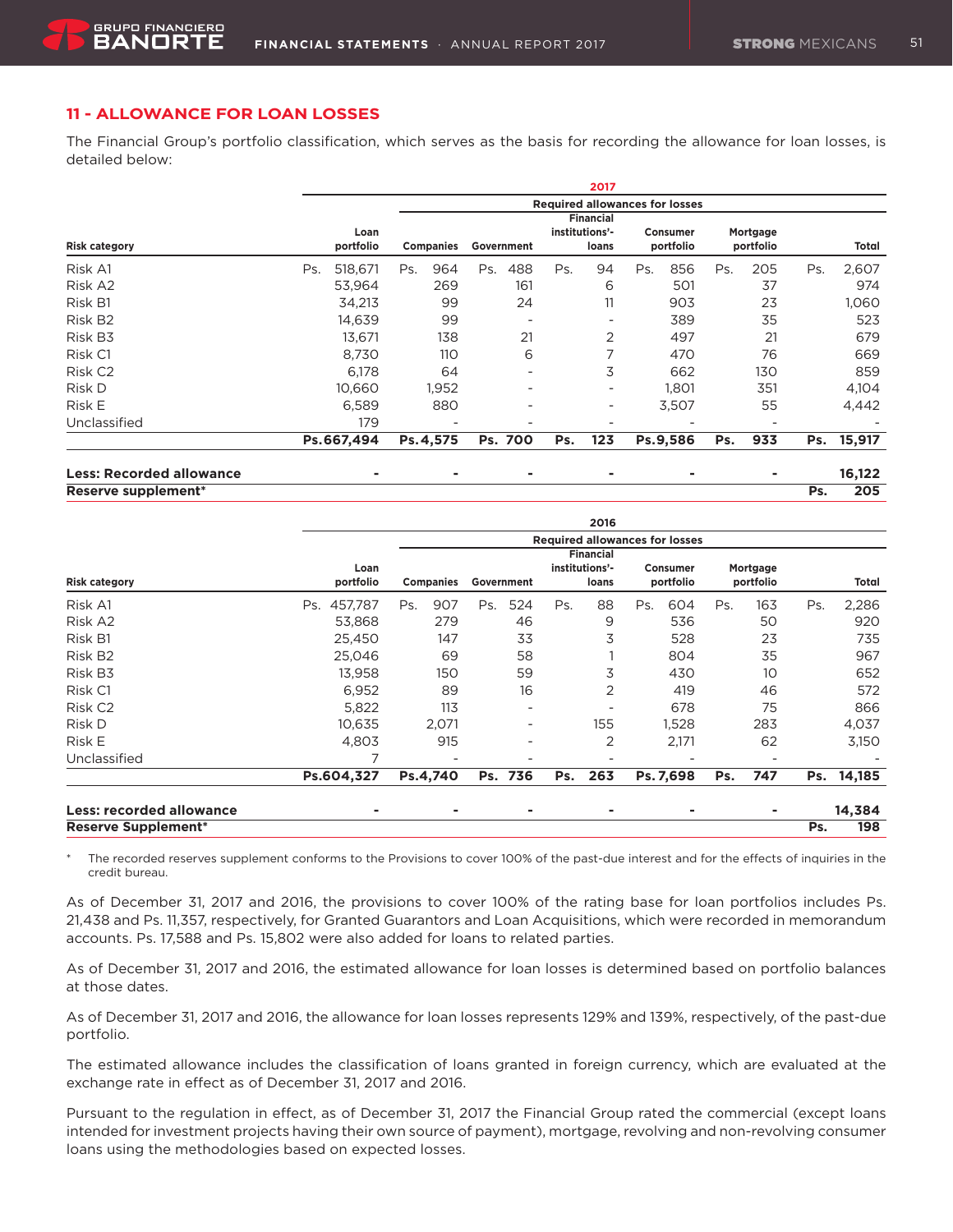Exposure to Default, Probability of Non-Compliance and Severity of the Loss are shown below for each type of loan as of December 31, 2017.

| Type of Loan            |     | <b>Exposure</b><br>to Default | Weighted<br><b>Probability of</b><br>Non-compliance | Weighted<br>Severity of<br>Loss |
|-------------------------|-----|-------------------------------|-----------------------------------------------------|---------------------------------|
| Commercial*             | Ps. | 344.569                       | 5.6%                                                | 24.3%                           |
| Mortgage                |     | 136.728                       | 3.3%                                                | 20.7%                           |
| Non-revolving consumer  |     | 73.918                        | 9.4%                                                | 69.4%                           |
| Revolving Consumer loan |     | 53.044                        | 11.8%                                               | 76.3%                           |

Loans to financial intermediaries and loan intended for investment projects having their own source of payment are not included.

#### **Movements in allowance for loan losses**

An analysis of the movements in allowance for loan losses is detailed below:

|                                              |     | 2017     |     | 2016      |
|----------------------------------------------|-----|----------|-----|-----------|
| Balance at the beginning of the year         | Ps. | 14.384   | Ps. | 13.813    |
| Increase charged to results                  |     | 14.859   |     | 12.970    |
| Discounts and write-offs                     |     | (13,966) |     | (12, 947) |
| Rebates granted to housing debtors           |     | (9)      |     | (8)       |
| Recognized against results of previous years |     | 1.054    |     | 672       |
| <b>Reclassification INB</b>                  |     |          |     | (197)     |
| Portfolio sale                               |     | (187)    |     |           |
| <b>Others</b>                                |     | 13       |     | 81        |
| Year-end balance                             | Ps. | 16.122   | Ps. | 14.384    |

As of December 31, 2017, the net amount of loan loss provisions charged to the Consolidated Income Statement totals Ps. 15,214 and is presented net of other operating income (expenses) for (Ps. 343), and due to the USD (12) exchange rate variation, such amounts are affected against results for Ps. 14,859 credited directly to the provision. As of December 31, 2016, the net amount of loan loss provisions charged to the Consolidated Income Statement totals Ps. 13,313, and is presented net of other operating income (expenses) for (Ps. 424), and due to the USD 81 exchange rate variation , such amounts are affected against results for Ps. 12,970 credited directly to the provision.

### **12 - ACQUIRED COLLECTION RIGHTS**

The acquired collection rights are comprised as follows:

| <b>Valuation Method</b> |     | 2017  |     | 2016  |
|-------------------------|-----|-------|-----|-------|
| Cash basis method       | Ps. | 1.378 | Ps. | 936   |
| Cost recovery method    |     | 1.078 |     | 1.050 |
| Interest method         |     | 21    |     | 39    |
|                         | Ps. | 2.477 | Ps. | 2.025 |

As of December 31, 2017, derived from applying the valuation methods (described in Note 4), the Financial Group recognized income from credit asset portfolios of Ps. 529, coupled with the corresponding amortization of Ps. 358, the effects of which were recognized under the "Other income (expense)" heading in the Consolidated Income Statement. For the year ended December 31, 2016, the Financial Group recognized income of Ps. 531, together with the respective amortization of Ps. 389.

The Financial Group performs an analysis based on events or information to estimate the amount of expected cash flows to determine the estimated rate of return used in applying the valuation method for the amortization of the accounts receivable. If based on current events information, the analysis demonstrates that the expected future cash flows will decrease to the degree that they will not cover the book value, it will constitute an estimate for non-recoverability or difficult collection against the year's results for the amount that such expected cash flows are lower than the book value of the accounts receivable.

Assets different from cash that the Financial Group has received as part of portfolio collection or recovery have been mainly in real estate property.

The main feature considered for segmenting acquired portfolios has been the type of loan.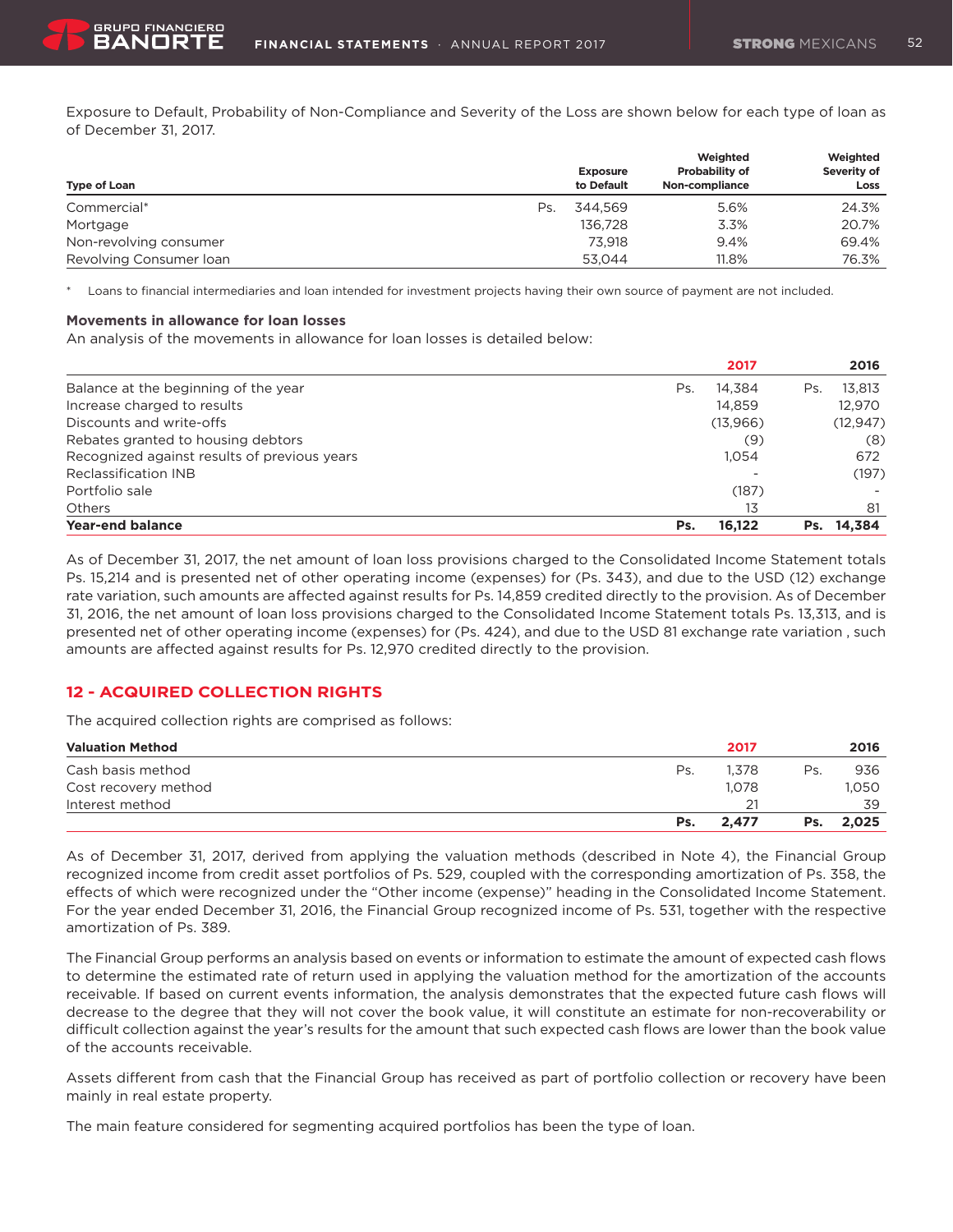### **13 – PREMIUM RECEIVABLES, NET**

This item is made up as follows:

|                                                      |     | 2017  |     | 2016  |
|------------------------------------------------------|-----|-------|-----|-------|
| Maritime and transportation                          | Ps. | 96    | Ps. | 63    |
| Automobile                                           |     | 1,280 |     | 1,512 |
| Various                                              |     | 855   |     | 985   |
| Accidents and health                                 |     | 735   |     | 646   |
| Life                                                 |     | 723   |     | 890   |
| Pensions                                             |     | 114   |     | 56    |
|                                                      |     | 3,803 |     | 4,152 |
| Federal public administration agencies' indebtedness |     | 228   |     | 93    |
|                                                      | Ps. | 4,031 | Ps. | 4.245 |

### **14 – ACCOUNTS RECEIVABLE FROM REINSURANCE**

This item is made up as follows:

|                                                         |     | 2017  |     | 2016  |
|---------------------------------------------------------|-----|-------|-----|-------|
| Insurance and annuities                                 | Ps. | 1.259 | Ps. | 2.768 |
| Reinsurers' participation for pending claims            |     | 6.740 |     | 3.609 |
| Reinsurers' participation for current risk              |     | 713   |     | 792   |
| Other participations                                    |     | 300   |     | 46    |
| Preemptive credit risk assessment of Foreign Reinsurers |     |       |     |       |
| Foreing                                                 |     | (2)   |     | (3)   |
| Estimate for punishments                                |     | (293) |     | (46)  |
|                                                         | Ps. | 8.717 | Ps. | 7.166 |

### **15 - OTHER ACCOUNTS RECEIVABLE, NET**

This item is made up as follows:

|                                      |     | 2017   |     | 2016       |
|--------------------------------------|-----|--------|-----|------------|
| Loans to officers and employees      | Ps. | 2.595  | Ps. | 2.573      |
| Debtors from liquidation settlements |     | 17.231 |     | 18.089     |
| Debtors from cash collateral         |     | 17.663 |     | 16,011     |
| Real estate property portfolios      |     | 2.024  |     | 1.082      |
| Fiduciary rights*                    |     | 8.589  |     | 8.785      |
| Sundry debtors in Mexican pesos      |     | 3.433  |     | 3.905      |
| Sundry debtors in foreign currency   |     | 366    |     | 78         |
| <b>Others</b>                        |     | 392    |     | 216        |
|                                      |     | 52,293 |     | 50.739     |
| Allowance for doubtful accounts      |     | (459)  |     | (373)      |
|                                      | Ps. | 51.834 |     | Ps. 50.366 |

\* The Financial Group has participation in trusts jointly with GEO, URBI and Homex. Such trusts were constituted for housing developments construction. Moreover the Financial Group recognizes an income from the trust's return on its participation based on fulfilling the construction project's progress and/or sale, and suspends recording such income when the progress is not as expected in the plan included in the trust's contract, as described in Note 4. As of December 31, 2017 and 2016, the Financial Group recorded impairment of Ps. 75 in investment projects, respectively.

Loans to officers and employees mature within 3 to 30 years, and accrue an interest rate from TIIE +0.6% to TIIE +1 %.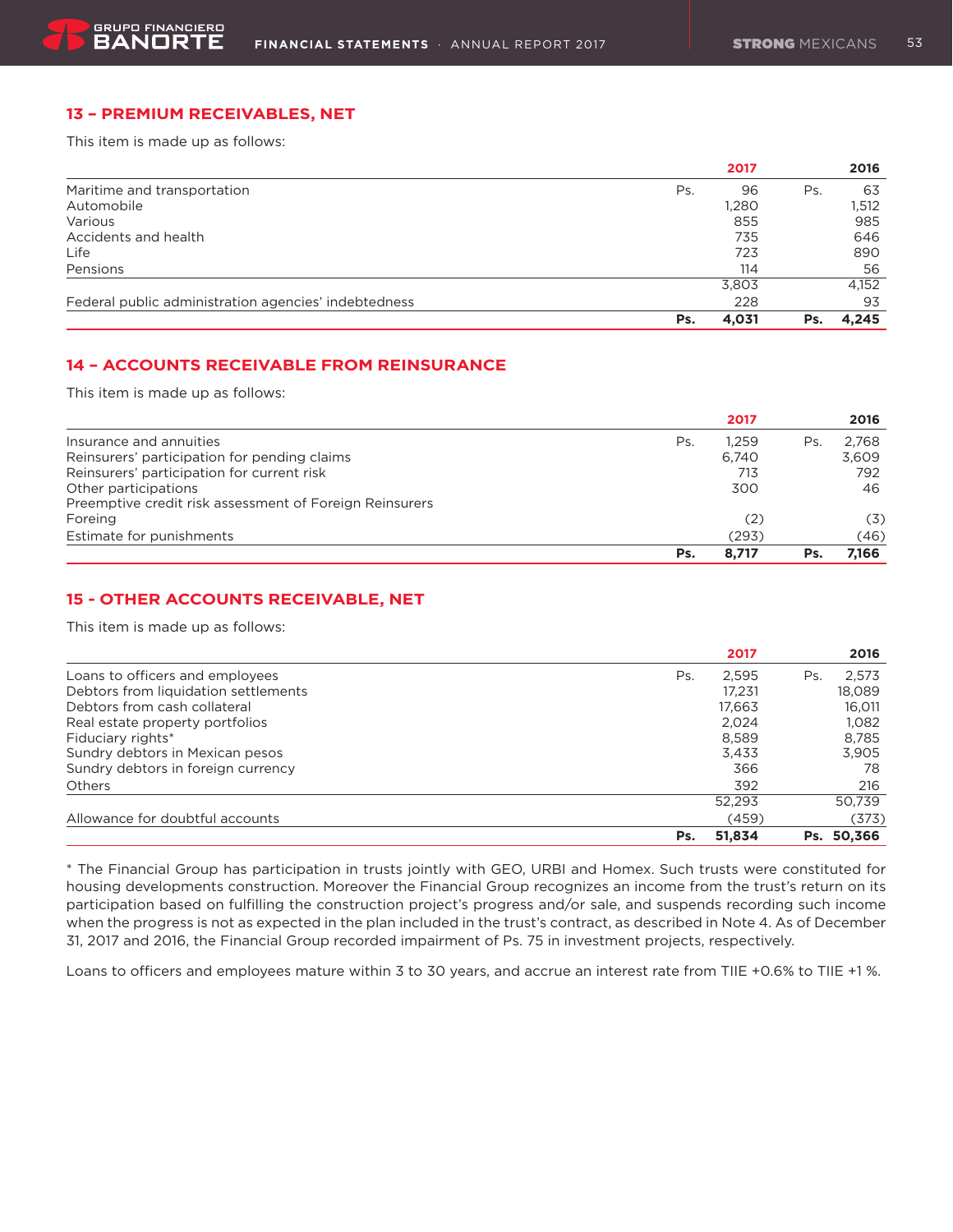### **16 - FORECLOSED ASSETS, NET**

As of December 31, 2017 and 2016, the foreclosed assets balance is as follows:

|                                                       | 2017         | 2016            |
|-------------------------------------------------------|--------------|-----------------|
| Moveable property                                     | Ps.          | 95<br>88<br>Ps. |
| Real estate property                                  | 3,081        | 3,262           |
| Goods pledged for sale                                |              | 12<br>15        |
|                                                       | 3.188        | 3,365           |
| Allowance for losses on foreclosed assets             |              | (32)<br>(47)    |
| Allowance for losses on foreclosed real estate assets | (2,037)      | (1,717)         |
| Allowance for losses on assets pledged for sale       |              | (6)<br>(4)      |
|                                                       | (2,088)      | (1,755)         |
|                                                       | 1.100<br>Ps. | 1,610<br>Ps.    |

As of December 31, 2017, aging of the reserves for foreclosed assets is made up as follows:

| Concept / Months       |        | 18 to 24 More than 24 |     |                          |        | <b>Total</b>             |          |    |          |              |              |
|------------------------|--------|-----------------------|-----|--------------------------|--------|--------------------------|----------|----|----------|--------------|--------------|
| Moveable property      | Ps. 25 |                       | Ps. | - 22                     | Ps. 47 |                          |          |    |          |              |              |
| Concept / Months       |        | 12 to 24              |     | 24 to 30                 |        | 30 to 36                 | 36 to 42 |    | 42 to 48 | More than 48 | <b>Total</b> |
| Real estate property   |        | 19                    |     | 15                       | \$     | 12                       | \$<br>8  | \$ | 106      | \$<br>1.877  | \$2.037      |
| Goods pledged for sale |        | -                     |     | $\overline{\phantom{0}}$ |        | $\overline{\phantom{a}}$ |          |    |          | 4            | 4            |
|                        |        | 19                    |     | 15                       | S      | 12                       | \$<br>8  | S  | 106      | \$<br>1.881  | \$2.041      |

### **17 - PROPERTY, FURNITURE AND EQUIPMENT, NET**

This item is made up as follows:

|                                                  |     | 2017     |     | 2016       |
|--------------------------------------------------|-----|----------|-----|------------|
| Furniture and equipment                          | Ps. | 15.561   | Ps. | 13.706     |
| Property intended for offices                    |     | 9.973    |     | 8.510      |
| Installation costs                               |     | 5.916    |     | 5.470      |
|                                                  |     | 31.450   |     | 27.686     |
| Less - Accumulated depreciation and amortization |     | (13.280) |     | (11, 857)  |
|                                                  | Ps. | 18.170   |     | Ps. 15.829 |

Depreciation recorded in the results of 2017 and 2016 was Ps. 1,688 and Ps. 1,170, respectively.

The average estimated useful lives of the Financial Group's assets subject to depreciation are listed below:

|                               | Useful Life        |
|-------------------------------|--------------------|
| Furniture and equipment       | From 4 to 10 years |
| Property intended for offices | From 4 to 99 years |
| Installation costs            | 10 years           |

### **18 - PERMANENT STOCK INVESTMENTS**

Investments in associated companies and venturers are valued according to the equity method, as detailed below:

|                                           | Share % |     | 2017   |     | 2016   |
|-------------------------------------------|---------|-----|--------|-----|--------|
| Afore XXI-Banorte, S.A. de C.V.           | 50%     | Ps. | 13.493 | Ps. | 13.331 |
| Capital I CI-3, S.A.P.I. de C.V.          | 50%     |     | 35     |     | 43     |
| Maxcom Telecomunicaciones, S.A.B. de C.V. | 7.99%   |     | 83     |     | 191    |
| Controladora PROSA, S.A. de C.V.          | 19.73%  |     | 64     |     | 101    |
| Sociedades de Inversión Ixe Fondos        | Various |     | 105    |     | 99     |
| Fondo Chiapas, S.A. de C.V.               | 11.11%  |     | 17     |     | 15     |
| Others                                    | Various |     | (26)   |     | (16)   |
|                                           |         | Ps. | 13.771 | Ps. | 13.764 |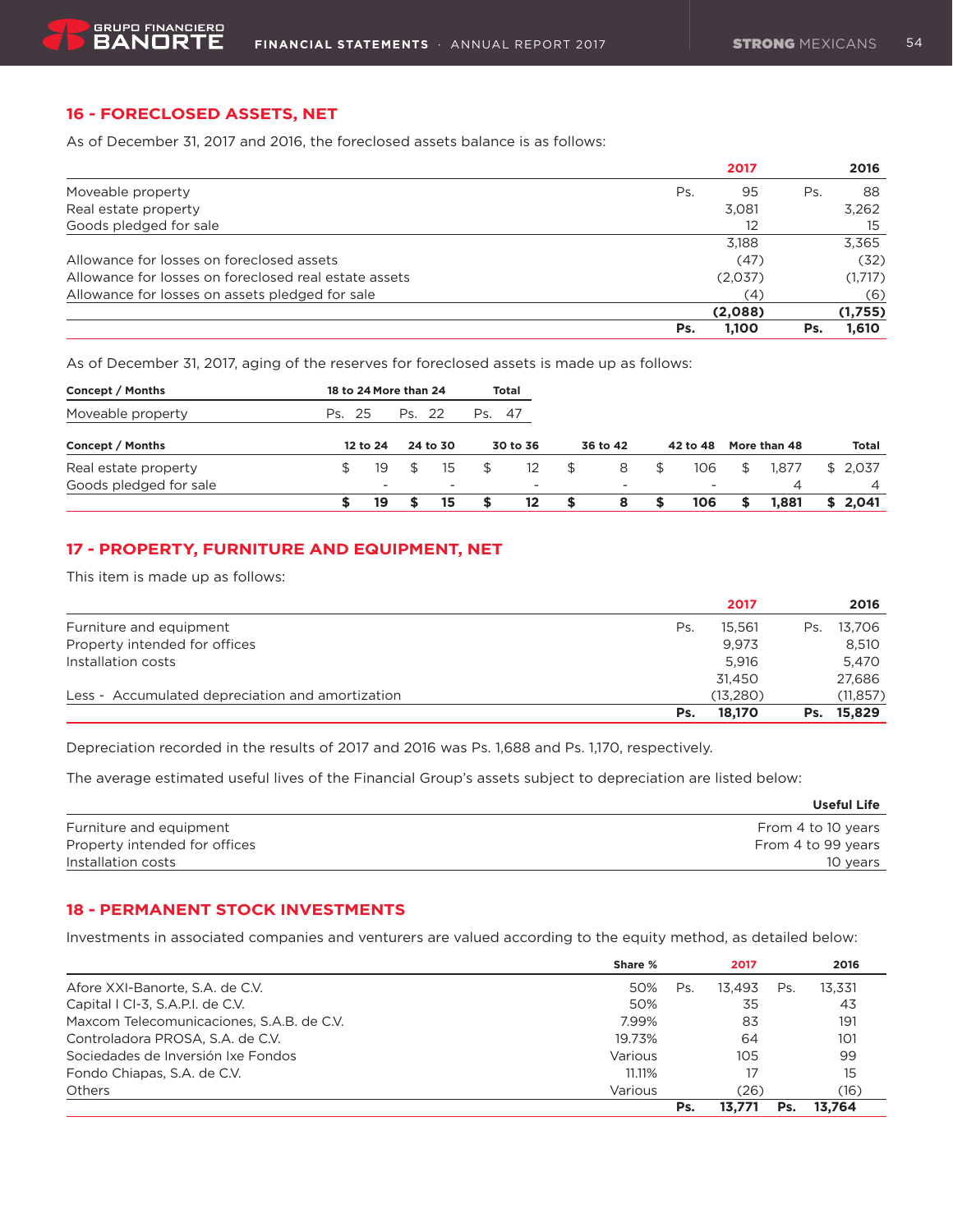The Financial Group exercises significant influence over its affiliates valued under the equity method through its representation in the board of directors or equivalent management body, as well as through significant intercompany transactions.

The relevant activities of the Afore are directed by both the Financial Group and the Mexican Institute of Social Security [Instituto Mexicano del Seguro Social], with equal rights and responsibilities. Therefore the Financial Group has no control over such entity and does not consolidate it.

### **19 - DEFERRED TAXES, NET**

The tax reported by the Financial Group is calculated based on the current taxable result of the year and enacted tax regulations. However, due to temporary differences between how income and expenses are recognized for accounting and tax purposes, as well as the differences between the accounting and tax balance sheet accounts, the Financial Group has recognized a recoverable net deferred tax asset of Ps. 2,949 and Ps. 3,994 as of December 31, 2017 and 2016, respectively, as detailed below:

|                                                              | 2017                                                                                                                 |        |     |        |     |                                  | 2016 |        |  |
|--------------------------------------------------------------|----------------------------------------------------------------------------------------------------------------------|--------|-----|--------|-----|----------------------------------|------|--------|--|
|                                                              | <b>Deferred</b><br><b>Temporary</b><br><b>Temporary</b><br><b>Differences</b><br><b>Effect</b><br><b>Differences</b> |        |     |        |     | <b>Deferred</b><br><b>Effect</b> |      |        |  |
| <b>Temporary Differences - Assets</b>                        |                                                                                                                      |        |     |        |     |                                  |      |        |  |
| Allowance for loan losses                                    | Ps.                                                                                                                  | 1.676  | Ps. | 503    | Ps. | 275                              | Ps.  | 83     |  |
| Tax loss carryforwards                                       |                                                                                                                      | 3,711  |     | 1,113  |     | 5,191                            |      | 1,557  |  |
| Tax losses in foreclosure sales                              |                                                                                                                      |        |     |        |     |                                  |      |        |  |
| Tax losses in stock sales                                    |                                                                                                                      |        |     |        |     |                                  |      |        |  |
| Surplus allowances for credit risks over the net tax limit   |                                                                                                                      | 15,551 |     | 4.665  |     | 14,887                           |      | 4,466  |  |
| Excess of tax over book value of foreclosed and fixed assets |                                                                                                                      | 3,472  |     | 1.040  |     | 3.198                            |      | 956    |  |
| PTU                                                          |                                                                                                                      | 386    |     | 116    |     | 385                              |      | 115    |  |
| Fees collected in advance                                    |                                                                                                                      | 3,474  |     | 1,042  |     | 3,233                            |      | 970    |  |
| Accounting provisions                                        |                                                                                                                      | 3,369  |     | 1.011  |     | 3,492                            |      | 1,048  |  |
| Financial instruments valuation                              |                                                                                                                      | 2,617  |     | 785    |     | 5.887                            |      | 1.766  |  |
| Other assets                                                 |                                                                                                                      | 26     |     | 8      |     | 156                              |      | 47     |  |
| <b>Total assets</b>                                          | Ps.                                                                                                                  | 34,282 | Ps. | 10.283 | Ps. | 36.704                           | Ps.  | 11,008 |  |

|                                             |     | 2017                                                                       |     | 2016  |                                        |        |     |                                  |
|---------------------------------------------|-----|----------------------------------------------------------------------------|-----|-------|----------------------------------------|--------|-----|----------------------------------|
|                                             |     | <b>Deferred</b><br><b>Temporary</b><br><b>Differences</b><br><b>Effect</b> |     |       | <b>Temporary</b><br><b>Differences</b> |        |     | <b>Deferred</b><br><b>Effect</b> |
| <b>Temporary Differences - Liabilities</b>  |     |                                                                            |     |       |                                        |        |     |                                  |
| Excess of tax over book value of foreclosed |     |                                                                            |     |       |                                        |        |     |                                  |
| and fixed assets and expected payments      | Ps. | 852                                                                        | Ps. | 256   | Ps.                                    |        | Ps. |                                  |
| Portfolios acquired                         |     | 11,738                                                                     |     | 3,521 |                                        | 1,025  |     | 307                              |
| Capitalizable projects' expenses            |     | 6,686                                                                      |     | 2.006 |                                        | 8,977  |     | 2,693                            |
| Provisions                                  |     | 2,901                                                                      |     | 870   |                                        |        |     |                                  |
| Financial instruments valuation             |     | 2,033                                                                      |     | 609   |                                        | 7,768  |     | 2,330                            |
| Contributions to pension funds              |     |                                                                            |     |       |                                        | 3.192  |     | 958                              |
| Intangible assets                           |     | 244                                                                        |     | 72    |                                        | 1.410  |     | 422                              |
| Deferred from the IXE purchase method       |     | 11.738                                                                     |     | 3,521 |                                        | 782    |     | 235                              |
| Other                                       |     | 6.686                                                                      |     | 2,006 |                                        | 234    |     | 69                               |
| <b>Total Liabilities</b>                    |     | 24,454                                                                     |     | 7,334 |                                        | 23,388 |     | 7,014                            |
| Deferred tax, net                           |     |                                                                            | Ps. | 2,949 |                                        |        | Ps. | 3,994                            |

As discussed in Note 29, the applicable income tax rate is 30% for 2017, 2016 and later years.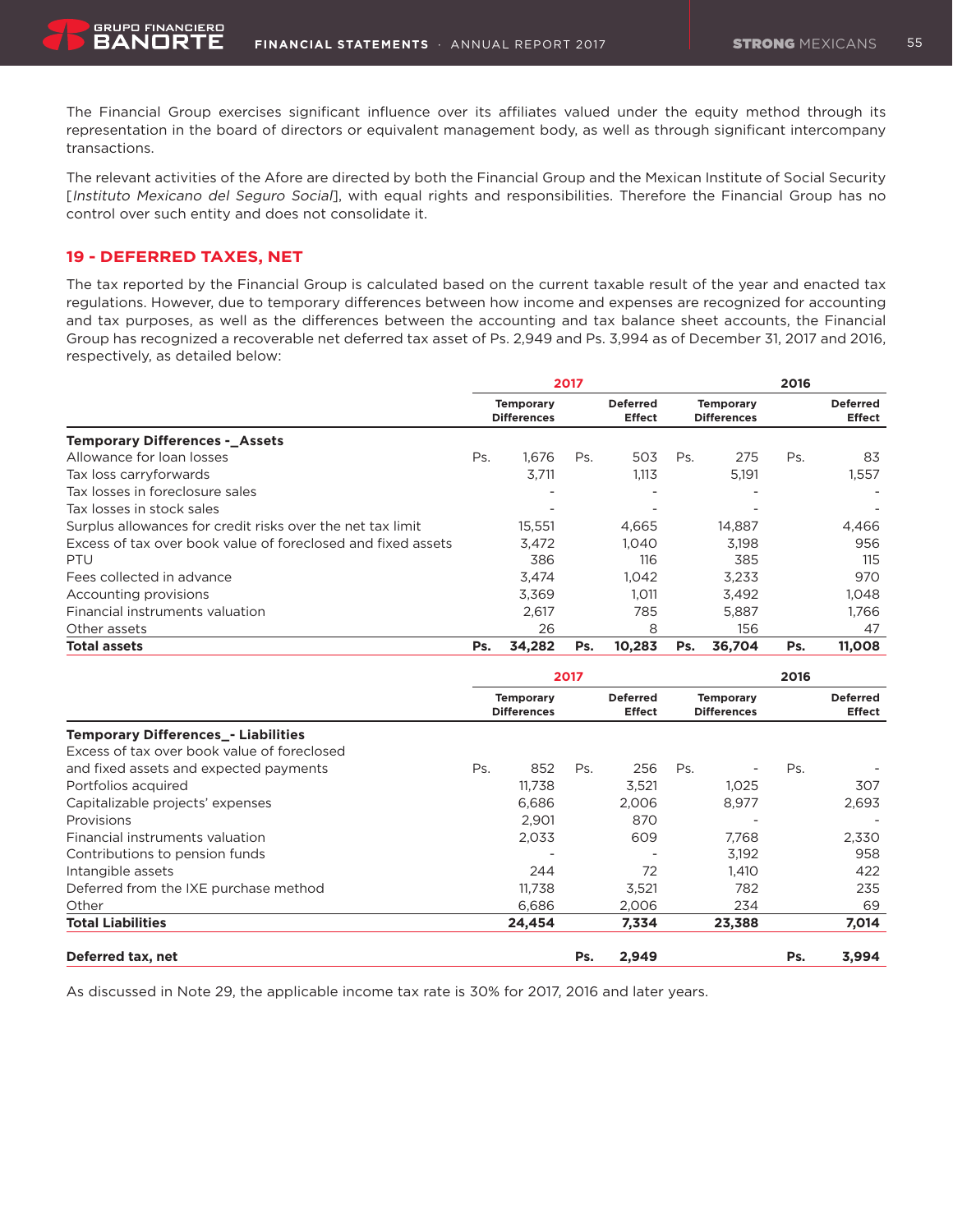As of December 31, 2017, the tax loss carryforwards updated as of that date and the year of the statute of limitations are analyzed as follows:

| Expiration | amount   |
|------------|----------|
| 2021       | \$<br>14 |
| 2022       | 139      |
| 2023       | 1,915    |
| 2024       | 1,562    |
| 2025       | 3        |
| 2026       | 35       |
| 2027       | 43       |
|            | 3,711    |

Banorte USA's deferred tax assets and liabilities are determined using the liability method. According to this method, the net asset or liability of deferred taxes is determined based on the tax effects of temporary differences between the book and tax base of assets and liabilities. Due to the consolidation of Banorte USA, as of December 31, 2017 and 2016 a net amount of Ps. 2 and 16, respectively, was added to deferred taxes determined at a rate of 21% and 35% as per the tax law of the USA.

### **20 - OTHER ASSETS**

This item is made up as follows:

|                                                            |     | 2017    |     | 2016       |
|------------------------------------------------------------|-----|---------|-----|------------|
| Net asset forecast from labor obligations and savings fund | Ps. | 448     | Ps. | 2.885      |
| Payments to amortize                                       |     | 18.470  |     | 16.398     |
| Accumulated payment amortization                           |     | (2,876) |     | (2,220)    |
| Goodwill                                                   |     | 12.644  |     | 12.679     |
|                                                            | Ps. | 28.686  |     | Ps. 29,742 |

As of December 31, 2017 and 2016, goodwill is as follows:

|                                               |     | 2017   |     | 2016       |
|-----------------------------------------------|-----|--------|-----|------------|
| Ixe Grupo Financiero, S.A.B. de C.V.          | Ps. | 11.537 | Ps. | 11.537     |
| INB Financial Corp.                           |     |        |     |            |
| Banorte-Ixe Tarjetas, S.A. de C.V., SOFOM, ER |     | 727    |     | 727        |
| Uniteller Financial Services                  |     | 380    |     | 400        |
| Generali México Compañía de Seguros, S.A.     |     |        |     | 15         |
|                                               | Ps. | 12.644 |     | Ps. 12.679 |

As mentioned in Note 4, goodwill is not amortized since 2007 and since then is subject to annual impairment tests. No impairment to goodwill value was detected as of December 31, 2017 and 2016.

### **21 - DEPOSITS**

### **Liquidity coefficient**

The "Investment regime for transactions in foreign currency and conditions to be fulfilled during the term of transactions in such currency", designed for credit institutions by Banco de México, establishes the mechanism for determining the liquidity coefficient of liabilities denominated in foreign currency.

In accordance with such regime, during 2017 and 2016, the Financial Group generated a liquidity requirement of USD 981,294 thousand and USD 383,170 thousand, respectively, and held investments in liquid assets of USD 1,525,564 thousand and USD 1,106,523 thousand, representing a surplus of USD 544,270 thousand and USD 723,353 thousand, respectively.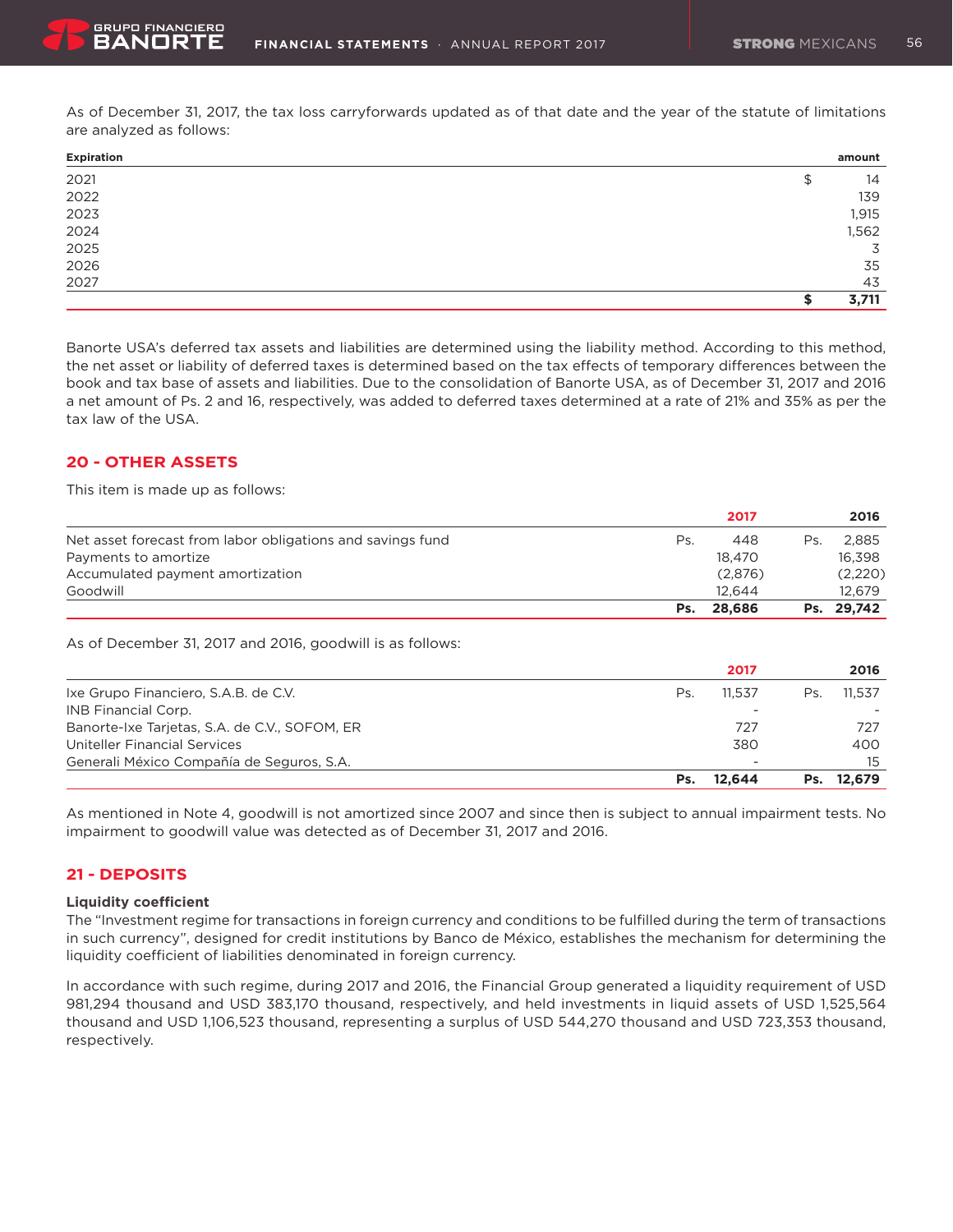### **Deposits**

The liabilities derived from core deposits are made up as follows:

|                                                                                        | 2017        | 2016        |
|----------------------------------------------------------------------------------------|-------------|-------------|
| <b>Demand deposits</b>                                                                 |             |             |
| Non-interest bearing checking accounts:                                                |             |             |
| Cash deposits                                                                          | Ps. 215,800 | Ps. 210,850 |
| Checking accounts in US dollars for individual residents on the Mexican border         | 3,093       | 2,621       |
| Demand deposits accounts                                                               | 18,677      | 16,572      |
| Interest bearing checking accounts:                                                    |             |             |
| Other bank checking deposit                                                            | 82,625      | 80,433      |
| Savings accounts                                                                       |             |             |
| Checking accounts in US dollars for individual residents on the Mexican border         | 1,909       | 2,110       |
| Demand deposits accounts                                                               | 71.204      | 68,617      |
|                                                                                        | 393,308     | 381,203     |
| <b>Time deposits</b>                                                                   |             |             |
| <b>General public:</b>                                                                 |             |             |
| Fixed-term deposits                                                                    | 15,542      | 20,063      |
| Retail time deposits                                                                   | 213,473     | 140,121     |
| Promissory note with interest payable at maturity PRLV primary market for individuals  | 794         | 22,838      |
| Promissory note with interest payable at maturity PRLV primary market for institutions | 8,273       | 6.776       |
| Foreign residents deposits                                                             | 12          | 14          |
| Provision for interest                                                                 | 1,080       | 649         |
|                                                                                        | 239,174     | 190,461     |
| <b>Money market:</b>                                                                   |             |             |
| Over the counter promissory notes                                                      | 3,678       | 1,458       |
| Provision for interest                                                                 |             |             |
|                                                                                        | 3,679       | 1,459       |
|                                                                                        | 242,853     | 191,920     |
| Senior debt issued                                                                     | 3,003       | 85          |
| <b>Global Account of deposits without movements</b>                                    | 1,657       | 1,352       |
|                                                                                        | Ps. 640,821 | Ps. 574,560 |

The funding rates which the Financial Group uses as reference are: a) for Mexican pesos, Interbank Interest Rate (TIIE), Average Cost of Funds (CCP) and; b) for foreign currency, the London Interbank Offered Rate (LIBOR).

These liabilities incur interest depending on the type of instrument and average balance held in the investments. The average interest rates and their currency of reference are shown below: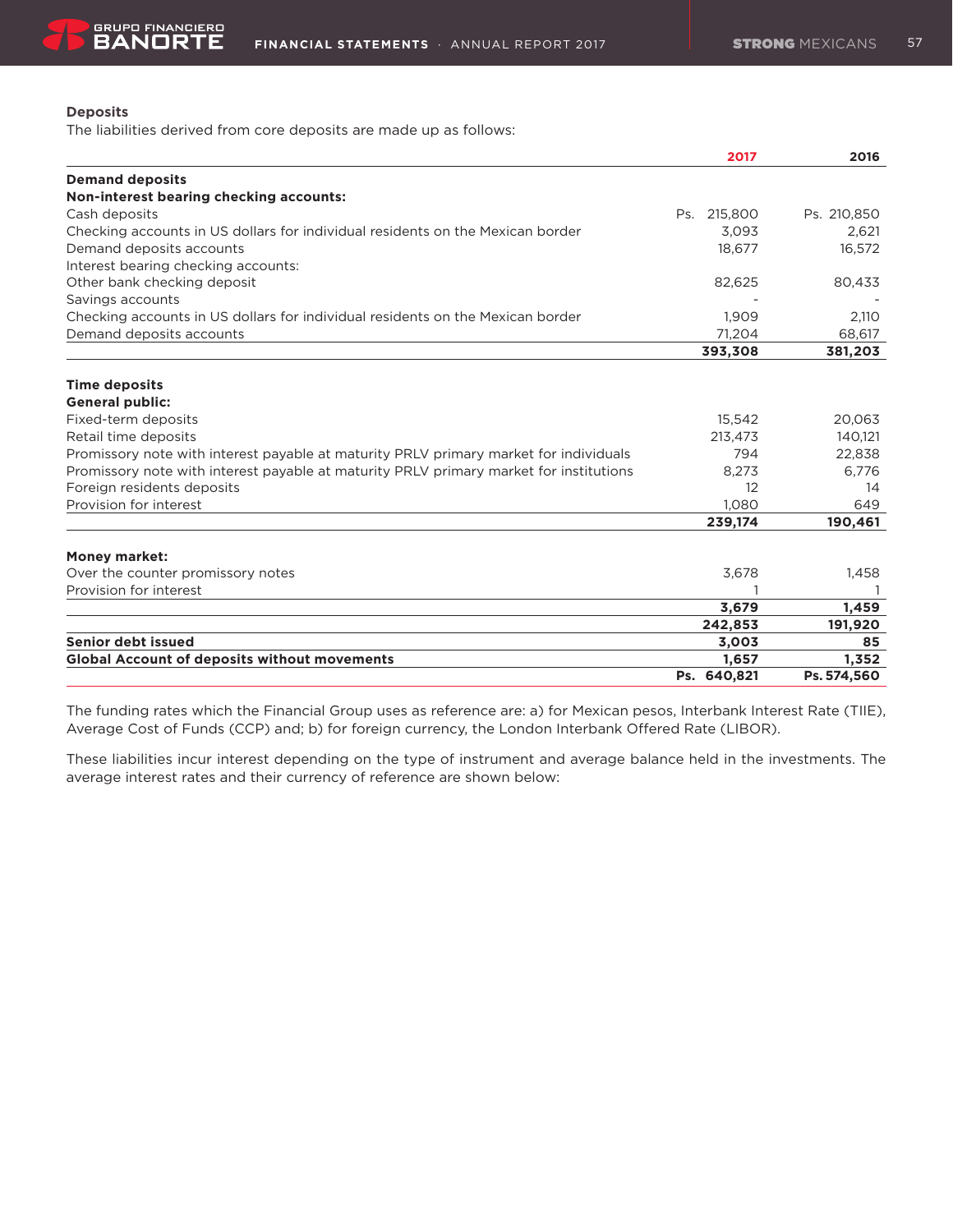## **Immediately due and payable deposits:**

|                        |       |       | 2017  |       | 2016  |       |       |       |  |  |
|------------------------|-------|-------|-------|-------|-------|-------|-------|-------|--|--|
| Foreign exchange       | 1Q    | 2Q    | 3Q    | 4Q    | 1Q    | 2Q    | 3Q    | 4Q.   |  |  |
| General public         |       |       |       |       |       |       |       |       |  |  |
| Mexican pesos and UDIS | 0.52% | 0.66% | 0.80% | 0.76% | 0.49% | 0.56% | 0.47% | 0.47% |  |  |
| Foreign currency       | 0.02% | 0.02% | 0.02% | 0.02% | 0.02% | 0.02% | 0.02% | 0.02% |  |  |

| Time deposits:         |       |       |       |       |       |       |       |       |  |  |
|------------------------|-------|-------|-------|-------|-------|-------|-------|-------|--|--|
|                        |       |       | 2017  |       | 2016  |       |       |       |  |  |
| Foreign exchange       | 1Q    | 2Q    | 3Q    | 4Q    | 1Q    | 2Q    | 3Q    | 4Q    |  |  |
| General public         |       |       |       |       |       |       |       |       |  |  |
| Mexican pesos and UDIS | 4.85% | 5.50% | 5.86% | 5.57% | 2.75% | 3.12% | 3.43% | 3.98% |  |  |
| Foreign currency       | 0.18% | 0.18% | 0.19% | 0.20% | 0.37% | 0.23% | 0.18% | 0.22% |  |  |
| Money market           | 4.31% | 6.64% | 7.40% | 7.27% | 3.52% | 3.10% | 2.76% | 3.72% |  |  |

As of December 31, 2017 and 2016, the terms set for these deposits are as follows:

|                                                     | 2017 |                          |     |                        |     |                     |     |         |  |  |
|-----------------------------------------------------|------|--------------------------|-----|------------------------|-----|---------------------|-----|---------|--|--|
|                                                     |      | From 1<br>to 179 days    |     | From 6<br>to 12 months |     | More than<br>1 year |     | Total   |  |  |
| <b>General public</b>                               |      |                          |     |                        |     |                     |     |         |  |  |
| Fixed-term deposits                                 | Ps.  | 13.179                   | Ps. | 1.863                  | Ps. | 500                 | Ps. | 15,542  |  |  |
| Demand deposits                                     |      | 211,259                  |     | 10,053                 |     | 434                 |     | 221,746 |  |  |
| Promissory note with interest payable at            |      |                          |     |                        |     |                     |     |         |  |  |
| maturity PRLV primary market for individuals        |      | 749                      |     | 27                     |     | 18                  |     | 794     |  |  |
| Foreign residents deposits                          |      | 12                       |     |                        |     |                     |     | 12      |  |  |
| Provision for interest                              |      | 862                      |     | 204                    |     | 14                  |     | 1,080   |  |  |
|                                                     |      | 226,061                  |     | 12,147                 |     | 966                 |     | 239,174 |  |  |
| <b>Money market:</b>                                |      |                          |     |                        |     |                     |     |         |  |  |
| Promissory notes                                    |      | $\overline{\phantom{a}}$ |     |                        |     | 3,678               |     | 3,678   |  |  |
| Provision for interest                              |      | $\overline{\phantom{a}}$ |     |                        |     |                     |     |         |  |  |
|                                                     |      | $\overline{\phantom{a}}$ |     |                        |     | 3.679               |     | 3,679   |  |  |
| Senior debt issued                                  |      | 3,003                    |     |                        |     |                     |     | 3,003   |  |  |
| <b>Global account of deposits without movements</b> |      | 1,657                    |     |                        |     |                     |     | 1,657   |  |  |
|                                                     | Ps.  | 230,721                  | Ps. | 12,147                 | Ps. | 4,645               | Ps. | 247,513 |  |  |

|                                                     | 2016                  |                          |     |                        |     |                     |     |         |  |  |
|-----------------------------------------------------|-----------------------|--------------------------|-----|------------------------|-----|---------------------|-----|---------|--|--|
|                                                     | From 1<br>to 179 days |                          |     | From 6<br>to 12 months |     | More than<br>1 year |     | Total   |  |  |
| <b>General public:</b>                              |                       |                          |     |                        |     |                     |     |         |  |  |
| Fixed-term deposits                                 | Ps.                   | 16,807                   | Ps. | 1.384                  | Ps. | 672                 | Ps. | 18,864  |  |  |
| Demand deposits                                     |                       | 163,040                  |     | 6,388                  |     | 259                 |     | 169,687 |  |  |
| Promissory note with interest payable at            |                       |                          |     |                        |     |                     |     |         |  |  |
| maturity PRLV primary market for individuals        |                       | 1,143                    |     | 63                     |     | 43                  |     | 1,249   |  |  |
| Foreign residents deposits                          |                       | 14                       |     |                        |     |                     |     | 14      |  |  |
| Provision for interest                              |                       | 562                      |     | 82                     |     | 4                   |     | 648     |  |  |
|                                                     |                       | 181,566                  |     | 7,917                  |     | 978                 |     | 190,461 |  |  |
| <b>Money market:</b>                                |                       |                          |     |                        |     |                     |     |         |  |  |
| Promissory notes                                    |                       | $\overline{\phantom{a}}$ |     |                        |     | 1,458               |     | 1,458   |  |  |
| Provision for interest                              |                       | $\overline{\phantom{a}}$ |     |                        |     |                     |     |         |  |  |
|                                                     |                       | $\overline{\phantom{a}}$ |     |                        |     | 1,459               |     | 1,459   |  |  |
| Senior debt issued                                  |                       | 85                       |     | ۰                      |     | ۰                   |     | 85      |  |  |
| <b>Global account of deposits without movements</b> |                       | 1,352                    |     |                        |     |                     |     | 1,352   |  |  |
|                                                     | Ps.                   | 183,003                  | Ps. | 7,917                  | Ps. | 2,437               | Ps. | 193,357 |  |  |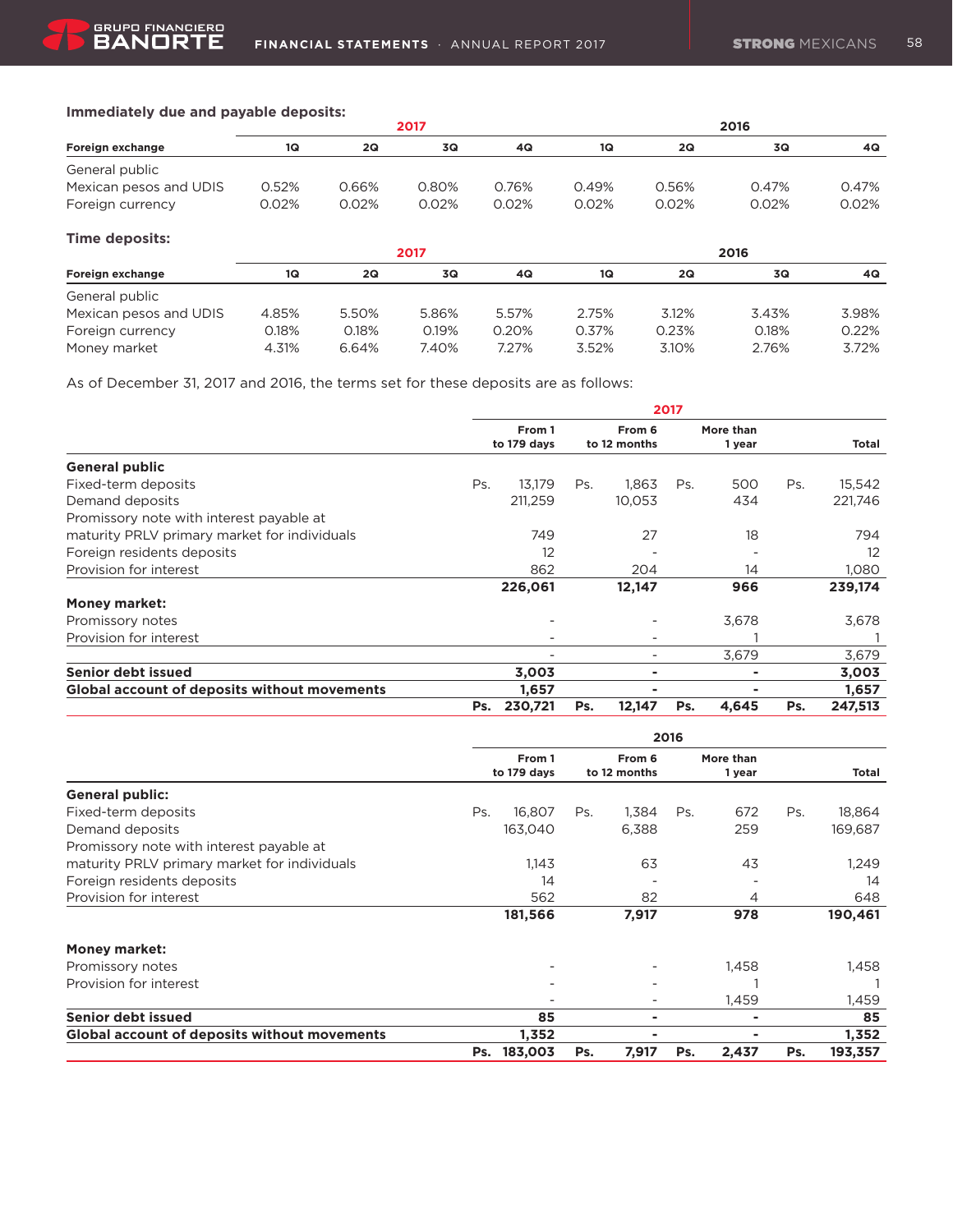## **22 - INTERBANK AND OTHER LOANS**

The loans received from other banks as of December 31, 2017 and 2016 are as follows:

|                             |     | <b>Mexican pesos</b> |     |        |     | <b>Denominated in USD</b> |     |       |     | Total  |     |        |  |
|-----------------------------|-----|----------------------|-----|--------|-----|---------------------------|-----|-------|-----|--------|-----|--------|--|
|                             |     | 2017                 |     | 2016   |     | 2017                      |     | 2016  |     | 2017   |     | 2016   |  |
| Immediately due:            |     |                      |     |        |     |                           |     |       |     |        |     |        |  |
| Domestic banks (Call money) | Ps. |                      | Ps. | 4.019  | Ps. | $\overline{\phantom{a}}$  | Ps. |       | Ps. | 4,019  | Ps. | 4,019  |  |
| Short-term:                 |     |                      |     |        |     |                           |     |       |     |        |     |        |  |
| Commercial banking          |     | 4,157                |     | 9,040  |     | 5,719                     |     | 67    |     | 9,876  |     | 9,107  |  |
| Development banking         |     | 251                  |     | 315    |     | 39                        |     | 520   |     | 290    |     | 835    |  |
| Public trusts               |     | 7,487                |     | 6,336  |     | 536                       |     | 857   |     | 8,023  |     | 7,193  |  |
| Provision for interest      |     | 17                   |     | 14     |     | 7                         |     | 6     |     | 24     |     | 20     |  |
|                             |     | 11,912               |     | 15,705 |     | 6,301                     |     | 1,450 |     | 18,213 |     | 17,155 |  |
| Long-term:                  |     |                      |     |        |     |                           |     |       |     |        |     |        |  |
| Commercial banking          |     | 8,085                |     | 8,283  |     | 848                       |     | 2,568 |     | 8,933  |     | 10,851 |  |
| Development banking         |     |                      |     |        |     | 2,804                     |     | 2,751 |     | 2,804  |     | 2,751  |  |
| Public trusts               |     | 3,530                |     | 3,537  |     | 463                       |     | 323   |     | 3,993  |     | 3,860  |  |
|                             |     | 11,615               |     | 11,820 |     | 4,115                     |     | 5,642 |     | 15,730 |     | 17,462 |  |
|                             | Ps. | 23,527               | Ps. | 31,544 | Ps. | 10,416                    | Ps. | 7,092 | Ps. | 33,943 | Ps. | 38,636 |  |

These liabilities incur interest depending on the type of instrument and average balance of the loans.

The average interest rates are shown below:

|                         | 2017   |        |       |        |       | 2016  |       |       |  |  |
|-------------------------|--------|--------|-------|--------|-------|-------|-------|-------|--|--|
| Foreign exchange        | 1Q     | 2Q     | 3Q    | 4Q     | 1Q    | 2Q    | 3Q    | 4Q    |  |  |
| <b>Call money</b>       |        |        |       |        |       |       |       |       |  |  |
| Mexican pesos and UDIS  | 5.82%  | 6.80%  | 6.79% | 6.89%  | 3.27% | 3.15% | 4.15% | 5.07% |  |  |
| <b>Other bank loans</b> |        |        |       |        |       |       |       |       |  |  |
| Mexican pesos and UDIS  | 11.31% | 10.66% | 9.17% | 10.50% | 4.28% | 4.33% | 4.85% | 5.14% |  |  |
| Foreign currency        | 2.35%  | 2.53%  | 2.96% | 3.37%  | 2.14% | 2.06% | 2.16% | 2.39% |  |  |

## **23 - TECHNICAL RESERVES**

|                                  | 2017          | 2016          |
|----------------------------------|---------------|---------------|
| <b>Current risk:</b>             |               |               |
| Life                             | 86,527<br>Ps. | 74,839<br>Ps. |
| Accidents and health             | 1,663         | 1,579         |
| Damages                          | 3,315         | 3,256         |
|                                  | 91,505        | 79,674        |
| <b>Contractual obligations:</b>  |               |               |
| Claims and expirations           | 8,739         | 4,860         |
| Unreported claims                | 3,247         | 2,449         |
| Dividends on policies            | 84            | 170           |
| Insurance funds under management | 3             |               |
| Security premiums                | 588           | 185           |
|                                  | 12,661        | 7,665         |
| Contingency:                     |               |               |
| Catastrophic risk                | 1,207         | 992           |
| Contingencies                    | 1,667         | 1,443         |
| Special                          | 754           | 595           |
|                                  | 3,628         | 3,030         |
|                                  | Ps. 107,794   | Ps. 90,369    |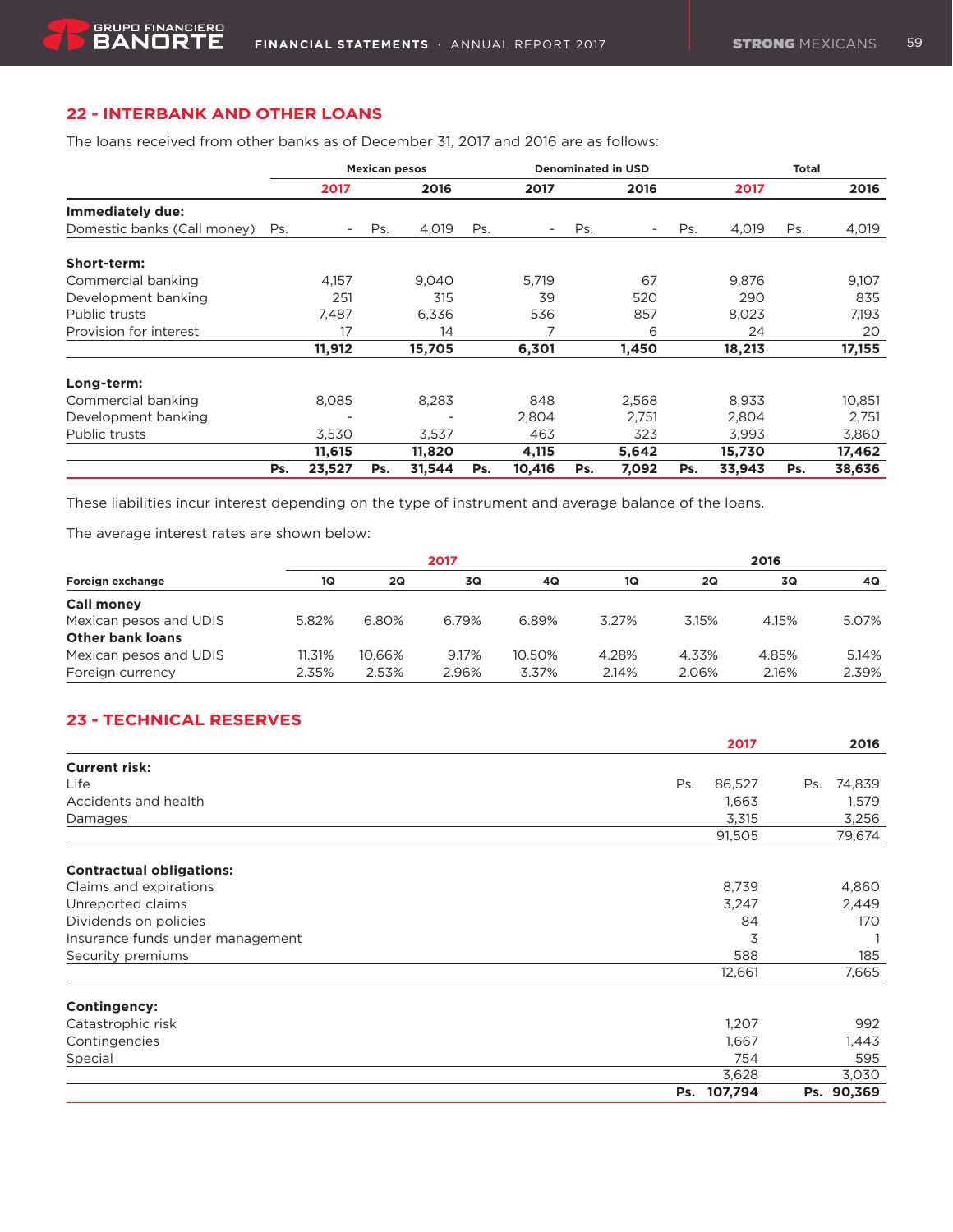### **24 - SUNDRY CREDITORS AND OTHER PAYABLES**

This item is made up as follows:

|                                                               |     | 2017   |     | 2016  |
|---------------------------------------------------------------|-----|--------|-----|-------|
| Cashier and certified checks and other negotiable instruments | Ps. | 2.803  | Ps. | 2.729 |
| Provision for employee retirement obligations and saving fund |     | 612    |     | 500   |
| Provisions for other obligations                              |     | 7.535  |     | 7.475 |
| <b>Others</b>                                                 |     | 9.582  |     | 7.333 |
|                                                               | Ps. | 20.532 | Ps. | 18.03 |

### **25 - EMPLOYEE RETIREMENT OBLIGATIONS**

The Financial Group recognizes the liabilities for pension plans and seniority premiums using the "Projected Unit Credit Method", which considers the benefits accrued at the date of the Consolidated Balance Sheets and the benefits generated during the year.

The amount of current and projected benefits as of December 31, 2017 and 2016, related to the Defined Benefit Pension Plan, seniority premiums and retiree medical coverage, determined by independent actuaries, is analyzed below:

|                                    |     | 2017            |     |                              |     |                            |     |         |
|------------------------------------|-----|-----------------|-----|------------------------------|-----|----------------------------|-----|---------|
|                                    |     | Pension<br>plan |     | <b>Seniority</b><br>premiums |     | <b>Medical</b><br>services |     | Total   |
| Projected benefit obligation (PBO) | Ps. | (1,353)         | Ps. | (255)                        | Ps. | (3,571)                    | Ps. | (5,179) |
| Fund market value                  |     | 847             |     | 236                          |     | 2.581                      |     | 3,601   |
| <b>Funded status</b>               |     | (506)           |     | (19)                         |     | (1,053)                    |     | (1,578) |
| Unrecognized prior service cost    |     | -               |     | -                            |     | 110                        |     | 110     |
| Unrecognized actuarial losses      |     | 461             |     |                              |     | 944                        |     | 1.416   |
| Net projected asset                | Ps. | (45)            | Ps. | (8)                          | Ps. |                            | Ps. | 52)     |

|                                    |     | 2016                     |     |                              |     |                            |     |         |
|------------------------------------|-----|--------------------------|-----|------------------------------|-----|----------------------------|-----|---------|
|                                    |     | Pension<br>plan          |     | <b>Seniority</b><br>premiums |     | <b>Medical</b><br>services |     | Total   |
| Projected benefit obligation (PBO) | Ps. | (1,227)                  | Ps. | (239)                        | Ps. | (3,399)                    | Ps. | (4,865) |
| Fund market value                  |     | 1.228                    |     | 339                          |     | 3,852                      |     | 5,419   |
| <b>Funded status</b>               |     |                          |     | 100                          |     | 453                        |     | 554     |
| Unrecognized prior service cost    |     | $\overline{\phantom{a}}$ |     | -                            |     | 146                        |     | 146     |
| Unrecognized actuarial losses      |     | 667                      |     |                              |     | 1.368                      |     | 2,052   |
| Net projected asset                | Ps. | 668                      | Ps. | 117                          | Ps. | 1.967                      | Ps. | 2.752   |

Moreover, as of December 31, 2016, a separate fund amounting to Ps. 3,566, (Ps. 5,419 in 2016) has been set aside to meet the above-mentioned obligations, in accordance with NIF D-3 and is recorded under "Other assets".

The net periodic pension cost is as follows:

|                                                          |     | 2017  |     | 2016  |
|----------------------------------------------------------|-----|-------|-----|-------|
| Service cost                                             | Ps. | 108   | Ps. | 206   |
| Interest cost                                            |     | 434   |     | 406   |
| Expected return on plan assets                           |     | (489) |     | (472) |
| Amortizations of unrecognized items:                     |     |       |     |       |
| Profits (actuarial losses)                               |     | 136   |     | 132   |
| Cost of the advance reduction/liquidation of obligations |     | 4     |     | (85)  |
| Net periodic pension cost                                | Ps. | 193   | Ps. | 187   |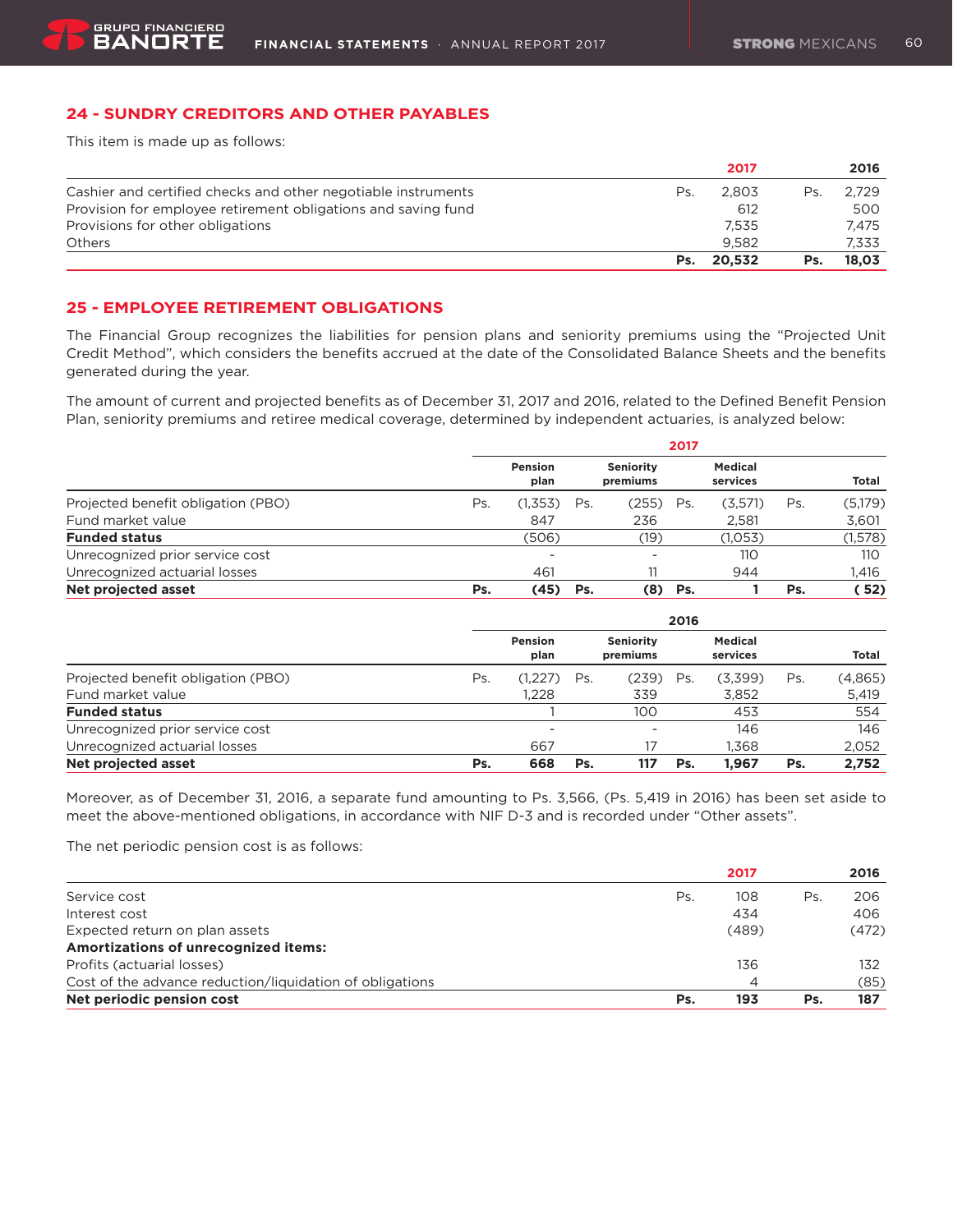The rates used in the calculation of the projected benefit obligation and return on plan assets as of December 31, 2017 and 2016, are shown below:

| Concept                                          | 2017<br><b>Nominal</b> | 2016<br><b>Nominal</b> |
|--------------------------------------------------|------------------------|------------------------|
| Discount rate                                    | 9.25%                  | 9.00%                  |
| Rate of wage increase                            | 4.50%                  | 4.50%                  |
| Long-term inflation rate                         | 3.50%                  | 3.50%                  |
| Expected long-term rate of return on plan assets | 3.50%                  | 8.75%                  |

The liability for severance indemnities due to causes other than organization restructuring, which was also determined by independent actuaries, is comprised as follows:

| Concept                                   | 2011  |     | 2016      |
|-------------------------------------------|-------|-----|-----------|
| Defined and projected benefit obligations |       | Ps. | (248)     |
| Net projected liability                   | (277) |     | Ps. (248) |

The net periodic pension cost is as follows:

| Concept                   |     | 2017 |     | 2016 |
|---------------------------|-----|------|-----|------|
| Service cost              | Ps. | 26   | Ps. |      |
| Interest cost             |     | u    |     | 15   |
| Net periodic pension cost | Ps. | 35   | Ps. | 52   |

Pursuant to the law, the Financial Group makes payments equivalent to 2% of its workers' salary to the contribution plan defined for the retirement saving fund established by law. The expense for this concept was Ps. 130 in 2017 and Ps. 126 in 2016.

The balance of the employee retirement obligations presented in this Note refers to the Financial Group's Defined Benefit Pension Plan for those employees who remain enrolled.

The labor obligations derived from the Defined Contribution Pension Plan do not require an actuarial valuation as established in NIF D-3, because the cost of this plan is equivalent to the Financial Group's contributions made to the plan's participants. This pension plan is invested in a fund as of December 31, 2017 and 2016, equivalent to Ps. 2,846 and Ps. 2,506, respectively, which is recorded under "Other assets" and is equivalent to the recorded plan liability.

As of December 31, 2017 and 2016, the PTU provision was Ps. 405 and Ps. 396, respectively.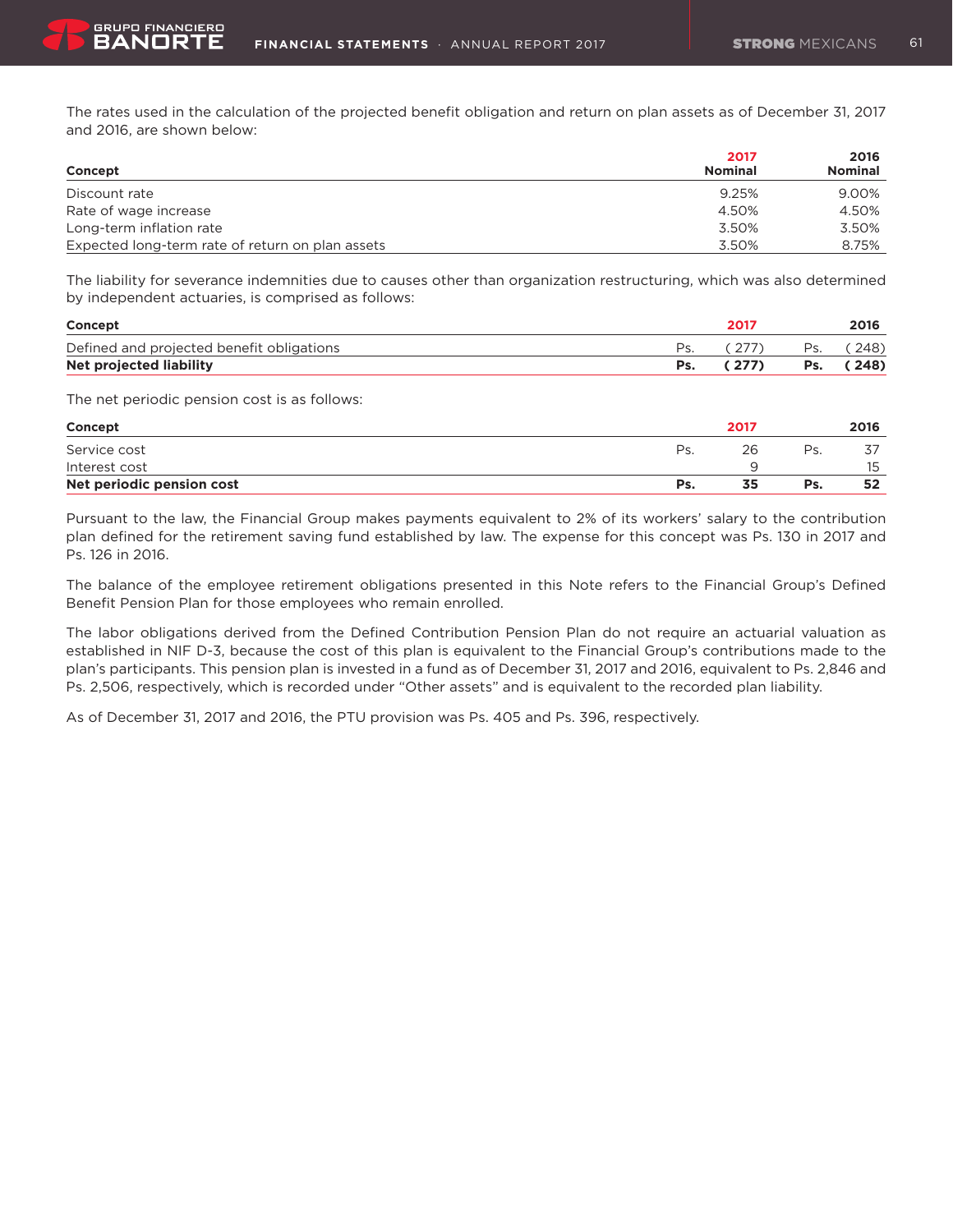## **26 - SUBORDINATED DEBENTURES**

As of December 31, 2017 and 2016, the subordinated debentures in circulation are as follows:

|                                                                                                                                                                                                                                |     | 2017   |     | 2016   |
|--------------------------------------------------------------------------------------------------------------------------------------------------------------------------------------------------------------------------------|-----|--------|-----|--------|
| Non-preferred subordinated obligations, non-preferent, perpetual,<br>non-cumulative 5 years callable BANOD19 999999 denominated in USD,<br>with an interest rate of 6.875%.**                                                  | Ps. | 6.882  |     |        |
| Non-preferred subordinated obligations, non preferent, perpetual,<br>non-cumulative 10 years callable BANOE91 999999 denominadas in USD,<br>with an interest rate of 7.625%.**                                                 | Ps. | 10,815 |     |        |
| Non preferred subordinated nonconvertible debentures BANOC36 311004,<br>maturing in October 2031, denominated in USD, with an interest rate of 5.75%<br>payable semiannually and amortizing the capital at maturity.           | Ps. | 9.831  | Ps. | 10.310 |
| Preferred subordinated nonconvertible debentures, QBANORTE 12 maturing<br>in May 2022, paying interest at the 28-day TIIE rate plus 1.5%, payable in 130<br>periods of 28 days each.                                           |     |        |     | 3,200  |
| Non preferred subordinated nonconvertible debentures<br>(Q BANORTE 08 debentures), maturing in February 2018, paying interest<br>at the 28-day TIIE rate plus 0.60%.                                                           |     |        |     | 3,000  |
| Preferred subordinated nonconvertible debentures, Q BANORTE 08-U<br>maturing in February 2028, paying interest at a 4.95% annual rate.                                                                                         |     | 2.653  |     | 2,487  |
| Non preferred subordinated nonconvertible debentures IXEGB40 141020.<br>maturing in October 2020, denominated in US dollars, at an interest rate<br>of 9.25%, payable semiannually with a final principal payment at maturity. |     | 2,360  |     | 2,474  |
| Subordinated debentures, maturing in June 2034, denominated in US dollars,<br>at a 3-month LIBOR interest rate plus 2.75%.*                                                                                                    |     |        |     | 212    |
| Preferred subordinated debentures maturing in April 2034, denominated in US<br>dollars, at a 3-month LIBOR interest rate plus 2.72%.*                                                                                          |     |        |     | 212    |
| Accrued interest                                                                                                                                                                                                               |     | 229    |     | 22     |
| Issuance and placement expenses                                                                                                                                                                                                |     | (325)  |     |        |
|                                                                                                                                                                                                                                | Ps. | 32,445 | Ps. | 21,917 |

The costs related to these debentures are amortized using the straight-line method over the term of the debt. The amortization charged to results were Ps. 18 and Ps. 10 in 2017 and 2016, respectively.

\* These obligations were liquidated prematurely as part of the sale of INB.

\*\* The above mentioned emission was registered as a liability and the interests generated by the notes are payable against the retained earnings from prior years, considering the characteristic established in the obligations to pay in an optional way the yields to election of the issuer, what is considered to be a capital component.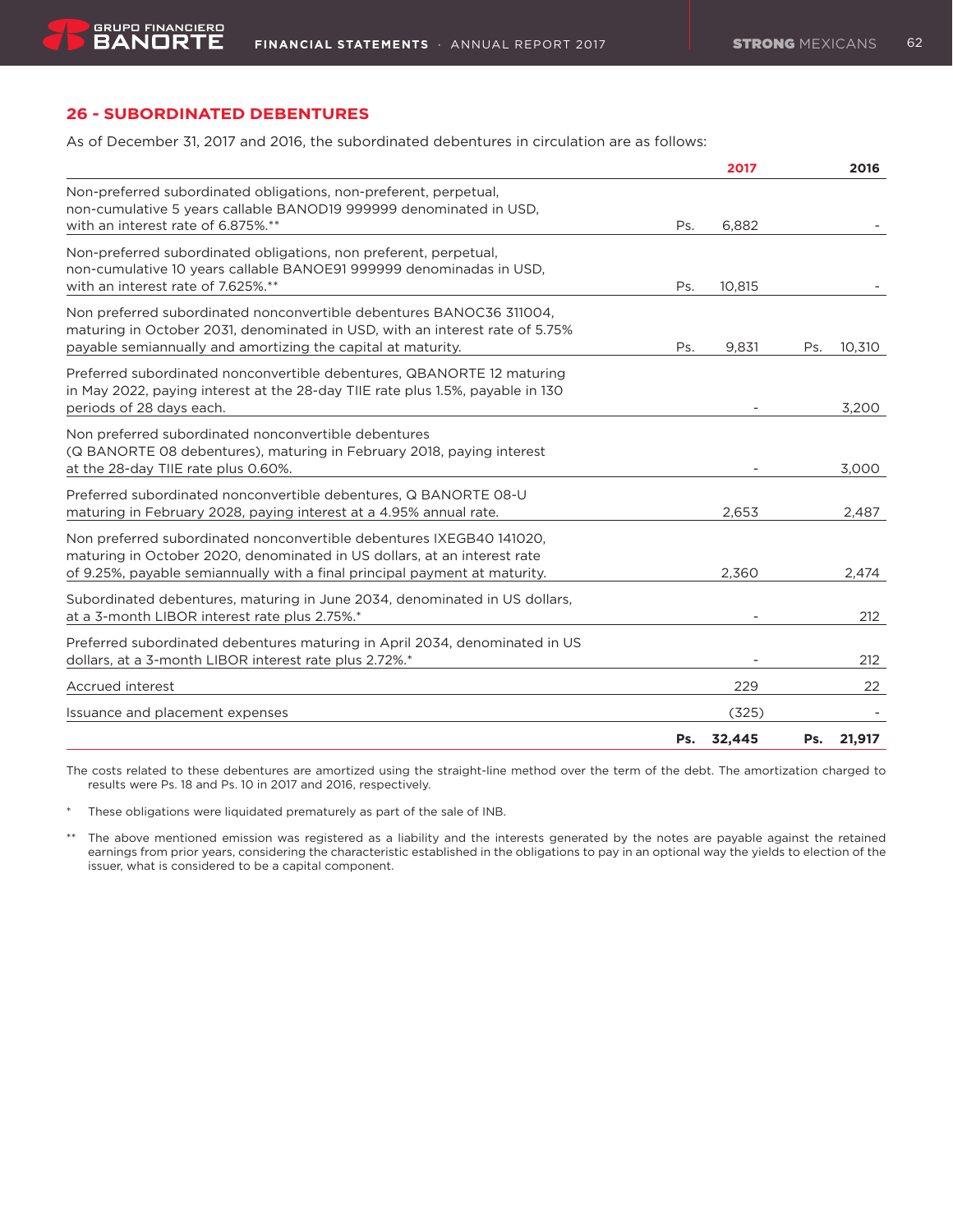## **27 - TRANSACTIONS AND BALANCES WITH NON-CONSOLIDATED SUBSIDIARIES AND ASSOCIATED COMPANIES**

Pursuant to Article 73 Bis of the LIC, the loans granted by Banking Institutions to related parties may not exceed 35% of the basic part of its net capital.

For the years ended December 31, 2017 and 2016, the amount of the loans granted to related parties were as follows:

| Institution granting the loan<br>$\%$ over the limit |     | 2017   | % over the limit | 2016  |
|------------------------------------------------------|-----|--------|------------------|-------|
| Banco Mercantil del Norte, S.A.<br>11.8%             | Ps. | 19.410 | 19.8%<br>Ps.     | 9.792 |

The loans granted by Banorte are under the 100% limit set forth by the LIC.

### **Loan portfolio sales**

#### Sale of loan portfolio packages between related parties (nominal values)

In February 2003 Banorte sold Ps. 1,925 of its proprietary portfolio (with interest) to its subsidiary Sólida at a price of Ps. 378. Of this transaction, Ps. 1,861 was related to past due amounts and Ps. 64 to the performing loan portfolio. The transaction was recorded based on figures as of August 2002, therefore the final amount affecting the February 2003 balance sheet was Ps. 1,856, considering the collections made since August 2002. Coupled with the sold loan portfolio, Ps. 1,577 of the associated allowance for loan losses was transferred as well.

In official letter 601-II-323110 dated November 5, 2003, the Commission established the accounting criteria to be applied to this transaction and issued a series of rulings whereby the Financial Group must provide detailed information on the activities of this transaction throughout its duration, in the understanding that this transaction was a one-time event and not a recurring portfolio transfer procedure.

Pursuant to the foregoing, below is a summary of the activity of the loan portfolio sold to Sólida since August 2002 and for the years of 2017 and 2016:

|                                          |          | <b>Mexican pesos</b> |                       |                          | <b>Foreign Currency</b>         |                                 |                        |                                 | <b>Total</b>  |
|------------------------------------------|----------|----------------------|-----------------------|--------------------------|---------------------------------|---------------------------------|------------------------|---------------------------------|---------------|
| Type of portfolio                        | Aug 02   | <b>Dec 16</b>        | <b>Dec 17</b>         | Aug 02                   | <b>Dec 16</b>                   | <b>Dec 17</b>                   | Aug 02                 | <b>Dec 16</b>                   | <b>Dec 17</b> |
| Performing loan portfolio                |          |                      |                       |                          |                                 |                                 |                        |                                 |               |
| Commercial                               | 5<br>Ps. | Ps.<br>٠             | Ps.<br>$\blacksquare$ | 5<br>Ps.                 | Ps.<br>$\overline{\phantom{a}}$ | Ps.<br>$\overline{\phantom{a}}$ | Ps.<br>10 <sup>°</sup> | Ps.<br>$\overline{\phantom{a}}$ | Ps.           |
| Mortgage                                 | 54       | 22                   | 19                    | $\overline{\phantom{a}}$ | $\overline{\phantom{0}}$        | $\overline{\phantom{a}}$        | 54                     | 22                              | 19            |
| <b>Total</b>                             | 59       | 22                   | 19                    | 5.                       | ۰                               | ۰                               | 64                     | 22                              | 19            |
| Past-due loan portfolio                  |          |                      |                       |                          |                                 |                                 |                        |                                 |               |
| Commercial                               | 405      | 237                  | 184                   | 293                      | 11                              |                                 | 698                    | 248                             | 185           |
| Consumer                                 | 81       | 71                   | 71                    | $\overline{\phantom{a}}$ | $\overline{\phantom{a}}$        | $\overline{\phantom{a}}$        | 81                     | 71                              | 71            |
| Mortgage                                 | 1,112    | 214                  | 205                   | $\overline{\phantom{a}}$ | $\overline{\phantom{0}}$        | ۰                               | 1,112                  | 214                             | 205           |
| <b>Total</b>                             | 1,598    | 522                  | 460                   | 293                      | 11                              |                                 | 1,891                  | 533                             | 461           |
| <b>Total portfolio</b>                   | 1,657    | 544                  | 479                   | 298                      | 11                              |                                 | 1,955                  | 555                             | 480           |
| Allowance for loan losses <sup>(1)</sup> |          |                      |                       |                          |                                 |                                 |                        |                                 |               |
| Commercial                               | 326      | 236                  | 184                   | 246                      | 11                              |                                 | 572                    | 247                             | 185           |
| Consumer                                 | 77       | 71                   | 71                    |                          |                                 | ٠                               | 77                     | 71                              | 71            |
| Mortgage                                 | 669      | 226                  | 205                   |                          | $\overline{\phantom{0}}$        | -                               | 669                    | 226                             | 205           |
| <b>Total allowance</b>                   |          |                      |                       |                          |                                 |                                 |                        |                                 |               |
| for loan loss                            | 1,072    | 533                  | 460                   | 246                      | 11                              | ۰                               | 1,318                  | 544                             | 461           |
| Net portfolio                            | Ps. 585  | 11<br>Ps.            | Ps.<br>19             | 52<br>Ps.                | Ps.<br>٠                        | Ps.<br>ä,                       | Ps. 637                | 11<br>Ps.                       | 19<br>Ps.     |

 $<sup>(1)</sup>$  Allowances required based on the classification methodology applied in the Financial Group that maintained a 98.83% equity interest in</sup> Sólida during 2017 and 2016.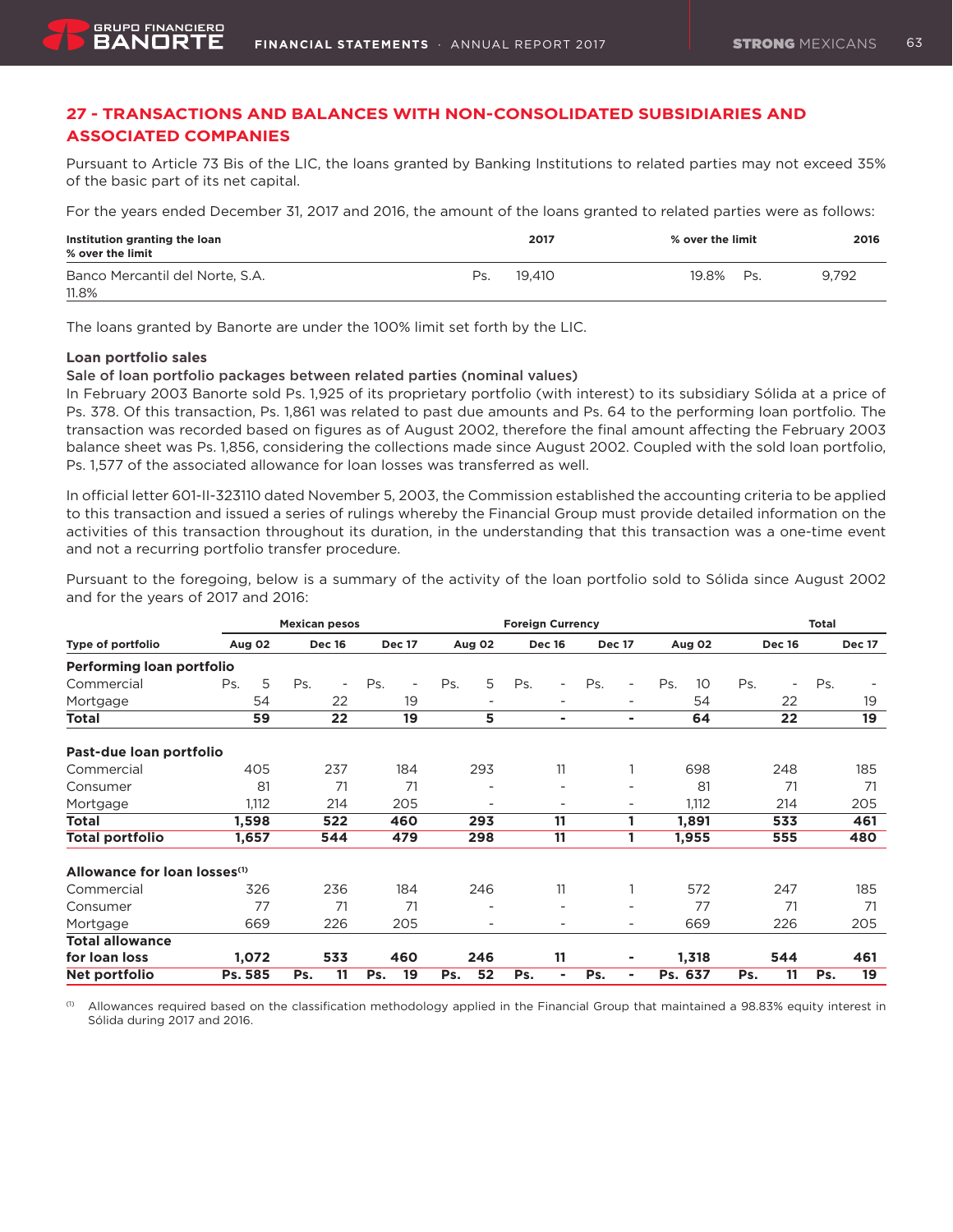As of December 31, 2017 and 2016, the composition of the Financial Group's loan portfolio excluding its subsidiaries is as follows:

|                                  |     |               |     | <b>Mexican pesos</b> |     | <b>Foreign Currency</b>  |     |                          |     | <b>Total</b>  |     |               |  |
|----------------------------------|-----|---------------|-----|----------------------|-----|--------------------------|-----|--------------------------|-----|---------------|-----|---------------|--|
| Type of portfolio                |     | <b>Dec 17</b> |     | <b>Dec 16</b>        |     | <b>Dec 17</b>            |     | <b>Dec 16</b>            |     | <b>Dec 17</b> |     | <b>Dec 16</b> |  |
| Commercial loans                 | Ps. | 321.767       | Ps. | 313,319              | Ps. | 44,384                   | Ps. | 42,279                   | Ps. | 366,151       | Ps. | 355,598       |  |
| Consumer loans                   |     | 101.995       |     | 86.632               |     | $\overline{\phantom{a}}$ |     |                          |     | 101.995       |     | 86,632        |  |
| Mortgage loans                   |     | 135,425       |     | 114,828              |     | $\overline{\phantom{a}}$ |     |                          |     | 135.425       |     | 114,828       |  |
| Performing loan portfolio        |     | 559,187       |     | 514,779              |     | 44,384                   |     | 42.279                   |     | 603.571       |     | 557,058       |  |
| Commercial loans                 |     | 5,115         |     | 5,862                |     | 1,610                    |     | 141                      |     | 6,725         |     | 6,003         |  |
| Consumer loans                   |     | 4.400         |     | 3,271                |     |                          |     |                          |     | 4,400         |     | 3,271         |  |
| Mortgage loans                   |     | 1.528         |     | 1,252                |     | $\overline{\phantom{a}}$ |     | $\overline{\phantom{a}}$ |     | 1,528         |     | 1,252         |  |
| Past-due loan portfolio          |     | 11.043        |     | 10.385               |     | 1.610                    |     | 141                      |     | 12,653        |     | 10,526        |  |
| <b>Total portfolio</b>           |     | 570.230       |     | 525.164              |     | 45,994                   |     | 42,220                   |     | 616,224       |     | 567,584       |  |
| Allowance for loan losses        |     | 15,685        |     | 14,116               |     | 327                      |     | 323                      |     | 16,012        |     | 14,439        |  |
| Net portfolio                    |     | Ps. 554,545   | Ps. | 511,048              | Ps. | 45,667                   | Ps. | 42,097                   | Ps. | 600,212       | Ps. | 553,146       |  |
| <b>Allowance for loan losses</b> |     |               |     |                      |     |                          |     |                          |     | 126.55%       |     | 137.18%       |  |
| % of past-due portfolio          |     |               |     |                      |     |                          |     |                          |     | 2.05%         |     | 1.85%         |  |

### **28 - INFORMATION BY SEGMENT**

GRUPO FINANCIERO

The main operations and balances per concept and/or business segment in the General Balance Sheet and the Income Statement are comprised as follows:

a. Interest and fees income is made up as follows:

|                           | 2017                          |     |                           |     |                            |  |
|---------------------------|-------------------------------|-----|---------------------------|-----|----------------------------|--|
|                           | <b>Interest</b><br><b>MXP</b> |     | <b>Fees</b><br><b>MXP</b> |     | <b>Total</b><br><b>MXP</b> |  |
| Cash and cash equivalents | Ps.<br>2.400                  | Ps. | -                         | Ps. | 2,400                      |  |
| Margin securities         | 111                           |     | -                         |     | 111                        |  |
| Investment in securities  | 28,973                        |     | $\overline{\phantom{a}}$  |     | 28,973                     |  |
| Securities repurchasing   |                               |     |                           |     |                            |  |
| and loans                 | 235                           |     | ۰                         |     | 235                        |  |
| Hedging transactions      | 5.073                         |     | $\overline{\phantom{a}}$  |     | 5.073                      |  |
| Commercial loans          | 32,463                        |     | 439                       |     | 32,902                     |  |
| Mortgage loans            | 12,284                        |     | 514                       |     | 12,798                     |  |
| Consumer loans            | 23.085                        |     | 216                       |     | 23,301                     |  |
| <b>Others</b>             | 4.716                         |     | $\overline{\phantom{a}}$  |     | 4,716                      |  |
|                           | Ps. 109.340                   | Ps. | 1,169                     | Ps. | 110.509                    |  |

|                                   |                               | 2016 |                    |     |                            |
|-----------------------------------|-------------------------------|------|--------------------|-----|----------------------------|
|                                   | <b>Interest</b><br><b>MXP</b> |      | Fees<br><b>MXP</b> |     | <b>Total</b><br><b>MXP</b> |
| Cash and cash equivalents         | 1.634<br>Ps.                  | Ps.  | ۰                  | Ps. | 1,634                      |
| Margin securities                 |                               | 119  | -                  |     | 119                        |
| Investment in securities          | 19,510                        |      | ۰                  |     | 19,510                     |
| Securities repurchasing and loans | 582                           |      | ۰                  |     | 582                        |
| Hedging transactions              | 2.324                         |      | -                  |     | 2,324                      |
| Commercial loans                  | 22,630                        |      | 472                |     | 23,102                     |
| Mortgage loans                    | 10,501                        |      | 471                |     | 10,972                     |
| Consumer loans                    | 19.273                        |      | 263                |     | 19,536                     |
| Others                            | 2,485                         |      | -                  |     | 2,484                      |
|                                   | 79.058<br>Ps.                 | Ps.  | 1.206              | Ps. | 80,264                     |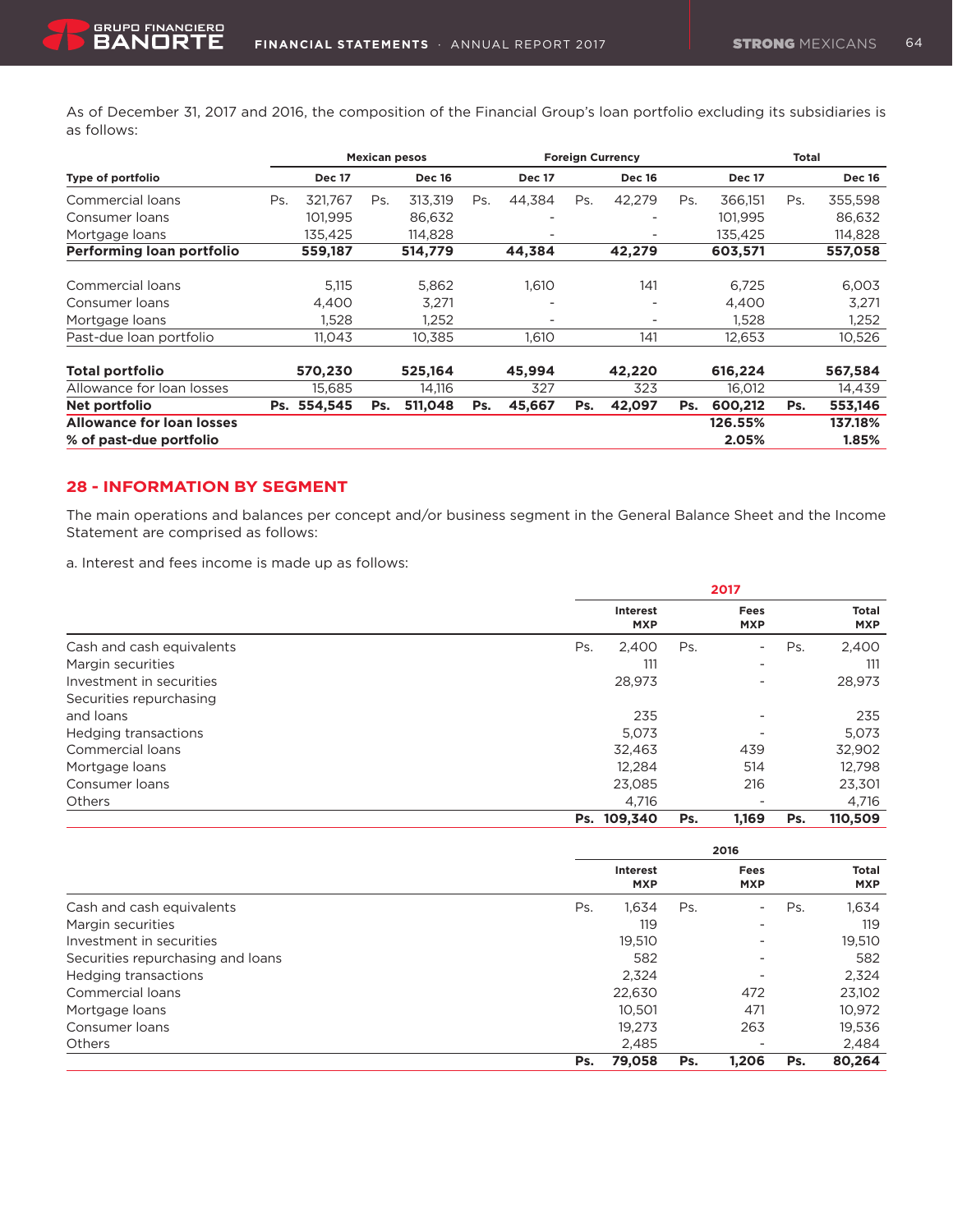b. The balances by service sector of the Financial Group, without considering the eliminations relative to the consolidation of the financial statements, are as follows:

|                                                   | 2017          | 2016          |
|---------------------------------------------------|---------------|---------------|
| <b>Banking sector:</b>                            |               |               |
| Net income                                        | Ps.<br>18,339 | 15,044<br>Ps. |
| Stockholders' equity                              | 86,062        | 92,787        |
| Total portfolio                                   | 615,714       | 567,032       |
| Past-due loan portfolio                           | 12,192        | 10,060        |
| Allowance for loan losses                         | (15, 551)     | (13, 941)     |
| Total net assets                                  | 1,056,423     | 1,030,435     |
| <b>Brokerage sector:</b>                          |               |               |
| Net income                                        | 972           | 832           |
| Stockholders' equity                              | 3,060         | 2,753         |
| Portfolio balance                                 | 824,291       | 757,423       |
| Total net assets                                  | 121,833       | 81,175        |
| Long term saving sector*                          |               |               |
| Net income                                        | 6,271         | 5,727         |
| Stockholders' equity                              | 25,996        | 22,513        |
| Total net assets                                  | 139,625       | 119,283       |
| <b>Other finance companies sector:</b>            |               |               |
| Net income                                        | (158)         | 178           |
| Stockholders' equity                              | 9,087         | 9,050         |
| Total portfolio**                                 | 34.052        | 29,170        |
| Past-due loan portfolio                           | 291           | 253           |
| Allowance for loan losses                         | (572)         | (442)         |
| Total net assets                                  | 46,915        | 43,483        |
| <b>Grupo Financiero Banorte (Financial Group)</b> |               |               |
| Net income                                        | 23,889        | 19,292        |
| Stockholders' equity                              | 143,701       | 138,720       |
| Total assets                                      | 143,701       | 138,720       |

\* For sector comparisons, Afore XXI Banorte's results are shown at 100% in this table. As of the fourth quarter of 2016, results are reported in Seguros Banorte through participation method.

c. The trading results for the years ended December 31, 2016 and 2015 are as follows:

|                                   | 2017        | 2016        |
|-----------------------------------|-------------|-------------|
| <b>Trading results:</b>           |             |             |
| Spot foreign currency             | \$<br>(153) | \$<br>82    |
| Derivatives financial instruments | 492         | 329         |
| Investments in securities         | (709)       | (73)        |
| <b>Valuation</b>                  | (370)       | 338         |
| Purchase-sales result, net        |             |             |
| Spot foreign currency             | \$<br>1.729 | \$<br>1,511 |
| Derivatives financial instruments | 137         | (14)        |
| Investments in securities         | 1.161       | 511         |
| Total trading results             | 3.027       | 2,008       |
| <b>Total trading results</b>      | \$<br>2,657 | 2,346       |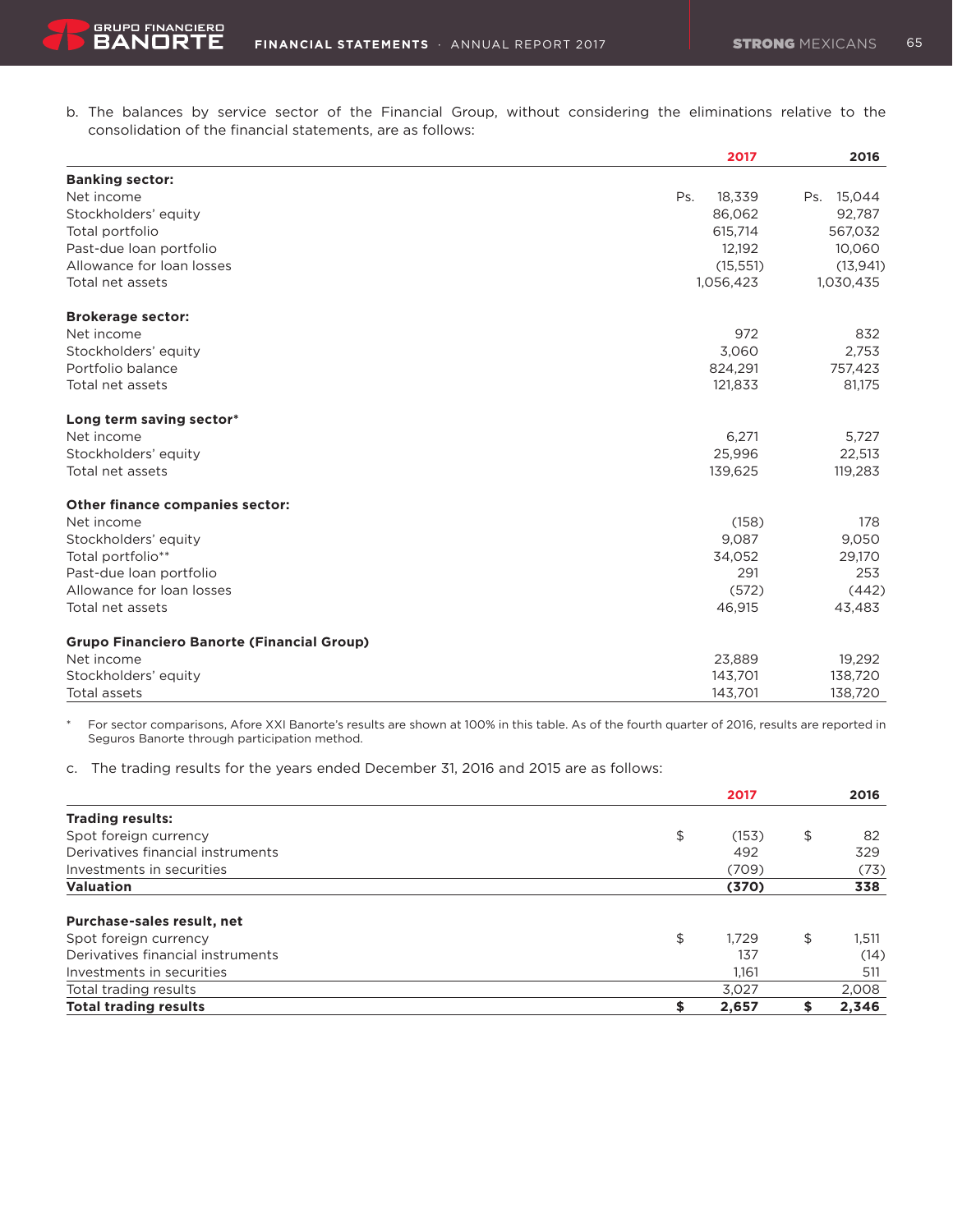d. The performing loan portfolio, grouped by economic sector and geographical location, is as follows

| <b>Economic sector</b>             | 2017         | %     | 2016         |
|------------------------------------|--------------|-------|--------------|
| Agriculture                        | 8,128<br>Ps. | 1.3%  | 7,546<br>Ps. |
| Commerce                           | 63,984       | 10.4% | 53,059       |
| Construction                       | 33,050       | 5.4%  | 39,692       |
| Manufacturing                      | 31,258       | 5.1%  | 35,351       |
| Mining                             | 2,800        | 0.5%  | 150          |
| Services                           | 7,764        | 1.2%  | 7,444        |
| Financial and real estate services | 49,111       | 8.0%  | 46,767       |
| Transportation                     | 20,129       | 3.3%  | 16,182       |
| Government                         | 134,905      | 21.9% | 134,798      |
| Vivienda                           | 135,405      | 22.0% |              |
| Mortgage                           | 33,906       | 5.5%  | 114,807      |
| Credit card                        | 71,660       | 11.6% | 28,445       |
| Other consumer loans               | 12,478       | 2.0%  | 59,882       |
| Leasing                            | 11,020       | 1.8%  | 11,505       |
| Factoring                          | 63,984       | 1.3%  | 11,177       |
|                                    | Ps. 615,598  | 100%  | Ps. 566,805  |

e. The past-due loan portfolio, grouped by economic sector and geographical location, is as follows

| <b>Economic sector</b>             |     | 2017   | %     |     | 2016   |
|------------------------------------|-----|--------|-------|-----|--------|
| Agriculture                        | \$  | 119    | 2%    | Ps. | 183    |
| Commerce                           |     | 1,451  | 13%   |     | 1,296  |
| Construction                       |     | 2,453  | 31%   |     | 3,247  |
| Manufacturing                      |     | 1,915  | 5%    |     | 493    |
| Mining                             |     | 3      | $-$ % |     |        |
| Services                           |     | 452    | 5%    |     | 469    |
| Financial and real estate services |     | 73     | 1%    |     | 61     |
| Transportation                     |     | 99     | 1%    |     | 87     |
| Vivienda                           |     | 1,323  | $-$ % |     |        |
| Mortgage                           |     | 2,187  | 10%   |     | 1,049  |
| Credit card                        |     | 2,253  | 16%   |     | 1,623  |
| Other consumer loans               |     | 85     | 15%   |     | 1,624  |
| Leasing                            |     | 69     | 1%    |     | 132    |
| Factoring                          | \$  | 119    | 0%    |     | 48     |
|                                    | Ps. | 12,482 | 100%  | Ps. | 10,312 |

f. Deposit accounts grouped by product and geographical location are as follows:

|                                   |     |                              |                    | 2017      |                  |            |                              |                |  |
|-----------------------------------|-----|------------------------------|--------------------|-----------|------------------|------------|------------------------------|----------------|--|
|                                   |     | <b>Geographical location</b> |                    |           |                  |            |                              |                |  |
| Product                           |     | <b>Monterrey</b>             | <b>Mexico City</b> | West      | <b>Northwest</b> | South-east | <b>Treasury</b><br>and other | Total          |  |
| Non-interest bearing checking     |     |                              |                    |           |                  |            |                              |                |  |
| accounts                          | Ps. | 46.539                       | Ps. 74.998         | Ps.23,016 | Ps.23.001        | Ps.27,536  | Ps.<br>644                   | 195,734<br>Ps. |  |
| Interest-bearing                  |     |                              |                    |           |                  |            |                              |                |  |
| checking accounts                 |     | 12,564                       | 55,125             | 7,672     | 9,322            | 22,711     | 558                          | 107,952        |  |
| Current account Ps. and           |     |                              |                    |           |                  |            |                              |                |  |
| pre-established                   |     | 8,026                        | 13,918             | 3,688     | 3,730            | 5,472      | $\overline{4}$               | 34,818         |  |
| Non-interest bearing demand       |     |                              |                    |           |                  |            |                              |                |  |
| deposits, USD                     |     | 7.176                        | 14.735             | 1,648     | 8,827            | 2.472      | 593                          | 35,451         |  |
| Interest bearing demand deposits, |     |                              |                    |           |                  |            |                              |                |  |
| <b>USD</b>                        |     | 6,785                        | 3,722              | 1,056     | 3,346            | 780        |                              | 15,690         |  |
| Retail time deposits              |     | 37,255                       | 78,331             | 17,176    | 15,142           | 24,698     | 1,083                        | 173,686        |  |
| Time deposits, USD                |     | 6,822                        | 10,963             | 1,605     | 2,146            | 755        | 27                           | 22,318         |  |
| Customers Money market            |     | 17,651                       | 19,539             | 4,297     | 1,465            | 2,475      | 6,074                        | 51,501         |  |
| Financial intermediaries          |     |                              |                    |           |                  |            | 3,672                        | 3,672          |  |
| <b>Total deposits</b>             |     | Ps. 139,815                  | Ps.272,710         | Ps.60,138 | Ps.66,979        | Ps.86.899  | Ps.12,656                    | Ps. 640,821    |  |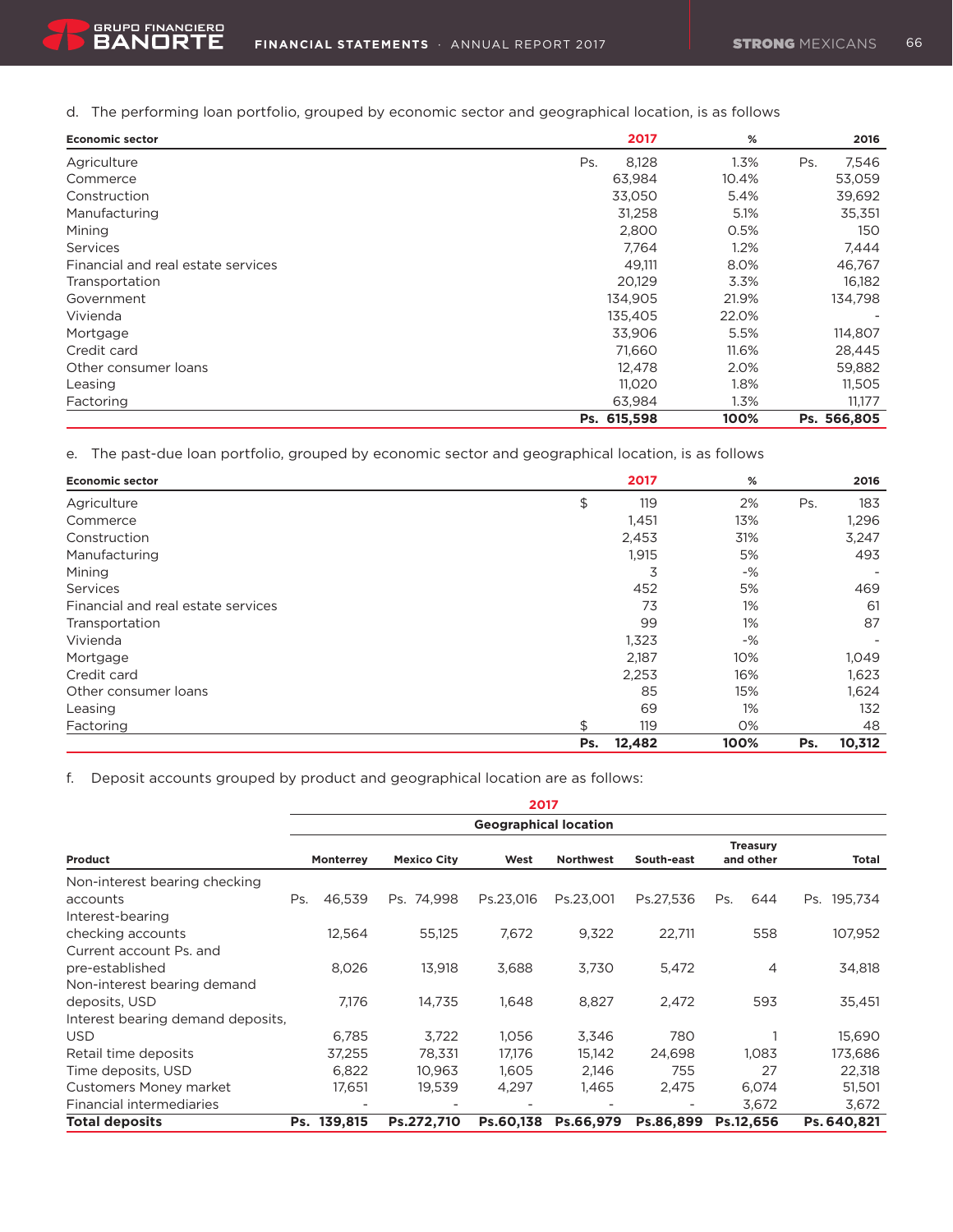|                                 |                              |                  |                    | 2016      |                  |            |                              |             |
|---------------------------------|------------------------------|------------------|--------------------|-----------|------------------|------------|------------------------------|-------------|
|                                 | <b>Geographical location</b> |                  |                    |           |                  |            |                              |             |
| Product                         |                              | <b>Monterrey</b> | <b>Mexico City</b> | West      | <b>Northwest</b> | South-east | <b>Treasury</b><br>and other | Total       |
| Non-interest bearing checking   |                              |                  |                    |           |                  |            |                              |             |
| accounts                        | Ps.                          | 46,533           | Ps. 75,880         | Ps.23,494 | Ps. 21,901       | Ps.27,042  | 499<br>Ps.                   | Ps. 195,349 |
| Interest-bearing checking       |                              |                  |                    |           |                  |            |                              |             |
| accounts                        |                              | 15,877           | 49.825             | 10,102    | 9,007            | 23,096     | 495                          | 108,402     |
| Current account Ps. and         |                              |                  |                    |           |                  |            |                              |             |
| pre-established                 |                              | 6,421            | 11.987             | 3,152     | 2,902            | 4,313      | 2                            | 28,777      |
| Non-interest bearing demand     |                              |                  |                    |           |                  |            |                              |             |
| deposits, USD                   |                              | 7,165            | 15,415             | 1,396     | 7,017            | 1,871      | 626                          | 33,490      |
| Interest bearing demand         |                              |                  |                    |           |                  |            |                              |             |
| deposits, USD                   |                              | 6,345            | 5,740              | 966       | 3,931            | 803        |                              | 17,785      |
| Retail time deposits            |                              | 31,467           | 68,789             | 14,734    | 12,367           | 20,704     | 650                          | 148,711     |
| Time deposits, USD              |                              | 7.675            | 4,788              | 1.741     | 2,519            | 1,036      | 27                           | 17,786      |
| <b>Customers Money market</b>   |                              | 11,362           | 6,956              | 2,007     | 1,368            | 1,054      | 44                           | 22,791      |
| <b>Financial intermediaries</b> |                              | (75)             |                    |           |                  |            | 1,543                        | 1,468       |
| <b>Total deposits</b>           |                              | Ps. 132,770      | Ps.239.380         | Ps.57.592 | Ps.61.012        | Ps.79.919  | Ps. 3.886                    | Ps.574,560  |

### **29 - INCOME TAXES**

The Financial Group is subject to Income Tax (ISR).

#### **ISR**

Pursuant to the ISR Law the rate for 2017 and 2016 was 30% and will continue at the same rate for subsequent years.

Reconciliation of the ISR legal rate and the effective rate expressed as a percentage of the profit before ISR and PTU is:

|                               | 2017  | 2016 |
|-------------------------------|-------|------|
| Legal rate                    | 30%   | 30%  |
| Tax inflation                 | (3%)  | (2%) |
| Non-tax accounting write-offs | $-$ % | 3%   |
| Other entries                 | 1%    | (5%) |
| <b>Effective rate</b>         | 28%   | 26%  |

### **30 - STOCKHOLDERS' EQUITY**

The Financial Group's shareholders' common stock is comprised as follows:

|                                                    | Number of shares with a nominal value of Ps. 3.50 |        |                           |               |  |  |
|----------------------------------------------------|---------------------------------------------------|--------|---------------------------|---------------|--|--|
| <b>Paid-in Capital</b>                             |                                                   | 2017   |                           |               |  |  |
| "O" Series                                         | 2,753,002,382                                     |        |                           | 2,749,220,050 |  |  |
|                                                    |                                                   |        | <b>Historical Amounts</b> |               |  |  |
| <b>Paid-in Capital</b>                             |                                                   | 2017   |                           | 2016          |  |  |
| "O" Series                                         | Ps.                                               | 9.636  | Ps                        | 9.619         |  |  |
| Restatement in Mexican pesos through December 2007 |                                                   | 4.955  |                           | 4,955         |  |  |
|                                                    | Ps.                                               | 14,591 | Ps.                       | 14,574        |  |  |

As of December 31, 2017 the outstanding shares performed as follows:

| Outstanding shares as of January 1, 2016                                  | 2.749.220.050 |
|---------------------------------------------------------------------------|---------------|
| Share repurchase for executive shares' plan payable in equity instruments | (11,092,000)  |
| Liquidation of shares to executives                                       | 15.848.409    |
| Outstanding shares as of December 31, 2016                                | 2,753,976,459 |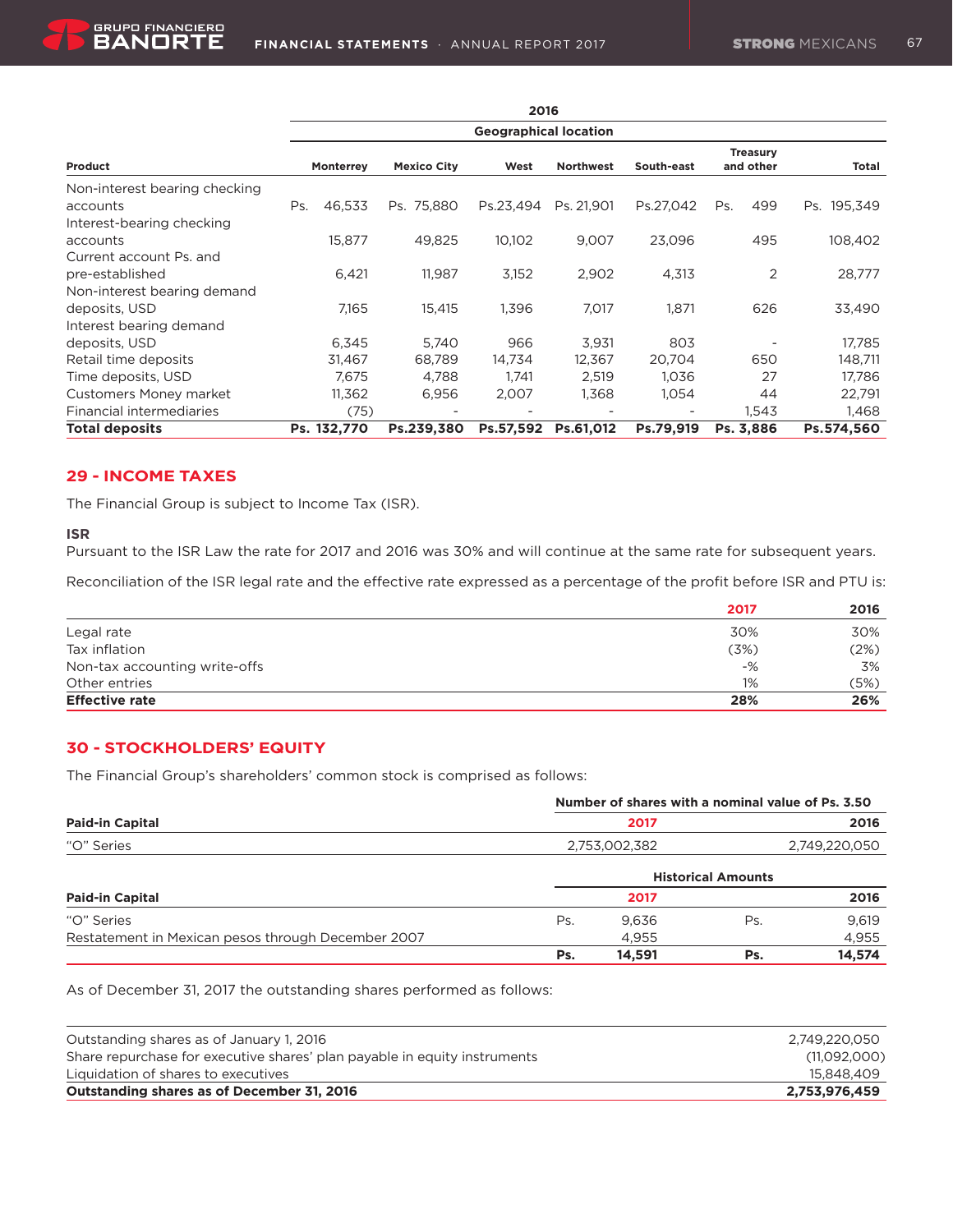#### **Restrictions on profits**

The distribution of stockholders' equity, except restated paid-in capital and retained tax earnings, will be subject to income tax on dividends payable by the Financial Group at the effective rate. Any tax paid on such distribution may be credited against that year's income tax paid on dividends and the two immediate fiscal years following such payment, charged against that year's tax and the provisional payments made.

The dividends paid derived from the profits generated as of January 1, 2014 to individuals residing in Mexico and abroad may be subject to additional 10% ISR which will be withheld by the Financial Group.

The following are prior years' results that may be subject to withheld ISR for up to 10% on the paid out dividends:

| Year                                        | <b>Amount that</b><br>may be subject<br>to withholding | Amount not<br>subject to<br>withholding |
|---------------------------------------------|--------------------------------------------------------|-----------------------------------------|
| Profits accumulated up to December 31, 2013 | Ps.                                                    | Ps. 39.303                              |
| Profit of the year 2014                     | 50.407                                                 |                                         |
| Profit of the year 2015                     | 62.860                                                 |                                         |
| Profit of the year 2016                     | 68.492                                                 |                                         |
| Profit of the year 2017                     | 71.294                                                 |                                         |

As of December 31, the stockholders' equity tax account balances are as follows:

|                                                   |     | 2017       | 2016       |
|---------------------------------------------------|-----|------------|------------|
| Capital contribution account                      | Ps. | 72.479     | Ps. 67.884 |
| Net tax profit account at the end of 2013 (CUFIN) |     | 20.381     | 11.255     |
| CUFIN as of 2014                                  |     | 5.777      | 3.567      |
| <b>Total</b>                                      |     | Ps. 98.637 | Ps. 82,707 |

The Financial Group's net profit is subject to the requirement of transferring at least 5% of each year's net income to the legal reserve until the reserve equals 20% of capital stock at par value. The legal reserve may not be distributed to the stockholders during the life of the Financial Group, except in the form of a stock dividend. As of December 31, 2017 and 2016, the legal reserve is Ps. 2,933 and represents 20% of paid-in capital.

#### **Share-based payments**

The Financial Group grants stock options to key officers through different payment schemes based on stocks. The Financial Group has established trusts to manage the plans and contributes the necessary funds so that shares can be purchased directly from the market at the initiation of each plan.

The Financial Group records its stock option plans according to the guidelines of NIF D-8, "Share-based payments". The compensation expense is recorded at fair value as of the date the stock options are granted. The NIF D-8 guidelines stipulate that the fair value determined at the beginning is not revalued at a later date.

During 2017 and 2016, the Institution recorded Ps. 576 and Ps. 408, respectively in administration expenses as compensation for share-based payments against the paid-in capital.

As of December 31, 2017 and 2016, the Institution has 19,290,000 and 15,919,639 granted to its executives through various share-based payment plans. The share's average weighted price for all the plans during the year was Ps. 86.04 and Ps. 81.48.

During 2017 and 2016, 15,848,409 and 5,015,798 shares were operated, respectively.

### **Capitalization Ratio (Banorte) (not audited)**

The capitalization rules for financial institutions establish requirements for specific levels of net capital, as a percentage of assets subject to both market and credit risk.

The information for December 31, 2017 sent to Banco de México to review is shown below.

Banorte's capitalization ratio as of December 31, 2016 was 17.23% of total risk (market, credit and operational), and 21.18% of credit risk, which in both cases exceed the current regulatory requirements.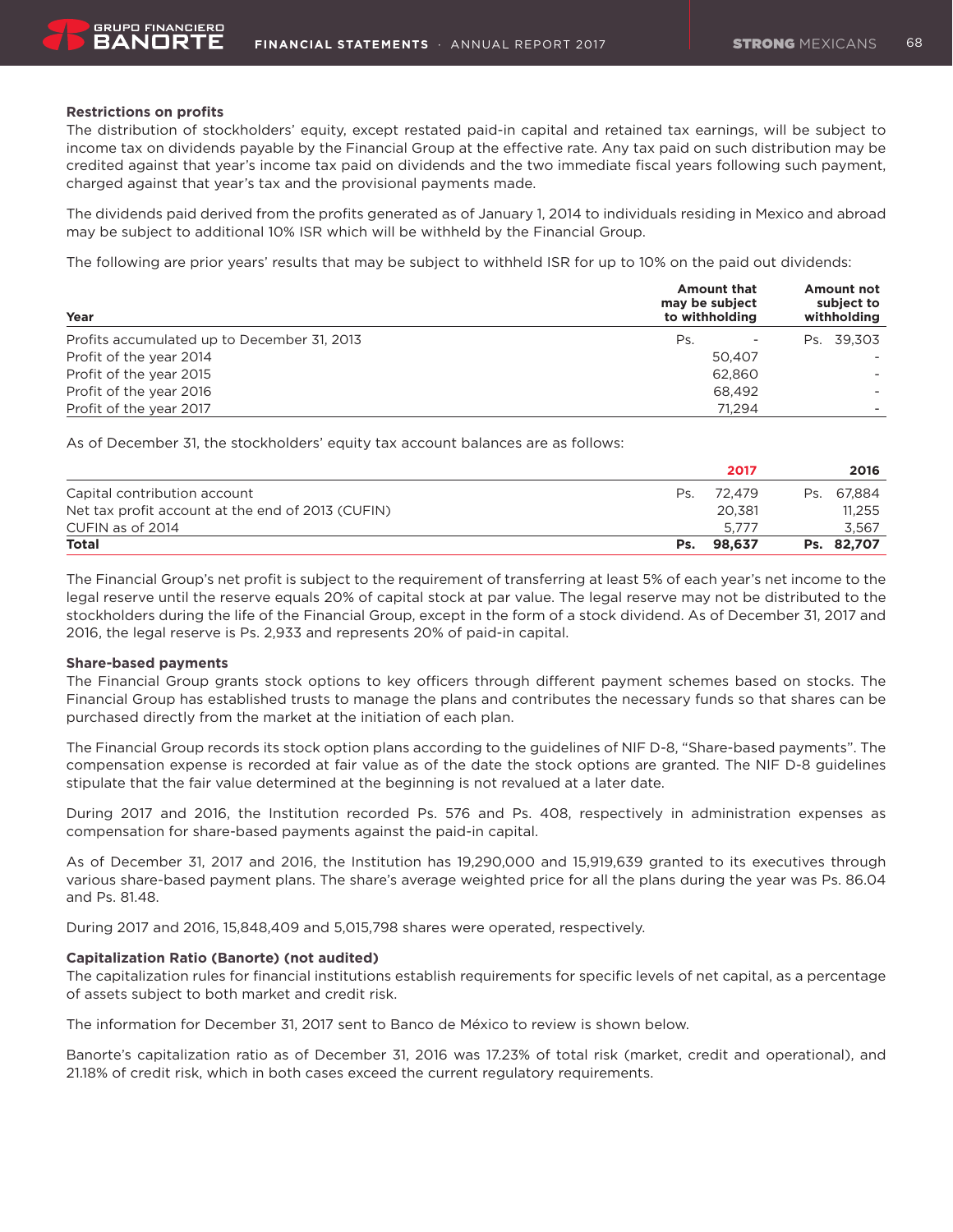#### **ANEXO 1-0**

#### **Format of disclosure of the integration of capital without considering transitory requirements in the application of regulatory adjustments**

| Reference      | Common equity level 1 (CET1): securities and allowance                                              | Amount  |
|----------------|-----------------------------------------------------------------------------------------------------|---------|
| 1              | Ordinary shares that qualify for common capital of level 1 plus its corresponding premium           | 18,753  |
| 2              | Retained earnings from prior years                                                                  | 38,959  |
| 3              | Other elements of comprehensive income (and other allowances)                                       | 26,760  |
| 6              | Common equity level 1 before regulatory adjustments                                                 | 84,472  |
|                | Common equity level 1: regulatory adjustment                                                        |         |
| 8              | Goodwill (net of deferred taxes to charge)                                                          | 1,005   |
| 9              | Other intangibles different to servicing asset of mortgage loans (net of deferred taxes to charge)  | 7,320   |
| 11             | Result from valuation of instruments for cash flow hedging                                          | (3,653) |
| 13             | Receivables generated by securitizations                                                            | 141     |
| 15             | Defined benefit pension plan                                                                        | (943)   |
| 19             | Significant investments in ordinary shares of banks, financial institutions and insurance companies |         |
| (conservative) | outside the scope of regulatory consolidation, net of the short positions eligible, where the       |         |
|                | Institution holds more than 10% of the issued share capital (amount that exceeds                    |         |
|                | the threshold of 10%)                                                                               | 671     |
| 26             | Before regulatory national adjustments                                                              | 1,591   |
| Α              | of which: Other elements of comprehensive income (and other allowance)                              | 1,591   |
| 28             | Total regulatory adjustments to common equity level 1                                               | 9,252   |
| 29             | Common equity level 1 (CET1)                                                                        | 75,220  |
|                | Additional equity level 1: securities                                                               |         |
| 30             | Instruments issued directly that qualify as additional equity of level 1, plus premium              | 17,697  |
| 33             | Instruments issued directly subject to gradual elimination of additional equity level 1             | 2,406   |
| 36             | Additional equity level 1 before regulatory adjustments                                             | 20,103  |
|                | Additional equity: regulatory adjustments                                                           |         |
| 44             | Additional equity level 1 (AT1)                                                                     | 20,103  |
| 45             | Equity level 1 (T1 = CET1 + AT1)                                                                    | 95,323  |
|                | <b>Equity level 2: instruments and allowances</b>                                                   |         |
| 46             | Instruments issued directly that qualify as equity of level 2, plus premium                         | 9,968   |
| 47             | Instruments issued directly subject to gradual elimination of additional equity level 2             | 2,653   |
| 50             | Allowances                                                                                          | 665     |
| 51             | Equity level 2 before regulatory adjustments                                                        | 13,286  |
|                | Equity level 2: regulatory adjustments                                                              |         |
| 58             | Equity level 2 (T2)                                                                                 | 13,286  |
| 59             | Total equity $(TC = T1 + T2)$                                                                       | 108,609 |
| 60             | Weighted assets for total risk                                                                      | 630,264 |
|                | <b>Equity ratios and suplements</b>                                                                 |         |
| 61             | Common equity level 1 (as a percentage of weighted assets for total risk)                           | 11.93%  |
| 62             | Equity level 1 (as a percentage of weighted assets for total risk)                                  | 15.12%  |
| 63             | Total equity (as a percentage of weighted assets for total risk)                                    | 17.23%  |
| 64             | Institutional specific supplement (at least must consist of: the requirement of Level 1 common      |         |
|                | equity plus the capital conservation mattress plus the countercyclical mattress plus the G-SIB      |         |
|                | mattress; expressed as a percentage of weighted assets for total risk)                              | 7%      |
| 65             | of which: equity conservation supplement                                                            | 2.54%   |
| 67             | of which: Supplement of global banks systemically important (G-SIB)                                 | 0.36%   |
| 68             | Common equity level 1 available to cover supplements                                                |         |
|                | (as a percentage of weighted assets for total risk)                                                 | 2.73%   |
|                | Amounts below the thresholds for deduction (before risk weighting)                                  |         |
| 75             | Deferred tax asset due to temporary differences                                                     |         |
|                | (net of deferred tax liability)                                                                     | 3,512   |
|                | Limits applicable to the inclusion of reserves in the capital of Level 2                            |         |
| 76             | Reserves eligible for inclusion in level 2 capital with respect to exposures subject to             |         |
|                | standardized methodology (prior to the application of the limit)                                    | 665     |
| 77             | Limit on the inclusion of provisions in Level 2 capital under standardized methodology              | 6,118   |
|                | Equity instruments subject to gradual elimination                                                   |         |
|                | (applicable only between 1 January 2018 and 1 January 2022)                                         |         |
| 82             | Current limit of AT1 instruments subject to gradual elimination                                     | 2,406   |
|                |                                                                                                     |         |
| 84             | Current limit of AT2 instruments subject to gradual elimination                                     | 2,653   |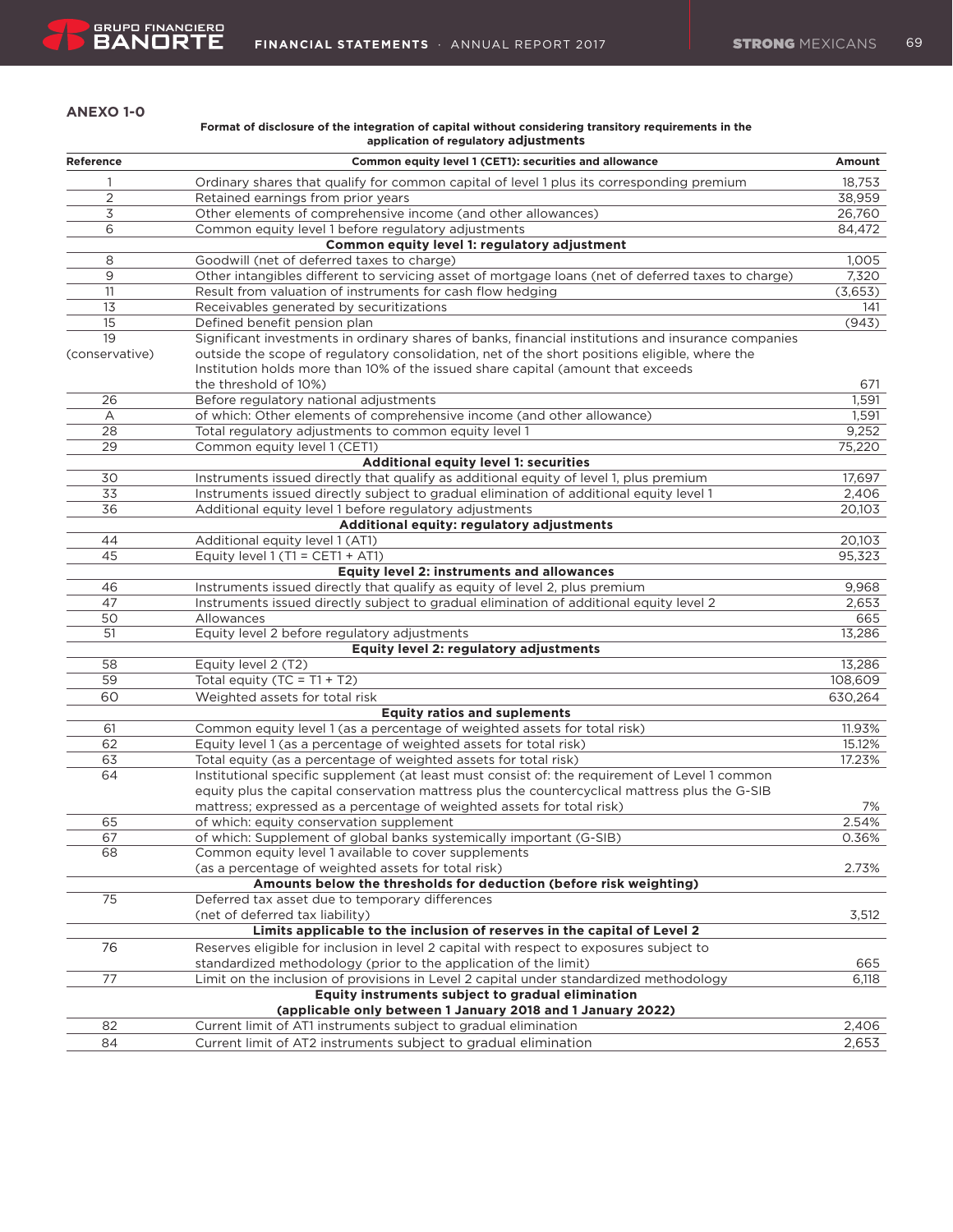

#### **Table II.1 Balance Sheet figures**

#### Reference of **Amount** Amount **Amount 2019 balance sheet presented in the Balance Sheet figures Balance Sheet Sheet Sheet Sheet Sheet Sheet Sheet Balance Balance sheet Assets 1,055,733** BG1 Cash and cash equivalents **6.1 September 2018** Cash and cash equivalents **75,480** BG2 Margin securities 1,986 BG3 Investments in securities 281,810 BG4 Debtor balances under repurchase en resale agreements 5 5 5 5 5 6 7 7 8 7 8 7 7 8 7 7 8 7 8 7 8 7 7 8 7 8 7 8 7 8 7 8 7 8 7 8 7 8 7 8 7 8 7 8 7 8 7 8 7 8 7 8 7 8 7 8 7 8 7 8 7 8 7 8 7 8 7 8 7 8 7 8 7 8 7 8 7 8 7 8 7 8 BG6 Derivatives financial instruments 25,716 BG7 Saluation adjustments for asset hedging and the control of the control of the control of the control of the control of the control of the control of the control of the control of the control of the control of the contr BG8 Loan portfolio, net 602,117 BG9 Receivables generated by securitization 141 BG10 Other accounts receivables **36,117** BG11 Foreclosed assets 752 BG12 Property, furniture and equipment 13,379 BG13 Permanent stock investment 1,953 BG15 Deferred taxes 3,512 BG16 Other assets 12,668  **Liabilities 969,671** BG17 Deposits 645,804 BG18 Interbank and other loans 15,134 BG19 Creditor balances under repurchase and resale agreements 193,365 BG22 Derivatives financial instruments 37,009 BG25 Other accounts payable 45,425 BG26 Subordinated debentures 32,445 BG28 Deferred credits and advance collections 485  **Stockholders' equity 86,062** Paid-in capital BG30 Other capital 67,309 **Memorandum** accounts **1,151,520** BG32 Contingent assets and liabilities 100 Continues and liabilities 100 Continues and liabilities 100 Continues 100 Continues 100 Continues 100 Continues 100 Continues 100 Continues 100 Continues 100 Continues 100 Continu BG33 Credit commitments 213,098 BG34 Assets in trust or under mandate 290,749 BG36 Managed assets in custody and the set of the set of the set of the set of the set of the set of the set of the set of the set of the set of the set of the set of the set of the set of the set of the set of the set of BG37 Collateral received 2008 133,904 BG38 Collateral received and sold or given as a pledge 62,240 BG39 Investment banking transactions on account of third parties, (net) 87,333 87,333 BG40 Interest accrued but not charged of past due loans 365 365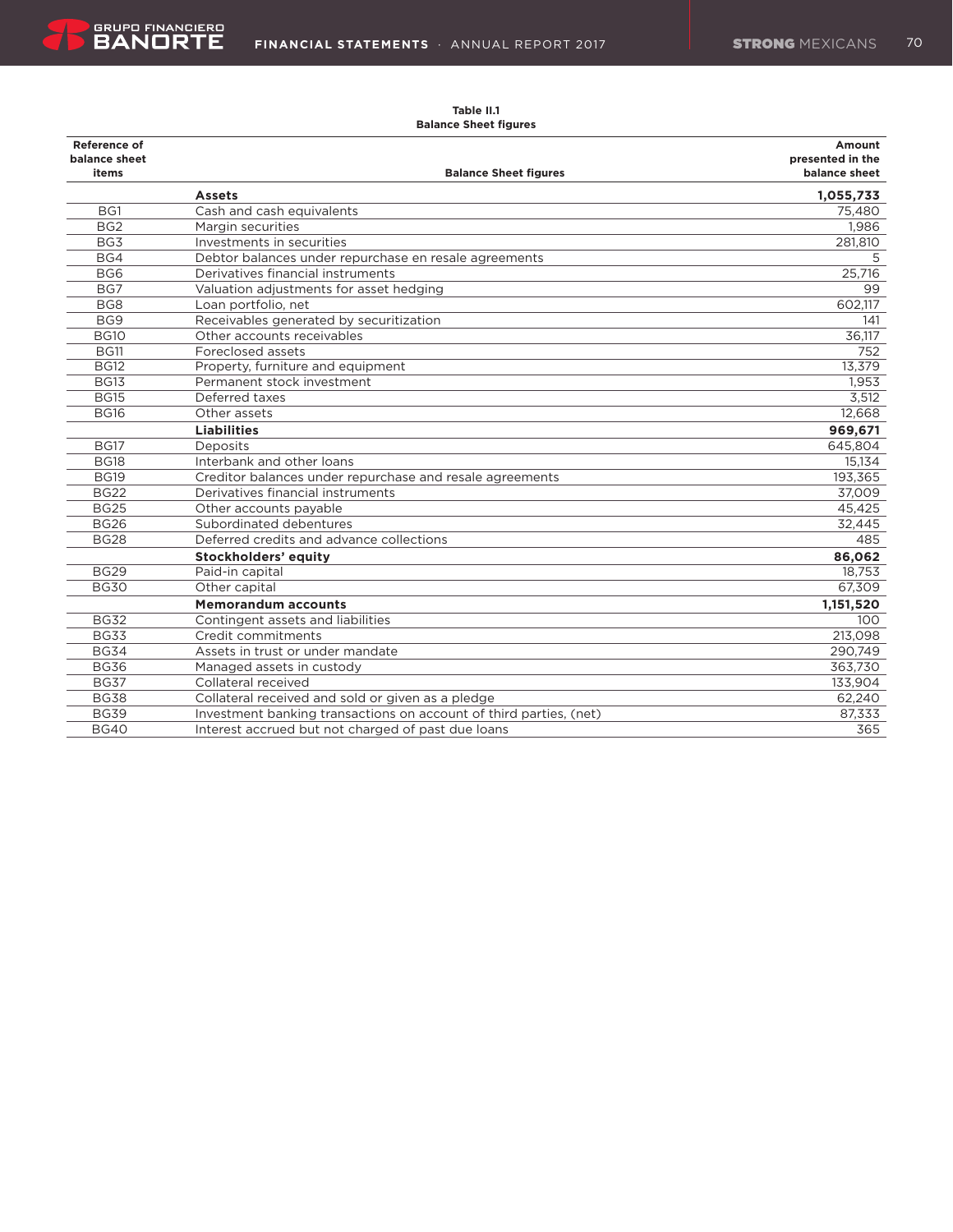**Table II.2 Regulatory concepts considered for calculating the components of net Capital**

| <b>Identifier</b> | <b>Regulatory concepts</b><br>considered for<br>calculating the components<br>of net Capital                                                 | Reference to the<br>disclosure format for<br>the capital integration<br>of subparagraph (I)<br>of this Annex | Amount in accordance<br>with the notes to<br>the table concepts<br>regulatory considered<br>for the calculation of<br>the components of<br>the Net Capital | Reference (s) of the<br>item of the balance sheet<br>and amount related<br>to the regulatory<br>concept considered for<br>the calculation of the<br>net Capital coming from<br>the mentioned reference. |
|-------------------|----------------------------------------------------------------------------------------------------------------------------------------------|--------------------------------------------------------------------------------------------------------------|------------------------------------------------------------------------------------------------------------------------------------------------------------|---------------------------------------------------------------------------------------------------------------------------------------------------------------------------------------------------------|
|                   |                                                                                                                                              |                                                                                                              | Assset                                                                                                                                                     |                                                                                                                                                                                                         |
| 1                 | Goodwill                                                                                                                                     | 8                                                                                                            | 1,005                                                                                                                                                      | BG16: 1,005(Goodwill)                                                                                                                                                                                   |
| $\overline{2}$    | Other Intangibles                                                                                                                            | 9                                                                                                            | 7,320                                                                                                                                                      | BG16: 7,320<br>(Other Intangibles)                                                                                                                                                                      |
| 4                 | Receivables generated by<br>securitization                                                                                                   | 13                                                                                                           | 141                                                                                                                                                        | BG9: 141 (Receivables generated<br>by securitization)                                                                                                                                                   |
| 11                | Indirect investments in the<br>capital of financial institutions<br>where the institution owns more t<br>han 10% of the share capital issued | 19                                                                                                           | 1,953                                                                                                                                                      | BG13: 1,953 (Permanent<br>stock investment)                                                                                                                                                             |
| 13                | Reserves recognised as<br>complementary capital                                                                                              | 50                                                                                                           | 665                                                                                                                                                        |                                                                                                                                                                                                         |
|                   |                                                                                                                                              |                                                                                                              | Liability                                                                                                                                                  |                                                                                                                                                                                                         |
| 24                | Deferred tax (liability)<br>associated to goodwill                                                                                           | 8                                                                                                            | 1,005                                                                                                                                                      | BG16: 1,005 (Goodwill)                                                                                                                                                                                  |
| 25                | Deferred tax (liability)<br>associated to other intangible                                                                                   | 9                                                                                                            | 7,320                                                                                                                                                      | BG16: 7.320<br>(Other Intangibles)                                                                                                                                                                      |
| 30                | Subordinated debentures subject<br>to transitory computing as basic<br>Capital 2                                                             | 33                                                                                                           | 20,103                                                                                                                                                     | BG26: 20,103<br>(Subordinated debentures)                                                                                                                                                               |
| 32                | Subordinated debentures subject<br>to transitory computing as<br>complementary Capital                                                       | 47                                                                                                           | 12,622                                                                                                                                                     | BG26: 12.622<br>(Subordinated debentures)                                                                                                                                                               |
|                   |                                                                                                                                              | Stockholders' equity                                                                                         |                                                                                                                                                            |                                                                                                                                                                                                         |
| 34                | Contributed Capital that complies<br>with annex 1-Q                                                                                          | $\mathbf{1}$                                                                                                 | 18,753                                                                                                                                                     | BG29; 18,753<br>(Contributed capital)                                                                                                                                                                   |
| 35                | Retained earnings from prior years                                                                                                           | 2                                                                                                            | 38,959                                                                                                                                                     | BG30; 38,959 (Earned capital)                                                                                                                                                                           |
| 36                | Result from valuation of instruments<br>for cash flow hedging of items<br>accounted at fair value                                            | $\overline{3}$                                                                                               | (3,653)                                                                                                                                                    | BG30; -3,653 (Earned capital)                                                                                                                                                                           |
| 37                | Other elements of capital earned<br>other than previous                                                                                      | 3                                                                                                            | 32,003                                                                                                                                                     | BG30; 32,003 (Earned capital)                                                                                                                                                                           |
| 40                | Result from valuation of instruments<br>for cash flow hedging of items not<br>accounted at fair value                                        | 3, 11                                                                                                        | (3,653)                                                                                                                                                    | BG30; -3,653 (Earned capital)                                                                                                                                                                           |
| 41                | Result from conversions                                                                                                                      | $3, 26 - A$                                                                                                  | 1,591                                                                                                                                                      | BG30; 1,591 (Earned capital)                                                                                                                                                                            |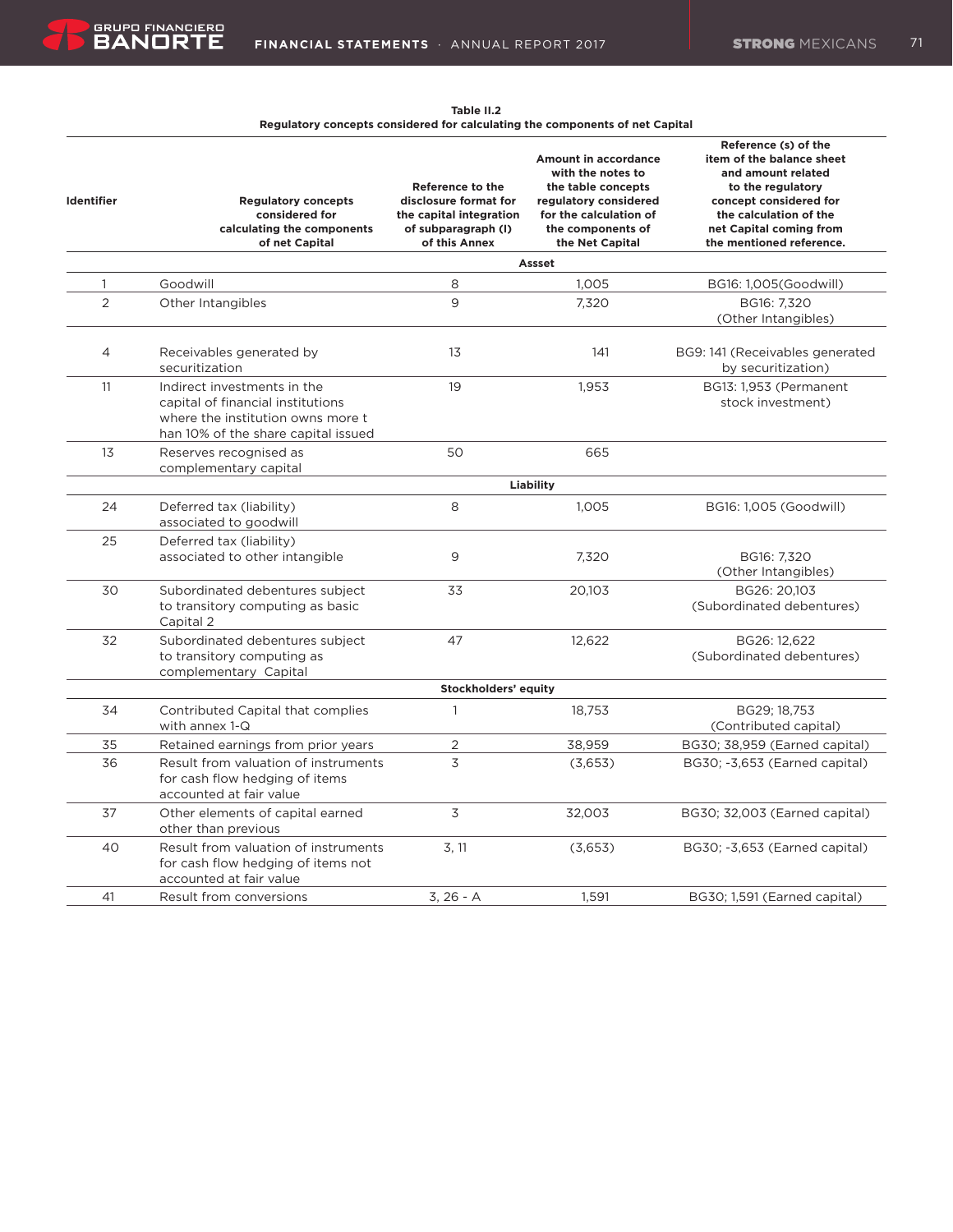$\equiv$ 

**Table III.1 Positions exposed at market risk by risk factor**

|                                                                        | Amount of               |                         |
|------------------------------------------------------------------------|-------------------------|-------------------------|
| Concept                                                                | equivalent<br>positions | Capital<br>requirements |
| Transactions in local currency with nominal rate                       | 41.007                  | 3.281                   |
| Transactions in local currency with securities in local currency       |                         |                         |
| with surcharge and a rate reviewable                                   | 5.121                   | 410                     |
| Transactions in local currency with real rate or denominated in UDI's  | 5.574                   | 446                     |
| Positions in UDI's or with yield referred to INPC                      | 27                      |                         |
| Operations in foreign currency with nominal rate                       | 12.908                  | 1.033                   |
| Positions in foreign currency or with yield indexed to a exchange rate | 3.760                   | 301                     |
| Positions in capital instruments or with yield indexed at the cost     |                         |                         |
| of a capital instruments group                                         | 2.147                   | 172                     |

#### **Table III.2 Assets subject to credit risk**

|                                                            | <b>Risk</b><br>Weighted | Capital     |
|------------------------------------------------------------|-------------------------|-------------|
| Concept                                                    | <b>Assets</b>           | requirement |
| Group I B (weighted at 20%)                                | $\overline{2}$          |             |
| Group III (weighted at 20%)                                | 10.570                  | 846         |
| Group III (weighted at 50%)                                | 5,808                   | 465         |
| Group III (weighted at 100%)                               | 3,227                   | 258         |
| Group IV (weighted at 20%)                                 | 369                     | 30          |
| Group V (weighted at 20%)                                  | 7,921                   | 634         |
| Group V (weighted at 50%)                                  | 100                     | 8           |
| Group V (weighted at 115%)                                 | 20,406                  | 1,632       |
| Group V (weighted at 150%)                                 | 7,321                   | 586         |
| Group VI (weighted at 50%)                                 | 3,176                   | 254         |
| Group VI (weighted at 75%)                                 | 31,832                  | 2,547       |
| Group VI (weighted at 100%)                                | 14,293                  | 1,143       |
| Group VII A (weighted at 20%)                              | 147,684                 | 11,815      |
| Group VII A (weighted at 50%)                              | 3,665                   | 293         |
| Group VII A (weighted at 100%)                             | 5,795                   | 464         |
| Group VII A (weighted at 115%)                             | 150,583                 | 12,047      |
| Group VII A (weighted at 150%)                             | 1,282                   | 103         |
| Group VII B (weighted at 20%)                              | 982                     | 79          |
| Group VIII (weighted at 115%)                              | 816                     | 65          |
| Group VIII (weighted at 150%)                              | 11,459                  | 917         |
| Group IX (weighted at 10%)                                 | 4,852                   | 388         |
| Group IX (weighted at 50%)                                 | 3,301                   | 264         |
| Group IX (weighted at 100%)                                | 32,948                  | 2,636       |
| Securitizations with a Risk Degree of 1 (weighted at 20%)  | 1,194                   | 96          |
| Securitizations with a Risk Degree of 2 (weighted at 50%)  | 1,423                   | 114         |
| Securitizations with a Risk Degree of 3 (weighted at 100%) | 552                     | 44          |

# **Assets subject to operational risk:**

|       | <b>Risk</b><br>Weighted<br><b>Assets</b> |    | Capital<br>requirement   |
|-------|------------------------------------------|----|--------------------------|
| Total | 46.406                                   | Dc | <b>Z170</b>              |
|       | Ps.                                      | ت  | $\cup$ , $\cup$ $\angle$ |

| Average requirement for market and credit | Average of the annual positive net income |
|-------------------------------------------|-------------------------------------------|
| risk in the past 36 months                | of last 36 months                         |
| 41.156                                    | 56.225                                    |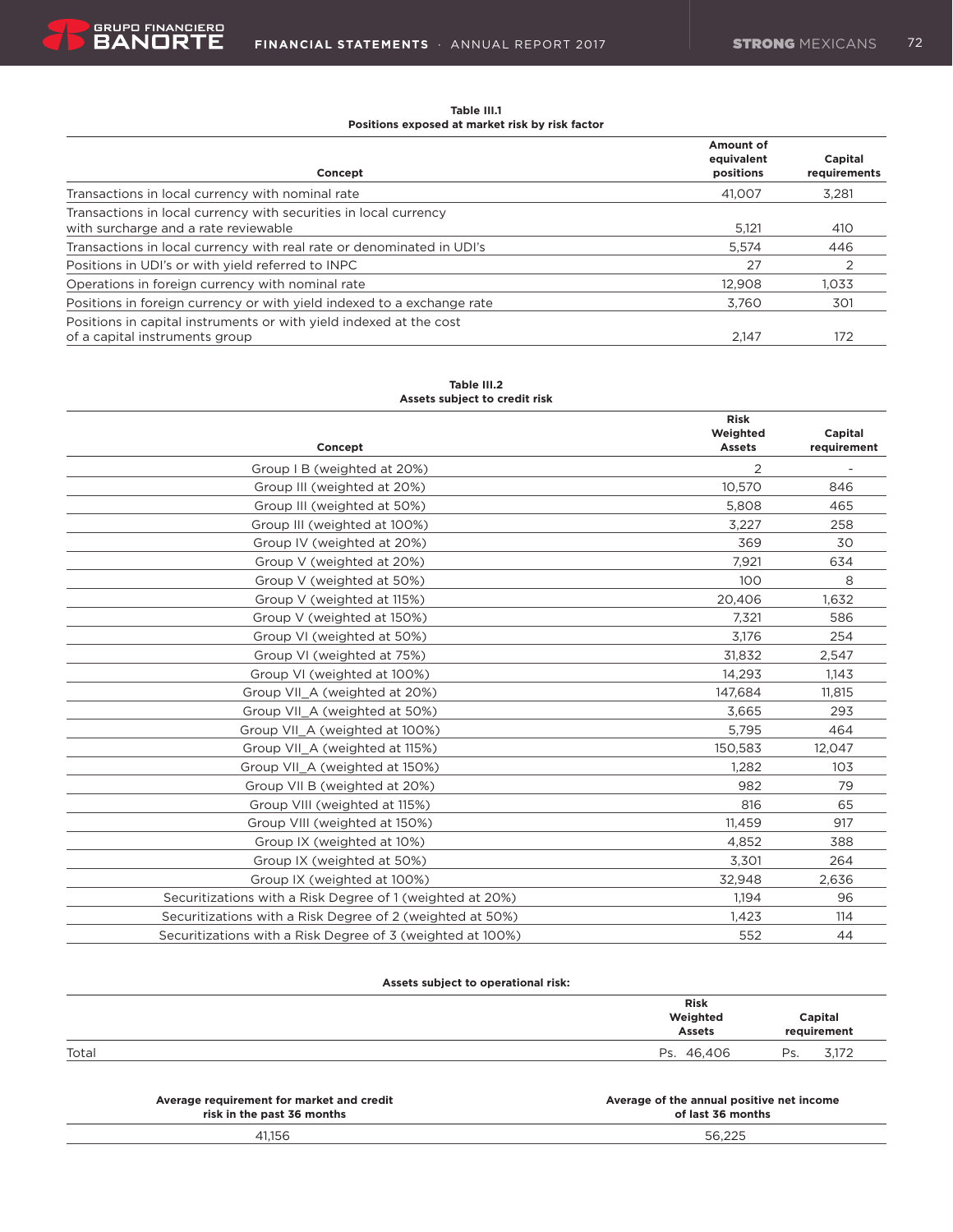|                                |                                                       | clensits of the securities that are part of the net capital                                                                                                                                                                                                                                       |
|--------------------------------|-------------------------------------------------------|---------------------------------------------------------------------------------------------------------------------------------------------------------------------------------------------------------------------------------------------------------------------------------------------------|
| Reference                      | <b>Characteristics</b>                                | <b>Q BANORTE 08U</b>                                                                                                                                                                                                                                                                              |
| 1                              | Issuer                                                | Banco Mercantil del Norte, S.A., Institución de<br>Banca Múltiple, Grupo Financiero Banorte.                                                                                                                                                                                                      |
| 2                              | identifier ISIN, CUSIP o Bloomberg                    | MX0QBA070037                                                                                                                                                                                                                                                                                      |
| 3                              | Legal framework                                       | LMV, LIC, CIRCULAR 2019/95, LGTOC                                                                                                                                                                                                                                                                 |
| <b>Regulatory</b><br>treatment |                                                       |                                                                                                                                                                                                                                                                                                   |
| 4                              | Level of capital with transience                      | <b>Complementary Capital</b>                                                                                                                                                                                                                                                                      |
| 6                              | Level of security                                     | Credit institution without consolidating subsidiaries                                                                                                                                                                                                                                             |
| 7                              | Type of instrument                                    | Subordinated debenture                                                                                                                                                                                                                                                                            |
| 8                              | Amount recognized in regulatory capital               | 494'543,600 (Four hundred and ninety-four million<br>five hundred and forty three thousand six hundred) UDIs,<br>respective to \$1,962,998,835.09 (One thousand nine<br>hundred and sixty-two million nine hundred and ninety-eight<br>thousand eight hundred and thirty-five pesos 09/100 M.N.). |
| 9                              | Nominal value                                         | 100 (One hundred) UDIs                                                                                                                                                                                                                                                                            |
| 9Α                             | Currency                                              | UDI                                                                                                                                                                                                                                                                                               |
| 10                             | Accounting classification                             | Liability at amortized cost                                                                                                                                                                                                                                                                       |
| 11                             | Date of issuance                                      | 11/03/2008                                                                                                                                                                                                                                                                                        |
| 12                             | Security term                                         | Maturity                                                                                                                                                                                                                                                                                          |
| 13                             | Date of maturity                                      | 15/02/2028                                                                                                                                                                                                                                                                                        |
| 14                             | Clause of advance payment                             | Yes                                                                                                                                                                                                                                                                                               |
| 15                             | First date of advance payment                         | 22/08/2023                                                                                                                                                                                                                                                                                        |
| 15A                            | Regulatory or fiscal events                           | Yes                                                                                                                                                                                                                                                                                               |
| 15B                            | Settlement price of the advance payment clause        | Nominal value plus interest accrued at the date<br>of the anticipated amortization                                                                                                                                                                                                                |
| 16                             | Subsequent dates of payment in advance                | At any date of interest payment from the fifth year<br>counted from the date of issue                                                                                                                                                                                                             |
| Yields /<br>dividends          |                                                       |                                                                                                                                                                                                                                                                                                   |
| 17                             | Type of yields/Dividends                              | Fix                                                                                                                                                                                                                                                                                               |
| 18                             | Interest rate/Dividends                               | Real Gross (Yield)                                                                                                                                                                                                                                                                                |
| 19                             | Clause of cancellation of dividends                   | Yes                                                                                                                                                                                                                                                                                               |
| 20                             | Discretion in payment                                 | Partially discretionary                                                                                                                                                                                                                                                                           |
| 21                             | Clause of increase of interest                        | No                                                                                                                                                                                                                                                                                                |
| 22                             | Yields/Dividends                                      | Non-cumulative                                                                                                                                                                                                                                                                                    |
| 23                             | Security convertibility                               | Non-convertibles                                                                                                                                                                                                                                                                                  |
| 25                             | Convertibility grade                                  | Non-convertible in shares                                                                                                                                                                                                                                                                         |
| 27                             | Security convertibility type                          | Non-convertibles                                                                                                                                                                                                                                                                                  |
| 30                             | Value decrease clause (Write-Down)                    | No                                                                                                                                                                                                                                                                                                |
| 35                             | Position of subordination in the event of liquidation | Preferential subordinated debentures                                                                                                                                                                                                                                                              |
| 36                             | Default characteristics                               | No                                                                                                                                                                                                                                                                                                |
| Reference<br>$\mathbf{1}$      | <b>Characteristic</b><br>Issuer                       | D2 IXEGB40 141020<br>Ixe Banco, S.A., Institución de Banca Múltiple,                                                                                                                                                                                                                              |
|                                |                                                       | Ixe Grupo Financiero<br>USP59974AB40                                                                                                                                                                                                                                                              |
| 2<br>3                         | Identifier ISIN, CUSIP o Bloomberg<br>Legal framework | New York Laws                                                                                                                                                                                                                                                                                     |
| <b>Regulatory</b><br>treatment |                                                       |                                                                                                                                                                                                                                                                                                   |
| 4                              | Level of capital with transience                      | <b>Basic Capital 2</b>                                                                                                                                                                                                                                                                            |
| 6                              | Level of security                                     | Credit institution without consolidating subsidiaries                                                                                                                                                                                                                                             |
| 7                              | Type of instrument                                    | Subordinated debenture                                                                                                                                                                                                                                                                            |
| 8                              | Amount recognized in regulatory capital               | U.S.\$120,000,000                                                                                                                                                                                                                                                                                 |
|                                |                                                       | (One hundred and twenty million dollars 00/100USD)                                                                                                                                                                                                                                                |
| 9                              | Nominal value                                         | U.S. \$1,000.00 (Mil dólares 00/100 USD)                                                                                                                                                                                                                                                          |
| 9ª                             | Currency                                              | USD Dólar                                                                                                                                                                                                                                                                                         |
| 10                             | Accounting classification                             | Liability at amortized cost                                                                                                                                                                                                                                                                       |
| 11                             | Date of issuance                                      | 14/10/2010                                                                                                                                                                                                                                                                                        |

**Table IV.1 Characteristics of the securities that are part of the net Capital**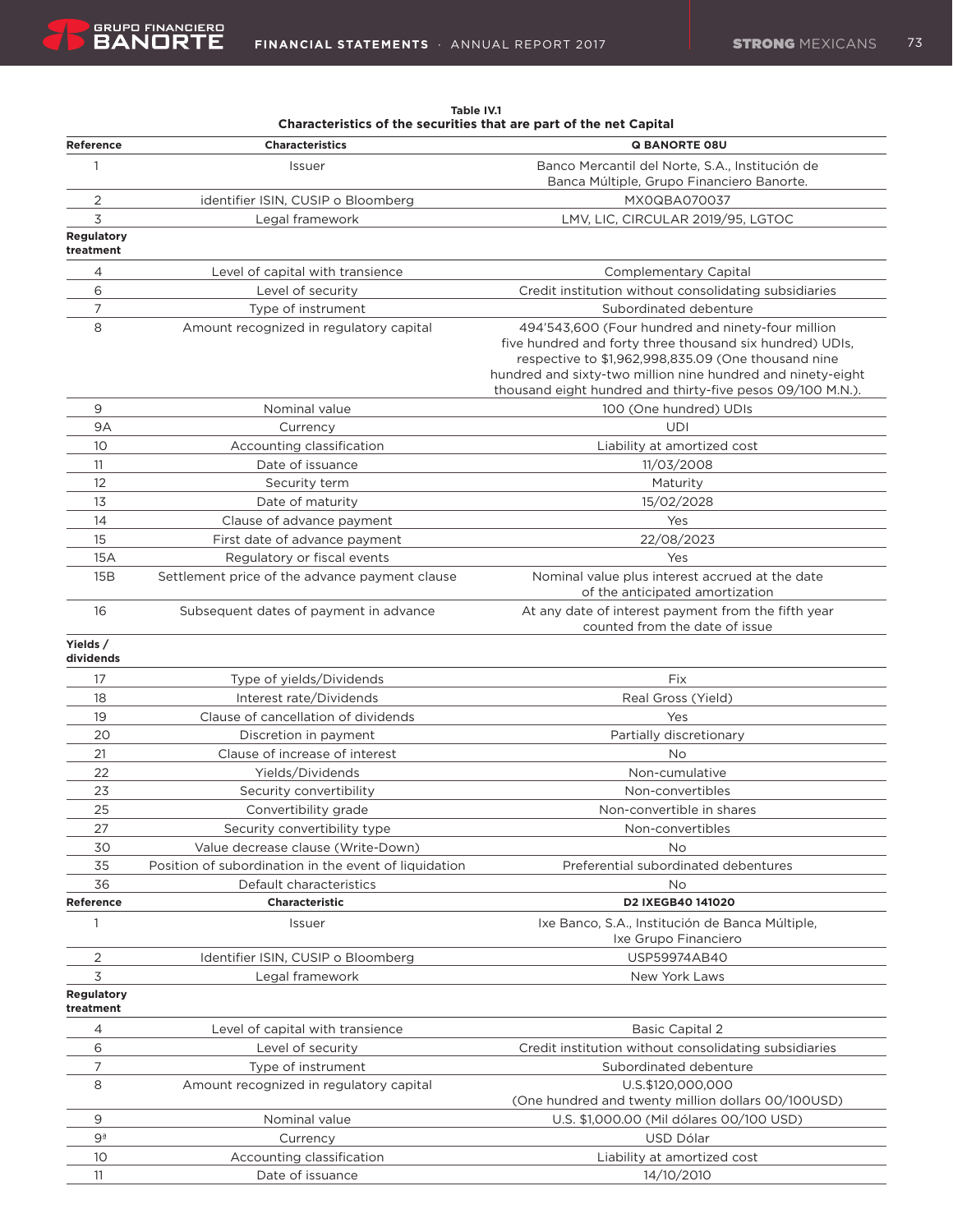| Reference             | <b>Characteristics</b>                                | <b>Q BANORTE 08U</b>                                                                                     |
|-----------------------|-------------------------------------------------------|----------------------------------------------------------------------------------------------------------|
| 12                    | Security term                                         | Maturity                                                                                                 |
| 13                    | Date of maturity                                      | 14/10/2020                                                                                               |
| 14                    | Clause of advance payment                             | Yes                                                                                                      |
| 15                    | First date of advance payment                         | At any moment before maturity date                                                                       |
| 15 <sup>a</sup>       | Regulatory or fiscal events                           | Yes                                                                                                      |
| 15B                   | Settlement price of the advance payment clause        | Nominal value plus interest accrued at the<br>date of the anticipated amortization                       |
| 16                    | Subsequent dates of payment in advance                | At any moment before maturity date                                                                       |
| Yields /<br>dividends |                                                       |                                                                                                          |
| 7                     | Type of yields/Dividends                              | Fix                                                                                                      |
| 18                    | Interest rate/Dividends                               | <b>IRUSDOLibor</b>                                                                                       |
| 19                    | Clause of cancellation of dividends                   | Yes                                                                                                      |
| 20                    | Discretion in payment                                 | Discretionary                                                                                            |
| 21                    | Clause of increase of interest                        | <b>No</b>                                                                                                |
| 22                    | Yields/Dividends                                      | Non-cumulative                                                                                           |
| 23                    | Security convertibility                               | Non-convertibles                                                                                         |
| 25                    | Convertibility grade                                  | Non-convertible in shares                                                                                |
| 27                    | Security convertibility type                          | Non-convertibles                                                                                         |
| 30                    | Value decrease clause (WriteODown)                    | <b>No</b>                                                                                                |
| 35                    | Position of subordination in the event of liquidation | Non-preferential subordinated debentures                                                                 |
| 36                    | Default characteristics                               | Yes                                                                                                      |
| 37                    | Default characteristics description                   | Breach of 30 days in the interest payment,<br>non-payment of principal on the due<br>date or bankruptcy. |

**Table IV.1 Characteristics of the securities that are part of the net Capital**

| Table V.1                                                                                   |
|---------------------------------------------------------------------------------------------|
| Weights involved in calculating the countercyclical Capital supplement of the institutions. |
| Canatanavallasi Canital sunnismant af the institution                                       |

| <b>Countercyclical Capital supplement of the institution</b> |           |  |
|--------------------------------------------------------------|-----------|--|
| 0.00 millions                                                |           |  |
| Jurisdiction                                                 | Weighting |  |
| Germany                                                      | 0.00%     |  |
| Saudi Arabia                                                 | 0.00%     |  |
| Argentina                                                    | 0.00%     |  |
| Belgium                                                      | 0.00%     |  |
| Brazil                                                       | 0.00%     |  |
| Canada                                                       | 0.00%     |  |
| China                                                        | 0.00%     |  |
| Spain                                                        | 0.00%     |  |
| <b>United States</b>                                         | 0.00%     |  |
| France                                                       | 0.00%     |  |
| Holland                                                      | 0.00%     |  |
| Hong Kong                                                    | 1.25%     |  |
| Indica                                                       | 0.00%     |  |
| Indonesia                                                    | 0.00%     |  |
| Italy                                                        | 0.00%     |  |
| Japan                                                        | 0.00%     |  |
| Korea                                                        | 0.00%     |  |
| Luxembourg                                                   | 0.00%     |  |
| Mexico                                                       | 0.00%     |  |
| United Kingdom                                               | 0.50%     |  |
| Russia                                                       | 0.00%     |  |
| Singapour                                                    | 0.00%     |  |
| South Africa                                                 | 0.00%     |  |
| Sweden                                                       | 2.00%     |  |
| Switzerland                                                  | 0.00%     |  |
| Turkey                                                       | 0.00%     |  |
| Other jurisdictions different to previous                    | 0.00%     |  |
|                                                              |           |  |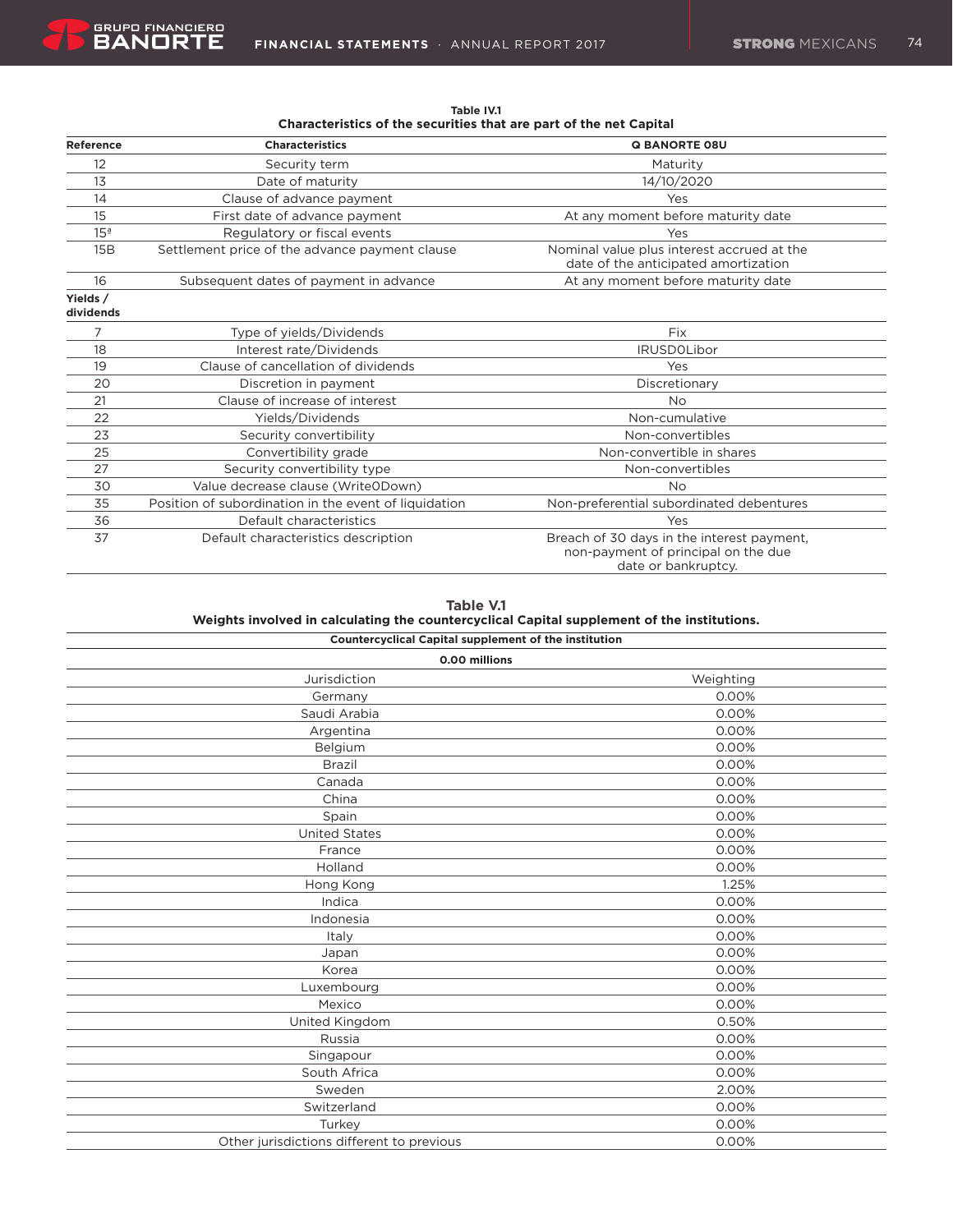# **ANNEX 1-O BIS**

| <b>TABLE I.1</b>                                          |  |
|-----------------------------------------------------------|--|
| <b>DISCLOSURE OF INFORMATION REGARDING LEVERAGE RATIO</b> |  |

|                  | STANDARDIZED DISCLOSURE FORMAT FOR LEVERAGE RATIO                              |                |
|------------------|--------------------------------------------------------------------------------|----------------|
| <b>REFERENCE</b> | <b>ITEM</b>                                                                    | <b>AMMOUNT</b> |
|                  | <b>Exposure inside the balance</b>                                             |                |
| $\mathbf{1}$     | Items within the balance sheet (excluding derivative financial instruments and |                |
|                  | securities lending operations-SFT for its acronym in English-but including     |                |
|                  | collateral received and recorded in the balance sheet)                         | 1,030,012      |
| 2                | (amounts of assets deducted to determine level 1 capital of Basel III)         | (10, 843)      |
| 3                | Exhibitions within the balance sheet (Net) (excluding financial derivatives    |                |
|                  | and SFT, sum of lines 1 and 2)                                                 | 1,019,169      |
|                  | <b>Exposures to derivative financial instruments</b>                           |                |
| 4                | Current cost of replacement associated with all operations with financial      |                |
|                  | derivative instruments (net of margin of variation in cash admissible)         | 10.150         |
| 5                | amounts of additional factors for potential future exposure, associated with   |                |
|                  | all operations with derivative financial instruments                           | 8,224          |
| $\overline{7}$   | (Deductions to the account receivables for change margin in cash               |                |
|                  | contributed in operations with derivative financial instruments)               | (10, 842)      |
| 11               | Total exposures to derivative financial instruments (sum of lines 4 to 10)     | 7,532          |
|                  | Exhibitions by financing operations with values                                |                |
| 12               | Assets SFT gross (without recognition of compensation), after adjustments      |                |
|                  | for accounting transactions for sales                                          | 62,241         |
| 13               | (Accounts payable and for charging of compensated SFT)                         | (5)            |
| 14               | Exposure of counterpart risk by SFT                                            | 1.375          |
| 15               | Exposure by SFT acting on behalf of third parties                              |                |
| 16               | Total exposures for financing operations with securities                       |                |
|                  | (sum of lines 12 to 15)                                                        | 63,610         |
|                  | Other exposures out of balance sheet                                           |                |
| 17               | Exposure out of balance (gross notional amount)                                | 213,098        |
| 18               | (Conversion adjustments to credit equivalents)                                 | (170, 234)     |
| 19               | Off-balance sheet items (sum of the lines 17 and 18)                           | 42.864         |
|                  | <b>Capital and total exposure</b>                                              |                |
| 20               | Equity level 1                                                                 | 95,323         |
| 21               | Total exposures (Sum of lines 3, 11, 16 and 19)                                | 1,133,176      |
|                  | Leverage ratio                                                                 |                |
| 22               | Leverage ratio of Basilea III                                                  | 8.41%          |
|                  |                                                                                |                |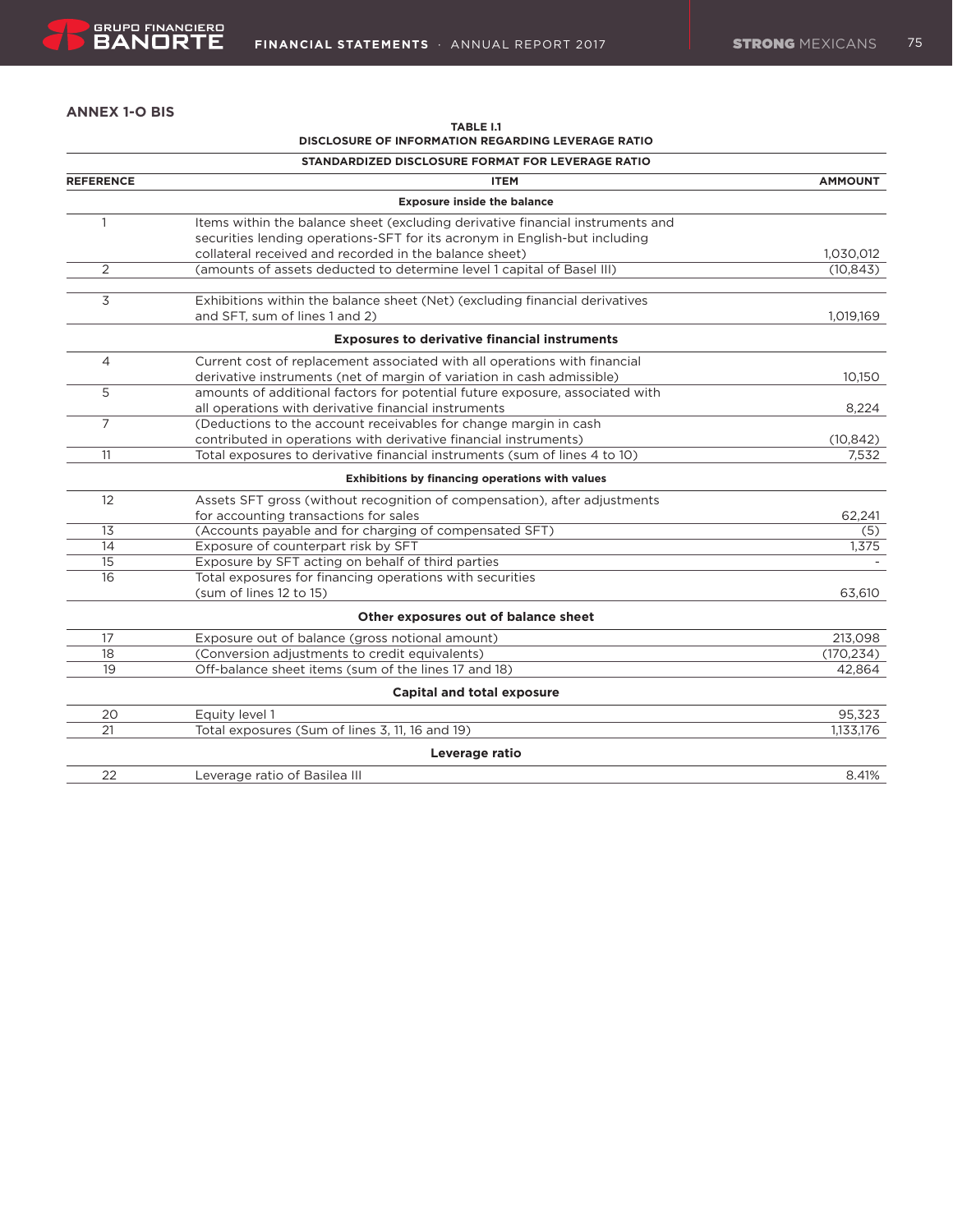| <b>REFERENCE</b> | <b>EXPLANATION</b>                                                                                                                                                                                         |
|------------------|------------------------------------------------------------------------------------------------------------------------------------------------------------------------------------------------------------|
| $\mathbf{1}$     | Total assets of the institution without consolidate subsidiaries or entities of specific purpose (less the                                                                                                 |
|                  | assets presented in the above mentioned balance for: 1) operations with derivative financial instruments, 2)                                                                                               |
|                  | repurchase agreements and 3) securities.                                                                                                                                                                   |
| 2                | Amount of deductions from the core capital laid down in subparagraphs (b) to (r) of the fraction I                                                                                                         |
|                  | of article 2 bis 6 of the present provisions. The amount must be registered with a negative sign.                                                                                                          |
| 3                | Sum of lines 1 y 2                                                                                                                                                                                         |
| 4                | Current Cost of replacement (RC) of transactions with derivative financial instruments, in accordance                                                                                                      |
|                  | with those laid down in annex 1-L of these provisions, minus the partial cash settlements                                                                                                                  |
|                  | (cash variation margin) received, provided that The following conditions are fulfilled:                                                                                                                    |
|                  | a) In the case of counterparts other than the clearing houses referred to in the second subparagraph                                                                                                       |
|                  | of article 2 Bis 12 (a), the cash received shall be available to the institution.                                                                                                                          |
|                  | b) The valuation at market of the operation is carried out daily and the received cash is                                                                                                                  |
|                  | exchanged with the same frequency.                                                                                                                                                                         |
|                  | c) The cash received as well as the operation with the derivative instrument, are denominated                                                                                                              |
|                  | in the same currency.                                                                                                                                                                                      |
|                  | d) The amount exchanged from the cash variation margin is at least the amount necessary to cover the<br>market value considering the threshold and the minimum amount transferred agreed in the            |
|                  | corresponding framework contract.                                                                                                                                                                          |
|                  | e) The amount exchanged from the cash variation margin is at least the amount necessary to cover                                                                                                           |
|                  | the market value considering the threshold and the minimum amount transferred agreed in                                                                                                                    |
|                  | the corresponding framework contract.                                                                                                                                                                      |
|                  | In any case, the maximum amount of cash variation margins received that may be considered                                                                                                                  |
|                  | will correspond to the positive value of the current replacement cost of each counterpart.                                                                                                                 |
| 5                | Additional Factor in accordance with annex 1-L of these provisions, of operations with derivative                                                                                                          |
|                  | financial instruments. In addition, in the case of credit-derived financial instruments which provide                                                                                                      |
|                  | credit protection, the conversion value must be included at the credit risk in accordance with                                                                                                             |
|                  | article 2 Bis 22 of these provisions.                                                                                                                                                                      |
|                  | In no case may they be used the real guarantees financial that the institution has received to                                                                                                             |
| 6                | reduce the amount of the additional factor reported in this line.<br>Not applicable. The accounting framework does not allow the cancel of assets given as collateral.                                     |
| $\overline{7}$   | Total of margins of change in cash delivered in operations with derivative financial instruments that fulfill                                                                                              |
|                  | with the conditions indicated in the line 4 to reduce the in cash received change margins. The total must                                                                                                  |
|                  | register with negative sign.                                                                                                                                                                               |
| 9                | Not applicable. The exhibition that is considered for the purposes of solvency framework in operations                                                                                                     |
|                  | with financial derivative instruments of credit which provides credit protection corresponds to 100                                                                                                        |
|                  | per cent of the amount actually guaranteed in the operations concerned. This exhibition is                                                                                                                 |
|                  | regarded in the Line 5.                                                                                                                                                                                    |
| 10               | Not applicable. The exhibition that is considered for the purposes of solvency framework in operations                                                                                                     |
|                  | with financial derivative instruments of credit which provides credit protection corresponds to                                                                                                            |
|                  | 100 per cent of the amount actually guaranteed in the operations concerned. This exhibition                                                                                                                |
|                  | is regarded in the Line 5.                                                                                                                                                                                 |
| 11               | Sum of lines 4 to 10                                                                                                                                                                                       |
| 12               | Amount of the assets recorded in the balance sheet (accounts receivable recorded) of operations                                                                                                            |
|                  | of reported and securities lending. The amount shall not consider any compensation in accordance                                                                                                           |
|                  | with the Accounting Criteria.                                                                                                                                                                              |
| 13               | Positive amount resulting from deducting the accounts payable Accounts receivable generated by<br>operations of reported and securities lending, by its own account, with a same counterpart, and provided |
|                  | that the following conditions are met:                                                                                                                                                                     |
|                  | a) The corresponding operations have the same settlement date.                                                                                                                                             |
|                  | b) The right to settle the operations at any time.                                                                                                                                                         |
|                  | c) The operations are liquidated in the same system and there is a mechanism or arrangements of liquidation                                                                                                |
|                  | (lines or guarantees) that allow the liquidation takes place at the end of the day in which it                                                                                                             |
|                  | was decided to liquidate.                                                                                                                                                                                  |
|                  | d) Any problems related to the liquidation of collateral flows in the form of securities, do not obstruct<br>the settlement of accounts payable and cash.                                                  |
|                  | The amount must be registered with a negative sign.                                                                                                                                                        |
|                  |                                                                                                                                                                                                            |

**TABLE I.2 Notes to standardized disclosure format for leverage ratio**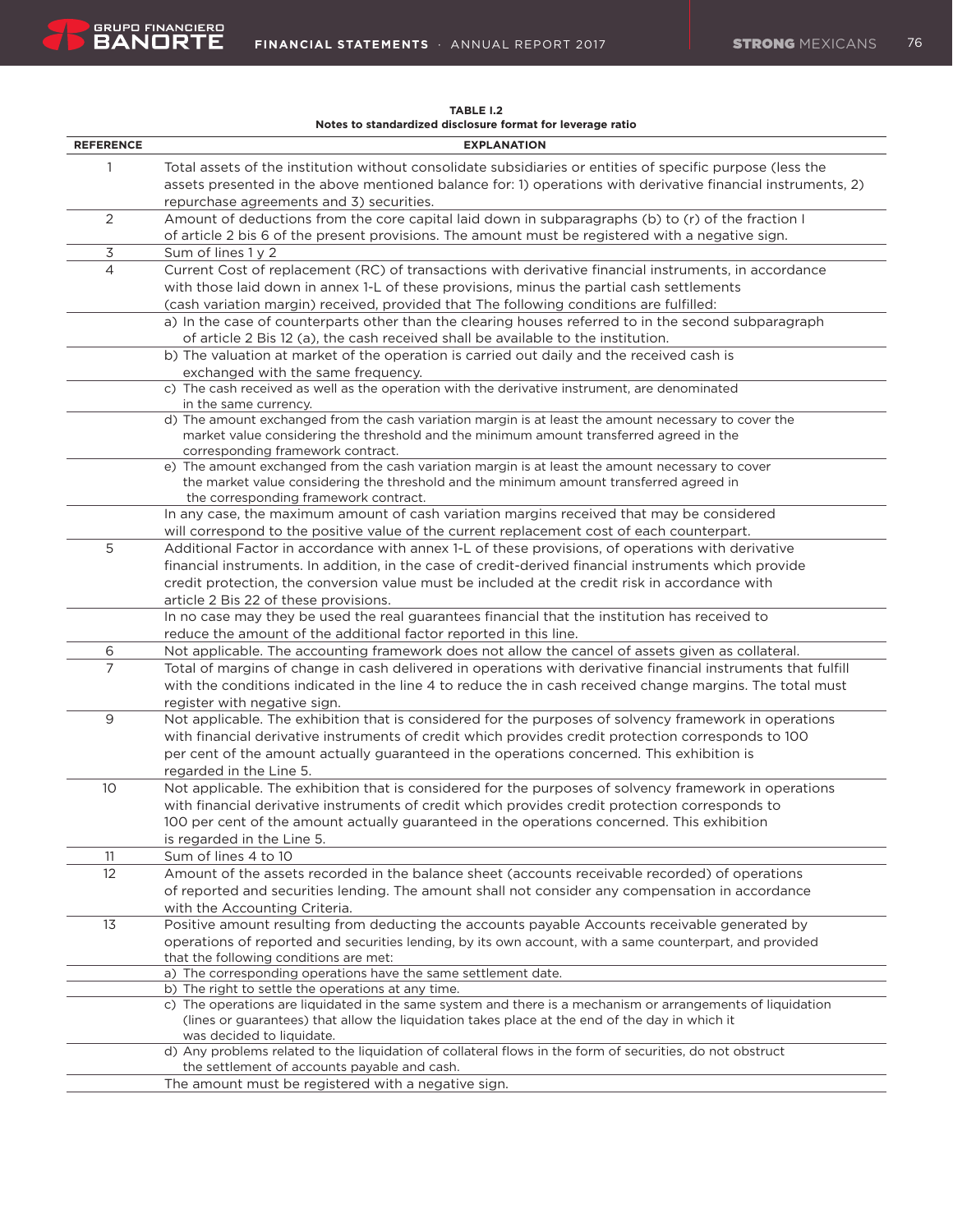### **Notes to standardized disclosure format for leverage ratio**

| 14                                                  | Value of conversion to credit risk of the operations of reported and loan of securities on their own        |  |
|-----------------------------------------------------|-------------------------------------------------------------------------------------------------------------|--|
|                                                     | account, in accordance with Article 2 bis 22 These provisions when there is not a framework contract        |  |
|                                                     | of compensation. And in accordance with Article 2 bis 37 when there is such an agreement.                   |  |
|                                                     | The foregoing is without considering adjustments by eligible collateral that apply to the                   |  |
|                                                     | guarantee in the framework of capitalization.                                                               |  |
| 15                                                  | In the case of operations of reported and securities lending for the account of third parties, in           |  |
|                                                     | which the institution granted warranty with their clients before the breach of the counterpart,             |  |
|                                                     | the amount that should be register is the positive difference between the value of the title or             |  |
|                                                     | cash that the customer has delivered and the value of the guarantee that the borrower has provided.         |  |
|                                                     | Additionally, if the institution can have the collateral delivered by their clients, for their own account, |  |
|                                                     | the amount equivalent to the value of the securities and/or cash delivered by the customer                  |  |
|                                                     | of the Institution.                                                                                         |  |
| 16                                                  | Sum of lines 12 a 15                                                                                        |  |
| 17                                                  | Amounts of credit commitments recognized in memorandum accounts according to accounting criteria.           |  |
| 18                                                  | Amounts of the reductions in the value of the credit commitments recognized in memorandum accounts          |  |
|                                                     | by applying conversion factors to credit risk set out in the first title bis of the present provisions,     |  |
|                                                     | considering that the conversion factor to credit risk is a minimum of 10 % (for those cases in which        |  |
|                                                     | the conversion factor is 0 %).                                                                              |  |
| The amount must be registered with a negative sign. |                                                                                                             |  |
| 19                                                  | Sum of lines 17 y 18                                                                                        |  |
| 20                                                  | Basic Capital calculated in accordance with article 2 Bis 6 of provisions.                                  |  |
| 21                                                  | Sum of lines 3, 11, 16 y 19                                                                                 |  |

22 Reason of Leverage. Quotient of the line 20 between the line 21.

#### **TABLE II.1 COMPARATIVE OF TOTAL ASSETS AND ASSETS ADJUSTED**

| <b>REFERENCE</b> | <b>DESCRIPTION</b>                                                                                                                                        | <b>AMOUNT</b> |
|------------------|-----------------------------------------------------------------------------------------------------------------------------------------------------------|---------------|
|                  | Totales assets                                                                                                                                            | 1,055,733     |
|                  | Adjustment for investments in the capital of banks, financial, insurance or<br>commercial entities that are consolidated for accounting purposes, but are |               |
|                  | outside the scope of regulatory consolidation                                                                                                             | (10, 843)     |
|                  | Adjustment for derivative financial instruments                                                                                                           | (18, 184)     |
|                  | Adjustment for repurchase agreements and securities lending operations <sup>[1]</sup>                                                                     | 63,605        |
| 6                | Adjustment for items recognized in memorandum accounts                                                                                                    | 42,864        |
| 8                | Leverage coefficient exposure                                                                                                                             | 1,133,176     |

**[1]** In which the value of the operation is the valuation at market of operations and are generally subject to margins agreements.

# **TABLE II.2 NOTES TO THE COMPARATIVE OF TOTAL ASSETS AND ASSETS ADJUSTED**

| <b>REFERENCE</b> | <b>DESCRIPTION</b>                                                                                                         |
|------------------|----------------------------------------------------------------------------------------------------------------------------|
|                  | Total assets of the institution without consolidate subsidiaries or entities of specific purpose                           |
|                  | Total of the deductions of the basic capital contained in the interjections b), d), e), f), g), h), i), j) and l)          |
|                  | of the fraction I, of the Article 2 bis 6 of dispositions.                                                                 |
|                  | The amount must be registered with a negative sign.                                                                        |
| 3                | Not applicable. The scope is on the institution without consolidate subsidiaries or entities of specific purpose.          |
| 4                | Amount equivalent to the difference between the figure contained in line 11 of Table I.1 and the figure presented          |
|                  | in transactions with financial derivative instruments contained in the balance sheet.                                      |
|                  | The amount must be registered with the sign resulting from the difference mentioned, could be positive or negative.        |
| 5                | Amount equivalent to the difference between the figure in line 16 of Table I.1 and the figure presented by                 |
|                  | repurchase agreements and lending operations of securities contained in the balance sheet.                                 |
|                  | The amount must be registered with the sign resulting from the difference mentioned, could be positive or negative.        |
| 6                | Amount recorded in line 19 of Table I.1.                                                                                   |
|                  | The amount must be registered with a positive sign.                                                                        |
|                  | Amount of the basic capital deductions contained in subparagraphs $(c)$ ), $(k)$ , $(M)$ , $(N)$ , $(p)$ , $q$ ) and $R$ ) |
|                  | of Fraction I, of article 2 Bis 6 of provisions.                                                                           |
|                  | The amount must be registered with a positive sign.                                                                        |
| 8                | Sum of lines 1 to 7, which must coincide with line 21 of table I.1.                                                        |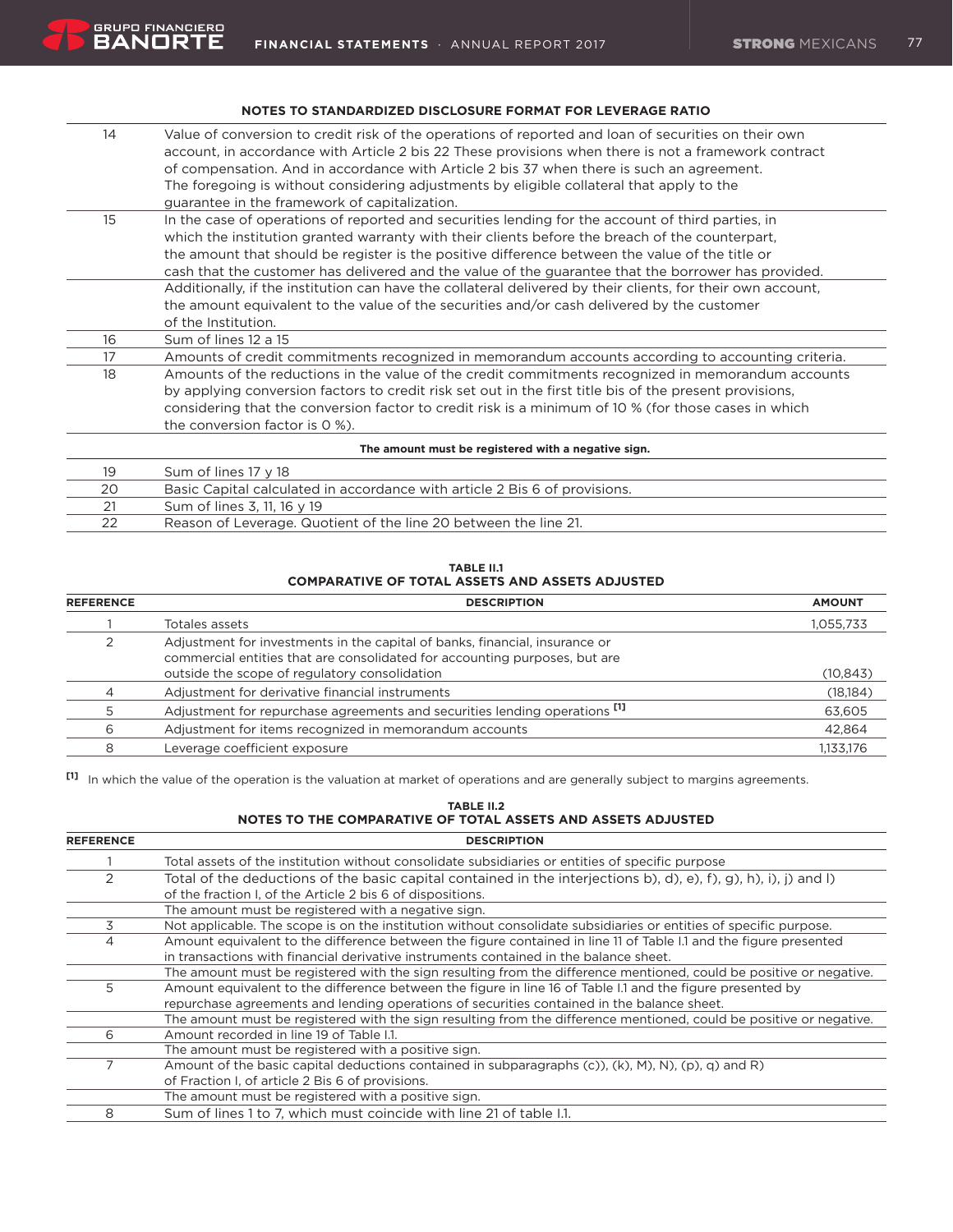

| <b>TABLE III.1</b>                                                  |  |  |  |  |  |  |  |  |
|---------------------------------------------------------------------|--|--|--|--|--|--|--|--|
| <b>CONCILIATION OF TOTAL ASSETS AND THE EXPOSURE INSIDE BALANCE</b> |  |  |  |  |  |  |  |  |

| <b>REFERENCE</b> | <b>CONCEPT</b>                                                | <b>AMOUNT</b> |
|------------------|---------------------------------------------------------------|---------------|
|                  | Total assets                                                  | 1.055.733     |
|                  | Operations in derivative financial instruments                | (25.716)      |
|                  | Operations in repurchase agreements and lending of securities | Έ.            |
|                  | Exposure inside balance                                       | 1.030.012     |

#### **TABLE III.2 NOTES TO CONCILIATION OF TOTAL ASSETS AND THE EXPOSURE INSIDE BALANCE**

| <b>REFERENCE</b> | <b>DESCRIPTION</b>                                                                |
|------------------|-----------------------------------------------------------------------------------|
|                  | Total assets of without consolidate subsidiaries or entities of specific purpose. |
|                  | The amount corresponding to the operations in financial derivative instruments    |
|                  | presented in the asset from the last financial statements.                        |
|                  | The amount must be registered with a negative sign.                               |
|                  | The amount corresponding to the operations of repurchase agreements and loan      |
|                  | of values presented in the assets of the final financial statements.              |
|                  | The amount must be registered with a negative sign.                               |
|                  | Sum of lines 1 to 4, which must coincide with Line 1 of table 1.1                 |

#### **TABLE IV.1 MAIN CAUSES OF SIGNIFICANT VARIANCES OF THE ELEMENTS (NUMERATOR AND DENOMINATOR) OF THE LEVERAGE RATIO COVENANT**

| <b>CONCEPT/TRIMESTRE</b> | <b>SEPTEMBER '17</b> | <b>DECEMBRE '17</b> | <b>VARIATION (%)</b> |
|--------------------------|----------------------|---------------------|----------------------|
| Basic capital            | 98.044               | 95.323              | (2.776%)             |
| Adjusted assets          | 1.114.376            | 1.133.176           | 1.687%               |
| Razón de Apalancamiento  | 8.80%                | 8.41%               | (4.389%)             |

### **Institution of Local Systemic Importance**

During 2017, Banorte was designated an Institution of Local Systemic Importance, so it must maintain a capital preservation supplement of 0.90 pp, to be constituted progressively in a maximum term of four years and beginning in December 2016. With the above, Banorte's minimum Capitalization Index amounts to 10.95% at the end of 2017, corresponding to the regulatory minimum of 10.5% plus the capital supplement constituted

#### **Management**

Pursuant to the regulations in effect and the requirements of the CNBV, Banorte is developing its Capital Sufficiency Assessment which will consider the risks the Institution is exposed to as well as its major vulnerabilities in order to prove the Institution's solvency by means of financial forecasts with adverse macro-economic scenarios.

In order to manage capital, a weekly follow-up analysis is conducted on the requirements derived from the risk position, as well as supporting through strategy or transactions' simulations of the various areas of business operation in order to determine their consumption.

Additionally, with the purpose of managing the capital, weekly is carried out an analysis of follow-up to the requirements of the risk positions, in addition to supporting in simulations of operations or strategies to the different business areas in order to know their consumption.

# **31 - FOREIGN CURRENCY POSITION**

As of December 31, 2017 and 2016, the Financial Group holds certain assets and liabilities in foreign currency, mainly US dollars, converted to the exchange rate issued by Banco de México at Ps. 19.6629 and Ps. 20.6194 per USD 1.00, respectively, as shown below:

|                                     |            | <b>Thousands of US dollars</b> |  |  |  |
|-------------------------------------|------------|--------------------------------|--|--|--|
|                                     | 2017       | 2016                           |  |  |  |
| Assets                              | 7,941,734  | 7,378,443                      |  |  |  |
| Liabilities                         | 8.072.404  | 7,306,379                      |  |  |  |
| Net asset position in US dollars    | (130, 670) | 72,064                         |  |  |  |
| Net asset position in Mexican pesos | (2.569)    | 1,486<br>Ps.                   |  |  |  |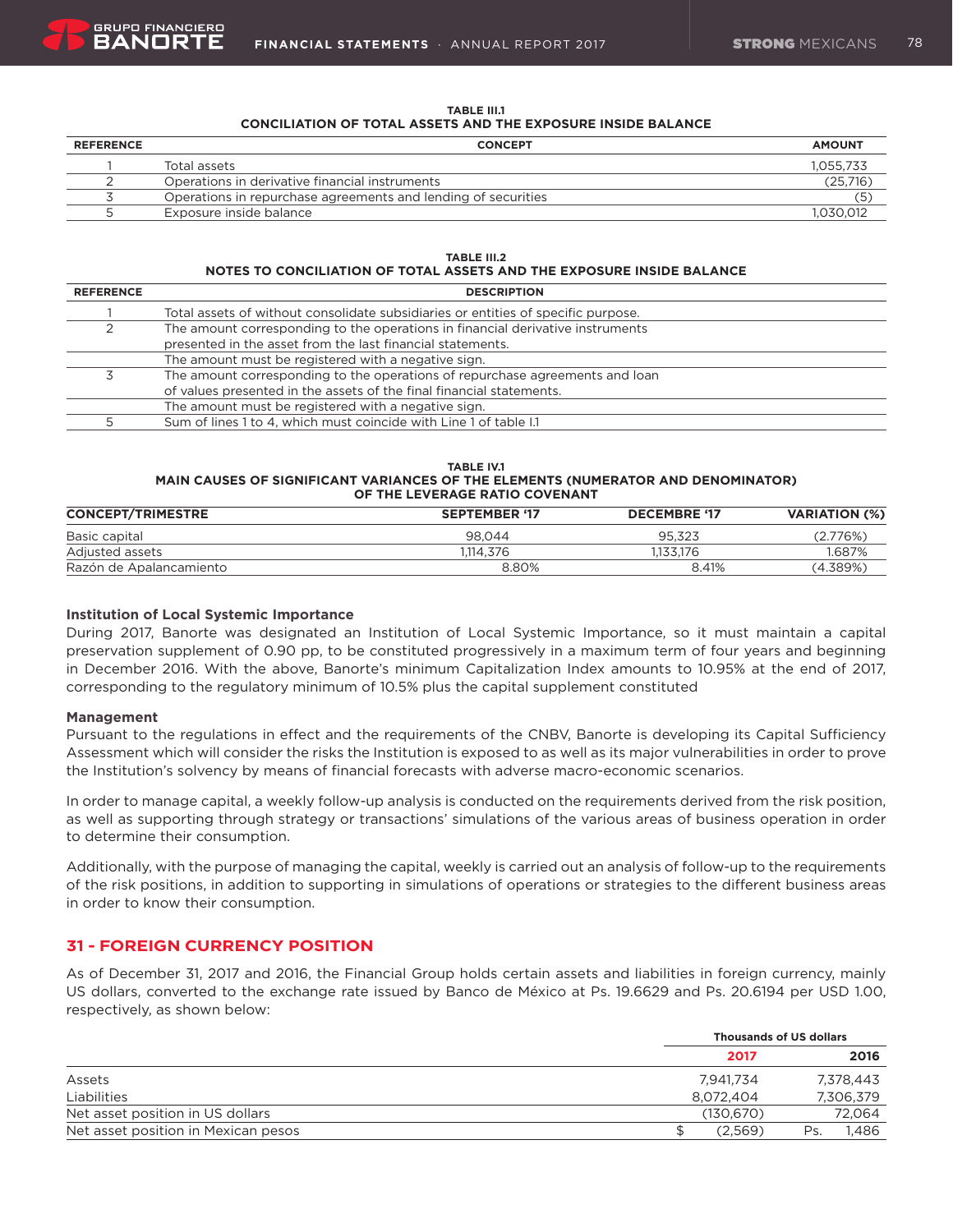# **32 - POSITION IN UDIS**

As of December 31, 2017 and 2016, the Financial Group holds certain assets and liabilities denominated in UDIS, converted to Mexican pesos based on the current conversion factor of Ps. 5.934551 and Ps. 5.562883, per UDI, respectively, as shown below:

|                                     | <b>Thousands of UDIS</b> |                |
|-------------------------------------|--------------------------|----------------|
|                                     | 2017                     | 2016           |
| Assets                              | 889.528                  | 230,900        |
| Liabilities                         | 457.368                  | 455.638        |
| Net asset position in UDIS          | (432.160)                | (224,738)      |
| Net asset position in Mexican pesos | (2,565)<br>Ps.           | (1,250)<br>Ps. |

# **33 - EARNINGS PER SHARE**

Earnings per share are the result of dividing the net income by the weighted average of the Financial Group's shares in circulation during the year.

Earnings per share for the years ended December 31, 2017 and 2016 are shown below:

|                                   |            | 2017                             |     |                              | 2016 |                              |  |
|-----------------------------------|------------|----------------------------------|-----|------------------------------|------|------------------------------|--|
|                                   | Net Income | <b>Weighted share</b><br>average |     | <b>Earnings</b><br>per share |      | <b>Earnings</b><br>per share |  |
| Net income per share              | Ps. 23.819 | 2.750.448.219                    | Ps. | 8.6600                       | Ps.  | 6.9225                       |  |
| Net income per share              | 89         | 2.750.448.219                    |     | 0.0324                       |      | 0.0882                       |  |
| Net income per share consolidated | 23,908     | 2.750.448.219                    | Ps. | 8.6924                       | Ps.  | 7.0107                       |  |

Net earnings per share diluted for the years ended December 31, 2017 and 2016 are shown below:

|                      | 2017                                           |               |                              | 2016   |     |                              |  |
|----------------------|------------------------------------------------|---------------|------------------------------|--------|-----|------------------------------|--|
|                      | <b>Weighted share</b><br>Net Income<br>average |               | <b>Earnings</b><br>per share |        |     | <b>Earnings</b><br>per share |  |
| Net income per share | Ps. 23.908                                     | 2.773.729.563 | Ps.                          | 8.6194 | Ps. | 6.9610                       |  |

# **34 - RISK MANAGEMENT (unaudited)**

#### **Authorized bodies**

For proper Risk management, the Board of Directors established since 1997 the Risk Policy Committee (CPR) to manage the risk that the Financial Group is exposed to as well as to monitor the performance of operations and that it sticks to the objectives, policies and procedures for risk management.

In addition, the CPR monitors the overall limits of risk exposure approved by the Board of Directors, in addition to approving specific risk limits for exposure to different types of risk.

The CPR is integrated with proprietary members of the Board, the CEO, the Directors of the entities, Risk Management and Audit, this last one participates with voice but no vote.

For the adequate performance of its objective, the CPR plays, among others, the following functions:

- 1. Propose for approval by the Board:
	- The objectives, guidelines and policies for overall risk management.
	- • The global limits for risk exposure.
	- The mechanisms for the implementation of corrective actions.
	- • The cases or special circumstances which may exceed the overall limits as much as the specifics.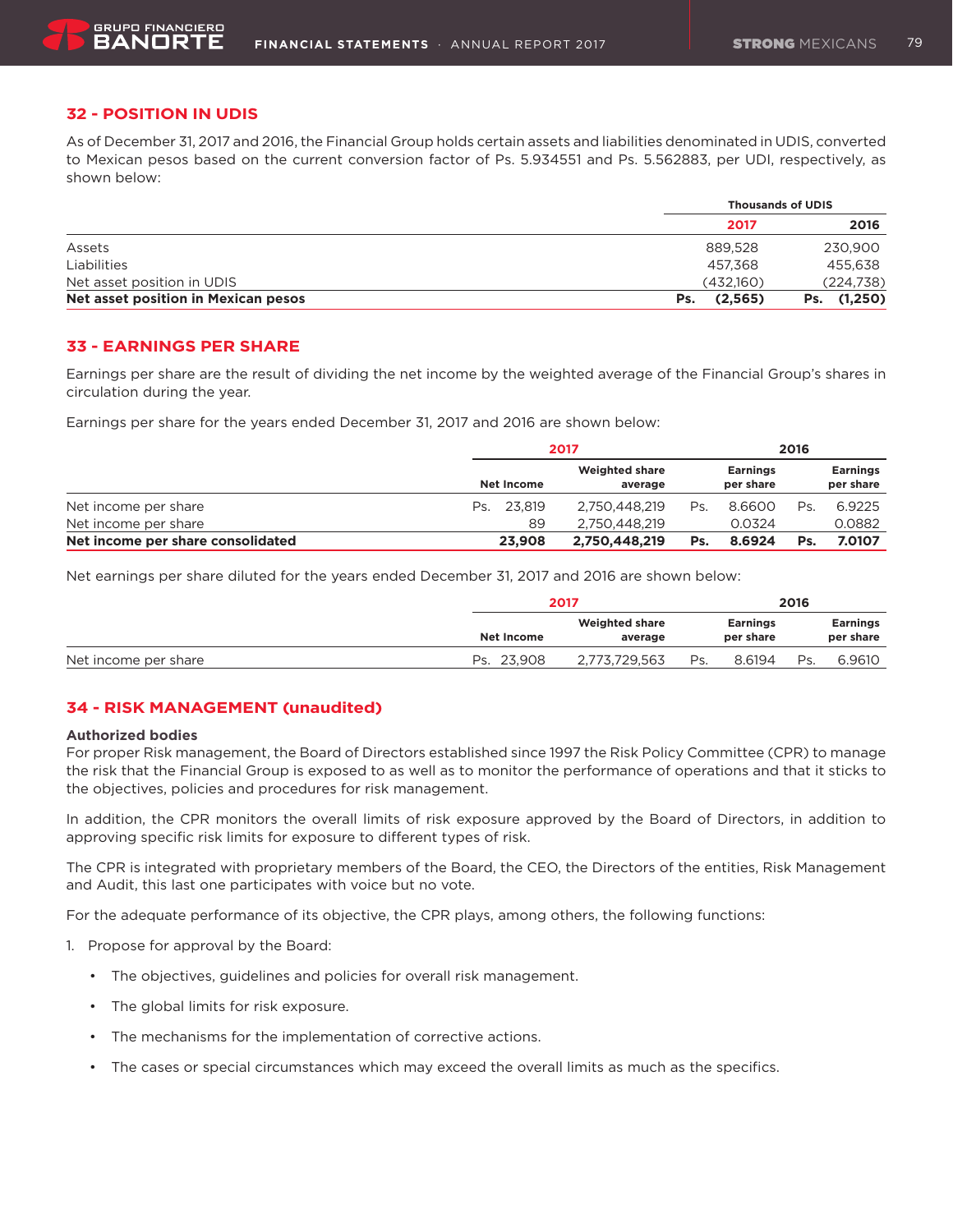2. Approve and review at least once a year:

**GRUPO FINANCIERO** BANORT

- • Specific limits for discretionary risks and the risk tolerance levels for non-discretionary.
- • The methodology and procedures to identify, measure, monitor, limit, control, report and disclose various types of risk to which the Financial Group is exposed to.
- • The models, parameters and settings used to carry out the valuation, measurement and control of risks proposed by the unit for comprehensive risk management.
- 3. Approve:
	- • The methodologies for the identification, valuation, measurement and control of risks of new business, products and services that the holding intends to offer to the market.
	- • The corrective actions proposed by the drive for comprehensive risk management.
	- • Manuals for comprehensive risk management.
	- • The technical evaluation aspects of risk management.
- 4. Appoint and remove the unit responsible for overall risk management, it is ratified by the Board.
- 5. Report to the Board at least quarterly, the risk exposure and its possible negative effects and follow-up to the limits and tolerance levels.
- 6. Report to the Board on corrective actions taken.

# **35 - COMPREHENSIVE RISK MANAGEMENT UNIT (UAIR) (unaudited)**

Risk management at Financial Group is a key element in determining and implementing Group's strategic planning. The Group's risk management and policies comply with regulations and market best practices.

### **1. RISK MANAGEMENT'S OBJECTIVES, SCOPE AND FUNCTION**

Institution's Risk Management's main objectives are:

- • Provide to different business areas, clear rules that contribute to its correct understanding to minimize risk and ensure compliance with the parameters established and approved by the Board of Directors and the Risk Policies Committee (CPR).
- • Establish mechanisms to monitor the risk taking across the Institution through the use of robust systems and processes.
- • Verify the observance of the Risk Appetite to protect the Institution´s capital against unexpected losses from market movements, credit bankruptcies, and operational risks.
- • Calculate and monitor the Financial Group's capital, under normal and adverse scenarios, in order to cover unexpected losses due to market movements, credit crises and operational risks.
- • Implement pricing models for different types of risks.
- • Establish procedures for portfolio optimization and credit portfolio management.
- Update and follow up on the Contingency Plan to restore the level of capital and liquidity in case of adverse events.

Moreover, the Institution owns sound methodologies to manage quantifiable risks such as Credit Risk, Market Risk, Liquidity Risk, Operational Risk, Concentration Risk and Counterparty Risk.

Credit Risk: revenue volatility due to constitution of provisions for impaired loans, and expected losses on borrower or counterparty defaults.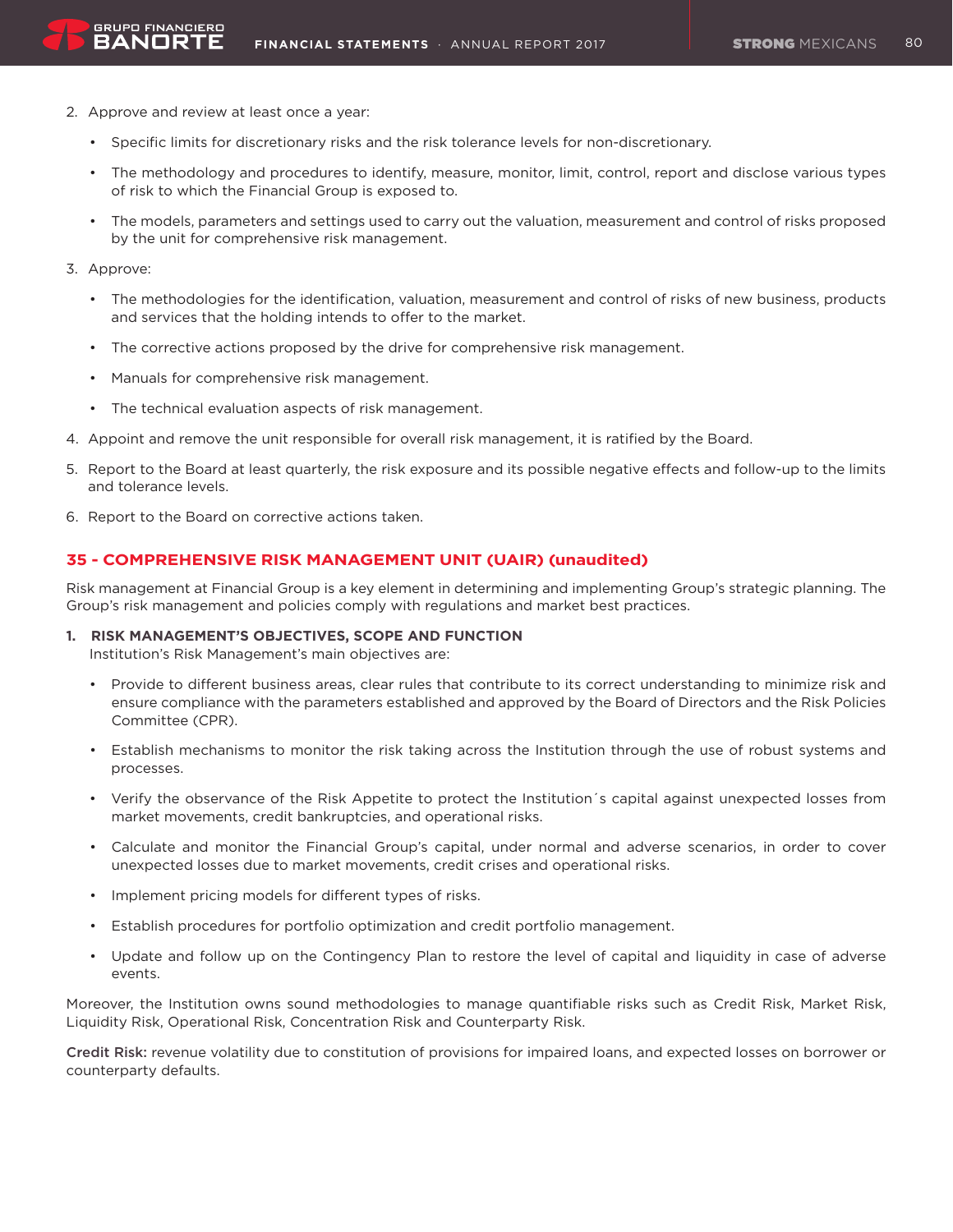Market Risk: revenue volatility due to market changes, which affect the valuation of positions for active, liabilities or causative of contingent liabilities operations, such as: interest rates, spread over yields, exchange rates, price indices, etc.

Liquidity Risk: potential loss by the impossibility of renewing liabilities or hiring others to the Institution in normal conditions, by early or forced sale of assets at unusual discounts to meet their obligations.

Operational Risk: loss resulting from inadequate or failed internal processes, employees, internal systems or external events. This definition includes Technology Risk and Legal Risk. Technology Risk, groups all those potential losses from damage, interruption, disruption or failures resulting from use of or reliance on hardware, software, systems, applications, networks and any other information distribution channel, while the Legal Risk involves the potential loss by sanctions for noncompliance with laws and administrative or judicial decisions unfavorable related to the Institution's performed operations.

Concentration Risk: potential loss by high and disproportional exposure to particular risk factors within a single category or among different risk categories.

Likewise, regarding unquantifiable risks, Risk Management's Manual in the Institution establish specific objectives for:

Reputational Risk: potential loss in the performance of Institution's activities, due to an inappropriate or unethical perception of the different stakeholders, internal or external, on their solvency and viability.

#### **1.1. Risk management structure and corporate governance**

Regarding the structure and organization for a Comprehensive Risk Management, the Board of Directors is responsible for authorizing policies and overall strategies such as:

- • Financial Group's Risk Appetite Framework.
- • Comprehensive Risk Management framework.
- • Risk exposure limits, risk tolerance levels and mechanisms for corrective actions
- The Contingency Plan.

BANORT

• The Results of the Supervisory and Internal Scenarios for Adequacy of Resources.

The Board of Directors designates the CPR (Risk Policy Committee) as accountable for managing the risks that the Financial Group is exposed to; in order to monitor the performance of operations; and, to comply with objectives, policies and procedures for Risk Management.

The CPR also monitors the overall limits of risk exposure approved by the Board of Directors, in addition to approving specific limits for exposure to different types of risk.

The CPR is integrated with proprietary and alternate members of the Board, the CEO, the Managing Directors of the Financial Group's Entities, the Risk Managing Director and the Audit Managing Director, the latter participates with voice but no vote.

Moreover, the Assets and Liabilities Committee and the Capital and Liquidity Group, analyze, surveys, and make decisions regarding rate's risks in the balance sheet, the financial margin, liquidity and net capital of the Financial Group.

The Unit for the Comprehensive Risk Management is in charge of the Risk Management department (DGAR) and among its functions helps to identify measure, monitor, limit, control, report and disclose the different types of risk to which the Financial Group is exposed to.

The DGAR reports to CPR, in compliance with the regulation related to its independence from the business areas.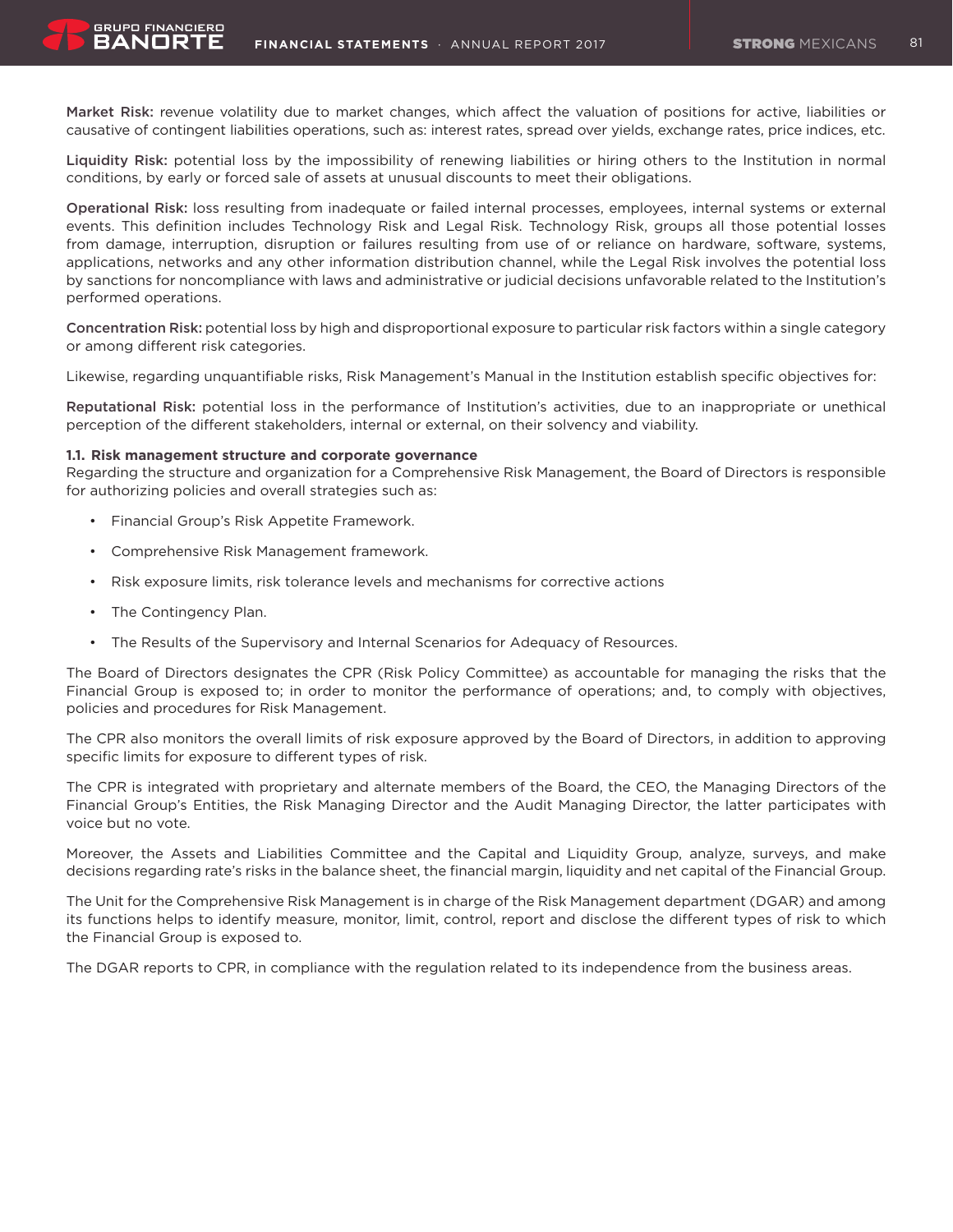### **1.2. Scope and nature of the Financial Group's risk management**

The function of the Risk Management extends to all subsidiaries comprising the Financial Group. Depending on each of the businesses' lines, Credit, Concentration, Market, Liquidity and Operational Risks are measured, managed and controlled.

For this purpose, DGAR relies on different information and risks' measurement systems, which comply with regulatory standards and are aligned with best international practices in Risk Management's matters. It's worth mentioning that information and reports contained and produced in the risks systems are constantly backed up following institutional procedures in IT security matters. Furthermore, risks systems enclose transactions susceptible to Credit, Market, Liquidity and Operational Risks, which are processed and subject to different current models and methodologies, thus generating periodical reports for each one of these risks.

At the Financial Group, there are policies and procedures for hedging, mitigation and compensation strategies for each risk type in and off balance, same that are enclosed in models, methodologies and procedures of Risk Management. Within these policies and procedures, are detailed among others: features, seating, legal issues, instrumentation and coverage level to be considered to mitigate risk while covering. These policies and procedures also consider running guarantees as a risk compensation mechanism whenever there is any not remedied breach by debtors. As part of the strategies and processes for monitoring the coverage or mitigating effectiveness for each type of risk, there are limits for each of them (Credit, Market, Liquidity and Operational Risks), which are monitored continuously, also there are procedures established for the documentation of excesses and its causes, and corrective actions are implemented to return to acceptable risk levels.

### 2. CREDIT RISK

It is the risk that clients, issuers or counterparts do not fulfill their payment obligations therefore, proper management is essential to maintain the loan quality of the portfolio.

The objectives of Credit Risk Management at the Financial Institution are:

- • Comply with the Risk Appetite defined by the Board of Directors.
- • Improve the quality, diversification and composition of the loan portfolio in order to optimize the risk- reward ratio
- • Provide Executive Management with reliable, timely information to assist decision making regarding funding.
- • Provide Business Areas with clear and sufficient tools to support funding placement and follow-up.
- • Create economic value for shareholders by efficient Credit Risk Management.
- • Define and keep updated the regulatory framework for the Credit Risk Management.
- • Comply with the information requirements that the authorities set forth regarding Credit Risk Management.
- • Perform Risk Management in accordance with the best practices, implementing models, methodologies, procedures and systems based on best practices worldwide.
- • Measure institution's vulnerability to extreme conditions and consider those results for decisions making.

Financial Institution's Risk Management policies are:

- • Grant and Manage Retail Credit Risk according to best market practices through Parametric Models aimed to identify risk, minimize losses and increase loan origination with quality.
- • Grant and Manage Wholesale Loans to companies and other entities, according to best market practices through a credit strategy including Target Markets and Risk Acceptance Criteria, identifying and managing risk through Loan Rating and Early Alerts methodologies.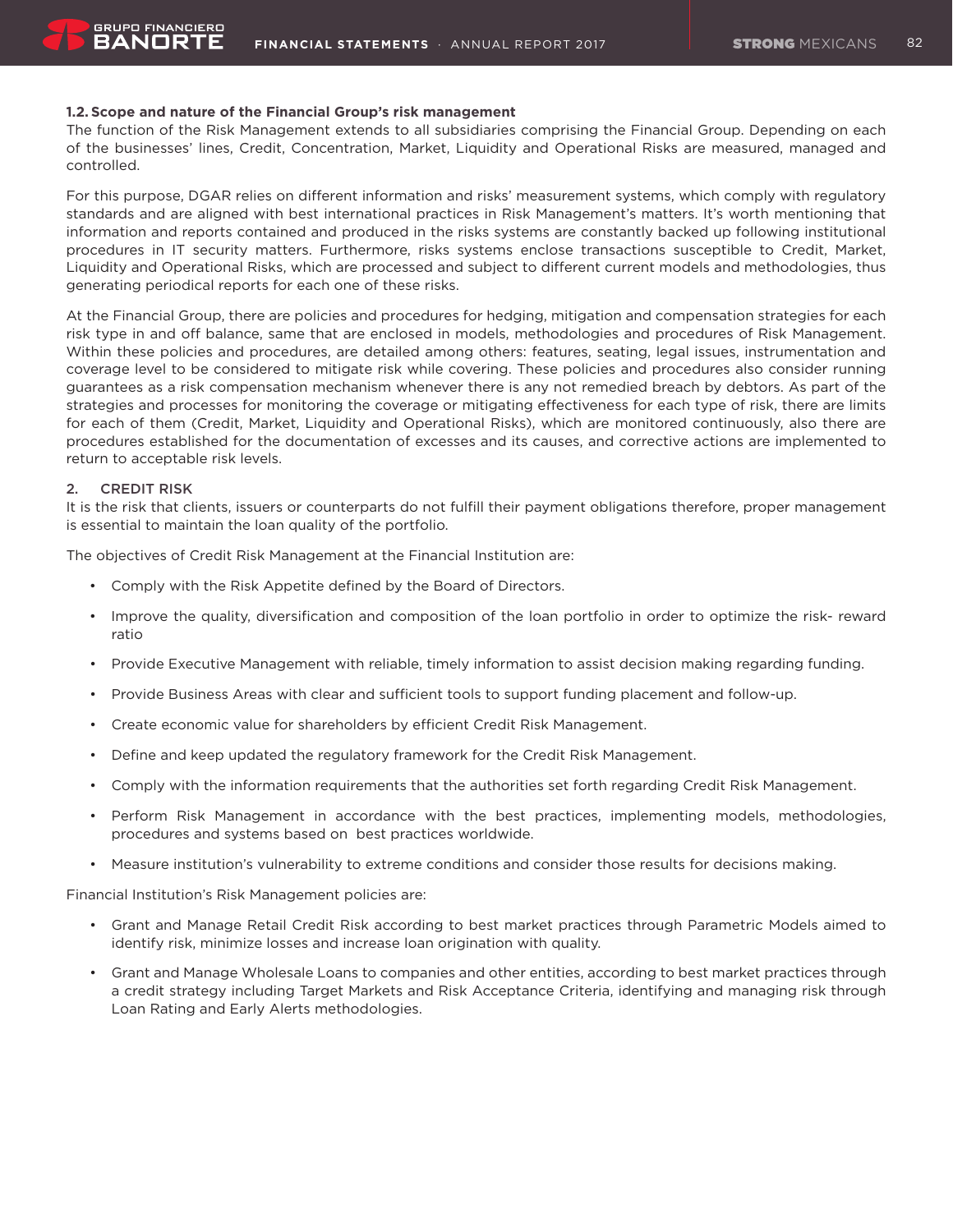- - • Monitor and control asset quality through Loan Classification System which provides treatment and general actions for defined situations, as well as departments or officers responsible for carrying out such actions.
	- Surveillance and Control though Global and Specific Limits, loan rating policies and Credit Risk models that identifies expected and unexpected losses at specific confidence intervals.
	- Inform and disclose Credit Risks to risk taking areas, CPR, Board of Directors, Financial Authorities and Investors.
	- Define faculties when taking Credit Risks for the institution.

In order to comply with objectives and policies, a series of strategies and procedures have been defined including origination, analysis, approval, management, monitoring, recovery and collections.

# **2.1. Credit Risk Scope and Methodologies**

#### 2.1.1. Individual credit risk

**GRUPO FINANCIERO** BANORT

The Financial Institution separates the loan portfolio into two large groups: retail loans and wholesale loans.

The individual Credit Risk for retail loans is identified, measured and controlled through a parametric system (scoring) that includes models for each of the SME (small and medium enterprises) and consumer products (mortgage, auto, payroll, personal loans and credit cards).

Individual risk for wholesale loans is identified, measured and controlled through Objective Markets, Criteria for Risk Acceptance, Early Alerts and the Institution's Internal Risk Rating (CIR Banorte).

The Objective Markets, Criteria for Risk Acceptance and Early Alerts are tools that, together with the Internal Risk Rating are part of the Institution's Loan Strategy and support the estimated level of Credit Risk.

The Target Markets are categories of economic activity by region, backed by economic research and loan behavior analysis as well as by expert opinions, where GFNorte is interested in granting loans.

The Risk Acceptance Criteria are parameters that describe different types of risks by industry, in order to estimate the risk taking when granting loans to customers based on their economic activity. The types of risk observed in the Risk Acceptance Criteria are: Financial, Operation, Market, Enterprise's life cycle, Legal and Regulatory Risks, besides credit experience and management quality.

Early Alerts are a set of criteria based on borrower information and indicators, as well as their environment, as a mechanism for timely prevention and identification of a probable deterioration in the loan portfolio, thereby enabling the institution to take prompt preventive actions to mitigate Credit Risk.

Banorte's CIR is a borrower's rating methodology which assesses quantitative and qualitative criteria in order to determine credit quality. CIR applies to commercial loans equal to or greater than the equivalent of four million investment units (UDIS) in Mexican pesos equivalent on the qualification date.

#### 2.1.2.Portfolio credit risk

The Financial Institution developed a portfolio Credit Risk methodology that, besides including international standards for identifying, measuring, controlling and monitoring, has been adapted to work within the context of the Mexican Financial System.

This Credit Risk methodology provides the current value of the entire loan's portfolio at the Institution, that is, the loan exposure, allowing monitoring of the risk concentration levels per risk ratings, geographical regions, economic activities, currency and type of product in order to observe the portfolio's profile and take action to improve diversification, which will maximize profitability with the lowest risk.

Estimating loan exposure implies generating cash flow for each and every loan, of both capital and interests, in order to discount them later. This exposure is sensible to changes in the market, thereby facilitating calculations under different economic scenarios.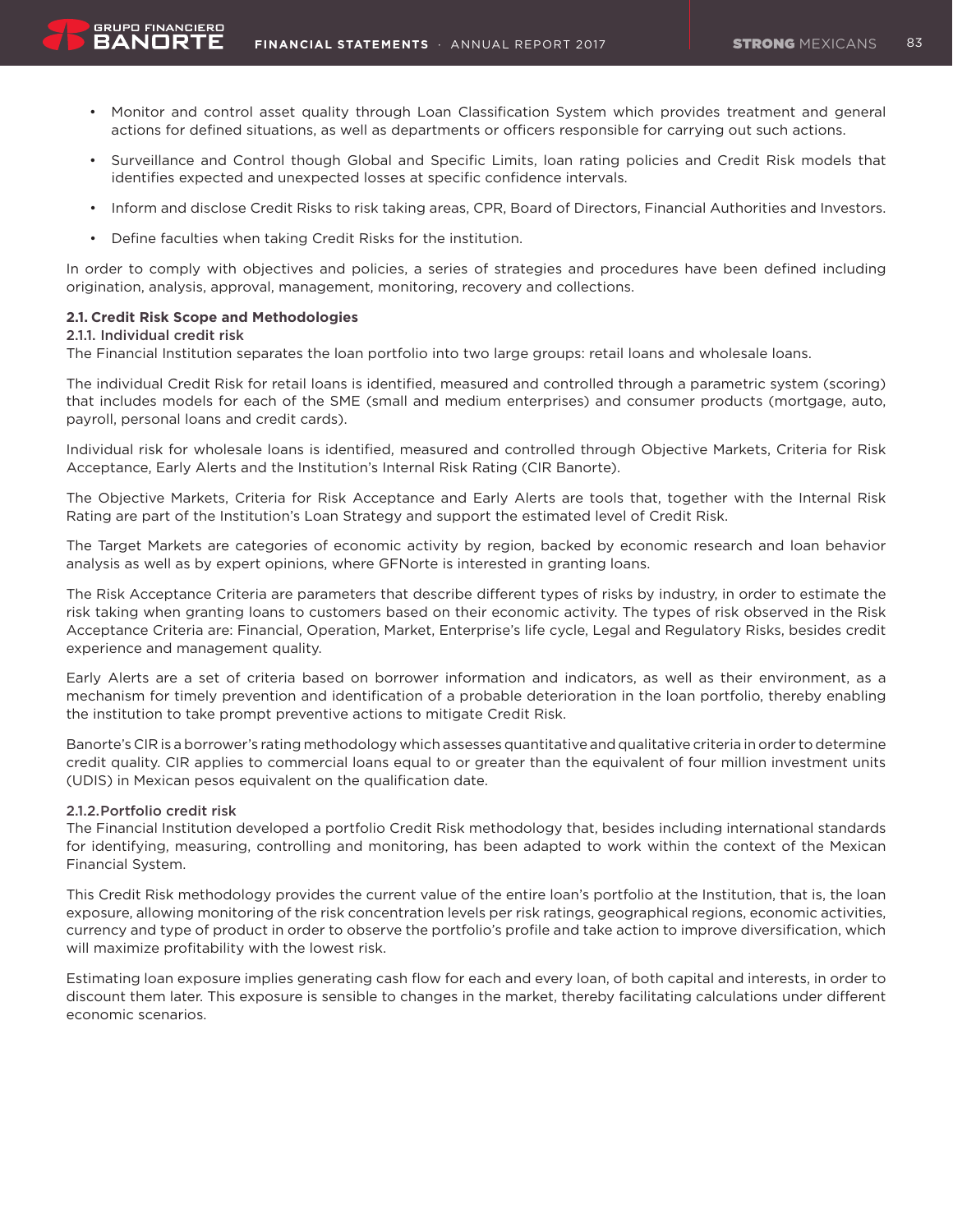The methodology, in addition to contemplating loan exposure, takes into consideration the probability of default, recovery level associated to each client and the classification of the debtor based on the Merton model. The probability of default is the probability that the debtor will not fulfill his/her debt obligation with the institution according to the originally agreed terms and conditions. The probability of default is based on transition matrixes estimated by the Financial Institution based on the migration of the debtors through different risk rating levels. The recovery ratio is the percentage of total exposure that is estimated to be recovered if the debtor defaults. The classification of the debtor, based on the Merton model, associates the debtor's future behavior to loan and market factors on which his "credit health" depends, as determined by statistical techniques.

The results are risk measures such as the expected and unexpected loss at a one-year horizon. The expected loss is the credit portfolio's loss distribution average, which is used to measure the following year's expected loss due to default or variations in debtors' credit quality. The unexpected loss is an indicator of the loss in extreme scenarios and is measured as the difference between the maximum losses given the distribution of losses, at a specific confidence level that for the institution is 99.5% and expected loss.

The results obtained are used as a tool for better decision-making in granting loans and in the diversification of the portfolio, according to the Institution's strategy. The individual risk identification tools and the portfolio Credit Risk methodology are periodically verified and updated to in order to include the application of new techniques that may support or strengthen them.

### 2.1.3.Credit risk of financial instruments

**GRUPO FINANCIERO** BANORT

Credit Risk Management of financial instruments is managed through a series of key pillars with a robust framework of policies for origination, analysis, authorization and management.

Origination policies define the types of eligible negotiable financial instruments, as well as the methodology of evaluating the Credit Risk of the different types of originators / issuers and counterparts. Credit Risk is assigned by means of a rating obtained with an internal methodology, through evaluations of external rating agencies or a combination of both. Maximum parameters of operation are also defined depending on the type of originator / issuer or counterpart, rating and type of operation.

Analysis policies includes the type of information and features considered to analyze transactions with financial instruments when presented to the corresponding committee for authorization, including information on the issuer or counterparty, financial instrument, operation's target within the group and market information.

The Loan Committee authorizes operation lines with financial instruments for clients and counterparties in accordance with authorization policies. The authorization request is submitted by the business area and other areas involved in the operation, with all the relevant information for analysis by the Committee who, if considered appropriate, issues its authorization. Nevertheless, the UAIR is empowered to authorize counterparty credit lines (mainly financial entities) that comply with certain criteria through a parametric methodology approved by the CPR.

Administration policy for transactions with financial instruments includes procedures, Instrumentation, Regulatory Compliance, Reviewing, Consumer Affairs Monitoring, Administration and Accountability Lines of the areas and organs involved in the operation with financial instruments.

On an individual level, the concentration of loan risk with financial instruments is managed on a continuous basis, establishing and monitoring maximum parameters of operation for each counterparty or issuer depending on the qualification and type of operation. There are defined risk diversification policies for portfolios, for economic groups and internal groups. Additionally, the concentration of counterparty type or issuer, size of financial institutions and the region in which it operates are monitored so that an appropriate diversification is obtained and undesired concentrations are avoided.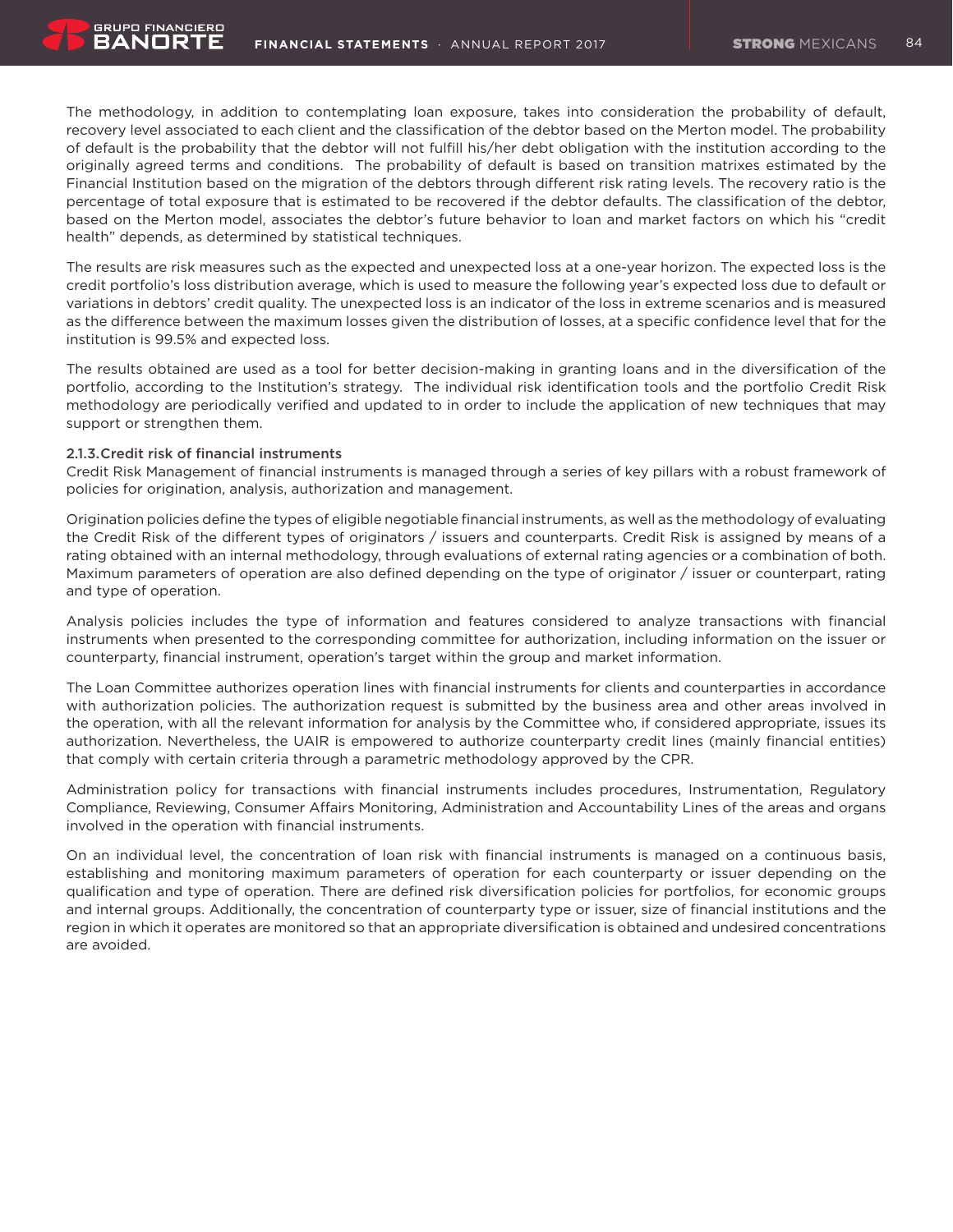Credit Risk is measured by means of the rating associated with the issuer, security or counterparty which has assigned a risk level based on two fundamentals:

- 1) The probability of nonfulfillment of the issuer, security or counterparty, which is expressed as a percentage between 0% and 100% where the better the rating or lower rate differential vs. the instrument of an equivalent government bond, the lower the probability of non-fulfillment and vice versa.
- 2) The loss given default that could be experienced with respect of the total of the operation in the event of non-fulfillment, is expressed as a percentage between 0% and 100% where the better the guarantees or credit structures, the smaller the loss given default and vice versa. To mitigate Credit Risk and to reduce the loss given default in the event of non-fulfillment, the counterparties have signed ISDA contracts and agreements to net out, in which credit lines and the use of collateral to mitigate loss in the event of non-fulfillment are implemented.

### **2.2. Credit Risk Exposure**

BANORT

As of December 31st, 2017 the total amount of the exposure subject to the Standard Method to calculate the Capital Ratio is the following:

| <b>Gross Exposures</b>                            |     |                |     | Arrendadora |     |        |     | Total     |
|---------------------------------------------------|-----|----------------|-----|-------------|-----|--------|-----|-----------|
| subject to Standard Method                        |     | <b>Banorte</b> |     | y Factor    |     | Sólida |     | portfolio |
| Commercial                                        | Ps. | 162.071        | Ps. | 23.141      | Ps. | 531    | Ps. | 185,743   |
| Revenues or Annual sales < 14 MM UDIS             |     | 60,942         |     | 982         |     | 430    |     | 62,355    |
| Revenues or Annual sales >= 14 MM UDIS            |     | 101,128        |     | 22,159      |     | 100    |     | 123,388   |
| <b>Federal States or Municipalities</b>           |     | 83,176         |     | 163         |     |        |     | 83,339    |
| Decentralized Government Agencies                 |     |                |     |             |     |        |     |           |
| and State-controlled companies                    |     | 49.640         |     | 1.788       |     |        |     | 51,428    |
| Projects with their Own Source of Payment         |     | 54.929         |     |             |     |        |     | 54,929    |
| <b>Financial institutions</b>                     |     | 22,875         |     | 646         |     |        |     | 23,521    |
| Mortgage                                          |     | 136,728        |     |             |     |        |     | 136,728   |
| Consumer                                          |     | 106,324        |     | 6           |     | 3,680  |     | 110,010   |
| Credit card                                       |     | 36,093         |     |             |     |        |     | 36,093    |
| Non-revolving                                     |     | 70,231         |     | 6           |     | 3,680  |     | 73,916    |
| <b>Total Portfolio subject to Standard Method</b> | Ps. | 615,744        | Ps. | 25,744      | Ps. | 4,211  | Ps. | 645,698   |
| Eliminations                                      |     |                |     |             |     |        |     | (17, 618) |
| Total portfolio                                   |     |                |     |             |     |        | Ps. | 628,080   |

For transactions subject to Credit Risk, the Financial Group uses external ratings issued by the rating agencies S&P, Moody's, Fitch, HR Ratings and Verum. Only ratings issued by rating agencies are considered, they are not assigned based on comparable assets.

#### 2.2.1. Loan portfolio

The Financial Group's Credit Risk loan portfolios as of December 2016 presented an exposure of Ps. 628,080, growing Ps. 50,963 in the year (+8.8%).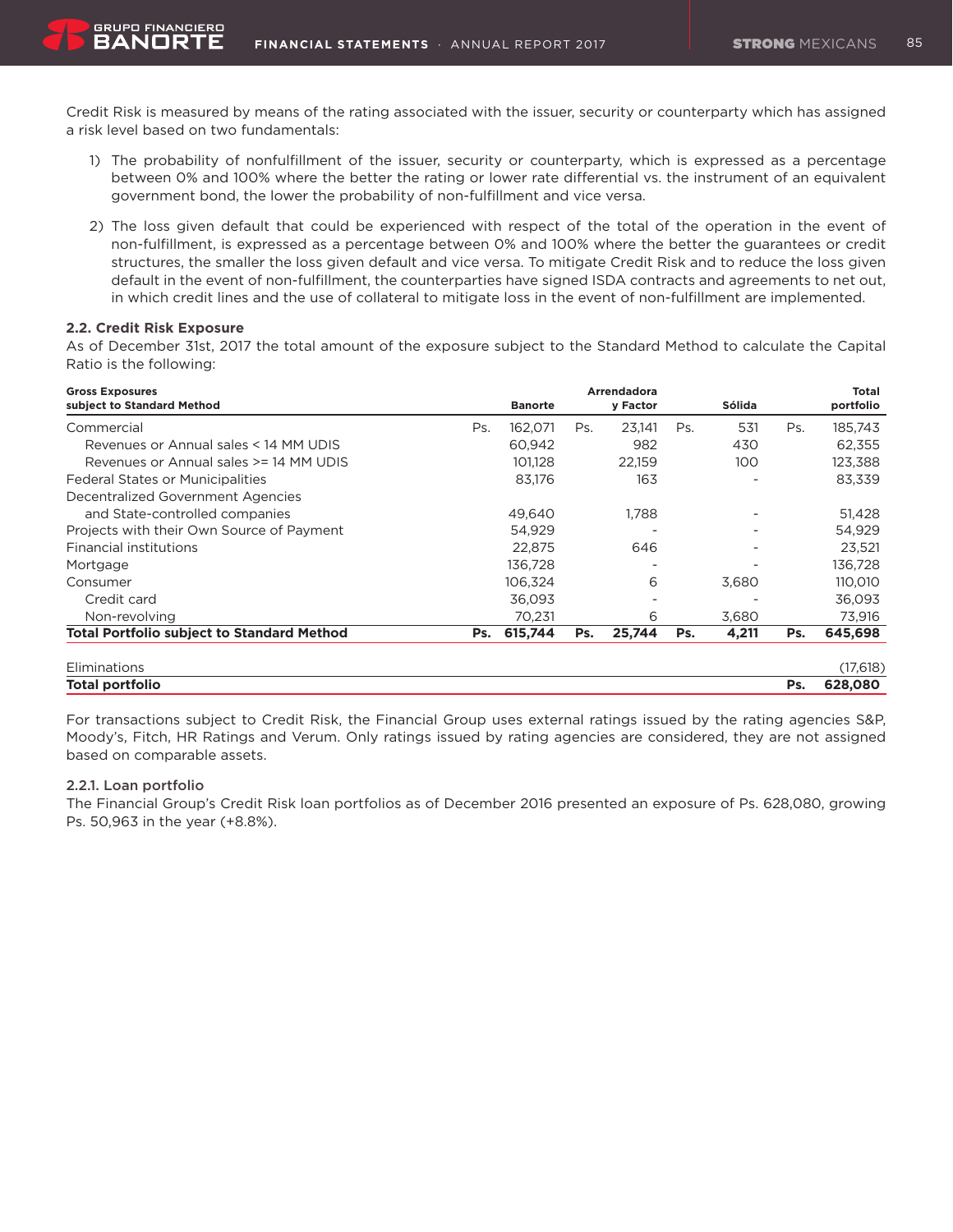Variations per product of the Financial Group's total portfolio are:

|                      |         | <b>Total portfolio</b> |         | Var. vs 3Q17 |        |        | Var. vs 4Q16 |
|----------------------|---------|------------------------|---------|--------------|--------|--------|--------------|
| Product / Segment    | 4T16    | 3T17                   | 4T17    |              | %      | \$     | %            |
| Government           | 134.798 | 131.460                | 134.905 | 3.445        | 2.6%   | 107    | 0.1%         |
| Commercial           | 128.799 | 133.774                | 140.740 | 6,967        | 5.2%   | 11.941 | 9.3%         |
| Corporate            | 115.856 | 131.318                | 136.728 | 5.410        | 4.1%   | 20.872 | 18.0%        |
| Mortgage             | 106,085 | 108.794                | 105.700 | (3,094)      | (2.8%) | (385)  | $(0.4\%)$    |
| Payroll              | 46.281  | 53,937                 | 54,490  | 553          | 1.0%   | 8,209  | 17.7%        |
| Credit card          | 30.068  | 35.216                 | 36.093  | 878          | 2.5%   | 6.025  | 20.0%        |
| Automobile           | 15,229  | 18.157                 | 19.423  | 1.266        | 7.0%   | 4.193  | 27.5%        |
| <b>Cartera Total</b> | 577.117 | 612.656                | 628,080 | 15.425       | 2.5%   | 50.963 | 8.8%         |

|                         |            | <b>Portfolio</b> |                         |     | <b>Distressed</b>        |  |          |                             |                          |
|-------------------------|------------|------------------|-------------------------|-----|--------------------------|--|----------|-----------------------------|--------------------------|
| <b>Subsidiary</b>       | Performing |                  | Past-due                |     | Performing               |  | Past-due | <b>Total</b><br>portfolio   | Total<br><b>Reserves</b> |
| Banorte*                | Ps.584.454 | Ps.              | 7.318                   | Ps. | 1.481 Ps.                |  | 4.874    | Ps. 598,126 Ps.             | 15,359                   |
| Arrendadora y Factoraje | 25.576     |                  |                         |     | 14                       |  | 151      | 25.744                      | 290                      |
| Sólida                  | 4.074      |                  | 111                     |     | $\overline{\phantom{a}}$ |  | 25       | 4.211                       | 268                      |
| Accounting records      |            |                  |                         |     |                          |  |          |                             | 206                      |
| <b>Total portfolio</b>  | Ps.614.103 |                  | Ps. 7,432 Ps. 1,495 Ps. |     |                          |  |          | 5,050 Ps.628,080 Ps. 16,122 |                          |

\* Banorte's total portfolio includes eliminations for (Ps. 17,618).

Total reserves Ps. 16,122 include rating reserves for Ps. 15,917 and accounting records (to reserve 100% overdue interests, valuation, negative debts in the credit bureau and registered in recoveries) for Ps. 206.

The Financial Group's performing, past due and distressed portfolios in 4Q2017, grouped by sector and subsidiary are detailed in the two following tables:

|                        |            | Portfolio |            | <b>Distressed</b> |                           |        | <b>Reserves</b>          |                    |                   |
|------------------------|------------|-----------|------------|-------------------|---------------------------|--------|--------------------------|--------------------|-------------------|
| Sector                 | Performing | Past-due  | Performing | Past-due          | <b>Total</b><br>portfolio | 4Q17   | Var<br><b>VS</b><br>3Q17 | Write-offs<br>4Q17 | Days<br>overdue** |
| Government             | 134.905    | -         |            | -                 | 134,905                   | 702    | 26                       |                    |                   |
| Services*              | 53.868     | 18        | 190        | 519               | 54.595                    | 764    | (59)                     | 80                 | 232               |
| Commerce               | 43.949     | 41        | 290        | 1.414             | 45.695                    | 1,065  | (14)                     | 142                | 344               |
| Construction           | 39.682     | 1,567     | 178        | 376               | 41.803                    | 540    | 9                        | 58                 | 101               |
| Manufacturing          | 37.082     | 21        | 197        | 2.459             | 39.759                    | 1,402  | (243)                    | 47                 | 1,319             |
| <b>5 Major Sectors</b> | 309,486    | 1,646     | 855        | 4,769             | 316,756                   | 4,473  | (281)                    | 326                |                   |
| Other sectors          | 63.645     | 23        | 640        | 282               | 64.590                    | 924    | 16                       | 28                 |                   |
| Mortgage               | 135.405    | 1,323     |            | ۰.                | 136,728                   | 933    | (3)                      | 303                |                   |
| Consumer               | 105.567    | 4,440     | ۰          | ۰                 | 110.007                   | 9,587  | 167                      | 2.760              |                   |
| Accounting records     |            |           |            |                   |                           | 206    |                          |                    |                   |
| <b>Total portfolio</b> | 614,103    | 7,432     | 1,495      | 5.050             | 628,080                   | 16,122 | (102)                    | 3,417              |                   |

\* Includes financial, real estate and other services.

\*\* Days past due from Non-Performing Loans.

| Sector / Subsidiary    |     | Banorte*<br>AyF |     |        |     | Sólida                   | <b>Total portfolio</b> |         |
|------------------------|-----|-----------------|-----|--------|-----|--------------------------|------------------------|---------|
| Government             | Ps. | 132.816         | Ps. | 2.088  | Ps. | $\overline{\phantom{a}}$ | Ps.                    | 134,905 |
| Services**             |     | 50,822          |     | 3,772  |     |                          |                        | 54.595  |
| Commerce               |     | 40.998          |     | 4.267  |     | 430                      |                        | 45,695  |
| Construction           |     | 33.173          |     | 8.630  |     | ۰                        |                        | 41,803  |
| Manufacturing          |     | 35.403          |     | 4.255  |     | 100                      |                        | 39.759  |
| <b>5 Major Sectors</b> |     | Ps. 293,912     | Ps. | 23,013 | Ps. | 530                      | Ps.                    | 316,756 |
| Rest                   |     | 304.914         |     | 2.731  |     | 3,680                    |                        | 311,325 |
| <b>Total portfolio</b> | Ps. | 598.126         | Ps. | 25.744 | Ps. | 4.211                    | Ps.                    | 628,080 |

\* Banorte's total loans include eliminations for (Ps. 17,618).

\*\* Includes Financial and Real estate Services.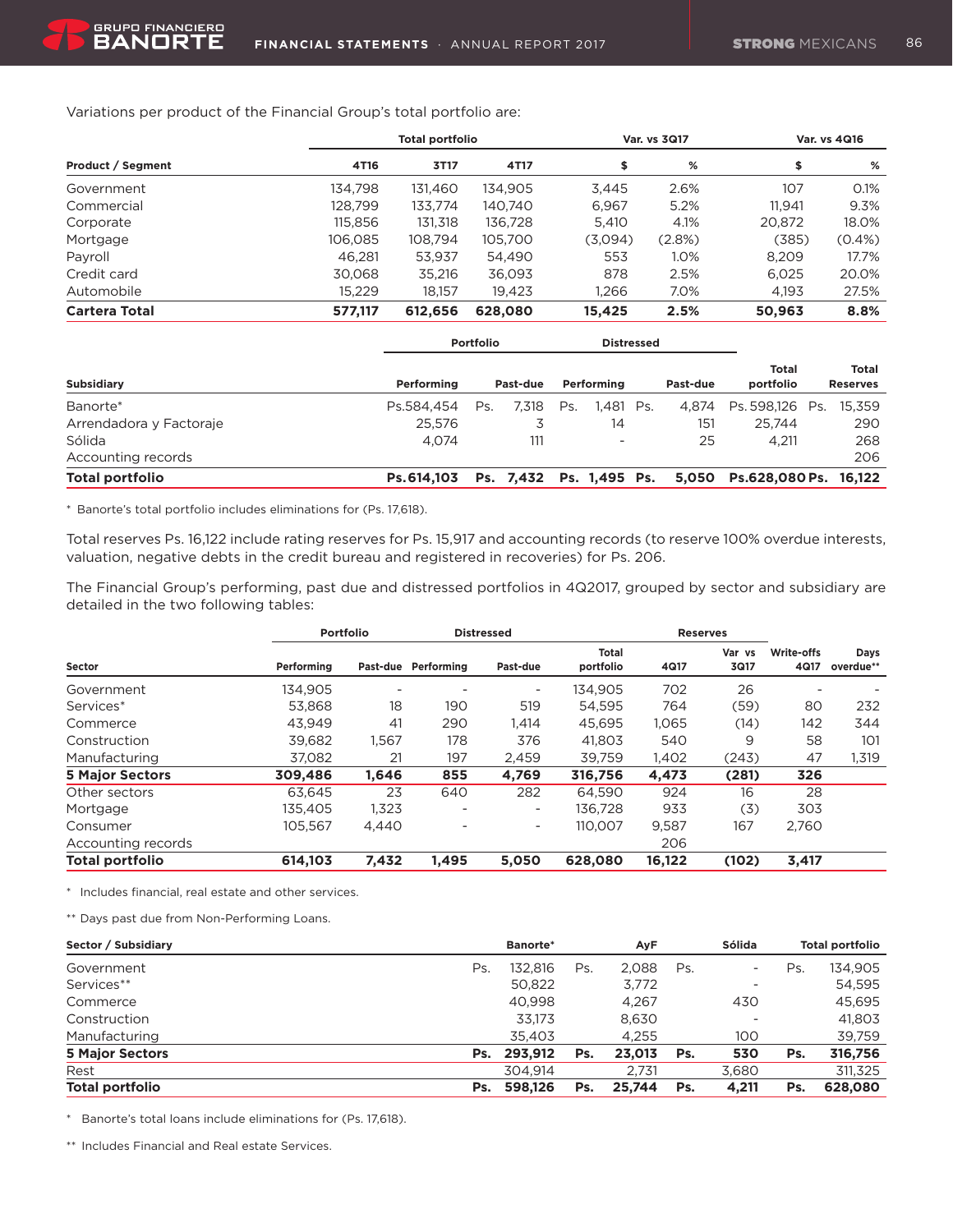As of 2017, the Financial Group's performing, past due and distressed portfolios grouped by federal entity and subsidiary are detailed in the following two tables:

|                               |     | Loans      |     |          | <b>Distressed</b> |            |     |          |     |                    |     |                          |
|-------------------------------|-----|------------|-----|----------|-------------------|------------|-----|----------|-----|--------------------|-----|--------------------------|
| <b>State</b>                  |     | Performing |     | Past-due |                   | Performing |     | Past-due |     | <b>Total Loans</b> |     | <b>Reserves</b><br>Total |
| 1 Federal District            | Ps. | 178.125    | Ps. | 1.397    | Ps.               | 869        | Ps. | 3,011    | Ps. | 183.462            | Ps. | 5,106                    |
| 2 Nuevo León                  |     | 94.274     |     | 2.300    |                   | 78         |     | 283      |     | 96.935             |     | 2,029                    |
| 3 Estado de México            |     | 51.169     |     | 701      |                   | 91         |     | 274      |     | 52,234             |     | 1,459                    |
| 4 Jalisco                     |     | 36,561     |     | 385      |                   | 46         |     | 177      |     | 37,170             |     | 867                      |
| 5 Tamaulipas                  |     | 18.797     |     | 180      |                   | 20         |     | 188      |     | 19.186             |     | 515                      |
| 6 Sinaloa                     |     | 16,650     |     | 121      |                   | 17         |     | 115      |     | 16.904             |     | 350                      |
| 7 Coahuila                    |     | 15.697     |     | 237      |                   | 58         |     | 165      |     | 16.157             |     | 494                      |
| 8 Veracruz                    |     | 15,946     |     | 131      |                   | 33         |     | 40       |     | 16.150             |     | 324                      |
| 9 San Luis Potosí             |     | 15.453     |     | 165      |                   | 27         |     | 74       |     | 15.718             |     | 376                      |
| 10 Sonora                     |     | 14.969     |     | 85       |                   | 13         |     | 21       |     | 15,088             |     | 286                      |
| Top 10                        | Ps. | 457,701    | Ps. | 5,702    | Ps.               | 1,253      | Ps. | 4,348    | Ps. | 469,003            | Ps. | 11,807                   |
| <b>Other Federal Entities</b> |     | 156,403    |     | 1.730    |                   | 242        |     | 703      |     | 159,077            |     | 4,110                    |
| Accounting records            |     |            |     |          |                   |            |     |          |     |                    |     | 206                      |
| <b>Total Loans</b>            | Ps. | 614,103    | Ps. | 7,432    | Ps.               | 1,495      | Ps. | 5,050    | Ps. | 628,080            | Ps. | 16,122                   |

\* Banorte's total loans include eliminations for (Ps. 17,618).

**GRUPO FINANCIERO** 

As of 2017, the Financial Group's performing, past due and distressed portfolios grouped by remaining term are detailed below:

|                        | <b>Portfolio</b> |             |     |                | <b>Distressed</b> |                          |     |                          |     |                    |     |                          |
|------------------------|------------------|-------------|-----|----------------|-------------------|--------------------------|-----|--------------------------|-----|--------------------|-----|--------------------------|
| <b>Remaining Term</b>  |                  | Performing  |     | Past-due       |                   | Performing               |     | Past-due                 |     | <b>Total Loans</b> |     | <b>Reserves</b><br>Total |
| $0 - 1$ year           | Ps.              | 78.319      | Ps. | 3.825          | Ps.               | 171                      | Ps. | 3.378                    | Ps. | 85.692             | Ps. | 6,804                    |
| $1 - 5$ years          |                  | 109.435     |     | 599            |                   | 633                      |     | 1,182                    |     | 111.848            |     | 2,490                    |
| $5 - 10$ years         |                  | 103.137     |     | 160            |                   | 101                      |     | 315                      |     | 103.714            |     | 743                      |
| $>10$ years            |                  | 293.563     |     | 2.734          |                   | 575                      |     | $\overline{\phantom{0}}$ |     | 296.872            |     | 5,321                    |
| <b>Banorte*</b>        |                  | Ps. 584,454 | Ps. | 7,318          | Ps.               | 1,481                    | Ps. | 4,874                    | Ps. | 598,126            | Ps. | 15,359                   |
| Factoraje              |                  | 12.971      |     | $\overline{2}$ |                   | 10 <sup>°</sup>          |     | 68                       |     | 13.051             |     | 129                      |
| Arrendadora            |                  | 12.604      |     | ⌒              |                   | 4                        |     | 83                       |     | 12.693             |     | 160                      |
| Sólida                 |                  | 4.074       |     | 111            |                   | $\overline{\phantom{a}}$ |     | 25                       |     | 4,211              |     | 268                      |
| Accounting records     |                  |             |     |                |                   |                          |     |                          |     |                    |     | 206                      |
| <b>Total portfolio</b> | Ps.              | 614.103     | Ps. | 7,432          | Ps.               | 1.495                    | Ps. | 5.050                    | Ps. | 628,080            | Ps. | 16,122                   |

\* Banorte's total portfolio include eliminations for (Ps. 17,618).

The total distressed portfolio is Ps. 6,545, below is the 4Q17 balance of loan loss provisions for this book:

|                                                 | 4T17 |                |     |             |     |        |     |       |  |  |  |
|-------------------------------------------------|------|----------------|-----|-------------|-----|--------|-----|-------|--|--|--|
| <b>Loan Loss Reserves</b>                       |      |                |     | Arrendadora |     |        |     |       |  |  |  |
| for Impaired Loan Credit Risks                  |      | <b>Banorte</b> |     | y Factor    |     | Sólida |     | Total |  |  |  |
| Initial Loan Loss Reserves                      | Ps.  | 3.089          | Ps. | 76          | Ps. | 15     | Ps  | 3.180 |  |  |  |
| Charged to earnings                             |      | 197            | Ps. | 10          |     |        |     | 206   |  |  |  |
| For written off loans                           |      | 123            |     |             |     |        |     | 123   |  |  |  |
| For foreign exchange variations                 |      | 2              |     |             |     |        |     | 2     |  |  |  |
| For credit risk adjustments                     |      | 71             |     | 10          |     |        |     | 81    |  |  |  |
| Payment in kind                                 |      | (137)          |     |             |     |        |     | (138) |  |  |  |
| Write-offs, Cancellations, and Debt forgiveness |      | (353)          |     |             |     |        |     | (353) |  |  |  |
| <b>Final Loan Loss Reserves</b>                 | Ps.  | 2.795          | Ps. | 86          | Ps. | 15     | Ps. | 2.896 |  |  |  |
| Loan recoveries                                 | Ps.  | 55             | Ps  | -           | Ps. |        | Ps  | 55    |  |  |  |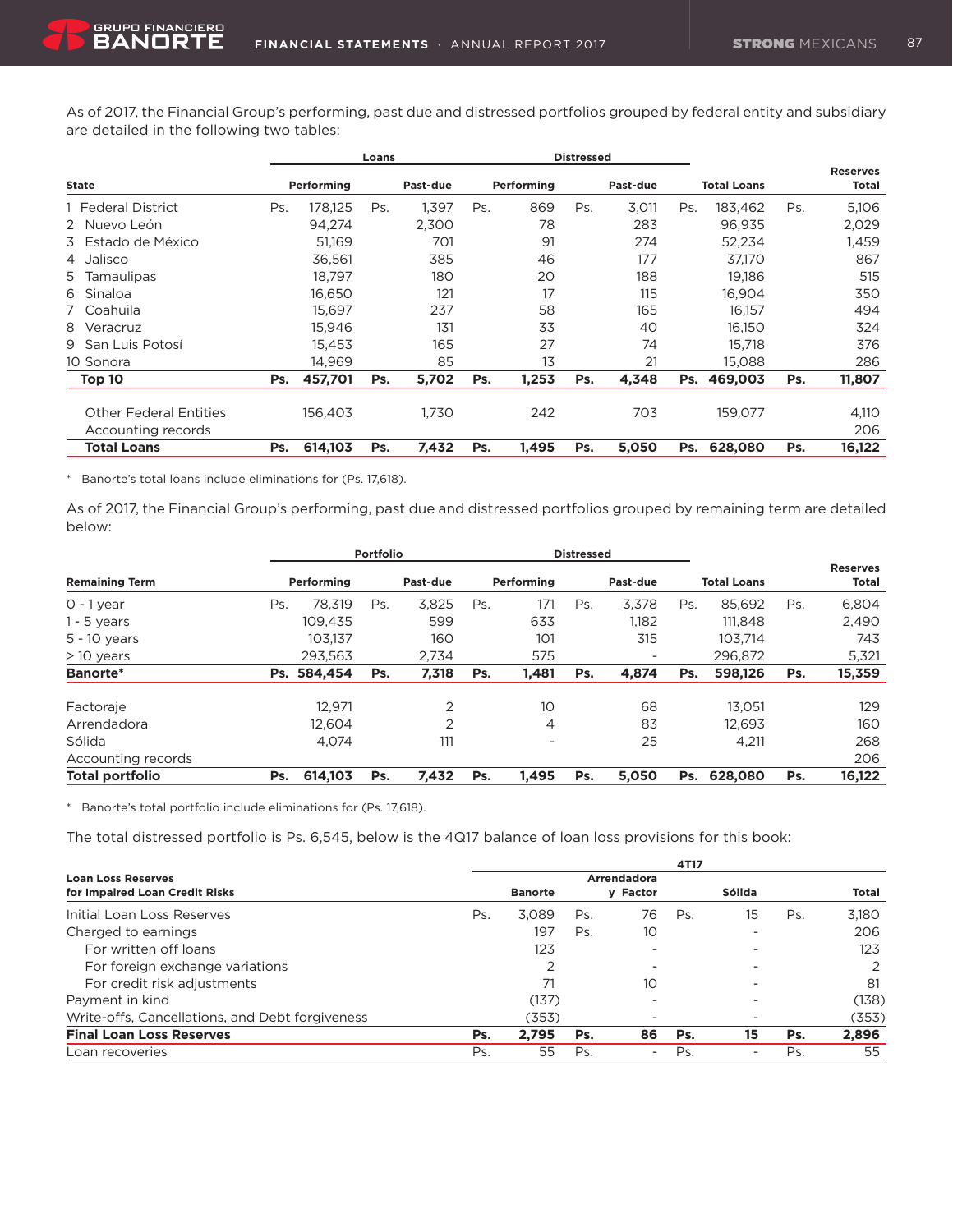# 2.2.2. Exposure with financial instruments

As of December 31, 2017, the credit risk exposure of the investments in securities was Ps. 280,139, of which 99.2% has a rating greater than or equal to A+(mex) on the local scale. This places them in investment grade; the three main issuers other than the Federal Government, Semi-Private agencies and Domestic Financial Institutions represent 9% of the basic capital as of September 2017. Additionally, the investment exposure with the same issuer other than the Federal Government that represents a concentration greater than or equal to 5% of the Net Capital as of September 2017 has a rating of A(mex) and is comprised of (term in weighted average, amount in million pesos and interest rate): stock certificates and Pemex bonds at 6 years and 1 months for Ps. 15, 382 at a rate of 3.9%; and stock certificates of Banco Interacciones at 2 months for Ps. 5,670 at a rate of 7.6%.

For Derivatives operations, the 3 main counterparties other than the Federal Government, State Governments and National Financial Institutions represent 1% of the Tier 1 Capital as of September 2017.

As for Casa de Bolsa Banorte Ixe, the exposure to the Credit Risk of Investments in Securities is Ps. 114,401 million pesos, of which 100% has a rating greater than or equal to A + (mex) on a local scale, which places them In investment grade and the 3 main issuers other than Federal Government, state-owned companies and National Financial Institutions represent 28% of Stockholders' Equity to September 2017. In addition, the exposure of investments with a same issuer other than Federal Government that represent a concentration Greater than or equal to 5% of the Stockholders' Equity as of September 2017 have a rating greater than or equal to A + (mex) and are composed by (weighted average term, amount in millions of pesos and yield at the weighted average annualized maturity): stock certificates Of CFE at 1 years and 7 months for Ps. 2,025 at 7.9%; 1-year and 11-month PEMEX stock certificates for Ps. 1,116 at 7.9%; HSBC Mexico securities certificates at 11 months for Ps. 1,116 at 7.9%; Scotiabank Inverlat stock certificates at 3 months for Ps. 727 at 7.7%; Bancomer securities certificates at 3 months for Ps. 611 to 7.7%; Deutsche Bank bonds at 5 years and 5 months for Ps. 542 at 11.3%; Banco Inbursa securities certificates at 11 months for Ps. 389 at 7.7%; Banco Interacciones 2-year and 1-month securities certificates for Ps. 386 to 8.6%; 1-year CABEI bonds for Ps. 160 to 7.6%; And Banco Monex stock certificates at 7 months for Ps. 144 to 8.4%. In the case of Derivatives, there are no operations.

For Arrendadora and Factor Banorte the exposure of Investments in Securities is Ps. 85 thousand pesos, the totality corresponds to shares. In the case of derivatives transactions, we have an exposure of Ps. 38 thousand pesos with private counterparties.

In Solid Portfolio Manager, the investment exposure in Securities is Ps.325 million pesos, all of which corresponds to shares. The exposure with derivatives is Ps.9 million pesos with private counterparties.

Banorte's exposure to counterparty risk from transactions with derivatives is presented below, as well as the netting effect and risk mitigation based on the aggregate of guarantees related to transactions:

| Position (at year's end)            |     | 2017      |     | Average<br>2017 |
|-------------------------------------|-----|-----------|-----|-----------------|
| Forwards                            | Ps. | 17        | Ps. | 125             |
| Options                             |     | 24        |     |                 |
| Swap Interest Rate (IRS)            |     | 3,895     |     | 3,755           |
| Cross Currency Swap (CCIRS)         |     | (13, 617) |     | (11, 527)       |
| <b>Total</b>                        | Ps. | (9,682)   | Ps. | (7,639)         |
| Positive Fair Value                 |     | 10,584    |     | 8,775           |
| (Positive Market Value)             |     |           |     |                 |
| Netting effect*                     |     | 20,265    |     | 16,415          |
| Guaranties Given (-) / Received (+) |     |           |     |                 |
| Cash                                |     | (6,580)   |     | (6,155)         |
| Securities                          |     |           |     |                 |
| <b>Total</b>                        | Ps. | (6,580)   | Ps. | (6,155)         |

\* Difference between the positive fair value (not considering the net positions) and the portfolio market value.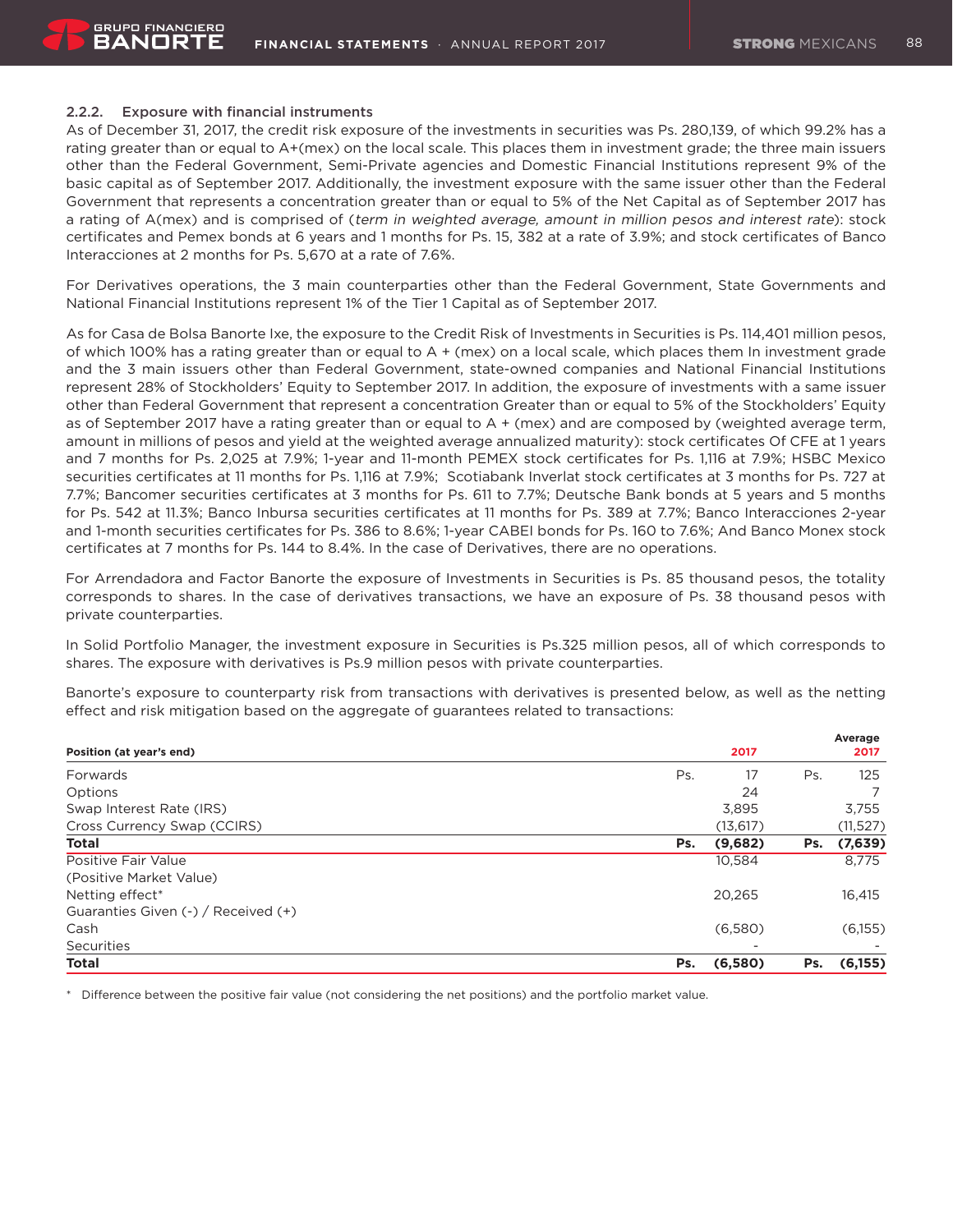The following table represents the current and potential levels of exposure at the year's end.

|                                  |        | Avarage  |          | Avarage   |
|----------------------------------|--------|----------|----------|-----------|
| <b>Contrapartes Financieras</b>  | 4Q17   | 4Q17     | 4Q17     | 4Q17      |
| <b>FWD</b>                       | 116    | 310      |          | 125       |
| <b>OPCIONES</b>                  | 1,117  | 935      | 711      | 560       |
| <b>SWAP TASA</b>                 | 15,621 | 13,202   | 5,921    | 4,602     |
| <b>CCS</b>                       | 865    | 932      | (13,589) | (11, 494) |
| <b>Total</b>                     | 4,142  | 4,283    | (6,950)  | (6, 206)  |
|                                  |        | Promedio |          | Promedio  |
| <b>Clientes (No Financieras)</b> | 4T17   | 4T17     | 4T17     | 4T17      |
| <b>FWD</b>                       | 45     | 38       | 10       | $\circ$   |
| <b>OPCIONES</b>                  | 25     | 29       | (687)    | (553)     |
| <b>SWAP TASA</b>                 | 813    | 1,170    | (2,026)  | (847)     |
| <b>CCS</b>                       | 26     | 24       | (28)     | (33)      |
| <b>Total</b>                     | 895    | 1,245    | (2,731)  | (1, 433)  |

Based on conditions set forth in derivatives agreements, tolerance levels of exposure are considered according to rating of involved entities. The following table lists the amount of guarantees to be delivered, in case of a rating downgrade:

| <b>Net Cash Outlays</b>             |      |  |  |  |  |  |  |
|-------------------------------------|------|--|--|--|--|--|--|
| (at year's end)                     | 2017 |  |  |  |  |  |  |
| Cash Outflow with 1-notch Downgrade | Ps.  |  |  |  |  |  |  |
| Cash Outflow with 2-notch Downgrade |      |  |  |  |  |  |  |
| Cash Outflow with 3-notch Downgrade |      |  |  |  |  |  |  |

In the following table, the market value is detailed according to the ratings for derivatives' counterparties:

| Rating       | 2017                            | Average 2017                    |
|--------------|---------------------------------|---------------------------------|
| AAA/AA-      | Ps.<br>$\overline{\phantom{0}}$ | Ps.<br>$\overline{\phantom{a}}$ |
| $A+/A-$      | (5,401)                         | (5,025)                         |
| BBB+/BBB-    | (1,540)                         | (1,144)                         |
| BB+/BB-      | (1,348)                         | (793)                           |
| $B+/B-$      | -                               | (32)                            |
| CCC/C        | (4)                             | (4)                             |
| SC           | (1,389)                         | (640)                           |
| <b>Total</b> | (9,682)<br>Ps.                  | (7,639)<br>Ps.                  |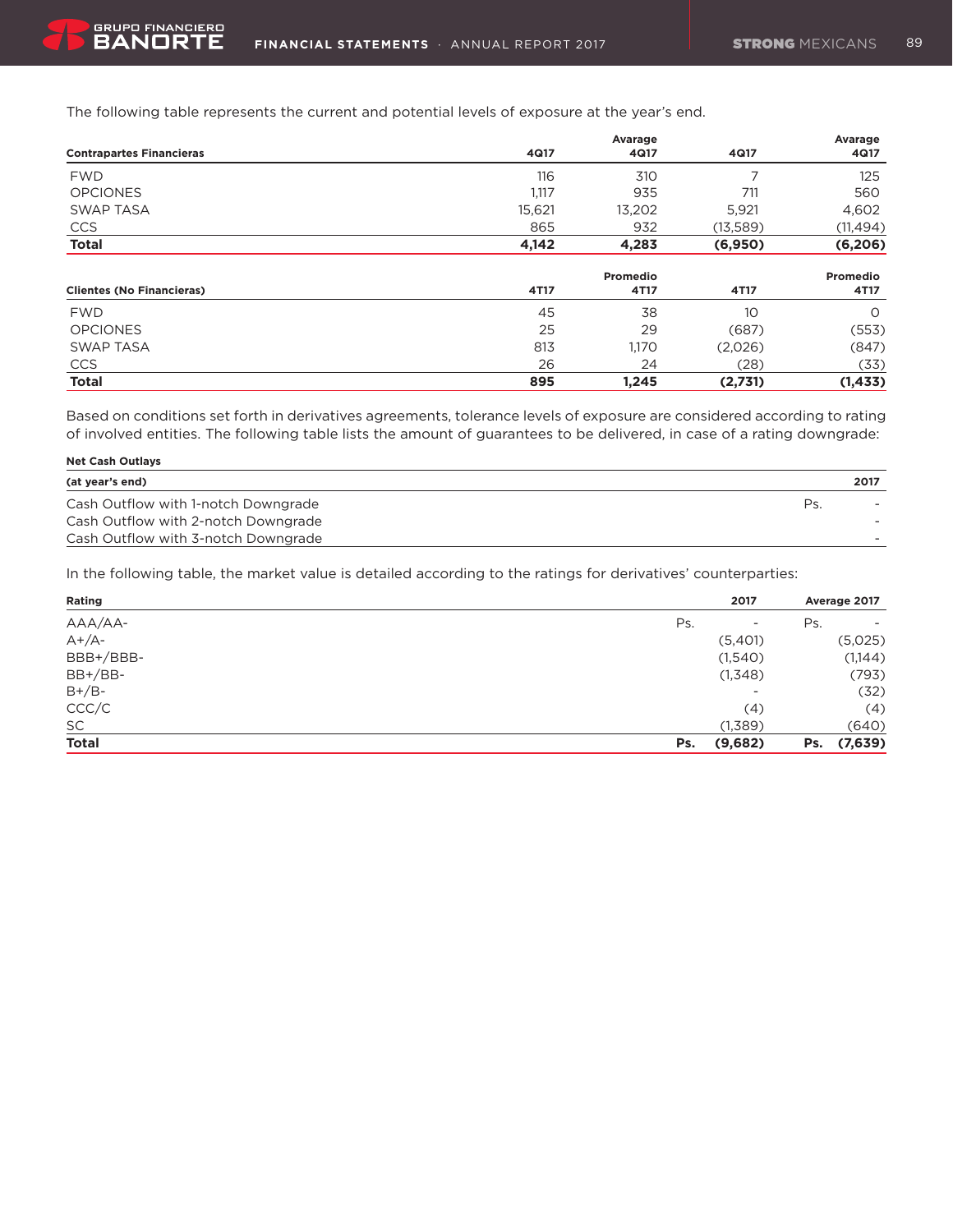### **2.3. Credit Guarantee**

Guarantees represent the second credit recovery source when its coverage, through the predominant activity of the applicant, is compromised. Guarantees may be real or personal.

The main types of real guarantees are the following:

- • Civil Mortgage
- • Industrial Mortgage
- • Regular Pledge
- • Pledge w/o possession transfers
- • Pledge / Pledge Bond
- • Pledge Bond
- • Caution Securities
- • Securities Pledge
- • Management and Payments Trust
- • Development Funds

For assets granted in guarantee, the Financial Group has policies and procedures to monitor and make periodic inspection visits to ensure the existence, legitimacy, value and quality of the guarantees accepted as an alternative credit support. Furthermore, when guarantees are securities, there are policies and procedures to monitor its market's valuation and require additional guarantees if needed.

The covered loan portfolio by type of guarantee at the end of 2017 is as follows:

|                                | 2017 |                |     |                          |     |        |     |         |  |  |
|--------------------------------|------|----------------|-----|--------------------------|-----|--------|-----|---------|--|--|
|                                |      |                |     | Arrendadora              |     |        |     |         |  |  |
| <b>Guarantee Type</b>          |      | <b>Banorte</b> |     | y Factor                 |     | Sólida |     | Total*  |  |  |
| Total Loan portfolio           | Ps.  | 615.744        | Ps. | 25.744                   | Ps. | 4.211  | Ps. | 628,080 |  |  |
| Guarantee                      |      |                |     |                          |     |        |     |         |  |  |
| Real Financial Guarantees      |      | 17.580         |     | ۰                        |     |        |     | 17.580  |  |  |
| Real Non-Financial Guarantees  |      | 333,134        |     | 5.627                    |     | 25     |     | 338,786 |  |  |
| Pari Passu                     |      | 21.683         |     | $\overline{\phantom{a}}$ |     |        |     | 21,683  |  |  |
| <b>First Losses</b>            |      | 33.321         |     |                          |     |        |     | 33,321  |  |  |
| <b>Personal Guarantees</b>     |      | 14.991         |     | 5.876                    |     | -      |     | 20,867  |  |  |
| <b>Total Covered Portfolio</b> |      | Ps. 420.709    | Ps. | 11.503                   | Ps. | 25     | Ps. | 432,237 |  |  |

\* Includes eliminations for (Ps. 17,618).

\*\* AyF portfolio does not include pure leasing.

#### **2.4. Expected losses**

As of December 31, 2017, the total portfolio of Banco Mercantil del Norte is Ps.615,744 million pesos. The expected loss represents 2.2% and the unexpected loss is 4.1% both with respect to the total portfolio. The average of the expected loss represents 2.3% of the period October - December 2017.

Regarding Casa de Bolsa Banorte-Ixe, the credit exposure of investments is Ps 114.401 billion and the expected loss represents 0.02% of the exposure. The average expected loss is 0.03% between October-December 2017.

The total portfolio of Arrendadora and Factor, including pure leasing is Ps 29.807 billion. The expected loss represents 0.8% and the unexpected loss is 3.8% of the total portfolio. The average expected loss represents 0.8% during the October-December 2017 period.

The total portfolio of Sólida Administradora de Portafolios was Ps 4.211 billion. The expected loss of the portfolio represents 10.3% and the unexpected loss 11.2%, both with respect to the total portfolio. The average expected loss for the period of October-December 2017 was 10.5%.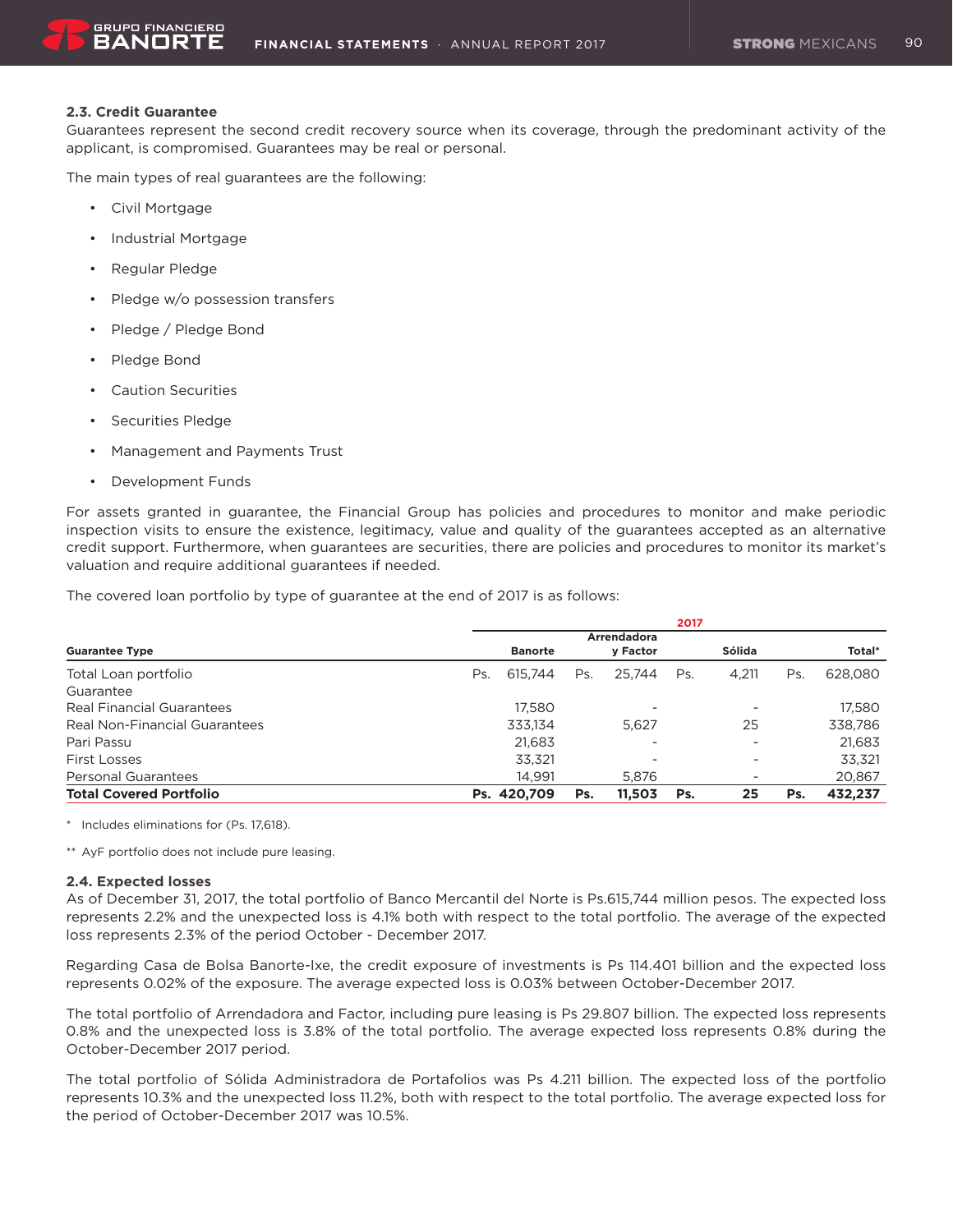

# **2.5. Risk diversification**

In December 2005, the Commission issued "General Dispositions Applicable to Credit Institutions regarding to Risk Diversification". These guidelines state that the institutions must carry out an analysis of their borrowers and/or loans to determine the amount of "Common Risk"; also, the institutions must have the necessary information and documentation to prove that the person or group of persons represent common risk in accordance with the assumptions established in those Rules.

In compliance with the risk diversification regulation in asset and liability operations, Banco Mercantil del Norte submits the following information (million pesos):

| Tier 1 as of September 30, 2017                                                       | Ps. 98,044 |
|---------------------------------------------------------------------------------------|------------|
| I. Financing whose individual amount represents more than 10% of basic capital:       |            |
| <b>Loan Operations</b>                                                                |            |
| Number of financings                                                                  |            |
| Total amount of financings                                                            |            |
| % in relation to Tier 1                                                               |            |
| <b>Overnight Operations</b>                                                           |            |
| Number of financings                                                                  |            |
| Total amount of financings                                                            |            |
| % in relation to Tier 1                                                               |            |
| II. Maximum amount of financing with the three largest debtors and common risk groups | Ps. 41.187 |

In compliance with the risk diversification rules for asset and liability transactions, the following information regarding Arrendadora y Factor Banorte is provided below (million pesos):

| Equity as of September 30, 2017                                                       | Ps. 4,926      |
|---------------------------------------------------------------------------------------|----------------|
| I. Financing whose individual amount represents more than 10% of equity:              |                |
| Loan Operations                                                                       |                |
| Number of financings                                                                  | $\overline{A}$ |
| Total amount of financings                                                            | 4.548          |
| % in relation to Equity                                                               | 92%            |
| II. Maximum amount of financing with the three largest debtors and common risk groups | Ps. 6.446      |

In compliance with the risk diversification rules for asset and liability transactions, the following information regarding Sólida Administradora de Portafolios is provided below (million pesos):

| Equity as of September 30, 2016                                                        | Ps. | 3.999 |
|----------------------------------------------------------------------------------------|-----|-------|
| I. Financing whose individual amount represents more than 10% of equity (group level): |     |       |
| Money market /derivatives operations                                                   |     |       |
| Number of financings                                                                   |     |       |
| Total amount of financings                                                             |     | 430   |
| % in relation to Equity                                                                |     | 11%   |
| Overnight operations                                                                   |     |       |
| Number of financings                                                                   |     |       |
| Total amount of financings                                                             |     |       |
| % in relation to Equity                                                                |     |       |
| II. Maximum amount of financing with the three largest debtors and common risk groups  | Ps. | 672   |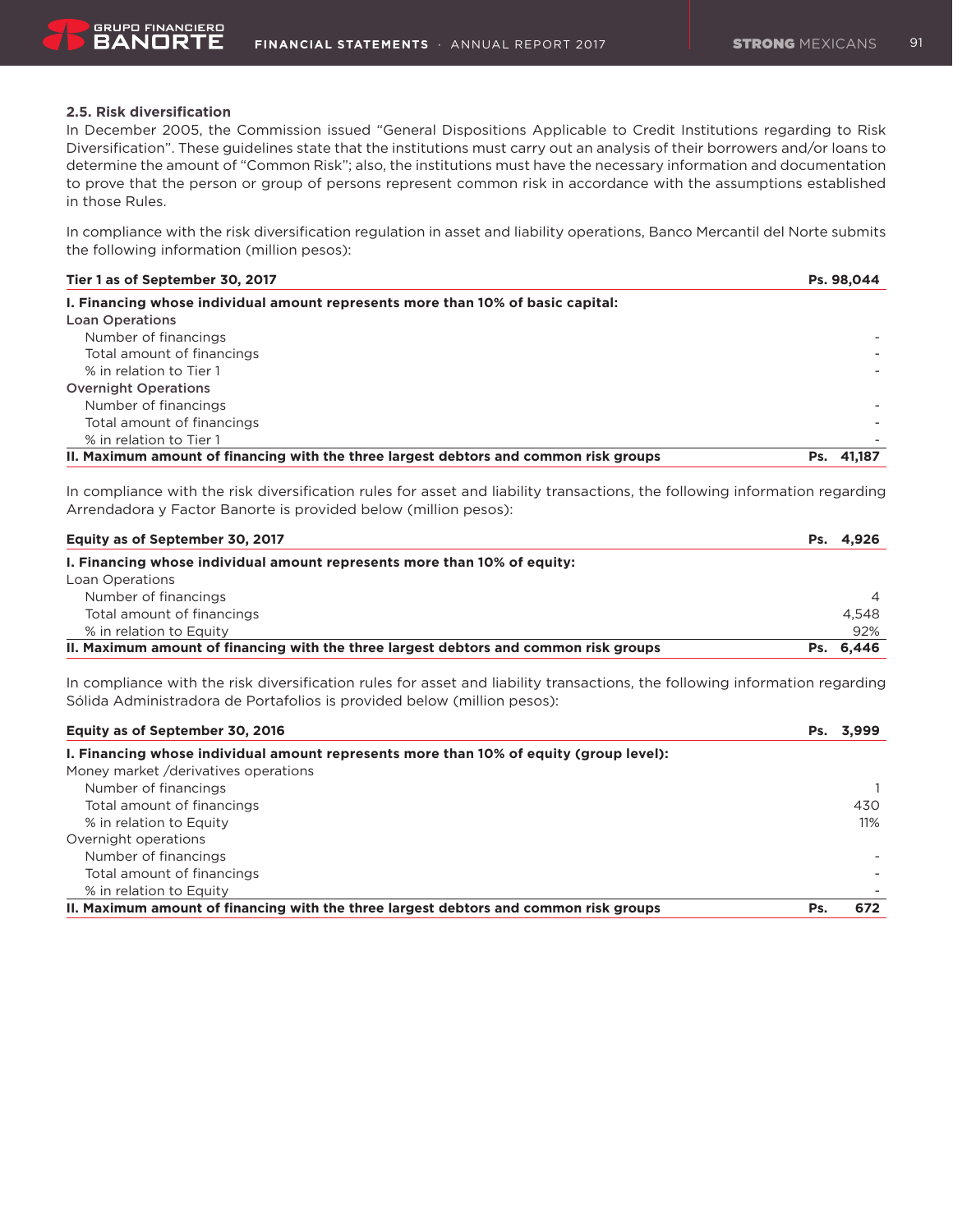### **3. MARKET RISK**

The objectives of Market Risk in Financial Group are:

- • Comply with the Desired Risk Profile defined by the Group's Board of Directors.
- • Maintain an adequate follow-up of the Market Risk.
- Keep the Senior Management properly informed in a timely manner.
- • Quantify the exposure to Market Risk through the use of different methodologies.
- • Define the maximum levels of risk that the Institution is prepared to maintain.
- Measure the Institution's vulnerability to extreme market conditions and consider those results for decision-making.

The Market Risk policies in Financial Group are:

- • New products subject to market risk should be evaluated and approved using the new product guidelines approved by the Risk Policy Committee.
- • The Board is the body empowered to approve global limits and metrics for market risk appetite, as well as modifications to the previous ones.
- The Risk Policy Committee is the body authorized to approve specific models, methodologies and limits, as well as modifications to the previous ones.
- • Market risk models will be validated by an area independent of the one that develops and manages them.
- • Inputs and market risk models will be validated according to a policy duly approved by the Risk Policy Committee.

Market Risk management is managed through a series of fundamental pillars, among which the use of models and methodologies such as Value at Risk (VaR), Retrospective Analysis (BackTesting), Sensitivity Analysis and Low Testing Extreme Stress Testing, all of which are used to measure the risk of products and portfolios of instruments traded on financial markets.

Risk management is also supported by a framework of policies and manuals, which establishes the implementation and monitoring of Market Risk limits, the disclosure of the referred risk metrics and their follow-up with respect to the established limits.

The key risk indicators are disclosed through monthly reports to the CPR and through a daily report to the main executives in the Financial Group related to the taking of Market Risk positions.

#### 3.1. Market risk Methodologies

The management of market risk is managed through a series of fundamental pillars, among which the use of models and methodologies such as the value at risk (VaR), the Retrospective Analysis (BackTesting), the analysis of sensitivity and tests under Extreme conditions (stress Testing), all are used to measure the risk of the products and portfolios of instruments that are quoted in the financial markets.

In addition, risk management is supported by a framework of policies and manuals, in which it sets the implementation and monitoring of risk limits Market, the revelation of the metrics of risk in question and its follow-up with regard to the limits.

Key risk indicators are reported by monthly reports to the CPR and by a daily report to the principal executives at the institution related to the taking of market risk positions.

#### 3.2. Exposure to market risk

Exposure of the institution's financial portfolios to Market Risk is quantified using the standard methodology in the industry known as Value at Risk (VaR).

The VaR model considers a one day horizon base, a non-parametric historical simulation with a 99% confidence level and 500 historical observations on risk factors. Furthermore, it considers all the positions (money market, treasury, equities, FX and derivatives for trading and hedging purposes) classified for accounting purposes as trading and available for sale assets, both on and off the balance sheet.

The average VaR for 4Q17 was Ps. 37.1 million (Ps. 20.2 million less than the average VaR for 3Q17).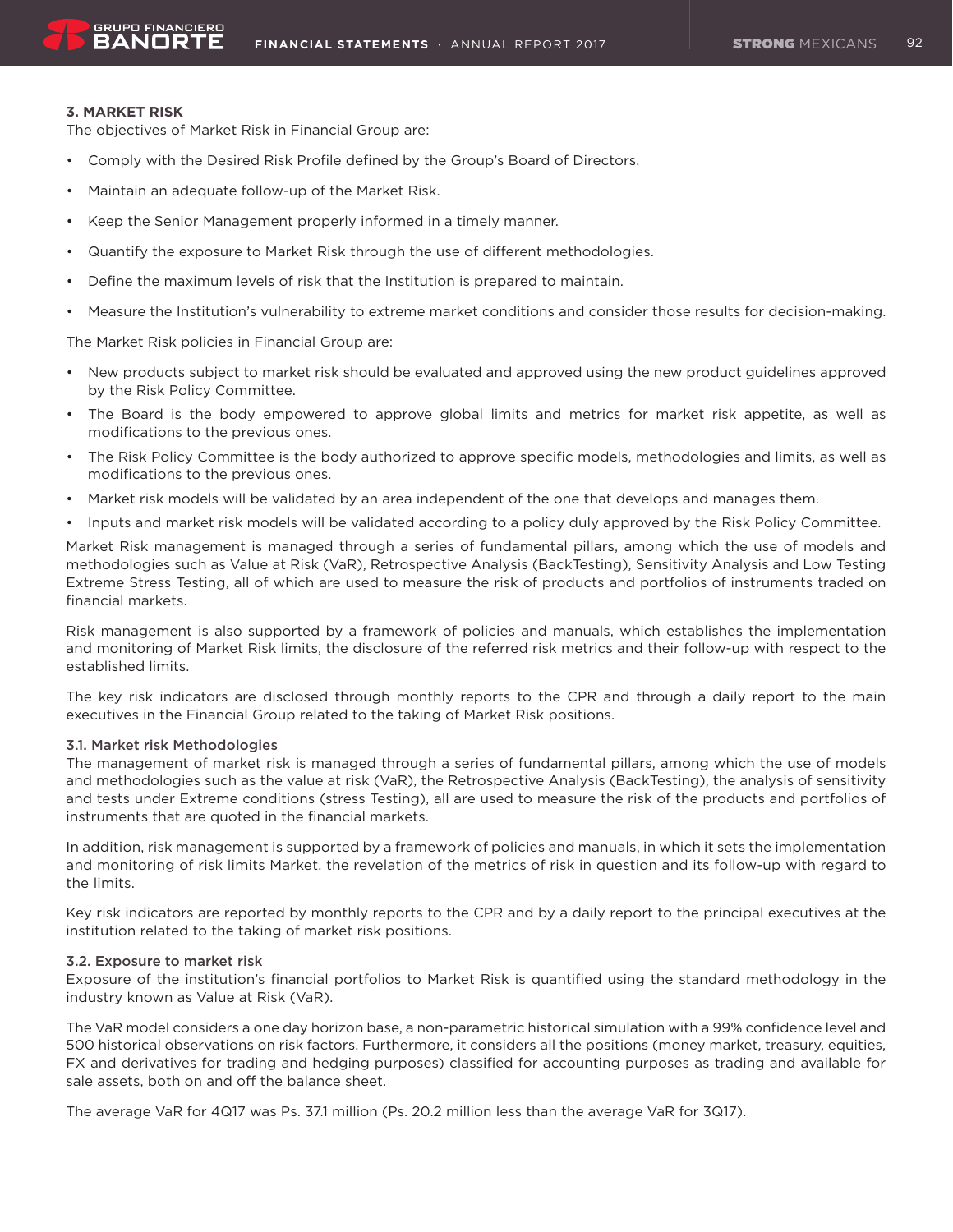The result shows that the Bank's potential loss will be above Ps 37.1 million in one out of a hundred days.

| <b>VAR</b>              | Average<br>4Q17 |
|-------------------------|-----------------|
| VaR Total               | 37.1            |
| Capital Neto            | 108,609         |
| <b>VaR/Capital Neto</b> | 0.03%           |

Also, the average of the VaR per risk factor for the Institution's portfolio of securities behaved as follows during the fourth quarter of 2017:

| <b>Risk factor</b>         | 4Q17   | Average<br>4Q17 |
|----------------------------|--------|-----------------|
| Rates                      | 28.4   | 32.8            |
| FX13.5                     | 9.0    |                 |
| Variable income            | 8.8    | 8.0             |
| Diversification effect     | (17.3) | (12.7)          |
| <b>Banorte's Total VaR</b> | 33.5   | 37.1            |

The VaR at the end of 4Q17 corresponds to \$37 million pesos. The contribution to the VaR for each risk factor is:

|                    |      | Average |
|--------------------|------|---------|
| <b>Risk factor</b> | 4Q17 | 4Q17    |
| Domestic rates     | 25.7 | 24.1    |
| Foreign rates      | 3.7  | ۰.      |
| <b>FX4.0</b>       | 11.0 |         |
| Variable revenue   | O.1  | 2.1     |
| <b>Total VaR</b>   | 33.5 | 37.1    |

The VaR by risk factor is determined by simulating 500 historical setting and performing a grouping of instruments by its main risk factor. It is important to emphasize that took into account all the positions are classified as negotiation, excluding the position of preserved at maturity and available for sale.

The concentration per market risk factor without the diversification effect is:

| <b>Risk factor</b> | 4Q17 |
|--------------------|------|
| Rates              | 56%  |
| <b>FX</b>          | 27%  |
| Variable income    | 17%  |

### 3.2.1 Sensitivity analysis and tests under extreme conditions (Stress Testing)

Since VaR indicates the potential losses under normal market conditions, Banorte complements its risk analysis by applying tests under extreme conditions known as Stress Testing. This is presented to the Risk Policy Committee on a monthly basis with the main objective of assessing the impact on the institute's positions of extreme movements in risk factors.

#### 3.2.2 Backtesting

In order to validate the effectiveness and accuracy of the VaR, a monthly Backtesting analysis is presented to the Risk Policy Committee. Through this analysis, it is possible to compare losses and gains observed with respect to the estimated Value at Risk and if necessary make the required adjustments to the estimated.

#### 3.2.3Value of Risk for Casa de Bolsa (Brokerage House)

The average VaR of the portfolio was Ps. 12.5 million for the last quarter of 2017.(Ps. 2.2 million lower than the VaR of the previous quarter).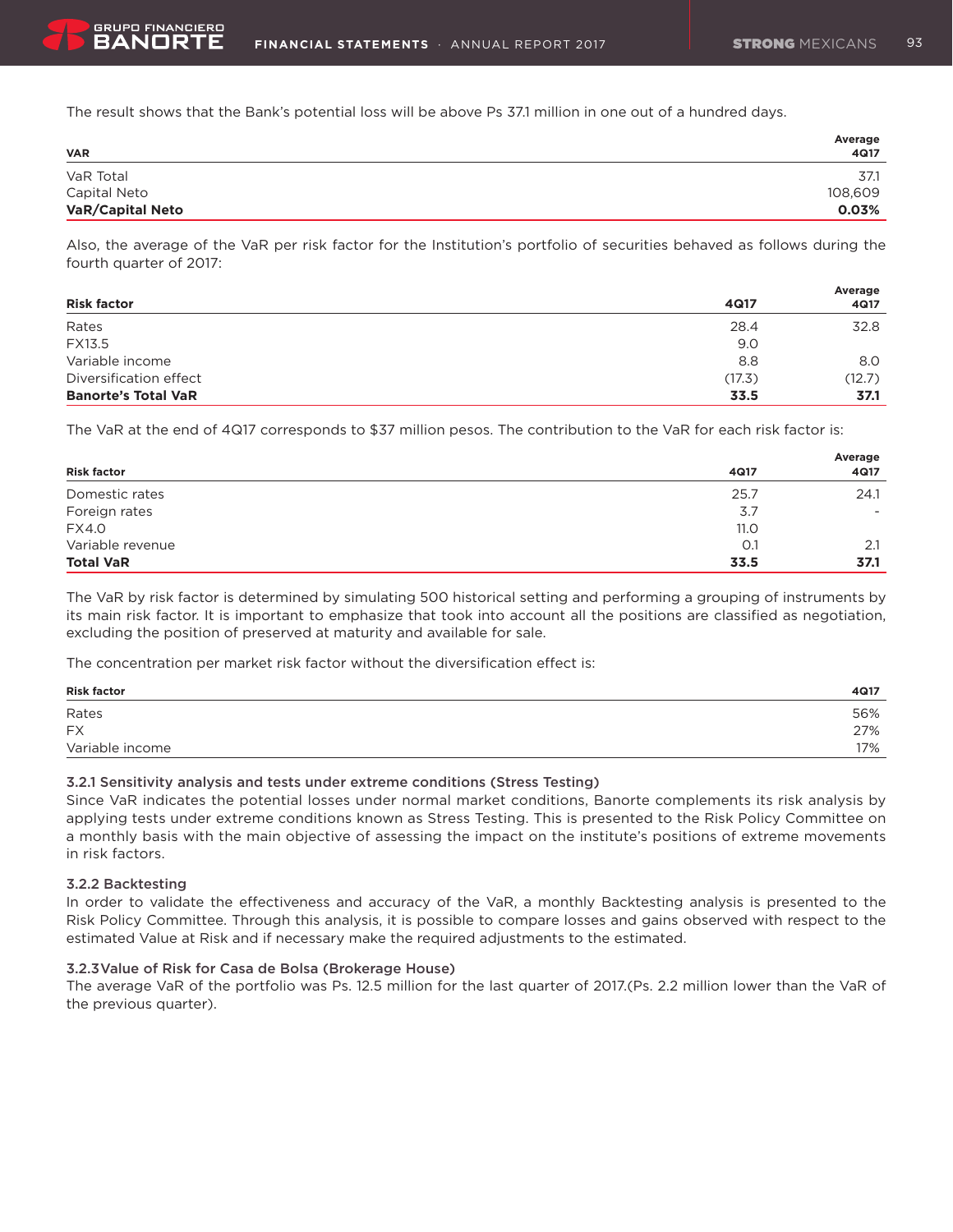The result shows that potential loss will be above Ps 12.5 million in one out of a hundred days.

| <b>VaR</b><br>(Millions of pesos) | Average<br>4Q17 |
|-----------------------------------|-----------------|
| $VaR*$                            | Ps.<br>12.5     |
| Net capital**                     | 2,371           |
| VaR / Net Capital                 | 0.53%           |

#### \* Quarterly average

\*\* Sum of net capital at the end of the quarter.

VaR by risk factor of the instrument portfolio described for the Financial Group behaved during the fourth quarter of 2017 as follows:

|                            |     |      | Average     |
|----------------------------|-----|------|-------------|
| <b>Risk factor</b>         |     | 4Q17 | 4Q17        |
| Rates                      | Ps. | 19   | 12.5<br>Ps. |
| <b>FX Rate</b>             |     | -    |             |
| Variable Income            |     |      | ۰.          |
| VaR Diversification Effect |     | -    |             |
| VaR Total Casa de Bolsa    | Ps. | 19   | Ps. 12.5    |

The VaR at the close of 4Q17 corresponds to 19.0 million pesos.

The VaR by risk factor is determined by simulating 500 historical scenarios and performing a grouping of instruments by their main risk factor. It is important to note that all positions classified as trading were taken into account, excluding the position of the conservators at maturity and available for sale.

The concentration by Market Risk factor is found in domestic interest rates.

### **3.5. Sensitivity analysis and tests under extreme conditions (Stress Testing)**

Since VaR indicates the potential losses under normal market conditions, Casa de Bolsa Banorte-Ixe complements its risk analysis by applying tests under extreme conditions known as Stress Testing. This is presented to the Risk Policy Committee on a monthly basis with the main objective of assessing the impact on the institute's positions of extreme movements in risk factors.

#### **3.6. Backtesting**

In order to validate the effectiveness and accuracy of the VaR, a monthly Backtesting analysis is presented to the Risk Policy Committee. Through this analysis it is possible to compare losses and gains observed with respect to the estimated Value at Risk and if necessary make the required adjustments to the estimated.

### **4. LIQUIDITY RISK**

Financial Institution's Liquidity Risk objectives are:

- • Comply with the Risk Appetite defined by the Group's Board of Directors.
- • Give proper monitoring of Liquidity Risk, both supplemented with stress tests and contingency plan that includes corrective measures, as well as the follow-up of the diversification of funding sources.
- Keep the Senior Management properly informed in a timely manner.
- • Quantify using different methodologies, exposure to Liquidity Risk.
- • Define the maximum risk levels that the institution is willing to maintain.
- • Measure Institution vulnerability to extreme market conditions and consider such results for decision making.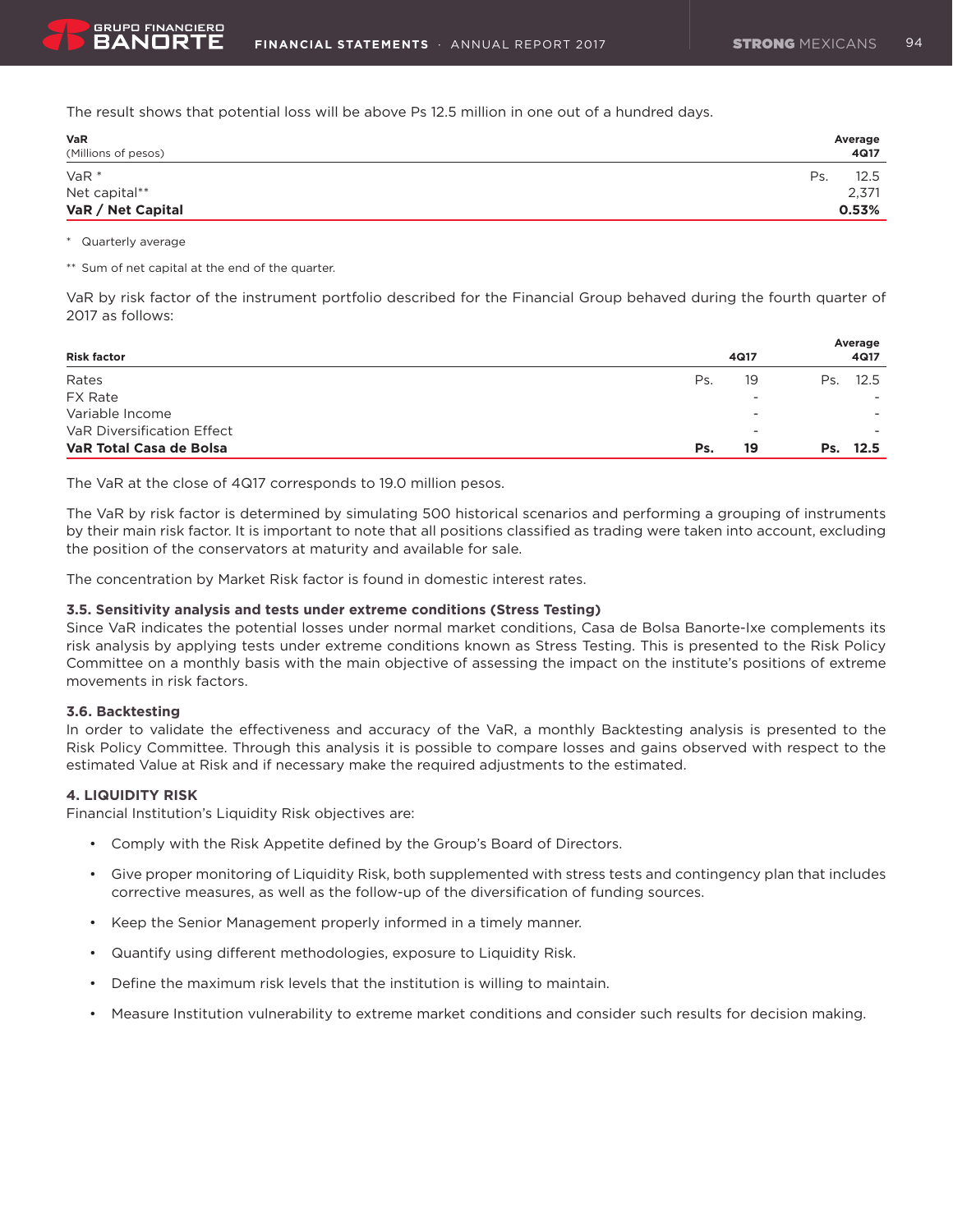Financial Group´s liquidity risk policies are:

- • Establishment of specific global limits of Liquidity Risk Management.
- • Measurement and monitoring of Liquidity Risk.
- • Information and disclosure of Liquidity Risk to risk- taking areas, CPR, Board of Directors, Financial Authorities and to the investment public.

### 4.1. Liquidity Risk Methodology and Exposure

Liquidity risk is managed through a series of fundamental pillars that include the use of key indicators such as the Liquidity Coverage Ratio (LCR), concentration, funding and stability ratios as well as liquidity stress testing. The latter based on a framework of policies and manuals, including a liquidity contingency plan, and similarly, is enhanced with the follow up on limits and Risk Appetite metrics of Liquidity Risk. The disclosure of metrics and indicators and their compliance with the established limits and the Risk Appetite are reviewed through monthly reports to the CPR, weekly reports to the capital and liquidity management group and quarterly reports to the Board of Directors.

### 4.2. Profile and Funding Strategy

The composition and evolution of the bank's funding during the quarter is shown in the following table:

|                                 |                |             | ar vs. |
|---------------------------------|----------------|-------------|--------|
| <b>Funding Source</b>           | 3Q17           | 4Q17        | V3Q17  |
| Demand deposits                 |                |             |        |
| Local Currency                  | 327.769<br>Ps. | Ps. 345,650 | 5.5%   |
| Foreign Currency                | 50.698         | 51.142      | 0.9%   |
| <b>Demand deposits</b>          | 378,467        | 396,792     | 4.8%   |
| Time Deposits - Retail          |                |             |        |
| Local Currency <sup>(1)</sup>   | 173.757        | 174,297     | 0.3%   |
| Foreign currency                | 19,181         | 19.320      | 0.7%   |
| <b>Core Deposits</b>            | 571,406        | 590,410     | 3.3%   |
| Money market                    |                |             |        |
| Mexican pesos <sup>(2)</sup>    | 51,685         | 55.394      | 7.2%   |
| Foreign currency <sup>(2)</sup> | 623,091<br>Ps. | Ps. 645,804 | 3.6%   |

#### 4.3. Liquidity Coverage Ratio

The LCR allows the quantification of Liquidity Risk through the relationship between Liquid Assets and Net Cash Outflows in the next 30 days, under a regulatory stress scenario.

The LCR is an indicator designed to ensure that the institution has the liquidity to meet its short term obligations, under an extreme scenario using exclusively high quality liquid assets as source of funding.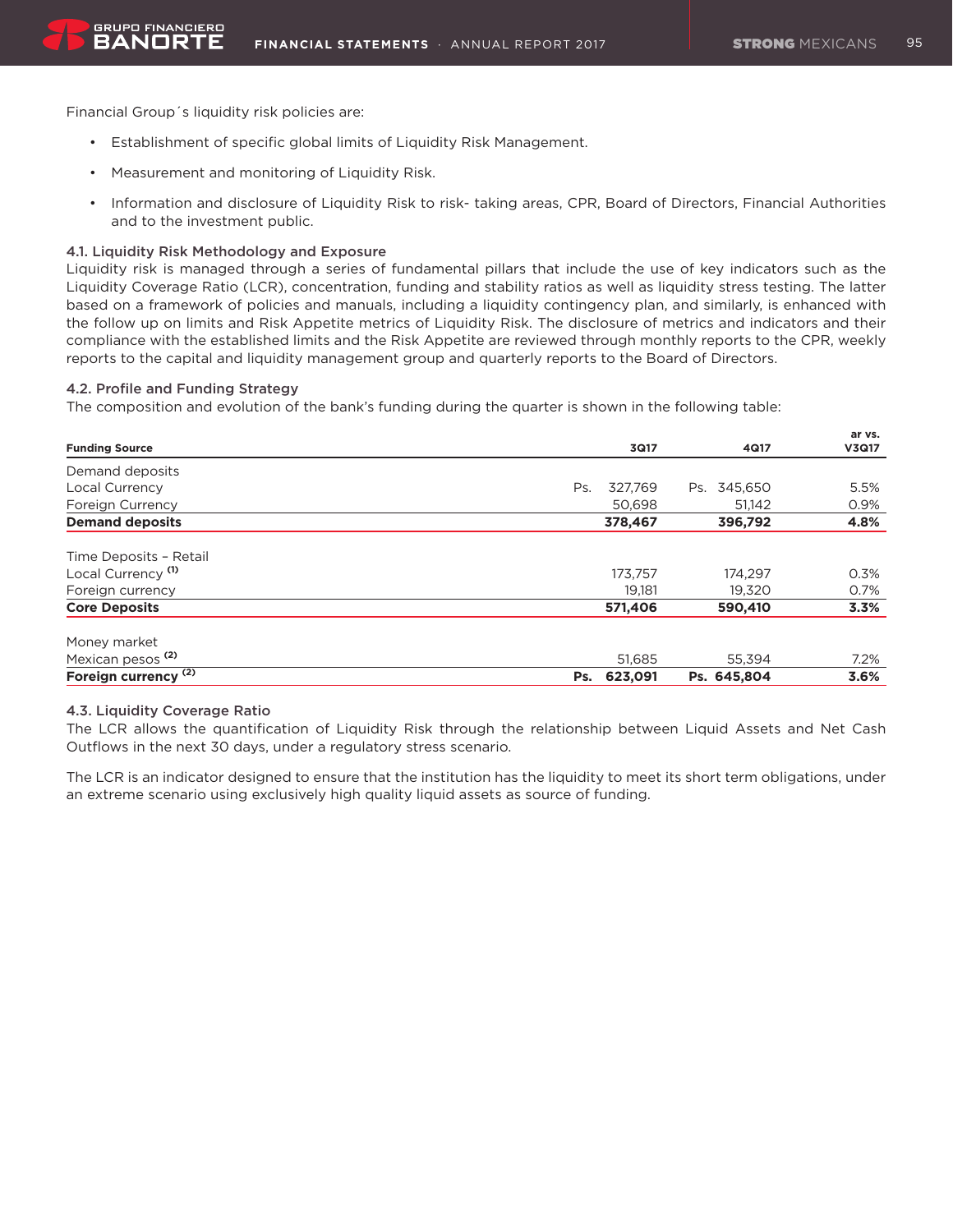The following table shows the average evolution of LCR components in 4Q17.

|    |                                                                       | <b>Bank and Sofomes</b> |                             |     |                    |  |  |
|----|-----------------------------------------------------------------------|-------------------------|-----------------------------|-----|--------------------|--|--|
|    |                                                                       |                         | <b>Unweighted</b><br>Amount |     | Weighted<br>Amount |  |  |
|    | <b>LCR Components</b>                                                 |                         | (Average)                   |     | (Average)          |  |  |
|    | <b>COMPUTABLE LIQUID ASSETS</b>                                       |                         |                             |     |                    |  |  |
|    | <b>Total Computable Liquid Assets</b>                                 |                         | <b>NA</b>                   | Ps. | 105,614            |  |  |
|    | <b>CASH DISBURSEMENTS</b>                                             |                         |                             |     |                    |  |  |
| 2  | Unsecured retail financing                                            | Ps.                     | 356,803                     | Ps. | 23,622             |  |  |
| 3  | Stable financing                                                      |                         | 241,169                     |     | 12,058             |  |  |
| 4  | Less stable financing                                                 |                         | 115.634                     |     | 11,563             |  |  |
| 5  | Unsecured wholesale financing                                         |                         | 208,509                     |     | 73.595             |  |  |
| 6  | Operational deposits                                                  |                         | 145.289                     |     | 31.863             |  |  |
|    | Non-Operational deposits                                              |                         | 58,681                      |     | 37,193             |  |  |
| 8  | Unsecured debt                                                        |                         | 4.539                       |     | 4,539              |  |  |
| 9  | Secured wholesale financing                                           |                         | 253,245                     |     | 17,523             |  |  |
| 10 | Additional requirements:                                              |                         | 237,396                     |     | 15,833             |  |  |
| 11 | Disbursements related to derivatives and other guarantee requirements |                         | 47,222                      |     | 5,237              |  |  |
| 12 | Disbursements related to losses from debt financing                   |                         |                             |     |                    |  |  |
| 13 | Lines of credit and liquidity                                         |                         | 190,174                     |     | 10,596             |  |  |
| 14 | Other contractual financing obligations                               |                         |                             |     |                    |  |  |
| 15 | Other contingent financing obligations                                |                         |                             |     |                    |  |  |
|    | <b>16 TOTAL CASH DISBURSEMENTS</b>                                    |                         | <b>NA</b>                   |     | 129,931            |  |  |
|    | <b>CASH INFLOW</b>                                                    |                         |                             |     |                    |  |  |
| 17 | Cash Inflows for secured operations                                   | Ps.                     | 20,306                      |     | 543                |  |  |
| 18 | Cash Inflows for unsecured operations                                 |                         | 52.633                      |     | 40,890             |  |  |
| 19 | Other cash inflows                                                    |                         | 2.962                       |     | 2,962              |  |  |
|    | <b>20 TOTAL CASH INFLOW</b>                                           |                         | N/A                         | Ps. | 44,395             |  |  |
|    | <b>Adiusted amount</b>                                                |                         |                             |     |                    |  |  |

| 21 TOTAL COMPUTABLE LIQUID ASSETS      | <b>NA</b> |     | Ps. 105.614 |
|----------------------------------------|-----------|-----|-------------|
| <b>22 TOTAL NET CASH DISBURSEMENTS</b> | ΝA        | Ps. | 86.177      |
| <b>23 LIQUIDITY COVERAGE RATIO</b>     | NΑ        |     | 123.42%     |

During 4Q17, an average CCL for Banco and Sofomes of 123.42% was observed, with CCL at the close of 4Q17 of 108.23%, standing above the Desired Risk Profile and the regulatory minimum established in the current regulations. The above results indicate that Banorte is in a position to meet all of its short-term obligations in the face of a crisis scenario.

#### 4.4 Evolution of LCR Components

The evolution of the components of the Liquidity Coverage Ratio between the end of 3Q17 and the close of 4Q17 is presented in the following table.

| <b>LCR Component</b> |     | 3Q17    |     | 4Q17    | <b>Var vs. 3Q17</b> |
|----------------------|-----|---------|-----|---------|---------------------|
| Liquid assets        | Ps. | 95.498  | Ps. | 121.972 | 27.7%               |
| Cash Inflow*         |     | 39.337  |     | 30.476  | (22.5%)             |
| Cash Outflows*       |     | 123.511 |     | 143.171 | 15.9%               |

\* See main LCR results.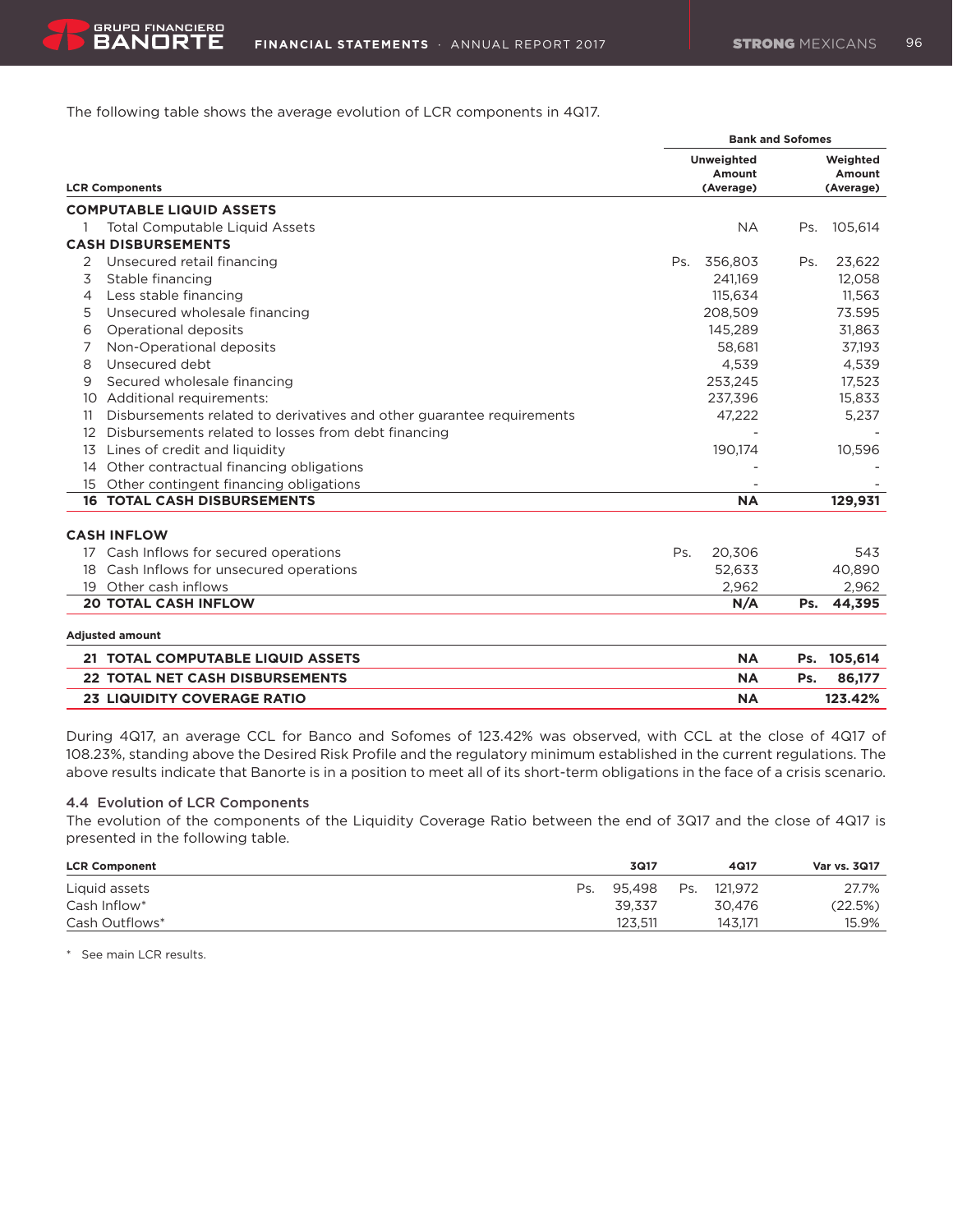

The Liquid Assets that compute in the LCRs for the Bank and Sofoms during 2017 are distributed as follows:

| <b>Type of Asset</b> | 3Q17       | 4Q17        | Var vs. 3Q17 |
|----------------------|------------|-------------|--------------|
| Total                | Ps. 95.498 | Ps. 121,972 | 27.7%        |
| Level I              | 86.989     | 112.445     | 29.3%        |
| ∟evel II             | 8,509      | 9.527       | 12.0%        |
| Level II A           | 7,091      | 7.762       | 9.5%         |
| Level II B           | 1.418      | ı.765       | 24.5%        |

Liquid assets increased in the comparison of 3Q17 and 4Q17 closings, guided by the acquisition of federal government paper denominated in foreign currency (UMS) and Banco de México auctions.

### 4.5 LCR Results' Main Causes

The variations in the Liquidity Coverage Ratio between 3Q17 and 4Q17 are mainly due to the increase in liquid assets position of level I, mainly in federal government instruments denominated in foreign currency (UMS) and Banco de México auctions.

### 4.6 Liquidity Risk in Foreign Currency

For Liquidity Risk quantification and follow-up, in the specific case of the foreign currency denominated portfolio, Banorte uses the criteria established by Banco de México for the assessment of the foreign currency Liquidity Coefficient.

The Liquidity Coefficient in foreign currencies should be interpreted as the ability of the institution to meet its liquidity mismatches with liquid assets, both in foreign currency.

### 4.7 Exposure to Derivatives and possible Margin Calls

Banorte applies the regulatory methodology to determine cash outflows for derivatives. At the end of 2017, estimated outflows for derivatives were as follows:

| <b>Derivatives Cash Outflows</b>                             | 3Q17   | 4Q17      | Var vs. 3Q17 |
|--------------------------------------------------------------|--------|-----------|--------------|
| Net cash outflows at market value and for potential exposure | 4.137  | Ps. 4.351 | 5.2%         |
| Cash outflows for a 3 notch credit rating downgrade          | $\sim$ |           | -%           |

The former measurement shows that potential outflows for derivatives may represent a liquidity requirement up to Ps 4.351 billion.

#### 4.8 Liquidity Gaps

A As part of the liquidity analysis for the Bank, 30 days liquidity gaps for the institution's assets and liabilities (obligations) are analyzed. Results for the Bank at the end of 4Q17 are presented in the following table.

| Concept               | 3Q17     | 4Q17    | <b>Var vs. 3Q17</b> |
|-----------------------|----------|---------|---------------------|
| Cumulative 30 day Gap | (58.934) | 75.073) | 27.4%               |
| Liquid assets         | 60.297   | 78.540  | 30.3%               |

Mismatch among inflows and outflows (gaps) for the next 30 days are covered with liquid assets. In addition, the new methodology allows us to make a more granular breakdown of the liquidity gaps, remaining as follows for 4Q17:

| Concept            |          |          |          |          |          |           |
|--------------------|----------|----------|----------|----------|----------|-----------|
| (Millons of pesos) | dav      | davs     | l month  | 3 months | 6 months | 12 months |
| Natural Gap        | (32,525) | (15,250) | (27,299) | 4.934    | (9,485)  | 9.431     |
| Accumulated Gap    | (32.525) | (47.775) | (75.073) | (70.140) | (79.624) | 70,194)   |

### 4.9 Stress Testing under liquidity extreme conditions

As part of its Liquidity Risk management, Banorte performs tests under extreme liquidity circumstances with internal scenarios to assess the Bank's liquidity adequacy. A total of 9 scenarios, based on 3 sources of risk (systemic, idiosyncratic and combined) with 3 levels of severity (moderate, medium and severe) are used.

#### 4.10 Contingency Funding Plan

For the purpose of having comprehensive liquidity management practices, and to ensure its operation in adverse situations in terms of Liquidity, Banorte has implemented a contingency funding plan, which incorporates elements to identify possible liquidity problems and defines alternate funding sources available to deal with contingencies.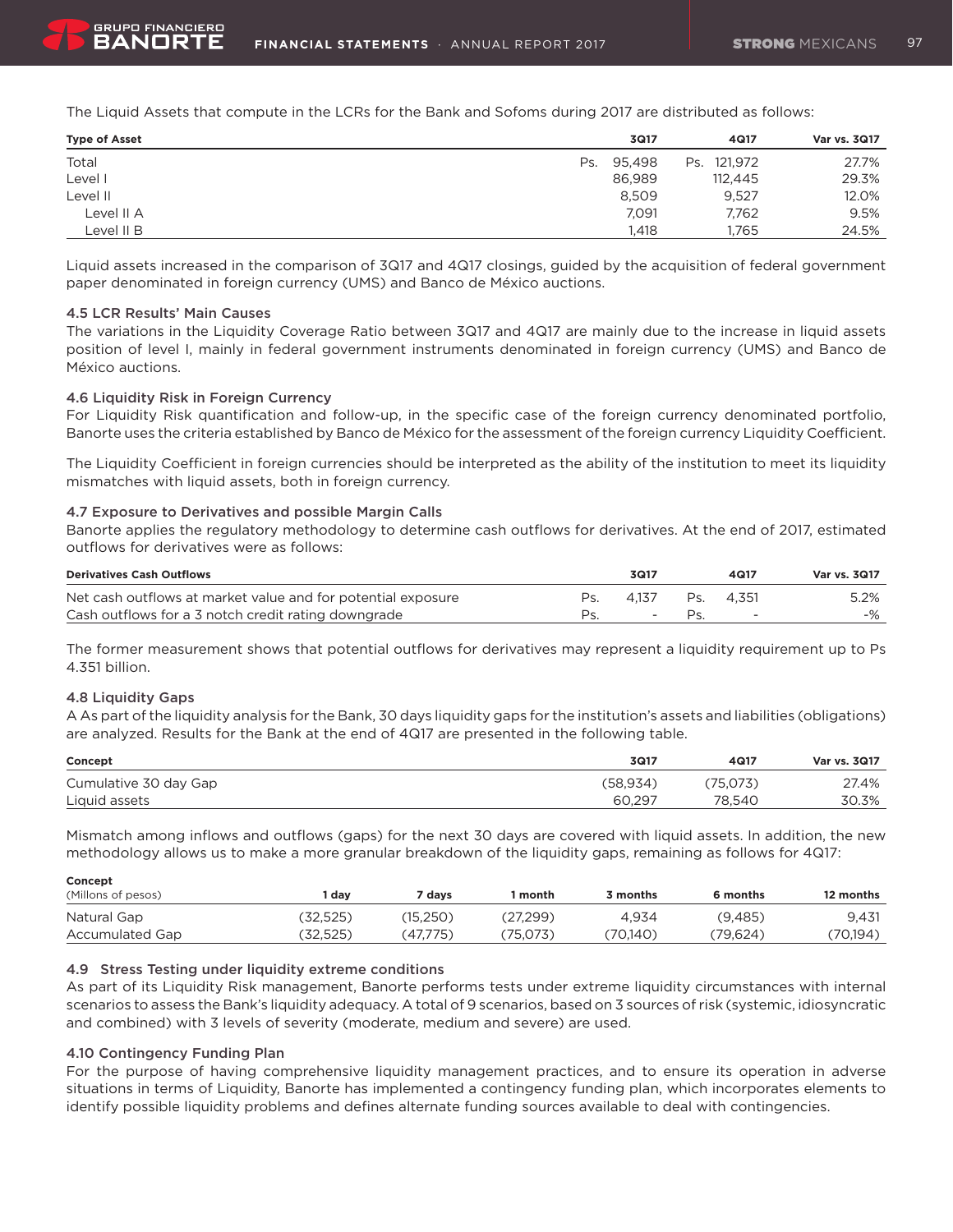### **4.11 Interest Rate Risk**

The structural risk in the balance sheet or interest rate is managed using tools such as the sensitivity analysis to changes in rates, domestic, foreign and real obtaining the impact thereof on the net interest margin. In the sensitivity analysis, assumptions on deposits, according to a model of stability, are included.

As part of the rate risk mitigation actions, the institution has policies and limits for portfolio hedging fixed rate. The compliance of the above is reported to the CPR on a monthly basis.

The table below shows the effect on the Financial Margin of a movement of 100 basis points over the rates, which is considered Available for Sale, which at the close of 4Q17 corresponded to 152,910 million pesos, and on average during the 4Q17 to 141,374 million pesos.

|            |    | 3Q17    |                          | 4Q17 | .3017<br>Var vs.<br>. |
|------------|----|---------|--------------------------|------|-----------------------|
| Margin     | Dc | $\sim$  | $\overline{\phantom{a}}$ | 901  | $\sim$ 0/             |
| Sensitivit | ້. | $\circ$ | .                        |      | $.6\%$                |

### 4.12 Subsidiaries

Liquidity Risk Management processes for the Bank and its Sofoms are centralized in GFNorte's Risk Management General Direction (DGAR). To follow-up on Sofoms' liquidity, an analysis of the balance sheet structural behavior is made, as well as to the funding diversification. Furthermore, a maturity gap analysis is performed. Specifically for the Brokerage House, regulatory liquidity requirements are monitored.

The following chart shows the composition of the gap indicators of the Bank's subsidiaries and Sofoms at the end of 4Q17.

| <b>Liquidity Ratio</b> |     | Casa de Bolsa<br><b>Banorte Ixe</b> |     | Arrendadora<br><b>v Factor</b> |     | <b>Sólida</b> |
|------------------------|-----|-------------------------------------|-----|--------------------------------|-----|---------------|
| Cumulative 30 days Gap | Ps. | 1.597                               |     | Ps. (4.124)                    | Ps. | (3.694)       |
| Liquid assets          | Ps. | 1.973                               | Ps. |                                | Ps. |               |

### **5 OPERATIONAL RISK**

The Financial Institution has a formal Operational Risk department headed by the "Deputy Managing Director of Financial and Operational Risk', reporting directly to the Chief Risk Officer.

Operational Risk is defined as the potential loss due to failures or deficiencies in internal controls, errors in operation processing and storing or in data transmitting, as well as to adverse administrative and judicial rulings, fraud or theft (this definition includes Technological and Legal Risk).

The objectives of Operational Risk Management are: a) To allow and support the organization to reach its institutional objectives through prevention and management of operational risks; b) To insure that the existing operational risks and the required controls are duly identified, assessed and in line with the risk strategy established by the organization; and c) To insure that operational risks are duly quantified to make the proper capital allocation per Operational Risk.

#### 5.6 Policies, Objectives and Guidelines

As part of the institutional regulations, there are documented policies, objectives, guidelines, methodologies and responsible areas in Operating Risk management.

The Operational Risk Directorship maintains close communication and coordination with the Regulatory Comptrollership in order to facilitate effective Internal Control in which the proper procedures and controls are established that will mitigate Operating Risk in the processes, and provide follow up through the Internal Audit Department.

The Regulatory Comptrollership, as part of the Internal Control System, carries out the following activities to mitigate risk: a) Internal control validations; b) Institutional regulations management and control; c) Monitoring of operating processes' internal control by means of control indicators reports, that are reported by the process comptrollers in the various areas; d) Money Laundering Prevention process management; e) Control and follow up of the regulatory provisions; and f) Analysis and assessment of the operating processes and projects with the participation of the responsible directors of each process in order to insure adequate internal control.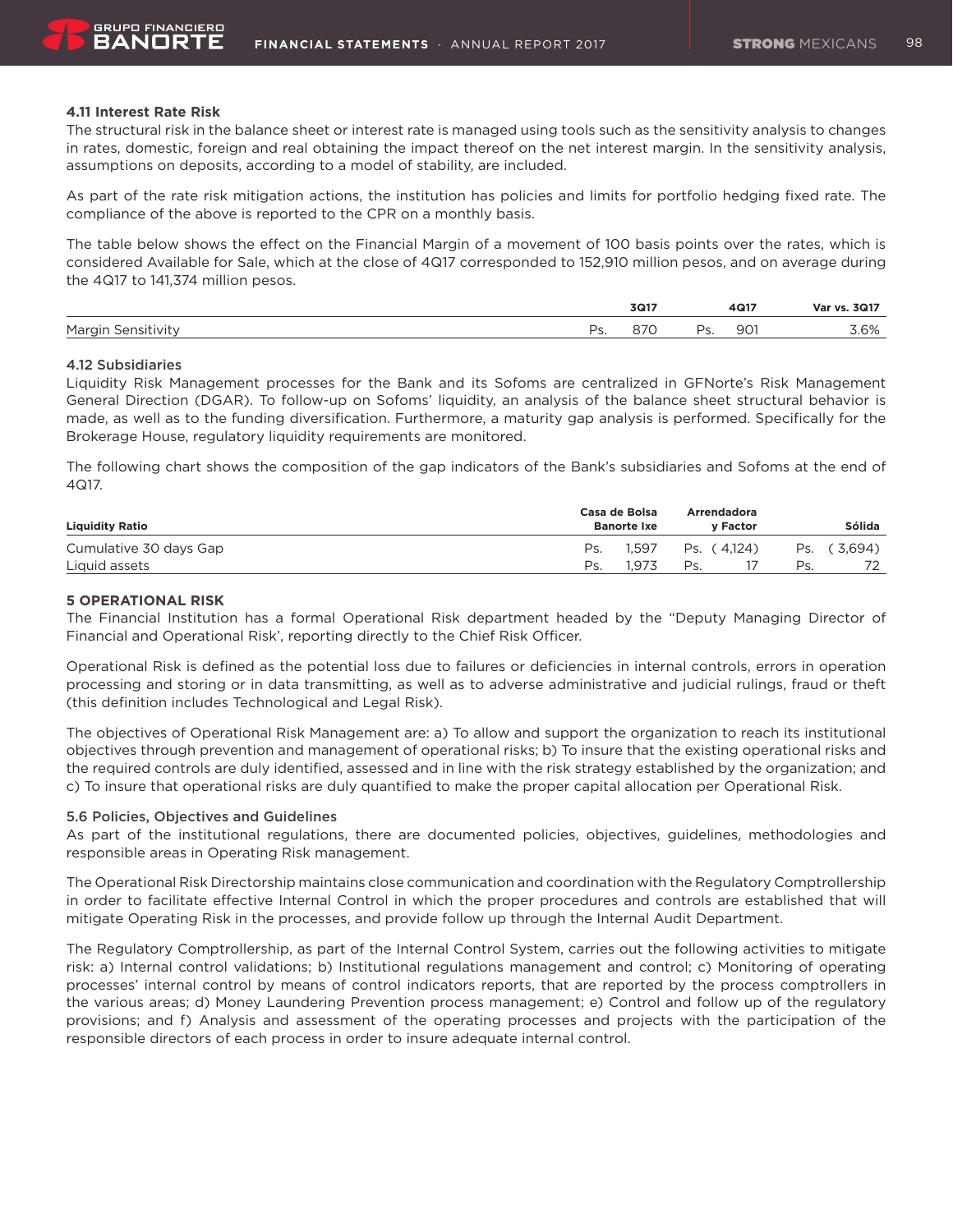### 5.7 Quantitative and qualitative measuring tools

#### 5.7.1 Operating Losses Database

In order to record operating loss events, the institution owns a system that enables the central information supplier areas to directly record such events online, which are classified by Type of Event in accordance with the following categories:

Internal Fraud: Losses derived from a type of action intended to defraud, unlawfully assets appropriation or sidestep regulations, laws or company policies (excluding diversity/discrimination events) in which at least one company party is involved.

External Fraud: Losses derived from a type of action intended to defraud, unlawfully assets appropriation or sidestep the laws, caused by a third party.

Labor Relations and Safety in the Workplace: Losses caused by acts incompatible with the legislation or labor agreements regarding hygiene or safety, the payment of personal damage claims, or cases associated with diversity/ discrimination.

Customers, Products and Business Practices: Losses caused by involuntary noncompliance or negligence of a professional obligation to specific customers (including fiduciary and adjustment requirements), or due to the nature or design of a product.

Natural Disasters and Other Events: Losses caused by damage or harm to material assets as a consequence of natural disasters or other events.

Incidences in the Business and Systems Failures: Losses caused by incidences in the business and systems failures.

Process Execution, Delivery and Management: Losses caused by errors in operations processing or management, as well as relations with commercial counterparties and suppliers.

This historical Database provides the statistics of the operational events in which the institution has incurred to determine their trends, frequency, impact and distribution. Moreover, the Database will make it possible in the future to have enough information to calculate the capital requirements as per Advances Models.

### 5.7.2 Legal and Fiscal Contingencies Database

For the recording and monitoring of legal, administrative and tax issues that may arise from adverse ruling, an internal system called "Legal Risk Issues Monitoring System" (SMARL) was developed. This system enables the central data supplying areas to record such events directly and on-line, which are then classified by company, sector and legal issue, among others.

As part of the Financial Intitution's legal risk management, legal and fiscal contingencies are estimated by the attorneys that process the cases, determining its risk level based on an internal methodology. This allows to create the necessary reserves in a determined term (according to lawsuit's term) to face such Contingencies.

#### 5.3 Risk Management Model

The Financial Group and its subsidiaries have defined objectives, which are achieved through different plans, programs and projects. Compliance with such objectives may be adversely affected due to operating risks, therefore it is imperative to provide a methodology for managing them within the organization. Consequently, operating risk management is now an institutional policy defined and supported by senior management.

To perform Operating Risk Management, each of the operating risks involved in the processes must be identified in order to analyze them. In this regard, the risks identified by the Regulatory Comptrollership are processed in order to eliminate or mitigate them (seeking to reduce their severity or frequency) and if the case, defining tolerance levels. Currently, work is being done on developing a new Institution Operating Risk Management Model and the technological tools needed to implement it.

### 5.4. Required Capital Calculating

In accordance with the Capitalization for Operational Risk Regulations in effect, the institution has adopted the Basic Model, which is calculated and reported periodically to the authorities.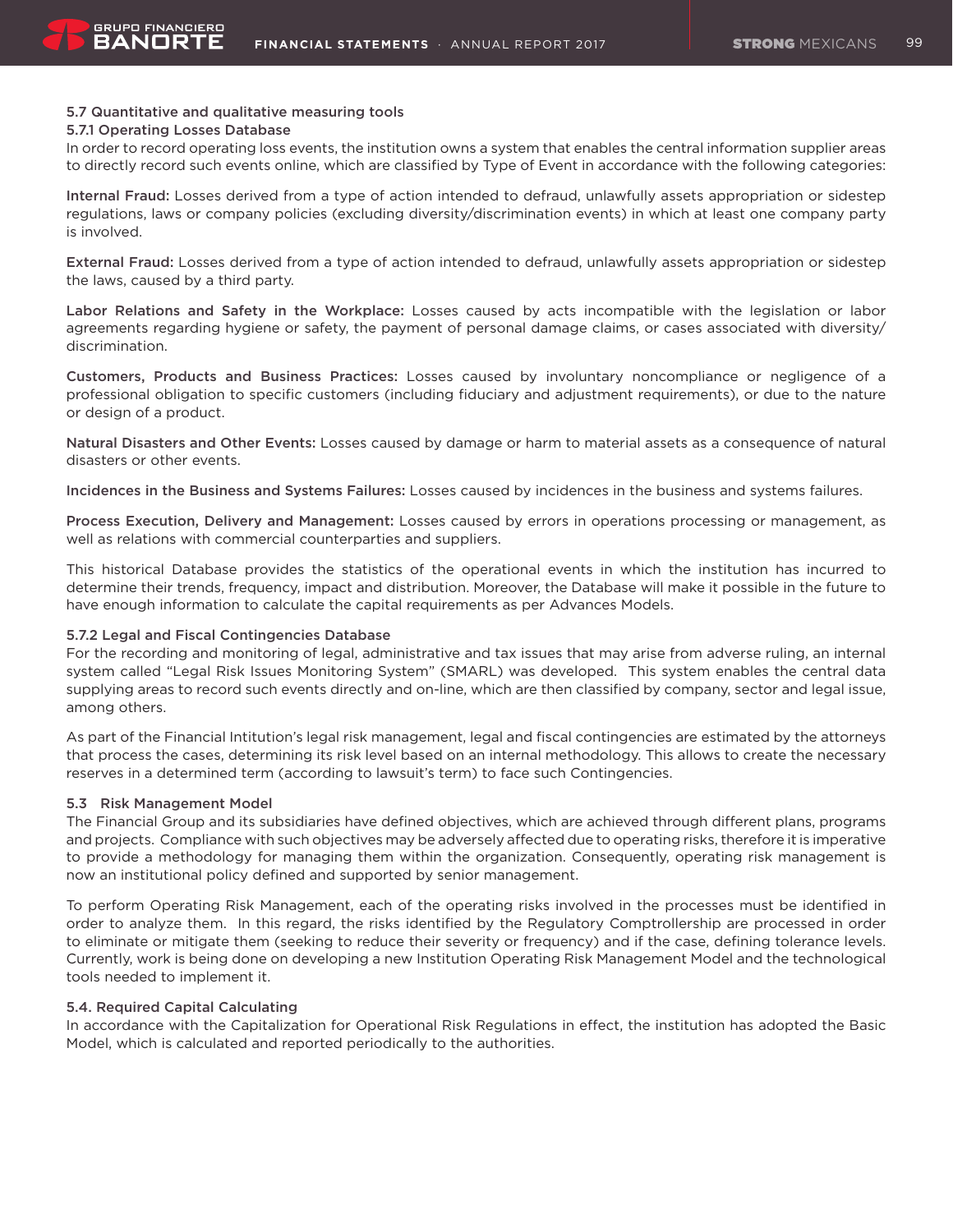### 5.5. Information and Reporting

The information generated by the Database and the Management Model is processes periodically to report to the Risk Policies Committee and the Board of Directors regarding the main operating events that were detected, the trends, identified risks and their mitigating strategies. Reporting is also done regarding the status of the main Operating Risk mitigation initiatives implemented by the various areas of the organization.

### 5.6.0. Technology Risk

At the Financial Group, technology risk is defined as all potential losses from damage, interruption, alteration or failures derived from the use of or dependence on hardware, software, systems, applications, networks and any other information distribution channel in the rendering of banking services to the customers. This risk forms an inherent part of Operating Risk, which is why its management is handled collectively throughout the entire organization.

To address the Operating Risk associated with information integrity, and "Integrity Committee" has been created. Its objectives are to align security and information control efforts under a prevention focus, to define new strategies, policies, processes or procedures and to provide solutions to information security issues that affect or may affect the Institutional patrimony.

The functions established by the Commission or Technology Risk Management are performed by the Institution under institution regulatory and Integrity Committee guidelines.

To address the Operating Risk caused by high impact external events, GFNorte has a Business Continuity Plan (BCP) and Disaster Recovery Plan (DRP) based on a same-time data replication system at an alternate computer site. All the above cover the backup and recovery of the Institution's critical applications in the event or any relevant operating contingency.

### 5.7. Legal Risk

Legal Risk is defined as the potential loss from failure to comply with the applicable legal and administrative provisions, the issuance of indisputable unfavorable court rulings and the application of penalties regarding the operations that the institution performs.

The Legal Risk must be measured as an inherent part of Operating Risk in order to understand and estimate its impact. Therefore, those legal issues which result in actual operating losses of the SMARL system are later recorded in the SCERO a database of operational events.

Based on the statistics of the current legal issues and real loss events, the Institution can identify specific legal or operating risks, which are analyzed in order to eliminate or mitigate them in an attempt to reduce or limit their future occurrence or impact.

### **6. SECURITIZATIONS EXECUTED BY THE FINANCIAL GROUP**

The main objective of the securitization operations carried out by the Financial Group is to transfer risks and benefits of certain financial assets to third parties.

The Financial Group has accomplished the following securitizations:

- • On October 11th, 2006, Fincasa Hipotecaria (Fincasa), now merged with Banorte, held the irrevocable trust for the issuance of market certificates No. 563, issuer code FCASACB, whose underlying assets are mortgages originated and transferred by Fincasa.
- • On December 13th, 2006, Banorte held the irrevocable trust for the issuance of market certificates No. 583, issuer code BNORCB, whose underlying assets are mortgages originated and transferred by Banorte.
- • On November 5th, 2007, Banorte held the irrevocable trust for the issuance of market certificates No. 477, issuer code BNTECB, whose underlying assets are loans originated and transferred by Banorte to federal entities, states and municipalities, as well as trusts in which any of such entities act as trustees.

In accordance with criterion C-1 Recognition and Disposal of Financial Assets, these assets were written off from the institution's balance sheet as a sale, given that conditions for the risk's and benefit's transfer inherent in the ownership of the financial assets were met. The institution is not responsible for assumed or retained risks with respect to trust assets, its sole responsibility is the fulfilment of its obligations in the trust agreement and administration contract.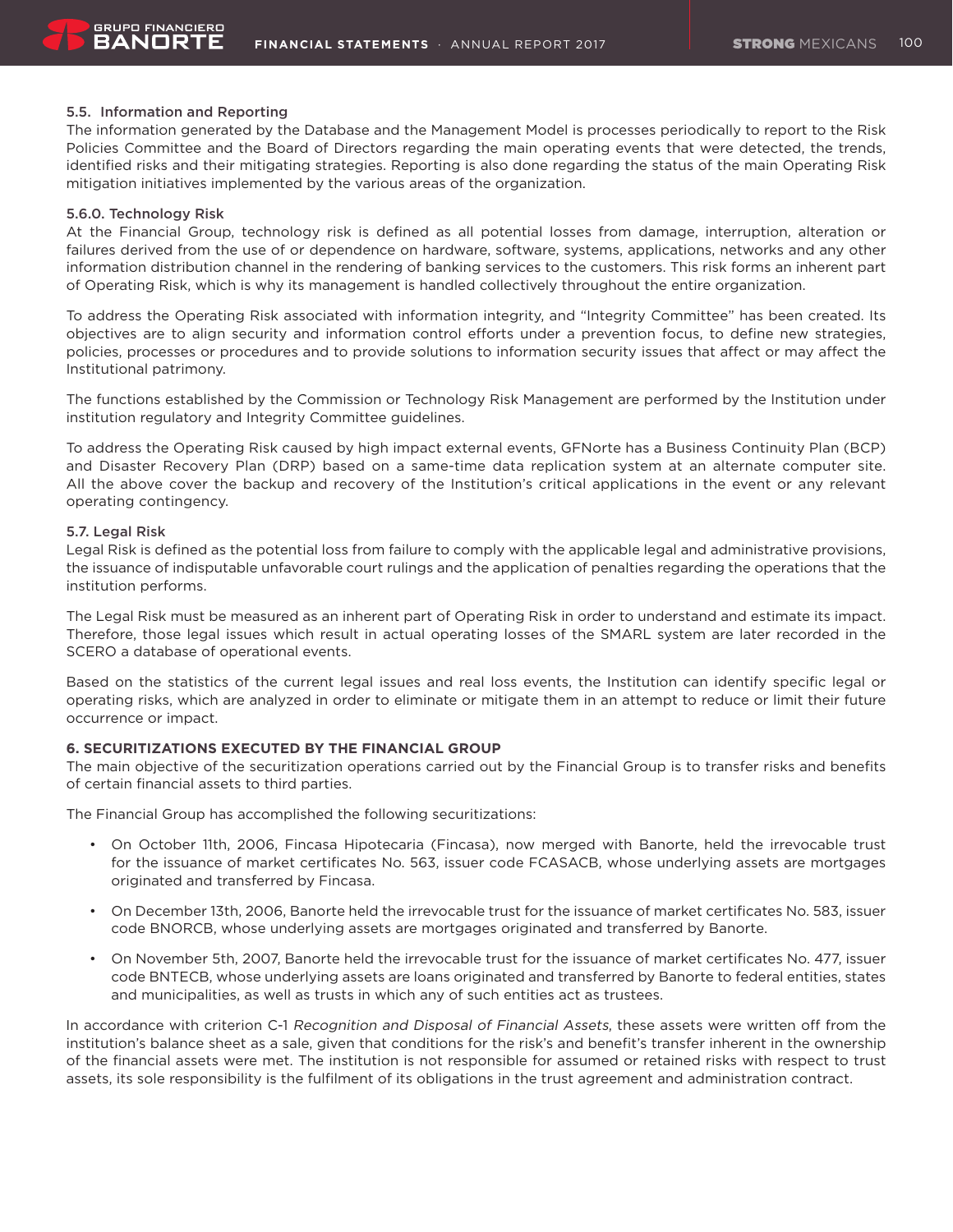The institution is responsible that each of the assigned loans meets the eligibility criteria, at the time of their respective assignment. If the trust, the common representative, the financial guarantor, identify any non-eligible loans, they may require Banorte to replace such loan or if replacement is not possible, to make payment for the "unreplaced ineligible loan" in question. If Banorte identifies any non-eligible loan, it must be notified and replaced or make the corresponding payment.

Particularly in Trusts 374 and 477 operations with derivatives are carried out, specifically swaps, in order to reduce exposure to exchange rate and interest rate risks. The institution assumes the counterparty risk generated by these operations, however these operations are only carried out with institutions of recognized solvency. The Trust's policy is to only carry out derivative instrument operations for the sole purpose of coverage, never for speculation.

The institution's Board of Directors has no pre-determined policies for the issuance of securitizations, authorization for any new issuance must be requested.

The institution does not participate in securitizations of third party positions.

**GRUPO FINANCIERO** BANORT

There are several risk factors for securitizations that may affect trusts. If these risks materialize, payment to market certificates' holders could be adversely affected. The main risks which these financial instruments are exposed to are credit, market, liquidity and operational risk, which have been detailed in previous sections.

To monitor the quality of Credit Risk exposure of financial instruments arising from securitized assets, the institution estimates expected loss within one-year time horizon. Likewise, in order to monitor exposure to market risk, the value at risk is calculated with a one-day time horizon and a 99% confidence level, for these instruments.

Banco Mercantil del Norte is the settlor and trustee of trusts for the securitizations carried out. At the same time it acts as underwriter on each issue, offering bonds to investors. Additionally, the institution also carries out the duties of administrator in each of the trusts.

On the other hand, the Financial Group also acts as an investor by acquiring titles of market certificates issued by the trusts set up for securitizations. As of December 31, 2016, the Financial Group had the following position in securities and securitization amounts carried out by the same institution:

|                       |                   | <b>Banorte</b> |                   | Insurance                |                   | Total          |
|-----------------------|-------------------|----------------|-------------------|--------------------------|-------------------|----------------|
| <b>Securitization</b> | <b>Securities</b> | Amount         | <b>Securities</b> | Amount                   | <b>Securities</b> | Amount         |
| 91 BNTECB 07          | 50,763,776        | 2.037          | 500,000           | 20                       | 51,263,776        | 2,057          |
| 91 BNTECB 07-2        | 563.059           | 19             | -                 | $\overline{\phantom{a}}$ | 563.059           | 19             |
| 97 BNORCB 06          | 4,938,137         | 4              | 500,000           | $\overline{\phantom{a}}$ | 5,438,137         | $\overline{4}$ |
| 97 BNORCB 06-2        | 576.011           |                | -                 | -                        | 576.011           | 2              |
| 97 FCASACB 06U        |                   |                | ۰                 | -                        |                   |                |

The following shows the proportion of securities held by Grupo Financiero Banorte, in relation to the total issued for each series:

| Securitization | <b>Issued Securities</b> | <b>Banorte</b>           | Insurance                | Total                    | <b>Total Clients</b> |
|----------------|--------------------------|--------------------------|--------------------------|--------------------------|----------------------|
| 91 BNTECB 07   | 52,313,776               | 97.0%                    | 1.0%                     | 98.0%                    | 2.0%                 |
| 91 BNTECB 07-2 | 1.113.059                | 50.6%                    | 0%                       | 50.6%                    | 49.4%                |
| 97 BNORCB 06   | 19.853.820               | 24.9%                    | 2.5%                     | 27.4%                    | 72.6%                |
| 97 BNORCB 06-2 | 620.431                  | 92.8%                    | 0%                       | 92.8%                    | 7.2%                 |
| 97 FCASACB 06U | 1.351.386                | $\overline{\phantom{a}}$ | $\overline{\phantom{a}}$ | $\overline{\phantom{0}}$ | 100%                 |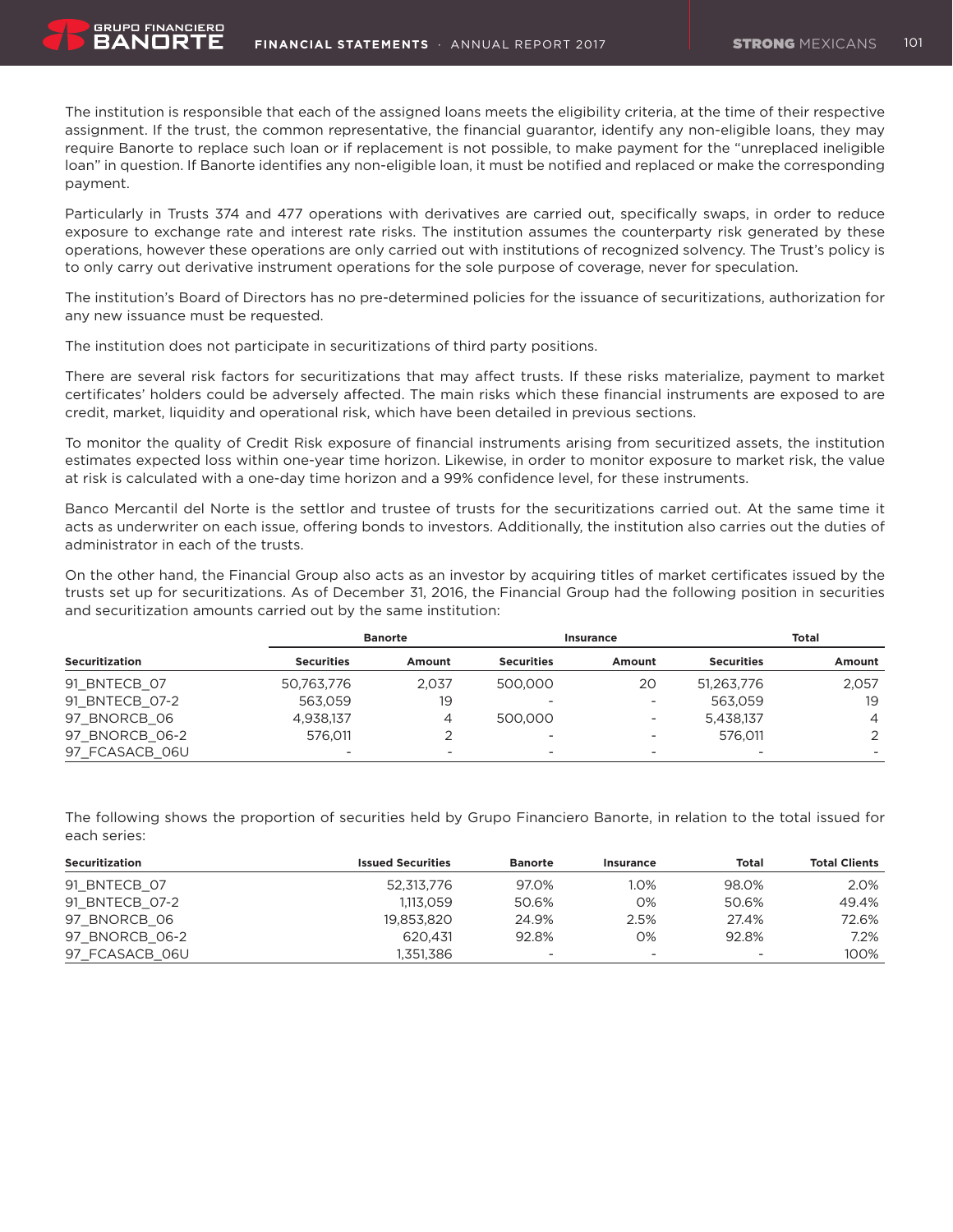Ratings assigned by each rating agency at the end of the quarter for each market certificate issued by the aforementioned trusts are as follows:

|                       | <b>Standard &amp; Poor's</b> |        | <b>Fitch Ratings</b> |        |        | Moody's |                                      |                          |  |
|-----------------------|------------------------------|--------|----------------------|--------|--------|---------|--------------------------------------|--------------------------|--|
| <b>Securitization</b> | Local                        | Global | Local                | Global | Local  | Global  | <b>HR Ratings</b><br>Local<br>Global | Verum<br>Local<br>Global |  |
| 91 BNTECB 07          |                              |        |                      |        | Aa2.mx | Baa2    | HR AA+                               |                          |  |
| 91 BNTECB 07-2        |                              |        |                      |        | A3.mx  | Ba3     | HR AA                                |                          |  |
| 97 BNORCB 06          | <b>mxAAA</b>                 |        | AAA (mex)            |        | Aaa.mx | A3      |                                      |                          |  |
| 97 BNORCB 06-2        | mxAA                         |        | $AA-(\text{mex})$    |        |        |         |                                      |                          |  |
| 97 FCASACB 06U        | mxAA                         |        | A(mex)               |        |        |         |                                      |                          |  |

As of December 31, 2017, the amounts of the underlying assets of each securitization were:

| Securitization        |     | Amount<br>Performing |     | Past-due |     | Total |
|-----------------------|-----|----------------------|-----|----------|-----|-------|
|                       |     |                      |     |          |     |       |
| 91 BNTECB 07          | Ps. | 2.785 Ps.            |     | н.       | Ps. | 2,785 |
| 91 BNTECB 07-2        | Ps. | 73                   | Ps. | 83       | Ps  | 156   |
| 97 BNORCB 06          |     |                      |     |          |     |       |
| <b>97 BNORCB 06-2</b> | Ps. | 118                  | Ps. | 136      | Ps. | 255   |

There are no impaired assets in Trust 477

Securitization exposure broken down by Credit Risk Weight is shown below:

|                                                                       |     |                |     | Capital     |
|-----------------------------------------------------------------------|-----|----------------|-----|-------------|
| Concept                                                               |     | <b>Balance</b> |     | requirement |
| Securitizations with Risk Level 1 (weighted 20%)                      | Ps. | 2.009          | Ps. | 32          |
| Securitizations with Risk Level 2 (weighted 50%)                      |     | 21             |     |             |
| Securitizations with Risk Level 3 (weighted 100%)                     |     |                |     |             |
| Securitizations with Risk Level 4 (weighted 350%)                     |     |                |     |             |
| Securitizations with Risk Level 4, 5, 6 or not rated (weighted 1250%) |     | -              |     |             |

No securitization position is registered in memorandum accounts and no maintained securitization position is deducted from basic capital.

The securitizations of Trusts 563, 583 and 477 considers early amortization provisions. The institution has not conducted revolving securitization or re-securitization operations.

There have been no significant changes to the previous quarter's figures.

### 6.1 Applicable accounting policies

All securitization operations carried out by the institution were recognized as sales in accordance with criterion C-1 Recognition and Disposal of Financial Assets. This is because, despite retaining the contractual rights to receive cash flows from financial assets, a contractual obligation is assumed to pay such cash flows to a third party. In addition, an analysis of the transfer of these assets concluded that the entity substantially transfers all the risks and benefits inherent with ownership of the financial assets. Registration of profits from sales conforms to the provisions in paragraph 31 of criterion C-1, which states:

- a) Eliminate transferred financial assets at the last book value;
- b) Recognition for the consideration received in the operation;
- c) Recognition of profit or loss in the income statement, for the difference between the book value of eliminated financial assets, and the sum of (i) compensation received (recognized at fair value) and (ii) the effect (gain or loss) by cumulative valuation recognized in equity.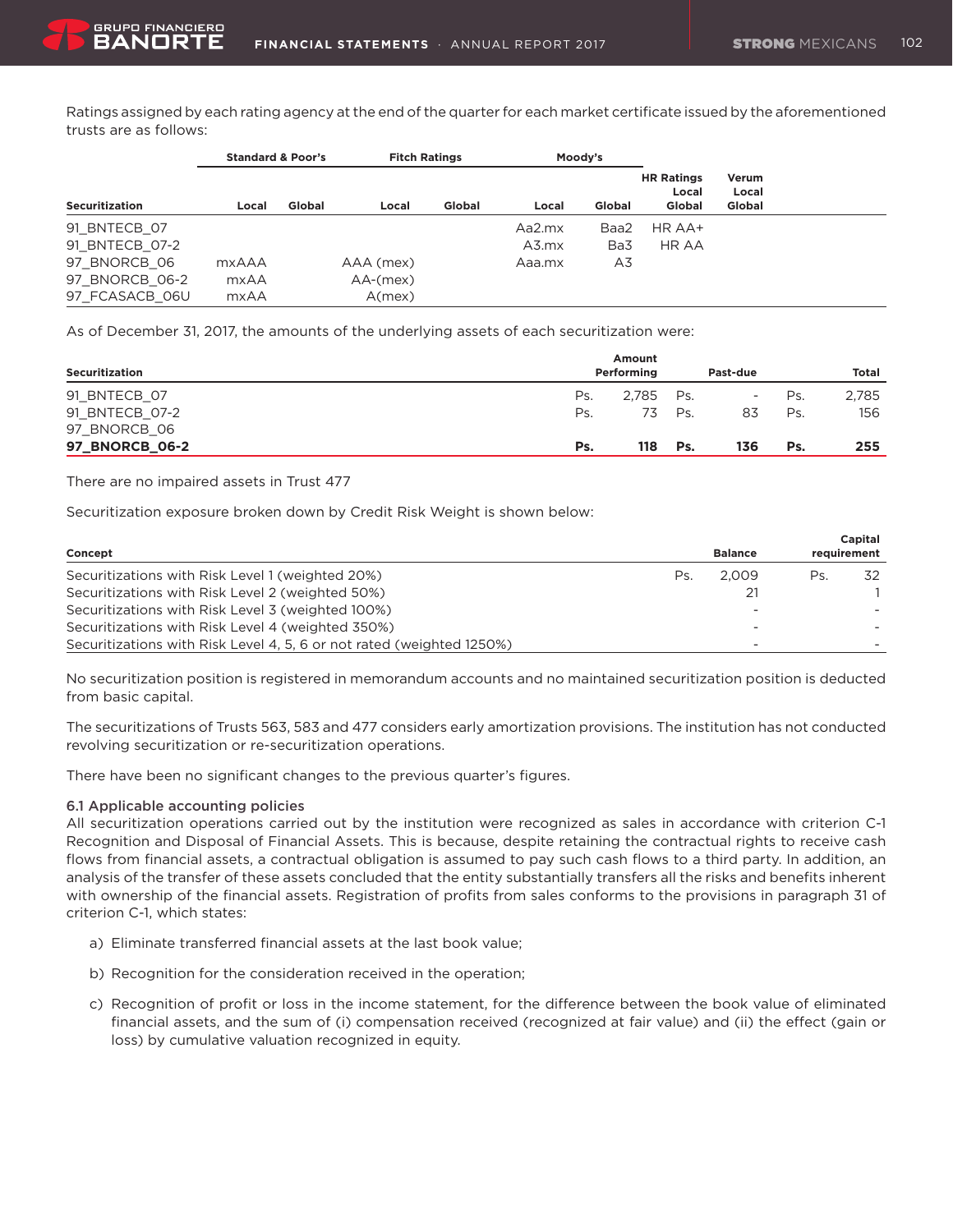GRUPO FINANCIERO RANNR<sup>.</sup>

The BORHIS and GEM Trusts issued certificates in favor of the institution, as holders of rights in last place under the trust agreement. These certificates provide the right to receive a percentage of the distributions and in general to the corresponding proportions of the remnant that may be in the trust after full payment of the bonds. Valuation of the certificates is based on the method of net present value of remaining cash flows expected over the lifespan of the securitization. Remaining cash flows, depending on the type of securitization, are determined as follows:

a) BORHIS: the sum of the cash flow to receive from the securitized loan portfolio, less the cash flow to pay off the market certificates, less the monthly administration expenses plus the income from sales of foreclosed properties, if the case.

- b) GEM: the sum of the cash flow to receive from the securitized loan portfolio, less the cash flow to pay off the stock certificates, less expenses for Administration, plus or less the change in the reserve's interests.
- Remaining flows are discounted with the B1 banking curve, which takes into consideration the trust's Credit Risk. The most important assumptions in the valuation of the certificates are the following:
- a) Non-compliance rate: cash flows to be received from loan portfolios are adjusted by a determined percentage of the outstanding portfolio amount that is estimated to fall into non-compliance. That percentage is estimated using historical performance information of this portfolio. This percentage is applied to flows greater than 12 months.
- b) Prepayment rate: cash flows to be received from the loan portfolio are adjusted by a determined percentage of the outstanding portfolio amount estimated to be prepaid. That percentage is estimated using historical performance information of this portfolio.
- c) Portfolio term: is estimated using WAM (Weighted Average Maturity) of the securitized portfolio.
- d) Portfolio interest rate: is estimated using WAC (Weighted Average Coupon) of the securitized portfolio.
- e) Portfolio payment dates: loan portfolio payment dates are considered to be the same as those of the stock certificates.
- f) Reserve to be rated: the current value of the remaining flows are reduced by the amount of the reserve to be rated. This reserve corresponds to the non-compliance risk for cash flows in the first 12 months.
- g) General account: the current value of the remaining flows are added to the amount of cash or cash equivalents deposited in the general account, collection account and if the case, in the expense reserve account, in case of total payment of the stock certificates, these assets would be distributed to the certificate holders.
- h) General terms of stock certificates: are estimated to be in accordance with prices published by Valmer.

Regarding the policies for recognizing obligations in balance sheet of the agreements that may require financial support from the institution in case of asset's securitization: all amounts due under the stock certificates of the different existing securitizations will be charged to the trust estate. If, for any reason, the liquid assets of the trust net worth are not sufficient to ensure payment of the amounts due under the stock certificates, holders will not have the right to claim payment from the institution, the Trust, the common representative, the placement agent, the guarantor or guarantors in the case,, or anyone else. The stock certificates have not been guaranteed or endorsed by any of the persons involved in the issuance thereof; therefore none of them are obligated to make payments to the certificate holders, with the exception, in the case of a trust, where payments may be charged to the trust in accordance with the trust agreement.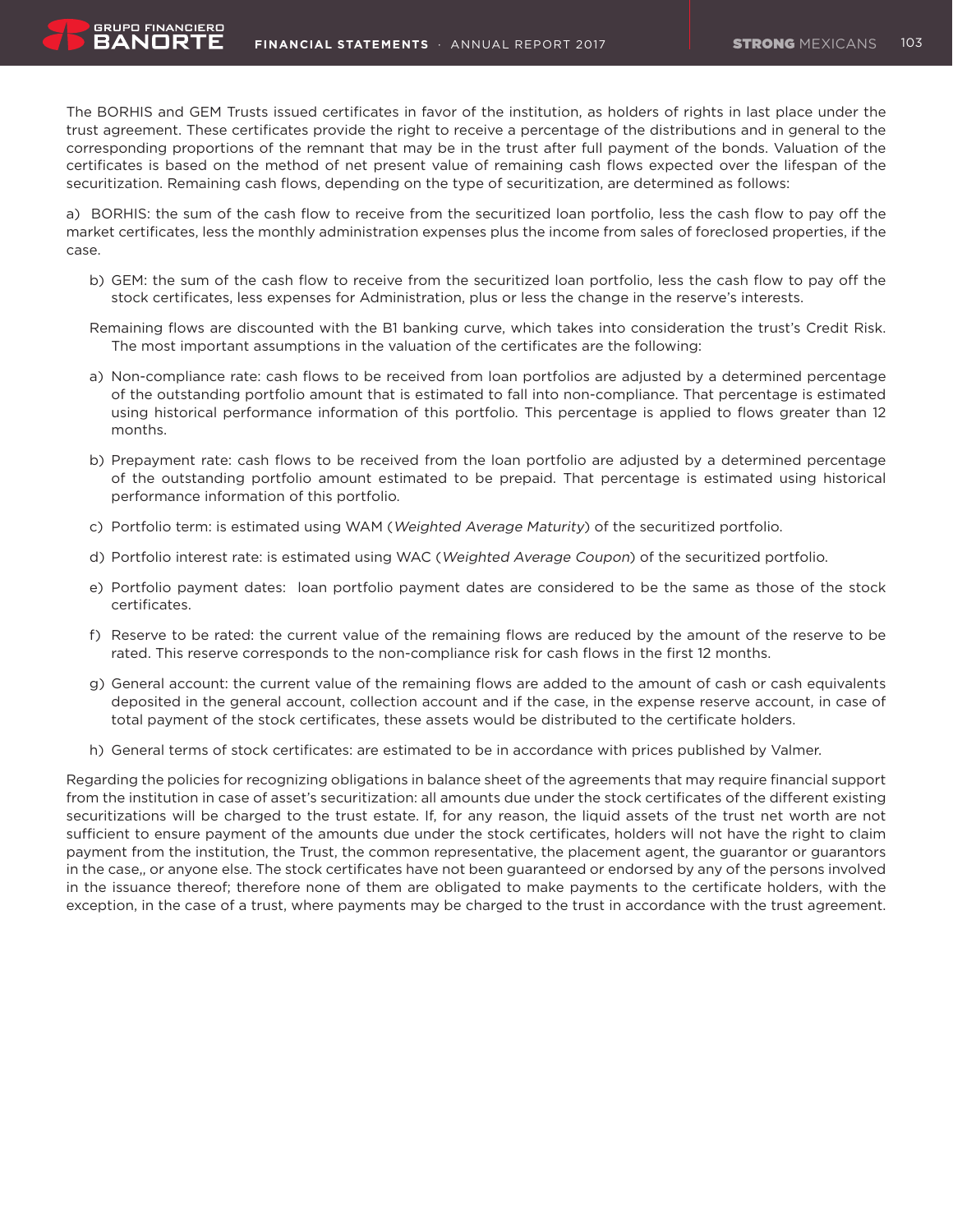# **7. POSITION IN SHARES**

At the end of December 2017, Banco Mercantil del Norte held shares amounting to Ps 4.090 billion, with gains of Ps 185 million.

During the fourth quarter, accumulated profits from sales and settlements were Ps 19 million.

For the purpose of calculating the Capital Ratio, only Ps 44 million were deducted for the calculation of the Core Tier 1. For negotiable securities, the capital requirement for Market Risk was Ps 16 million. For Securities available for sale, the capital requirement for Market Risk was Ps 52 million and for Credit Risk Ps 0.47 million.

| Institution    | Type of<br>Quotation | <b>Accounting Classification</b> | <b>Capitalization Treatment</b>                          |            | <b>Market</b><br>Value<br>4Q16 | Gain /<br><b>Losses</b><br>4Q16 |     | Accum.<br>Profit /<br>Loss<br>4Q16 |
|----------------|----------------------|----------------------------------|----------------------------------------------------------|------------|--------------------------------|---------------------------------|-----|------------------------------------|
| <b>Banorte</b> | Public               | Negotiable Securities            | Subject to Market Risk<br>Requirement                    | Ps.        | 37.5                           | (21)<br>Ps.                     | Ps. | (13)                               |
| Banorte        | w/o public quote     | Securities available for sale    | Subject to Market and<br>Credit Risk Requirements        |            |                                | -                               |     | (4.6)                              |
| Banorte        | Public               | Securities available for sale    | Subject to Market and<br><b>Credit Risk Requirements</b> |            | 3,672                          | 101                             |     | 10                                 |
| Banorte        | Public               | Securities available for sale    | Subject to Core Tier 1<br>Deduction                      | 206<br>105 |                                |                                 |     |                                    |
| <b>Banorte</b> | <b>Public</b>        | Securities available for sale    | Subject to Credit Risk<br>Requirement                    |            | 174                            | 32                              |     |                                    |
|                |                      |                                  | <b>Total</b>                                             | Ps.        | 4,090                          | 185<br>Ps.                      | Ps. | (8)                                |

In December 2017, net equity instruments in Casa de Bolsa Banorte - Ixe, amounted to Ps 479 million with a positive valuation of Ps 153 million.

During the quarter, no loss was recorded for sales and settlements.

For the purpose of calculating the capitalization ratio, investments that are deducted from the Net Capital are not included. For securities available for sale, the capital requirement for Market risk was Ps 3 million.

| Institution | Type of<br>Quotation             | <b>Accounting Classification</b> | <b>Capitalization Treatment</b> |     | Market<br>Value<br>4Q17 | Gain /<br><b>Losses</b><br>4Q17 | Accum.<br>Profit /<br>3Q17-4Q17 | Loss |
|-------------|----------------------------------|----------------------------------|---------------------------------|-----|-------------------------|---------------------------------|---------------------------------|------|
|             | Casa de Bolsa Cotización Pública | Títulos para Negociar            | Sujeta a Requerimiento          |     |                         |                                 |                                 |      |
| Banorte-Ixe |                                  |                                  | Riesgo Mercado                  | Ps. |                         | 479 Ps. 246                     | Ps.                             |      |
|             |                                  |                                  | Total                           | Ps. |                         | 479 Ps. 246 Ps.                 |                                 |      |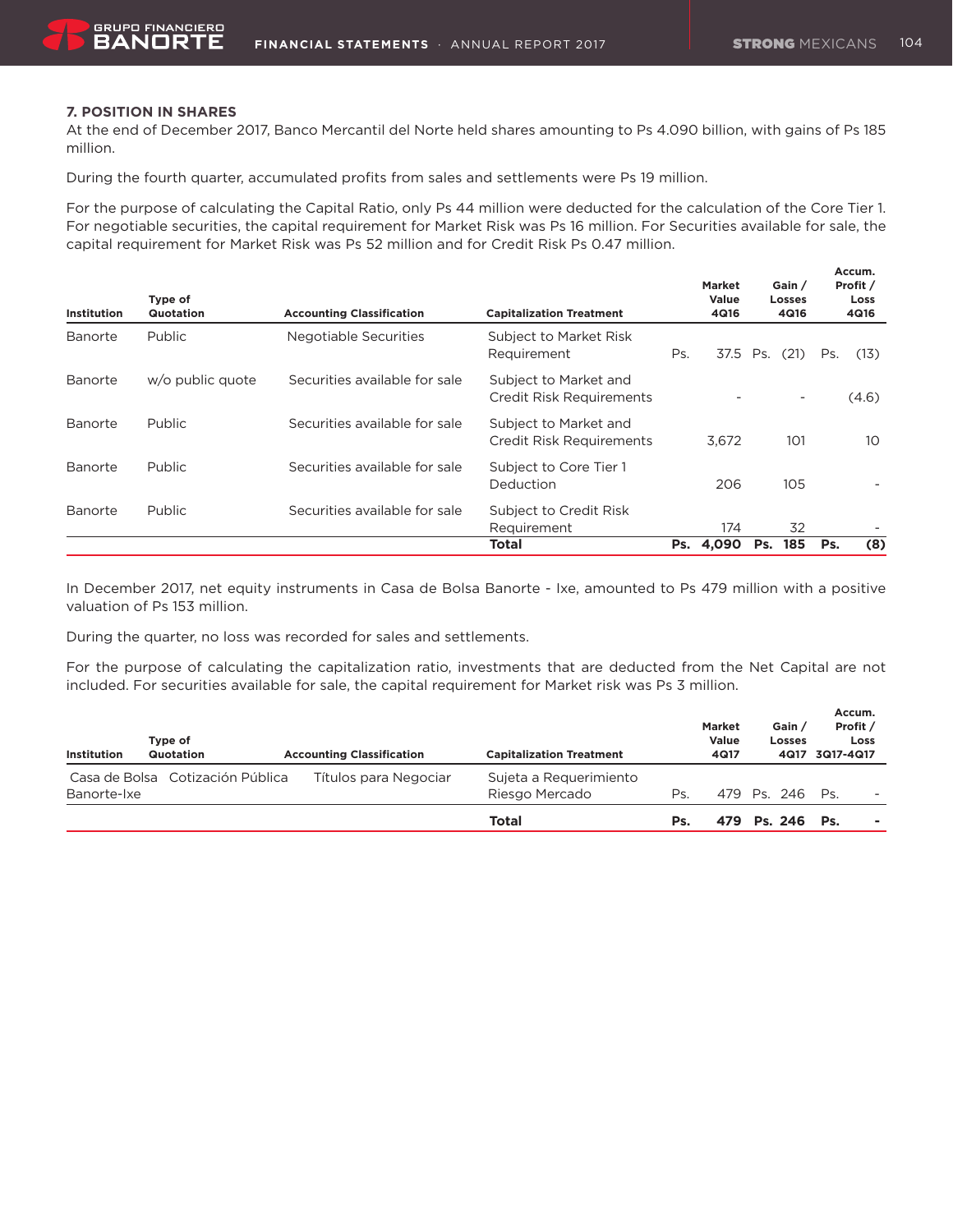# **36 - MEMORANDUM ACCOUNTS (not audited)**

|                                                                    |        | 2017      |     | 2016      |
|--------------------------------------------------------------------|--------|-----------|-----|-----------|
| Operations on behalf of third parties                              |        |           |     |           |
| Banks customers (current accounts)                                 | Ps.    | 33        | Ps. | 118       |
| Settlement of customer transactions                                |        | (64)      |     | (3)       |
| Customer securities received in custody                            |        | 663,995   |     | 609,288   |
| Customer repurchase agreements                                     |        | 118,210   |     | 77,781    |
| Collateral pledged on account of clients                           |        | 118.175   |     | 77,746    |
| Managed trusts                                                     |        | 112,960   |     | 90,205    |
| Investment banking transactions on account of third parties, (net) | 87,333 |           |     | 93,306    |
|                                                                    | Ps.    | 1,100,642 | Ps. | 948,441   |
| <b>Proprietary transactions</b>                                    |        |           |     |           |
| Contingent assets and liabilities                                  | Ps.    | 100       | Ps. | 45        |
| Assets in trust or under mandate                                   |        | 290,749   |     | 292,174   |
| Managed assets in custody                                          |        | 561,016   |     | 446,626   |
| Credit commitments                                                 |        | 252,516   |     | 324,528   |
| Collateral received                                                |        | 145,077   |     | 89,288    |
| Collateral received and sold or given as a pledge                  |        | 184,011   |     | 101,473   |
| Deposits of assets                                                 |        | 3,068     |     | 2,550     |
| Interest accrued but not charged of past due loans                 |        | 368       |     | 439       |
|                                                                    | Ps.    | 1,436,905 | Ps. | 1,257,123 |

# **37 - COMMITMENTS**

As of December 31, 2017 and 2016, the Financial Group had the following contingent obligations and commitments:

- • Other contingent obligations and opening of credits totaling Ps. 252,616 (Ps. 324,573 in 2016), which are recorded in memorandum accounts.
- • Certain operating equipment is leased. Total property lease payments for the years ended December 31, 2017 and 2016, were Ps. 87 and Ps. 130, respectively.

# **38 - CONTINGENCIES**

As of December 31, 2017, there are lawsuits filed against the Financial Group in civil and business court cases; however, the Financial Group's attorneys consider that the claims filed are unsubstantiated and, in the event of an adverse ruling, they would not significantly impact the Financial Group's consolidated financial position. As of December 31, 2016, the Financial Group has recorded a reserve for contentious matters of Ps. 782 (Ps. 873 in 2015).

# **39 - PREVENTIVE MECHANISM FOR SAVINGS' PROTECTION**

The objective of the Institute for the Protection of Bank Savings (IPAB) is to protect the deposits of small customers and thereby contribute to maintain the financial system's stability and the proper functioning of the payments systems.

According to the Law of Bank Savings Protection (LPAB), the IPAB manages a bank savings protection system that guarantees the payment of bank deposits or loans or credits to Full Service Banking Institution up to an amount equivalent to 400 thousand UDIS per individual or business entity, regardless of the number or type of such obligations in the customer's favor and charged to a single bank.

On July 30, 2007, general rules were issued for addressing joint accounts or those in which there is more than one account holder, referred to in art. 14 of the LPAB, as well as the rules banks must observe for classifying information relative to transactions associated with guaranteed obligations.

The IPAB plays a major role in the implementation of the LPAB resolutions methods and the Law of Credit Institutions (LIC) as timely and adequate mechanisms for salvaging and liquidating Full Service Banking Institutions in financial trouble that may affect their solvency. The purpose is to provide maximum protection to the public while minimizing the negative impact that salvaging an institution may have on others in the banking system.

During 2017 and 2016, the amount of contributions to the IPAB payable by Banorte for fees amounted to Ps 2,634 and Ps 2,325, respectively.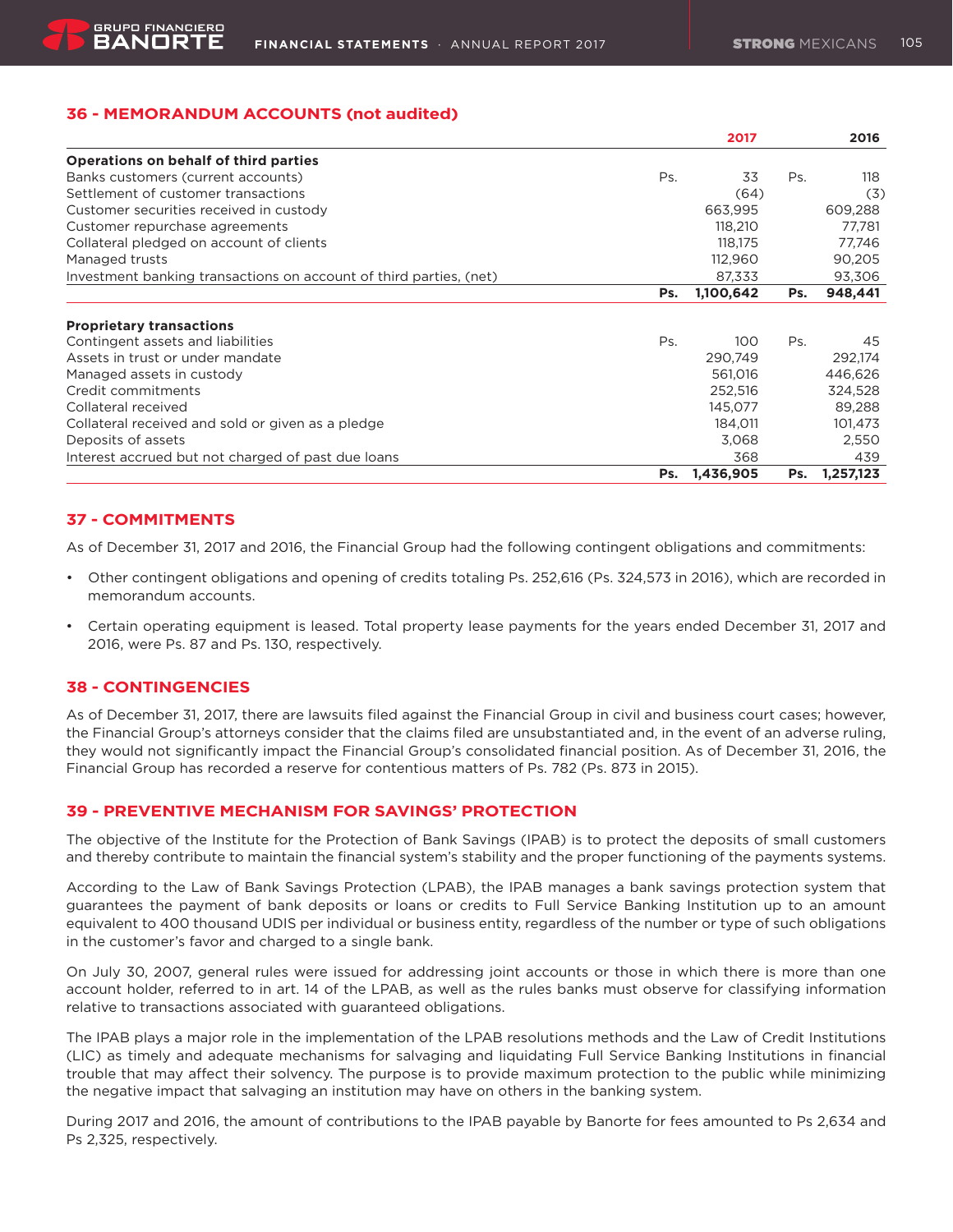# **40 - NEW ACCOUNTING GUIDELINES**

As of December 31, 2017, CINIF has issued the following NIF and improvements to current NIF which could generate accounting changes.

### **a. New NIF**

In relation to the NIF issued by the CINIF, in accordance with the fourth article of the resolution amending the general provisions applicable to credit institutions published on December 27, 2017, will be applicable to credit institutions as of January 1, 2019.

The Institution is waiting for the CNBV to publish the final version of the criterion A-2 "Application of particular Rules" which currently has as a project in review, same that could include some clarification in the application of the NIF, derived from the recommendations and comments that credit institutions did through the Association of Banks of Mexico to the CNBV, considering that credit institutions perform specialized operations.

To date we are in the process of analysis of the impacts that these NIF may have in the financial statements, same that we will inform in due time considering the final version of the project once it is published in the Official Gazette of the Federation and according to the requirements of the NIF B-1 "accounting changes and corrections of errors".

The NIFs issued and which will be applicable to credit institutions from 1 January 2019 are:

- • NIF B-17 "Determination of fair value".
- • NIF C-2 "Investments in securities".
- NIF C-3 "Accounts Receivable".
- • NIF C-9 "Provisions, contingencies and commitments".
- NIF C-10 "Derivatives Financial Instruments and hedging".
- NIF C-16 "Impairment of financial instruments receivable".
- NIF C-19 "Financial instruments to be paid".
- NIF C-20 "Financial instruments to charge principal and interest".
- • NIF D-1 "Income from contracts with customers".
- • NIF D-2 "Customer contract costs".

#### **b. Improvements to NIF 2018**

The following improvements were issued with effect from January 1, 2018, which could generate accounting changes.

The improvements consist in specifying the scope and definitions of these NIF to indicate more clearly their application and accounting treatment.

NIF B-10, effects of inflation- in a non-inflationary environment, it is established to disclose the percentages of inflation accumulated by the three previous annual exercises and which served as the basis for qualifying the economic environment in which the entity operated in the financial year. Current, as non-inflationary; The accumulated that includes the two previous annual exercises and the period to which the financial statements relate.

NIF C-6, Properties, plant and equipment- indicates that the recognition of the change to this NIF valid from January 2018 must be made in prospective form. The change establishes that the depreciation method should be made in a method that reflects the pattern based on which the entity is expected to consume the future economic benefits of the component rather than revenues, as such income amount may be affected by factors other than the profit consumption pattern.

NIF C-8, intangible assets- indicates that the recognition of the change to this NIF valid from January 2018 must be made in prospective form. The change establishes that the method of depreciation should be made in a method that reflects the pattern based on which the entity is expected to consume the future economic benefits of the asset rather than revenue, since such an income amount may be affected by factors other than the pattern of consumption of economic benefits. However it will be allowed to use a method based on income in specific cases.